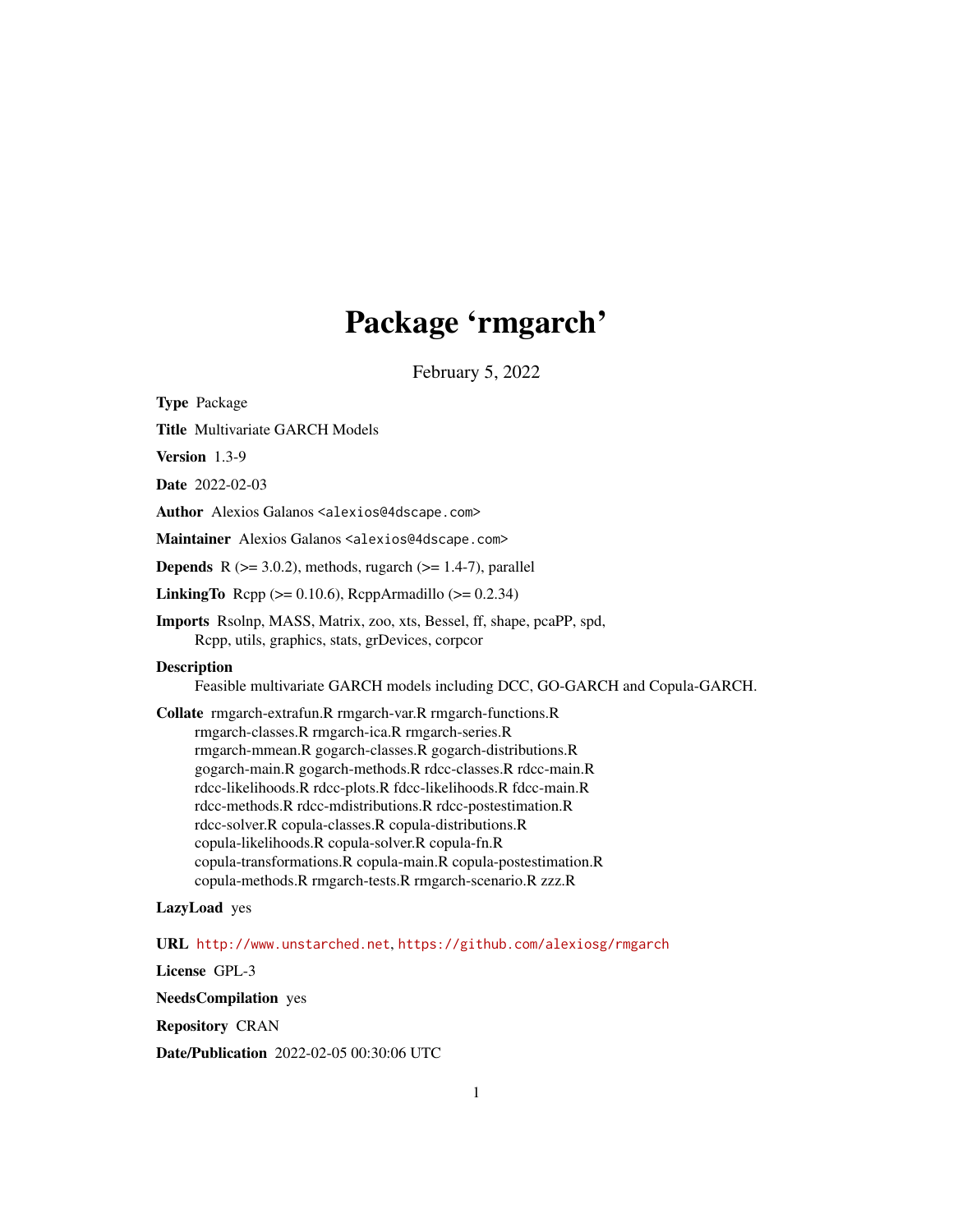# R topics documented:

|                                                                                                                     | 3              |
|---------------------------------------------------------------------------------------------------------------------|----------------|
|                                                                                                                     | $\overline{4}$ |
|                                                                                                                     | 6              |
|                                                                                                                     | $\overline{7}$ |
|                                                                                                                     | 8              |
|                                                                                                                     | 10             |
|                                                                                                                     | 11             |
|                                                                                                                     | 13             |
|                                                                                                                     | 14             |
|                                                                                                                     | 15             |
|                                                                                                                     | 16             |
|                                                                                                                     | 17             |
|                                                                                                                     | 18             |
|                                                                                                                     | 20             |
|                                                                                                                     | 21             |
| $decfore$ cast-methods $\ldots \ldots \ldots \ldots \ldots \ldots \ldots \ldots \ldots \ldots \ldots \ldots \ldots$ | 22             |
|                                                                                                                     | 24             |
|                                                                                                                     | 25             |
|                                                                                                                     | 26             |
|                                                                                                                     | 27             |
|                                                                                                                     | 29             |
|                                                                                                                     | 30             |
|                                                                                                                     | 31             |
|                                                                                                                     | 32             |
|                                                                                                                     | 33             |
|                                                                                                                     | 36             |
|                                                                                                                     | 37             |
|                                                                                                                     | 38             |
|                                                                                                                     | 39             |
|                                                                                                                     | 41             |
|                                                                                                                     | 42             |
|                                                                                                                     | 45             |
|                                                                                                                     | 46             |
|                                                                                                                     | 49             |
|                                                                                                                     | 50             |
|                                                                                                                     | 53             |
|                                                                                                                     | 54             |
| gogarchroll-methods                                                                                                 | 56             |
| goGARCHsim-class<br>.                                                                                               | 57             |
| gogarchsim-methods                                                                                                  | 59             |
| goGARCHspec-class                                                                                                   | 60             |
|                                                                                                                     | 61             |
|                                                                                                                     | 62             |
| last-methods                                                                                                        | 63             |
| mGARCHfilter-class                                                                                                  | 64             |
|                                                                                                                     | 64             |
|                                                                                                                     |                |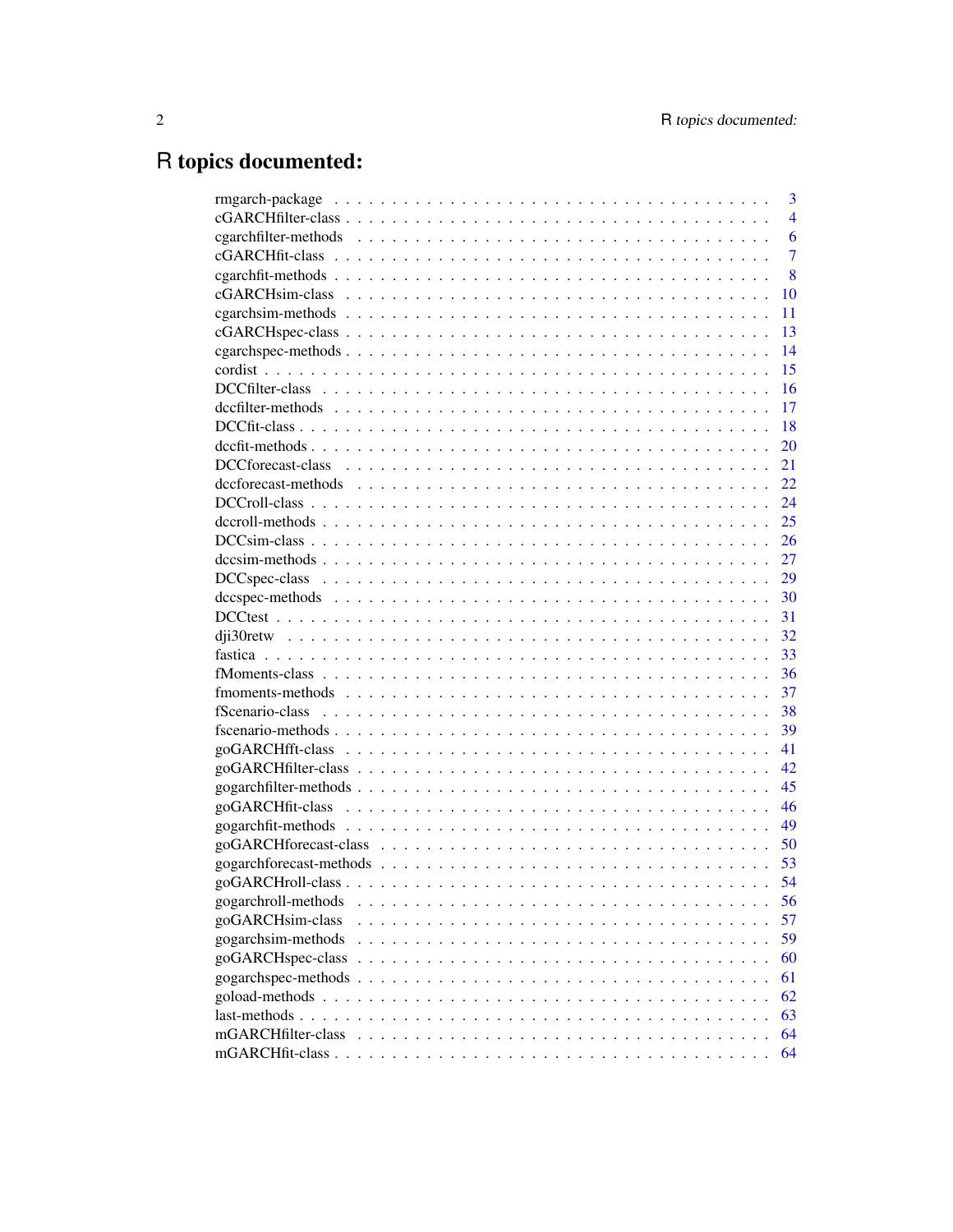# <span id="page-2-0"></span>rmgarch-package 3

| Index |  | 73 |
|-------|--|----|
|       |  |    |
|       |  |    |
|       |  |    |
|       |  |    |
|       |  |    |

rmgarch-package *The rmgarch package*

#### Description

The rmgarch provides a selection of multivariate GARCH models with methods for fitting, filtering, forecasting and simulation with additional support functions for working with the returned objects. At present, the Generalized Orthogonal GARCH using Independent Components Analysis (*ICA*) and Dynamic Conditional Correlation (with multivariate Normal, Laplace and Student distributions) models are fully implemented, with methods for spec, fit, filter, forecast, simulation, and rolling estimation and forecasting, as well as specialized functions to calculate and work with the weighted portfolio conditional density. The Copula-GARCH model is also implemented with the multivariate Normal and Student distributions, with dynamic (DCC) and static estimation of the correlation.

# Details

.

The main package functionality, currently supports the *GO-GARCH* with ICA method, and is available through the [gogarchspec](#page-60-1), [gogarchfit](#page-48-1), [gogarchfilter](#page-44-1), [gogarchforecast](#page-52-1), [gogarchsim](#page-58-1) and [gogarchroll](#page-55-1) functions. The *DCC* with multivariate Normal, Laplace and Student distributions is also supported with the main functionality in [dccspec](#page-29-1), [dccfit](#page-19-1), [dccfilter](#page-16-1), [dccforecast](#page-21-1), [dccsim](#page-26-1) and [dccroll](#page-24-1). The Normal and Student Copula-GARCH, with dynamic or static correlation, is implemented with the main functionality in [cgarchspec](#page-13-1), [cgarchfit](#page-7-1), [cgarchfilter](#page-5-1), and [cgarchsim](#page-10-1). Usual extractor and support methods for the multivariate GARCH models are documented in the class of the returned objects.

#### How to cite this package

Whenever using this package, please cite as

```
@Manual{Ghalanos_2014,
author = {Alexios Galanos}.title = {{rmgarch}: Multivariate GARCH models.},
year = {2019},note = {R} package version 1.3-6.}}
```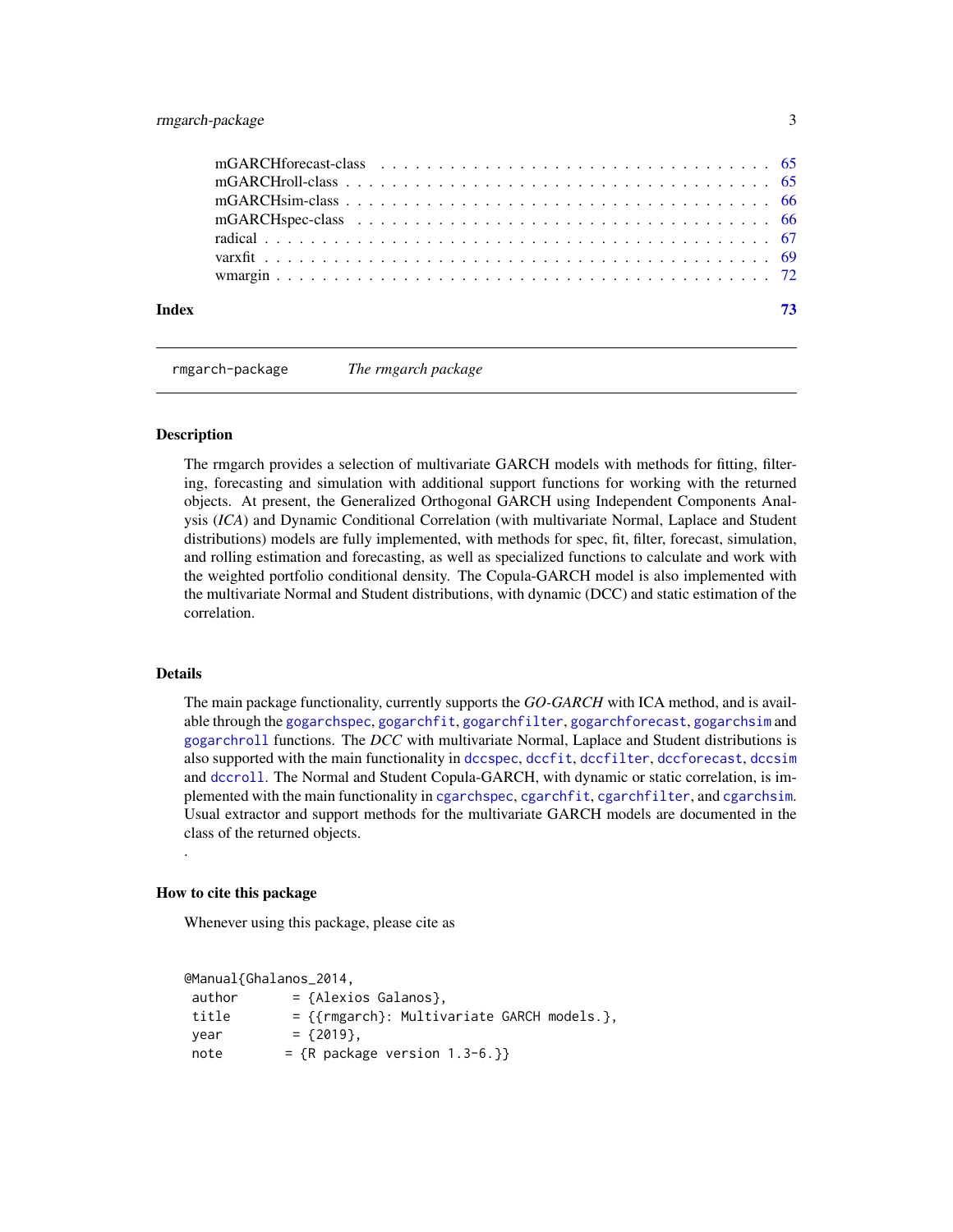#### <span id="page-3-0"></span>License

The releases of this package is licensed under GPL version 3.

# Author(s)

Alexios Galanos

# References

Bollerslev, T. 1990, Modelling the coherence in short-run nominal exchange rates: a multivariate generalized ARCH model, *The Review of Economics and Statistics*, 72(3), 498–505.

Broda, S.A. and Paolella, M.S. 2009, CHICAGO: A Fast and Accurate Method for Portfolio Risk Calculation, *Journal of Financial Econometrics* 7(4), 412–436 .

Cappiello, L., Engle, R.F. and Sheppard, K. 2006, Asymmetric dynamics in the correlations of global equity and bond returns, *Journal of Financial Econometrics* 4, 537–572.

Croux, C. and Joossens, K. 2008, Robust estimation of the vector autoregressive model by a least trimmed squares procedure, *COMPSTAT*, 489–501.

Chen, Y., Hardle, W., and Spokoiny, V. 2010, GHICA - Risk analysis with GH distributions and independent components, *Journal of Empirical Finance*, 17(2), 255–269.

de Athayde, G.M. and Flores Jr, R.G. 2002, On Certain Geometric Aspects of Portfolio Optimisation with Higher Moments, *mimeo*.

Engle, R.F. 2002, Dynamic conditional correlation, *Journal of Business and Economic Statistics* 20, 339–350.

Engle, R.F. and Sheppard, K. 2001, Theoretical and empirical properties of dynamic conditional correlation multivariate GARCH, *NBER Working Paper*.

Genest, C., Ghoudi, K. and Rivest, L. 1995, A semiparametric estimation procedure of dependence parameters in multivariate families of distributions, *Biometrika*, 82, 543–552.

Ghalanos, A., Rossi, E., and Urga, G. (2014). *Independent Factor Autoregressive Conditional Density Model*, Econometric Reviews.

Paolella, M.S. 2007, Intermediate Probability - A Computational Approach, *Wiley-Interscience*. Schmidt, R., Hrycej, T. and Stutzle 2006, Multivariate distribution models with generalized hyperbolic margins, *Computational Statistics \& Data Analysis* 50(8), 2065–2096.

<span id="page-3-1"></span>cGARCHfilter-class *class: Copula Filter Class*

# Description

The class is returned by calling the function [cgarchfilter](#page-5-1).

# **Slots**

mfilter: Object of class "vector" Multivariate filter list. model: Object of class "vector" Model specification list.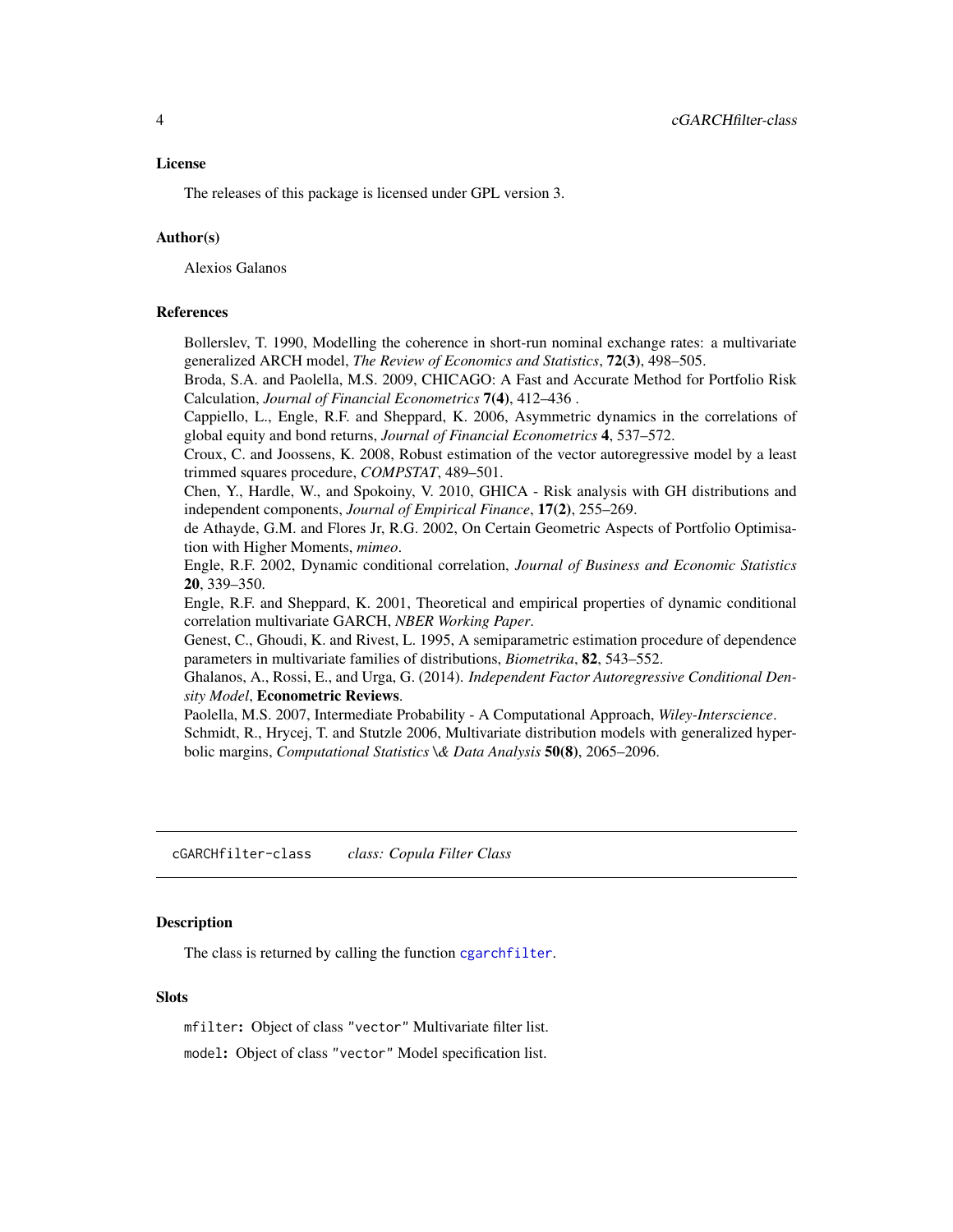# cGARCHfilter-class 5

#### Extends

Class ["mGARCHfilter"](#page-63-1), directly. Class ["GARCHfilter"](#page-0-0), by class "mGARCHfilter", distance 2. Class ["rGARCH"](#page-0-0), by class "mGARCHfilter", distance 3.

# Methods

coef signature(object = "cGARCHfilter"): The coefficient vector (see note).

- fitted signature(object = "cGARCHfilter"): The conditional mean filtered data (xts object).
- likelihood signature(object = "cGARCHfilter"): The joint likelihood.
- rcor signature(object = "cGARCHfilter"): The conditional correlation array with third dimension labels the time index.
- rcov signature(object = "cGARCHfilter"): The conditional covariance array with third dimension labels the time index.

residuals signature(object = "cGARCHfilter"): The model residuals (xts object).

show signature(object = "cGARCHfilter"): Summary.

sigma signature(object = "cGARCHfilter"): The model conditional sigma (xts object).

rshape signature(object = "cGARCHfilter"): The multivariate distribution shape parameter(s).

rskew signature(object = "cGARCHfilter"): The multivariate distribution skew parameter(s).

#### **Note**

The 'coef' method takes additional argument 'type' with valid values 'garch' for the garch parameters, 'dcc' for the second stage parameters and by default returns all the parameters in a named vector.

#### Author(s)

Alexios Galanos

#### References

Joe, H. *Multivariate Models and Dependence Concepts*, 1997, Chapman \& Hall, London. Genest, C., Ghoudi, K. and Rivest, L. *A semiparametric estimation procedure of dependence parameters in multivariate families of distributions*, 1995, Biometrika, 82, 543-552.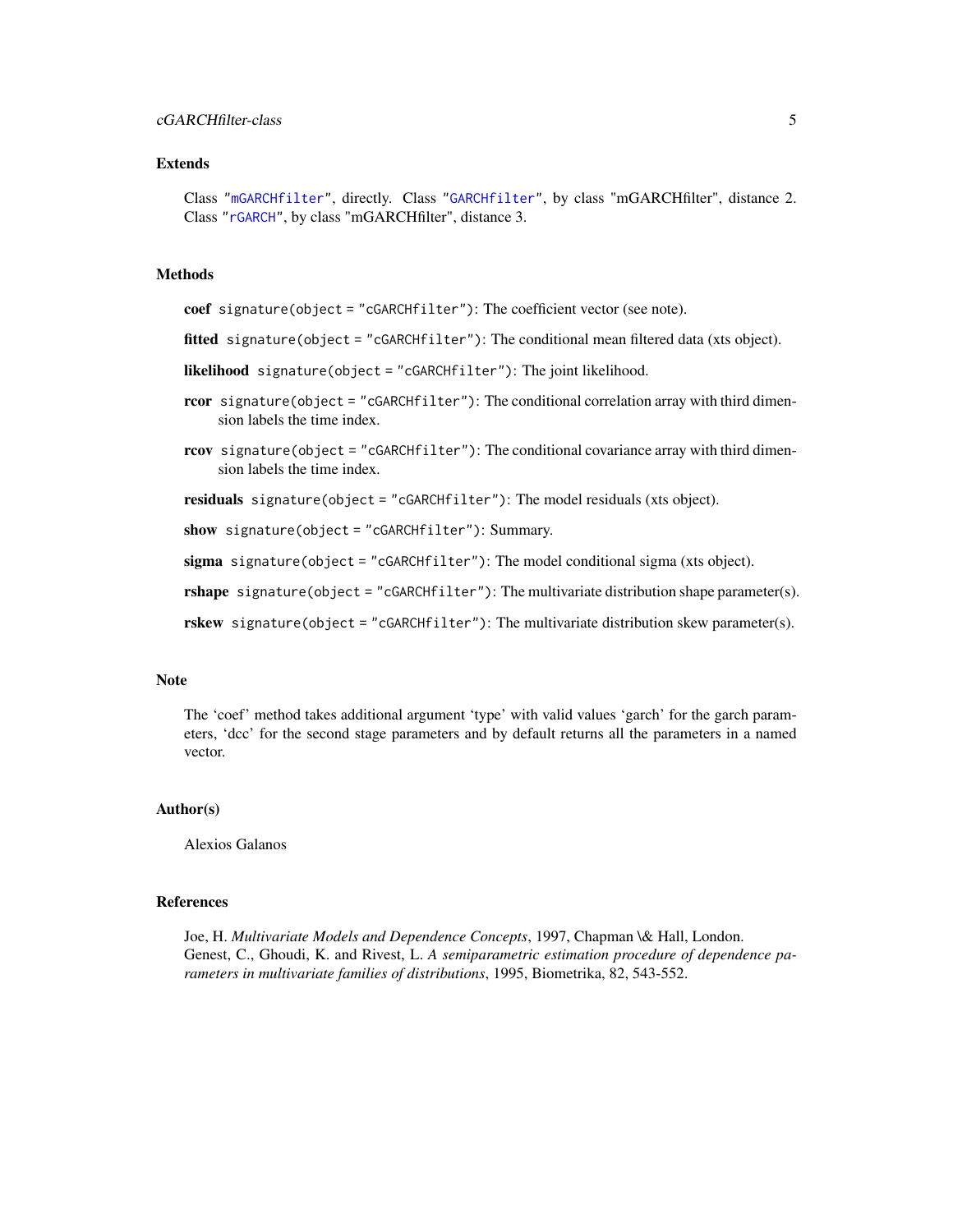<span id="page-5-0"></span>cgarchfilter-methods *function: Copula-GARCH Filter*

#### <span id="page-5-1"></span>Description

Method for creating a Copula-GARCH filter object.

#### Usage

```
cgarchfilter(spec, data, out.sample = 0, filter.control = list(n.old = NULL),
spd.contrib = list(lower = 0.1, upper = 0.9, type = "pwm", kernel = "epanech"),cluster = NULL, varcoef = NULL, realizedVol = NULL, ...)
```
# Arguments

| spec        | A cGARCHspec object created by calling cgarchspec with fixed parameters for<br>the coeffficients.                                                                                                              |
|-------------|----------------------------------------------------------------------------------------------------------------------------------------------------------------------------------------------------------------|
| data        | A multivariate xts data object or one which can be coerced to such.                                                                                                                                            |
| out.sample  | A positive integer indicating the number of periods before the last to keep for<br>out of sample forecasting.                                                                                                  |
|             | filter.control Control arguments passed to the filtering routine (see note below).                                                                                                                             |
| cluster     | A cluster object created by calling makeCluster from the parallel package. If<br>it is not NULL, then this will be used for parallel estimation (remember to stop<br>the cluster on completion).               |
| spd.control | If the spd transformation was chosen in the specification, the spd.control passes<br>its arguments to the spdfit routine of the spd package.                                                                   |
| varcoef     | If a VAR model was chosen, then this is the VAR coefficient matrix which must<br>be supplied. No checks are done on its dimension or correctness so it is up to<br>the user to perform the appropriate checks. |
| realizedVol | Required xts matrix for the realGARCH model.                                                                                                                                                                   |
| $\ddotsc$   |                                                                                                                                                                                                                |

#### Value

A [cGARCHfilter](#page-3-1) object containing details of the Copula-GARCH filter and sharing most of the methods of the [cGARCHfit](#page-6-1) class.

# Note

The 'n.old' option in the filter.control argument is key in replicating conditions of the original fit. That is, if you want to filter a dataset consisting of an expanded dataset (versus the original used in fitting), but want to use the same assumptions as the original dataset then the 'n.old' argument denoting the original number of data points passed to the [cgarchfit](#page-7-1) function must be provided. This is then used to ensure that some calculations which make use of the full dataset (unconditional starting values for the garch filtering, the dcc model and the copula transformation methods) only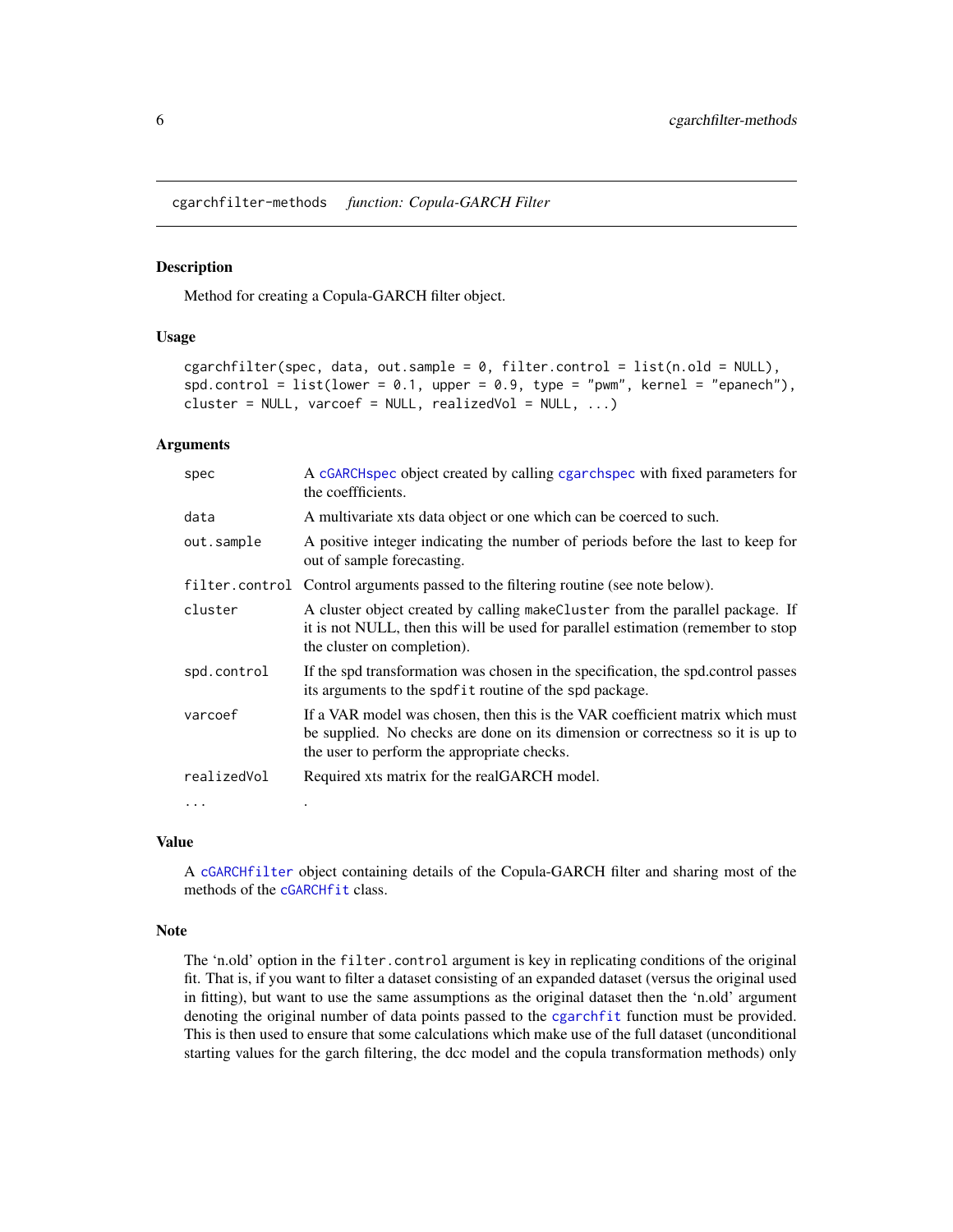# <span id="page-6-0"></span>cGARCHfit-class 7

use the first 'n.old' points thus replicating the original conditions making filtering appropriate for rolling 1-ahead forecasting.

For extensive examples look in the 'rmgarch.tests' folder.

# Author(s)

Alexios Galanos

<span id="page-6-1"></span>cGARCHfit-class *class: Copula Fit Class*

# Description

The class is returned by calling the function [cgarchfit](#page-7-1).

#### Slots

mfit: Object of class "vector" Multivariate fit list.

model: Object of class "vector" Model specification list.

#### Extends

Class ["mGARCHfit"](#page-63-2), directly. Class ["GARCHfit"](#page-0-0), by class "mGARCHfit", distance 2. Class ["rGARCH"](#page-0-0), by class "mGARCHfit", distance 3.

#### Methods

coef signature(object = "cGARCHfit"): The coefficient vector (see note).

fitted signature(object = "cGARCHfit"): The conditional mean fitted data (xts object).

likelihood signature(object = "cGARCHfit"): The joint likelihood.

- rcor signature(object = "cGARCHfit"): The conditional correlation array with third dimension labels the time index. A further argument 'output' allows to switch between "array" and "matrix" returned object.
- rcov signature(object = "cGARCHfit"): The conditional covariance array with third dimension labels the time index. A further argument 'output' allows to switch between "array" and "matrix" returned object.

rshape signature(object = "cGARCHfit"): The multivariate distribution shape parameter(s).

rskew signature(object = "cGARCHfit"): The multivariate distribution skew parameter(s).

residuals signature(object = "cGARCHfit"): The model residuals (xts object).

show signature(object = "cGARCHfit"): Summary.

sigma signature(object = "cGARCH $fit$ "): The model conditional sigma (xts object).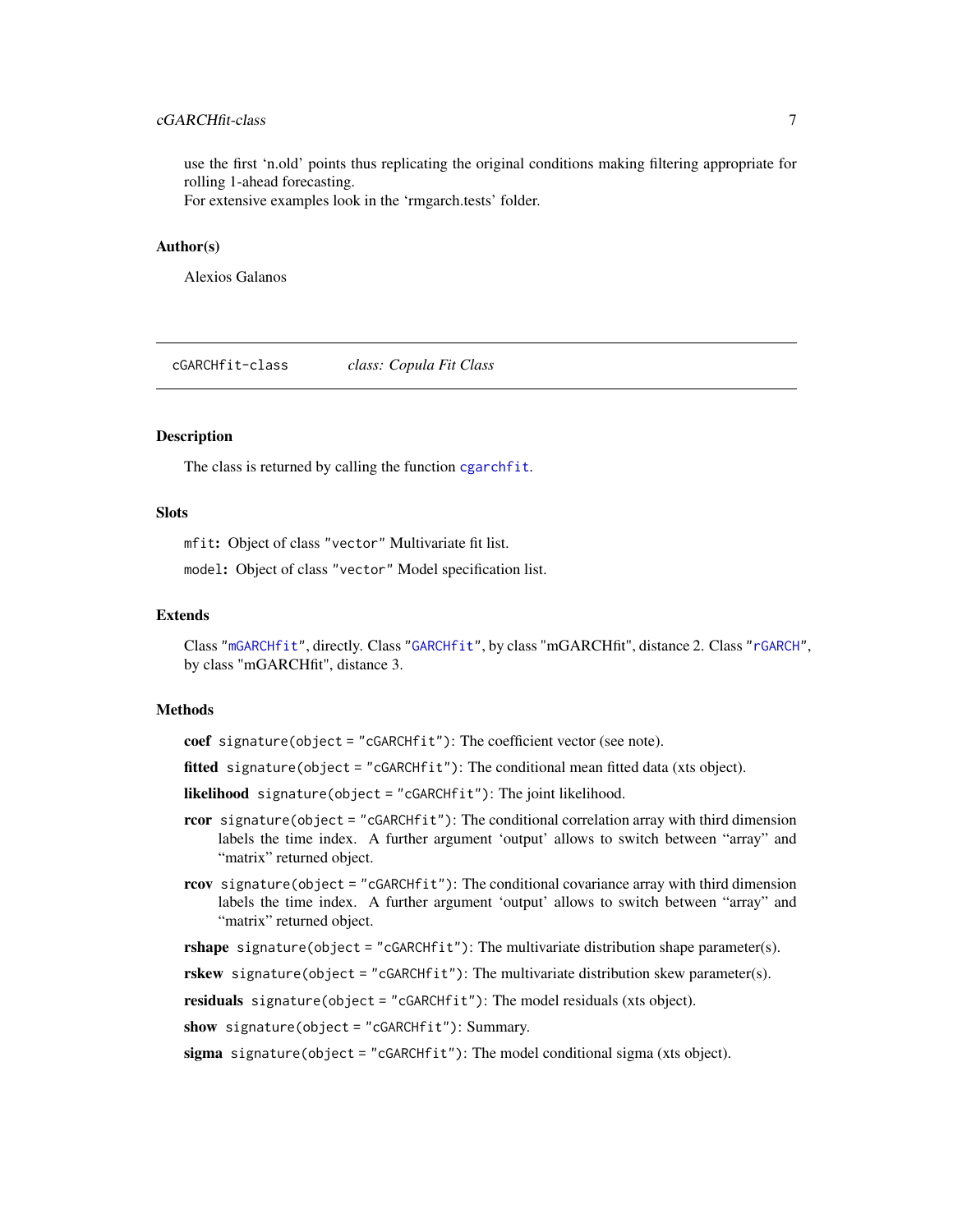# <span id="page-7-0"></span>Note

The 'coef' method takes additional argument 'type' with valid values 'garch' for the garch parameters, 'dcc' for the second stage parameters and by default returns all the parameters in a named vector.

#### Author(s)

Alexios Galanos

# References

Joe, H. *Multivariate Models and Dependence Concepts*, 1997, Chapman \& Hall, London. Genest, C., Ghoudi, K. and Rivest, L. *A semiparametric estimation procedure of dependence parameters in multivariate families of distributions*, 1995, Biometrika, 82, 543-552.

cgarchfit-methods *function: Copula-GARCH Fit*

# <span id="page-7-1"></span>Description

Method for creating a Copula-GARCH fit object.

### Usage

```
cgarchfit(spec, data, spd.control = list(lower = 0.1, upper = 0.9, type = "pwm",
kernel = "epanech"), fit.control = list(eval.se = TRUE, stationarity = TRUE,
scale = FALSE), solver = "solnp", solver.control = list(), out.sample = 0,
cluster = NULL, fit = NULL, VAR.fit = NULL, realizedVol = NULL,...)
```

| spec        | A cGARCHspec A cGARCHspec object created by calling cgarchspec.                                                                                                                                                                                 |
|-------------|-------------------------------------------------------------------------------------------------------------------------------------------------------------------------------------------------------------------------------------------------|
| data        | A multivariate xts data object or one which can be coerced to such.                                                                                                                                                                             |
| out.sample  | A positive integer indicating the number of periods before the last to keep for<br>out of sample forecasting.                                                                                                                                   |
| solver      | Either "nlminb", "solnp", "gosolnp" or "lbfgs". It can also optionally be a vector<br>of length 2 with the first solver being used for the first stage univariate GARCH<br>estimation (in which case the option of "hybrid" is also available). |
|             | solver.control Control arguments list passed to optimizer.                                                                                                                                                                                      |
| fit.control | Control arguments passed to the fitting routine. The 'eval.se' option determines<br>whether standard errors are calculated (see details below). The 'scale' option is<br>for the first stage univariate GARCH fitting routine.                  |
| cluster     | A cluster object created by calling make Cluster from the parallel package. If<br>it is not NULL, then this will be used for parallel estimation (remember to stop<br>the cluster on completion).                                               |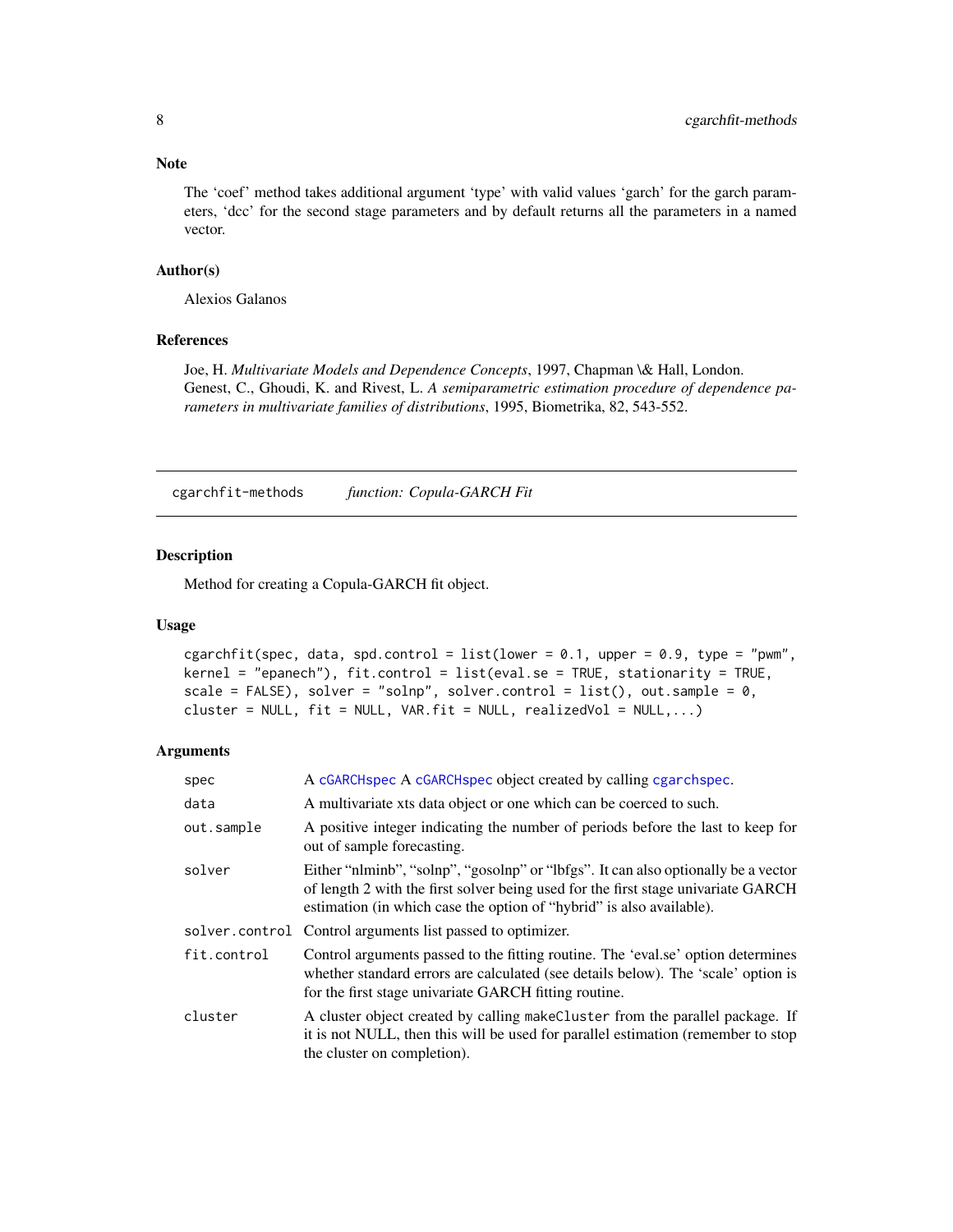| fit         | (optional) A previously estimated univariate uGARCHmultifit object (see de-<br>tails).                                                       |
|-------------|----------------------------------------------------------------------------------------------------------------------------------------------|
| VAR.fit     | (optional) A previously estimated VAR list returned from calling the varxfit<br>function.                                                    |
| spd.control | If the spd transformation was chosen in the specification, the spd.control passes<br>its arguments to the spdfit routine of the spd package. |
| realizedVol | Required xts matrix for the realGARCH model.                                                                                                 |
| $\cdots$    |                                                                                                                                              |

# Details

The Copula-GARCH models implemented can either be time-varying of DCC variety else static. The multivariate Normal and Student distributions are used in the construction of the copulas, and 3 transformation methods are available (parametric, semi-parametric, and empirical). For the semiparametric case the 'spd' package of the author is available to download from CRAN and fits a Gaussian kernel in the interior and gpd distribution for the tails (see that package for more details). The static copula allows for the estimation of the correlation matrix either by Maximum Likelihood or the Kendall method for the multivariate Student.

Note that the 'cgarchfit' method will assign to the global environment the [uGARCHmultifit](#page-0-0) once that is estimated in order to allow the routine to be restarted should something go wrong (it should show up as '.fitlist').

#### Value

A [cGARCHfit](#page-6-1) Object containing details of the Copula-GARCH fit.

#### Note

There is no check on the VAR.fit list passed to the method so particular care should be exercised so that the same data used in the fitting routine is also used in the VAR fit routine. This must have been called with the option postpad 'constant'. The ability to pass this list of the pre-calculated VAR model is particularly useful when comparing different models (such as DCC GARCH, GO GARCH etc) using the same dataset and VAR method (i.e. the same first stage conditional mean filtration). Though the classical VAR estimation is very fast and may not require this extra step, the robust method is slow and therefore benefits from calculating this only once. For extensive examples look in the 'rmgarch.tests' folder.

#### Author(s)

Alexios Galanos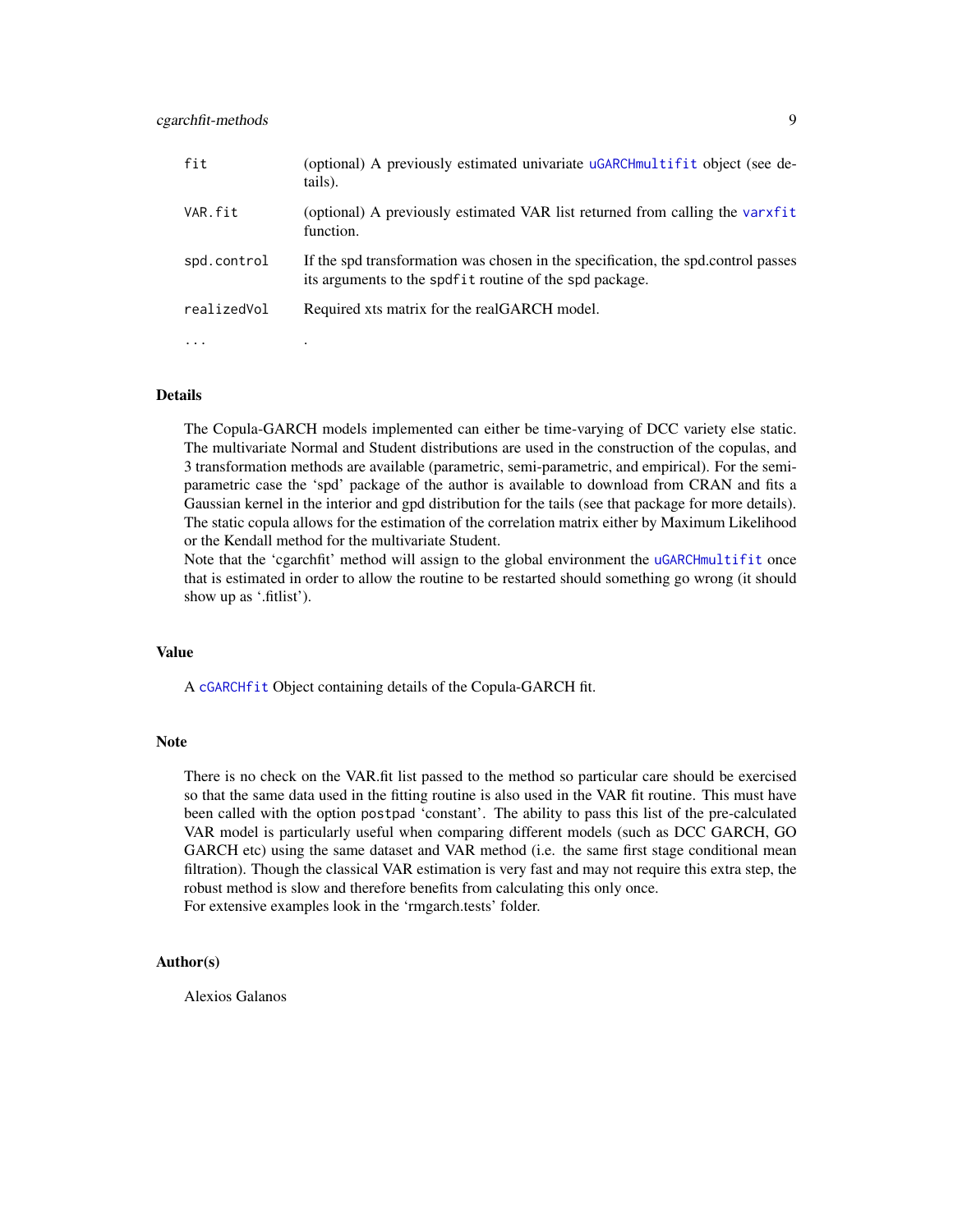<span id="page-9-1"></span><span id="page-9-0"></span>

#### **Description**

The class is returned by calling the function [cgarchsim](#page-10-1).

#### **Slots**

msim: Object of class "vector" Multivariate simulation list.

model: Object of class "vector" Model specification list.

#### Extends

Class ["mGARCHsim"](#page-65-1), directly. Class ["GARCHsim"](#page-0-0), by class "mGARCHsim", distance 2. Class ["rGARCH"](#page-0-0), by class "mGARCHsim", distance 3.

#### Methods

- fitted signature(object = "cGARCHsim"): The simulated conditional returns matrix given. Takes optional argument "sim" indicating the simulation run to return (from the m.sim option of the [cgarchsim](#page-10-1) method.
- sigma signature(object = "cGARCHfit"): The simulated conditional sigma matrix given. Takes optional argument "sim" indicating the simulation run to return (from the m.sim option of the [cgarchsim](#page-10-1) method.
- rcor signature(object = "cGARCHsim"): The simulated conditional correlation array (for DCC type). Takes optional argument "sim" indicating the simulation run to return (from the m.sim option of the [cgarchsim](#page-10-1) method. A further argument 'output' allows to switch between "array" and "matrix" returned object.
- rcov signature(object = "cGARCHsim"): The simulated conditional covariance array. Takes optional argument "sim" indicating the simulation run to return (from the m.sim option of the [cgarchsim](#page-10-1) method. A further argument 'output' allows to switch between "array" and "matrix" returned object.
- show signature(object = "cGARCHsim"): Summary.

#### Author(s)

Alexios Galanos

#### References

Joe, H. *Multivariate Models and Dependence Concepts*, 1997, Chapman \& Hall, London. Genest, C., Ghoudi, K. and Rivest, L. *A semiparametric estimation procedure of dependence parameters in multivariate families of distributions*, 1995, Biometrika, 82, 543-552.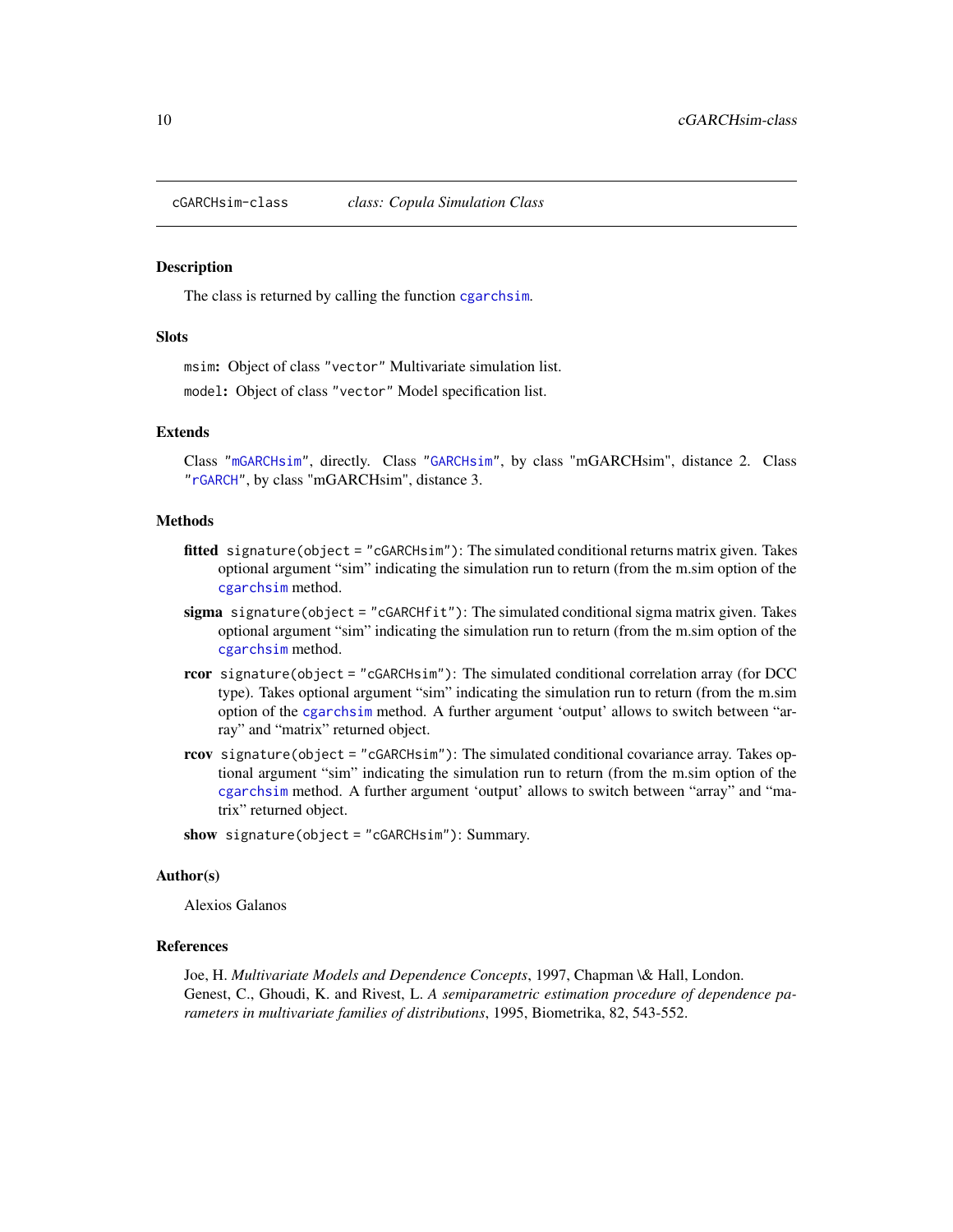<span id="page-10-0"></span>cgarchsim-methods *function: Copula-GARCH Simulation*

# <span id="page-10-1"></span>Description

Method for creating a Copula-GARCH simulation object.

# Usage

```
cgarchsim(fit, n.\sin = 1000, n.\text{start} = 0, m.\sin = 1,
startMethod = c("unconditional", "sample"), presigma = NULL, preresiduals = NULL,
prereturns = NULL, preR = NULL, preQ = NULL, preZ = NULL, rseed = NULL,
mexsimdata = NULL, vexsimdata = NULL, cluster = NULL, only.density = FALSE,
prerealized = NULL, ...
```

| fit          | A cGARCHfit object created by calling cgarchfit.                                                                                                                                                                                                                                                                    |
|--------------|---------------------------------------------------------------------------------------------------------------------------------------------------------------------------------------------------------------------------------------------------------------------------------------------------------------------|
| n.sim        | The simulation horizon.                                                                                                                                                                                                                                                                                             |
| n.start      | The burn-in sample.                                                                                                                                                                                                                                                                                                 |
| m.sim        | The number of simulations.                                                                                                                                                                                                                                                                                          |
| startMethod  | Starting values for the simulation. Valid methods are 'unconditional' for the<br>expected values given the density, and 'sample' for the ending values of the<br>actual data from the fit object. This is mostly related to the univariate GARCH<br>dynamics.                                                       |
| presigma     | Allows the starting sigma values to be provided by the user for the univariate<br>GARCH dynamics.                                                                                                                                                                                                                   |
| prereturns   | Allows the starting return data to be provided by the user for the conditional<br>mean simulation.                                                                                                                                                                                                                  |
| preresiduals | Allows the starting residuals to be provided by the user and used in the GARCH<br>dynamics simulation.                                                                                                                                                                                                              |
| preR         | Allows the starting correlation to be provided by the user and mostly useful for<br>the static copula.                                                                                                                                                                                                              |
| preQ         | Allows the starting 'DCC-Q' value to be provided by the user and though unnec-<br>essary for the first 1-ahead simulation using the "sample" option in the startMethod,<br>this is key to obtaining a rolling n-ahead forecast type simulation (see details be-<br>low).                                            |
| preZ         | Allows the starting transformed standardized residuals (used in the DCC model)<br>to be provided by the user and though unnecessary for the first 1-ahead simu-<br>lation using the "sample" option in the startMethod, this is key to obtaining a<br>rolling n-ahead forecast type simulation (see details below). |
| rseed        | Optional seeding value(s) for the random number generator. This should be of<br>length equal to m.sim.                                                                                                                                                                                                              |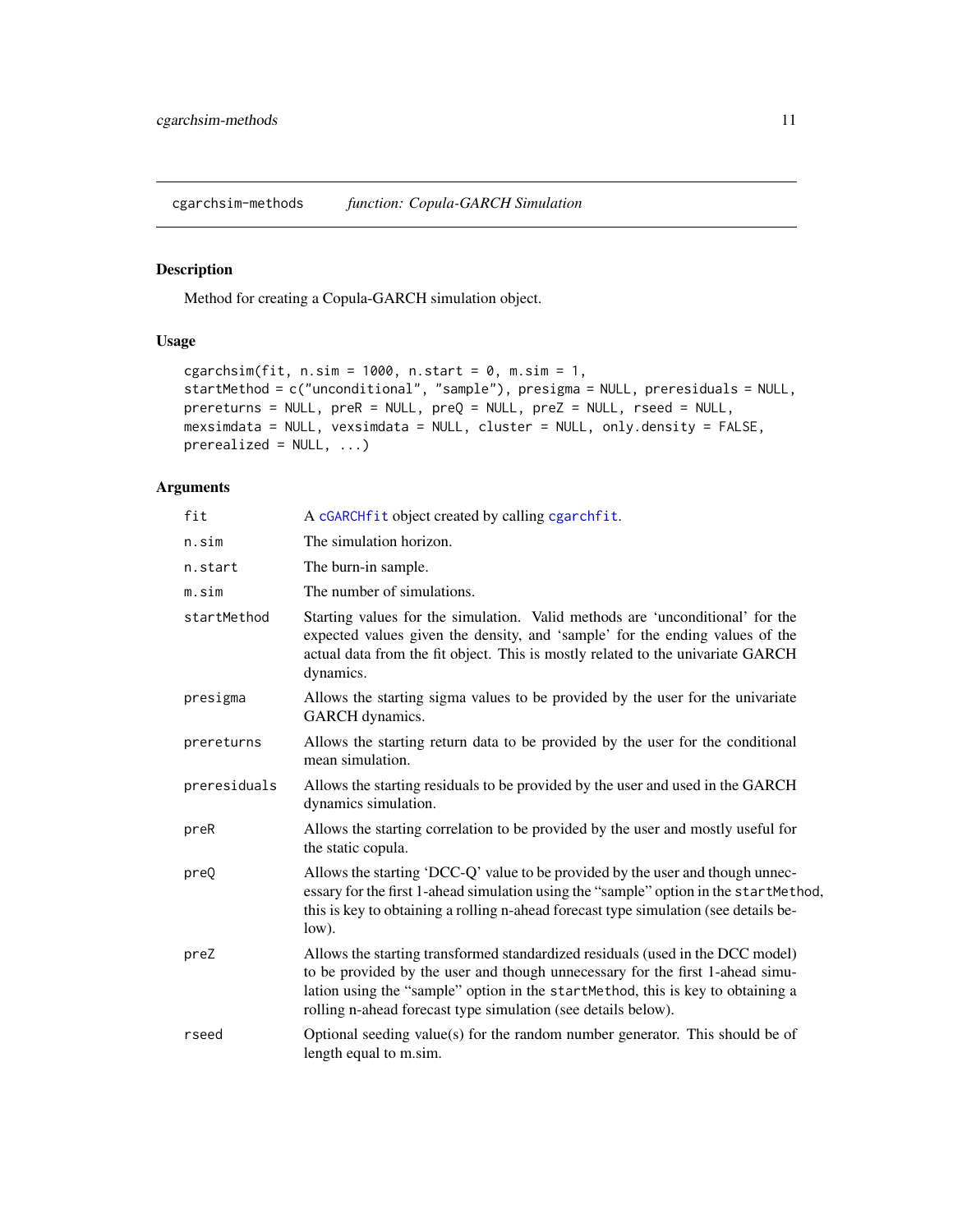| mexsimdata   | A list (equal to the number of asset) of matrices of simulated external regressor-<br>in-mean data with row length equal to $n \sin + n \cdot$ start. If the fit object contains<br>external regressors in the mean equation, this must be provided else will be<br>assumed to be zero.                 |
|--------------|---------------------------------------------------------------------------------------------------------------------------------------------------------------------------------------------------------------------------------------------------------------------------------------------------------|
| vexsimdata   | A list (equal to the number of asset) of matrices of simulated external regressor-<br>in-variance data with row length equal to $n \sin + n \cdot \text{start}$ . If the fit object contains<br>external regressors in the variance equation, this must be provided else will be<br>assumed to be zero. |
| cluster      | A cluster object created by calling makeCluster from the parallel package. If<br>it is not NULL, then this will be used for parallel estimation (remember to stop<br>the cluster on completion).                                                                                                        |
| only.density | Whether to return only the simulated returns (discrete time approximation to<br>the multivariate density). This is sometimes useful in order to control memory<br>management for large simulations not requiring any other information.                                                                 |
| prerealized  | Allows the starting realized volatility values to be provided by the user for the<br>univariate GARCH dynamics.                                                                                                                                                                                         |
| $\cdots$     |                                                                                                                                                                                                                                                                                                         |

# Details

Since there is no explicit forecasting routine, the user should use this method for incrementally building up n-ahead forecasts by simulating 1-ahead, obtaining the means of the returns, sigma, Rho etc and feeding them to the next round of simulation as starting values. The 'rmgarch.tests' folder contains specific examples which illustrate this particular point.

### Value

A [cGARCHsim](#page-9-1) object containing details of the Copula-GARCH simulation.

# Author(s)

Alexios Galanos

# References

Joe, H. *Multivariate Models and Dependence Concepts*, 1997, Chapman \& Hall, London. Genest, C., Ghoudi, K. and Rivest, L. *A semiparametric estimation procedure of dependence parameters in multivariate families of distributions*, 1995, Biometrika, 82, 543-552.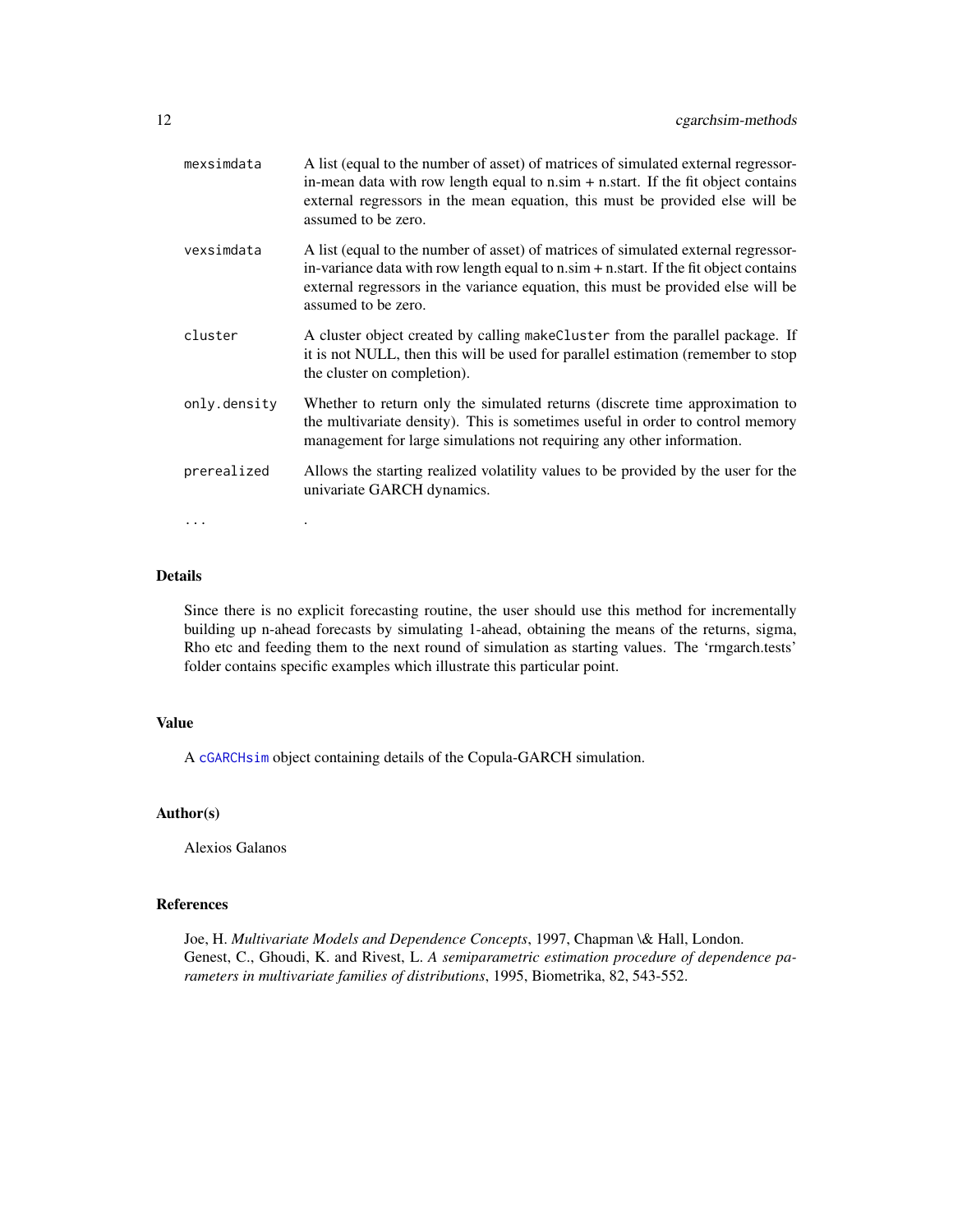# <span id="page-12-1"></span><span id="page-12-0"></span>Description

The class is returned by calling the function [cgarchspec](#page-13-1).

#### Slots

model: Object of class "vector" The multivariate model specification

umodel: Object of class "uGARCHmultispec" The univariate model specification.

# Extends

Class ["mGARCHspec"](#page-65-2), directly. Class ["GARCHspec"](#page-0-0), by class "mGARCHspec", distance 2. Class ["rGARCH"](#page-0-0), by class "mGARCHspec", distance 3.

#### Methods

show signature(object = "cGARCHspec"): Summary.

setfixed<- signature(object = "cGARCHspec",value = "vector"): Set fixed second stage parameters.

setstart<- signature(object = "cGARCHspec", value = "vector"): Set starting second stage parameters.

#### Author(s)

Alexios Galanos

#### References

Joe, H. *Multivariate Models and Dependence Concepts*, 1997, Chapman \& Hall, London. Genest, C., Ghoudi, K. and Rivest, L. *A semiparametric estimation procedure of dependence parameters in multivariate families of distributions*, 1995, Biometrika, 82, 543-552.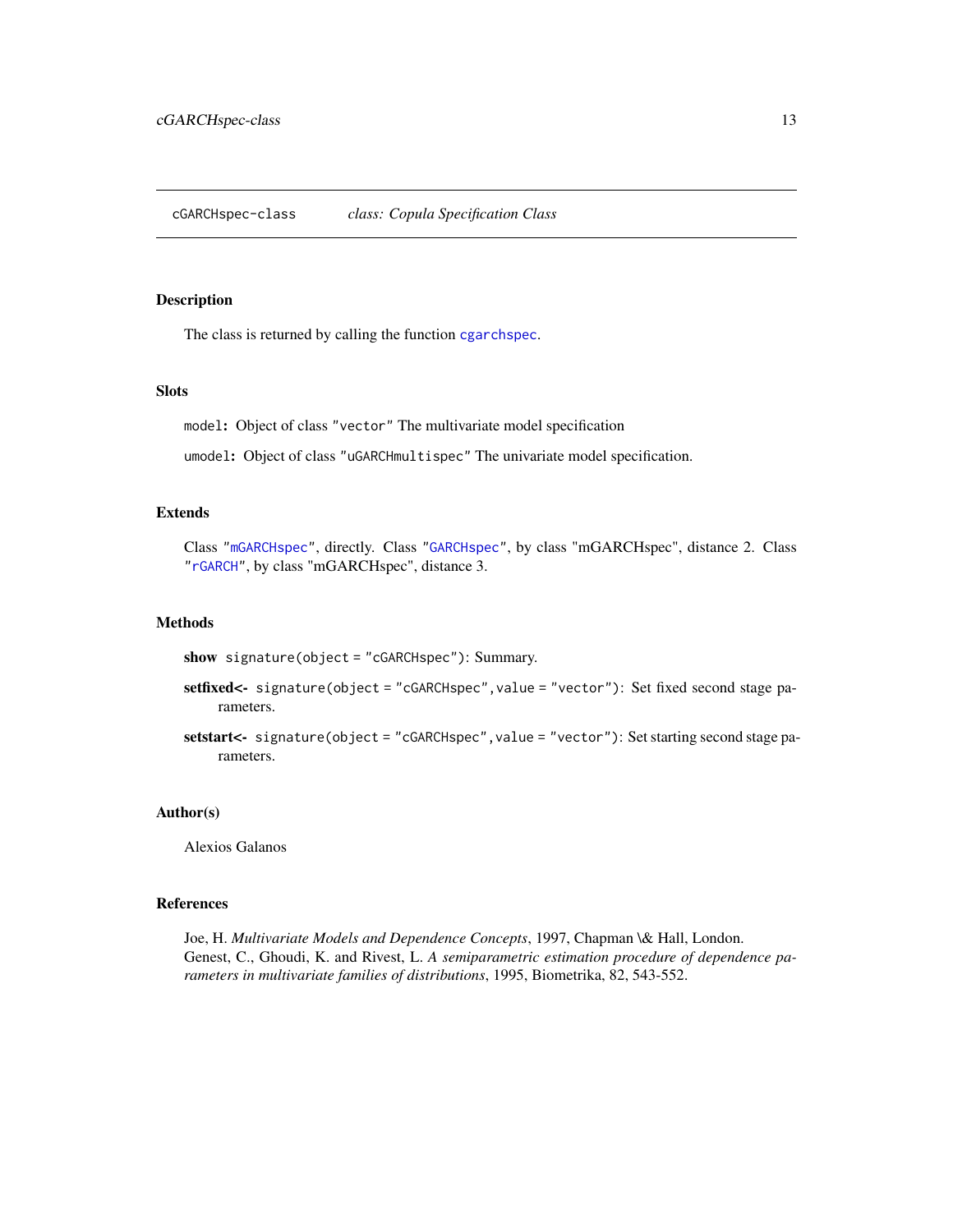<span id="page-13-0"></span>cgarchspec-methods *function: Copula-GARCH Specification*

# <span id="page-13-1"></span>Description

Method for creating a Copula-GARCH specification object prior to fitting.

# Usage

```
cgarchspec(uspec, VAR = FALSE, robust = FALSE, lag = 1, lag.max = NULL,
lag.criterion = c("AIC", "HQ", "SC", "FPE"), external.regressors = NULL,
robust.contrib = list(gamma = 0.25, delta = 0.01, nc = 10, ns = 500),dccOrder = c(1, 1), asymmetric = FALSE,
distribution.model = list(copula = c("mvnorm", "mvt"),method = c("Kendall", "ML"), time.varying = FALSE,
transformation = c("parametric", "empirical", "spd")),
start.pars = list(), fixed.pars = list())
```

| uspec               | A uGARCHmultispec object created by calling multispec on a list of univariate<br>GARCH specifications.                                                                                                                                                                             |
|---------------------|------------------------------------------------------------------------------------------------------------------------------------------------------------------------------------------------------------------------------------------------------------------------------------|
| <b>VAR</b>          | Whether to fit a VAR model for the conditional mean.                                                                                                                                                                                                                               |
| robust              | Whether to use the robust version of VAR.                                                                                                                                                                                                                                          |
| lag                 | The VAR lag.                                                                                                                                                                                                                                                                       |
| lag.max             | The maximum VAR lag to search for best fit.                                                                                                                                                                                                                                        |
| lag.criterion       | The criterion to use for choosing the best lag when lag.max is not NULL.                                                                                                                                                                                                           |
| external.regressors |                                                                                                                                                                                                                                                                                    |
|                     | Allows for a matrix of common pre-lagged external regressors for the VAR op-<br>tion.                                                                                                                                                                                              |
|                     | robust.control The tuning parameters to the robust regression including the proportion to trim<br>("gamma"), the critical value for reweighted estimator ("delta"), the number of<br>subsets ("ns") and the number of C-steps ("nc".                                               |
| dcc0rder            | The DCC autoregressive order.                                                                                                                                                                                                                                                      |
| asymmetric          | Whether to include an asymmetry term to the DCC model (thus estimating the<br>aDCC).                                                                                                                                                                                               |
| distribution.model  |                                                                                                                                                                                                                                                                                    |
|                     | The Copula distribution model. Currently the multivariate Normal and Student<br>Copula are supported.                                                                                                                                                                              |
| time.varying        | Whether to fit a dynamic DCC Copula.                                                                                                                                                                                                                                               |
| transformation      | The type of transformation to apply to the marginal innovations of the GARCH<br>fitted models. Supported methods are parametric (Inference Function of Mar-<br>gins), empirical (Pseudo ML), and Semi-Parametric using a kernel interior and<br>GPD tails (via the 'spd' package). |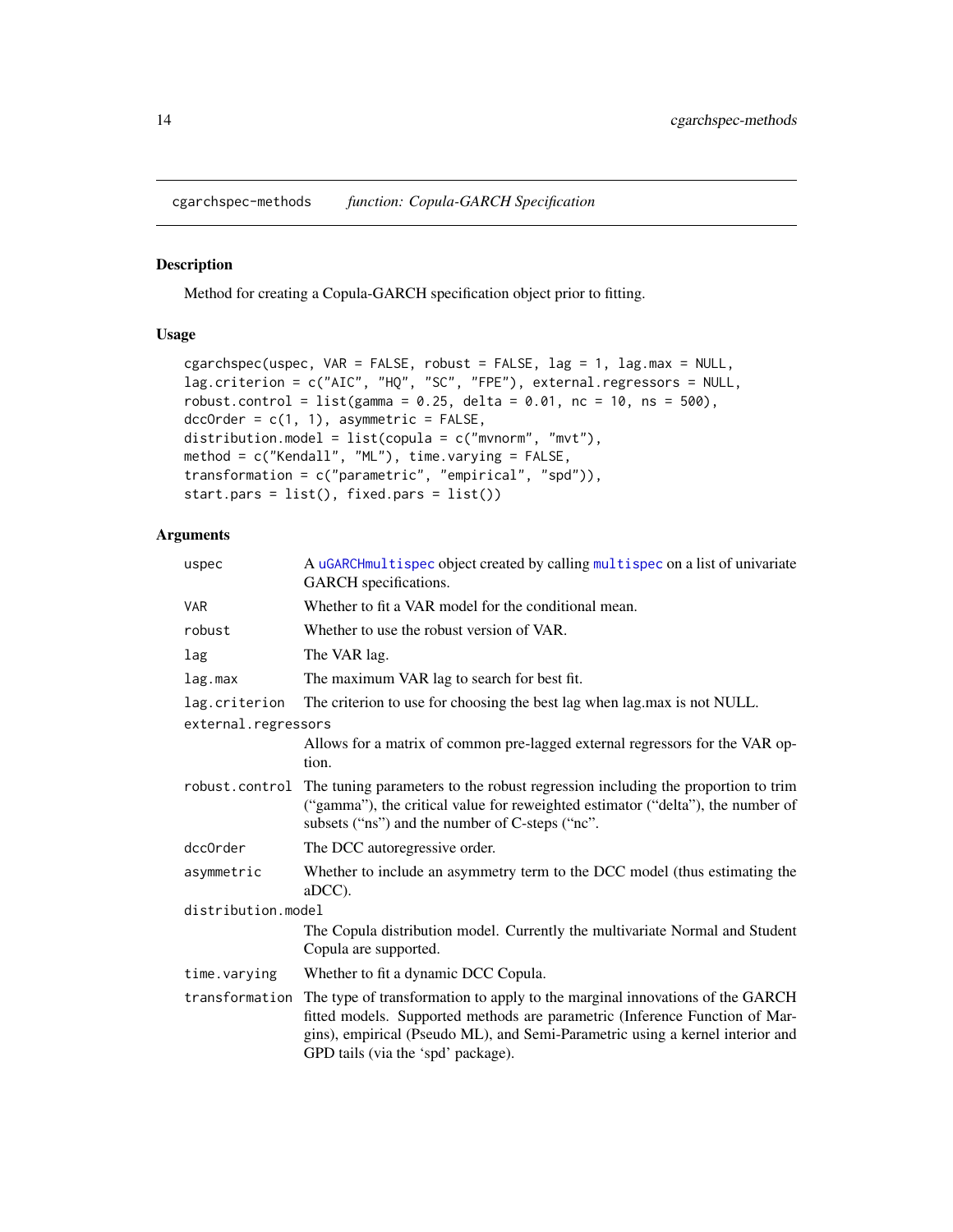#### <span id="page-14-0"></span>cordist the condition of the condition of the condition of the condition of the condition of the condition of the condition of the condition of the condition of the condition of the condition of the condition of the condit

| start.pars | (optional) Starting values for the DCC parameters (starting values for the uni- |
|------------|---------------------------------------------------------------------------------|
|            | variate garch specification should be passed directly via the 'uspec' object).  |
| fixed.pars | (optional) Fixed DCC parameters.                                                |

# Details

The transformation method allows for parametric (Inference-Functions for Margins), empirical (Pseudo-Likelihood) and semi-parametric (via the spd package).

When the Student Copula is jointly estimated with student margins having so that a common shape parameter is obtained, this results in the multivariate Student distribution. When estimating the Student Copula with disparate margins, a meta-student distribution is obtained. Additionally, the correlation parameter in the static Student Copula may be estimated either by Kendall's tau transformation or Maximum Likelihood.

The robust option allows for a robust version of VAR based on the multivariate Least Trimmed Squares Estimator described in Croux and Joossens (2008).

#### Value

A [cGARCHspec](#page-12-1) object containing details of the Copula-GARCH specification.

# Author(s)

Alexios Galanos

cordist *A Correlation Distance Measure*

# Description

Given an array of correlation snapshots in time, returns a matrix of some rolling distance measure on the correlations.

# Usage

```
cordist(R, distance = c("ma", "ms", "meda", "meds", "eigen", "cmd"), n = 25,plot = TRUE, dates = NULL, title = NULL)
```

| R        | An array of correlations.                                                                 |
|----------|-------------------------------------------------------------------------------------------|
| distance | The measure to use to capture the change between 2 correlation matrices (see<br>details). |
| n        | The distance between 2 correlation matrices.                                              |
| plot     | Whether to create a heatmap plot of the result.                                           |
| dates    | A POSIX ct vector of dates to use for the heatmap (recommend to supply).                  |
| title    | Title for the heatmap plot.                                                               |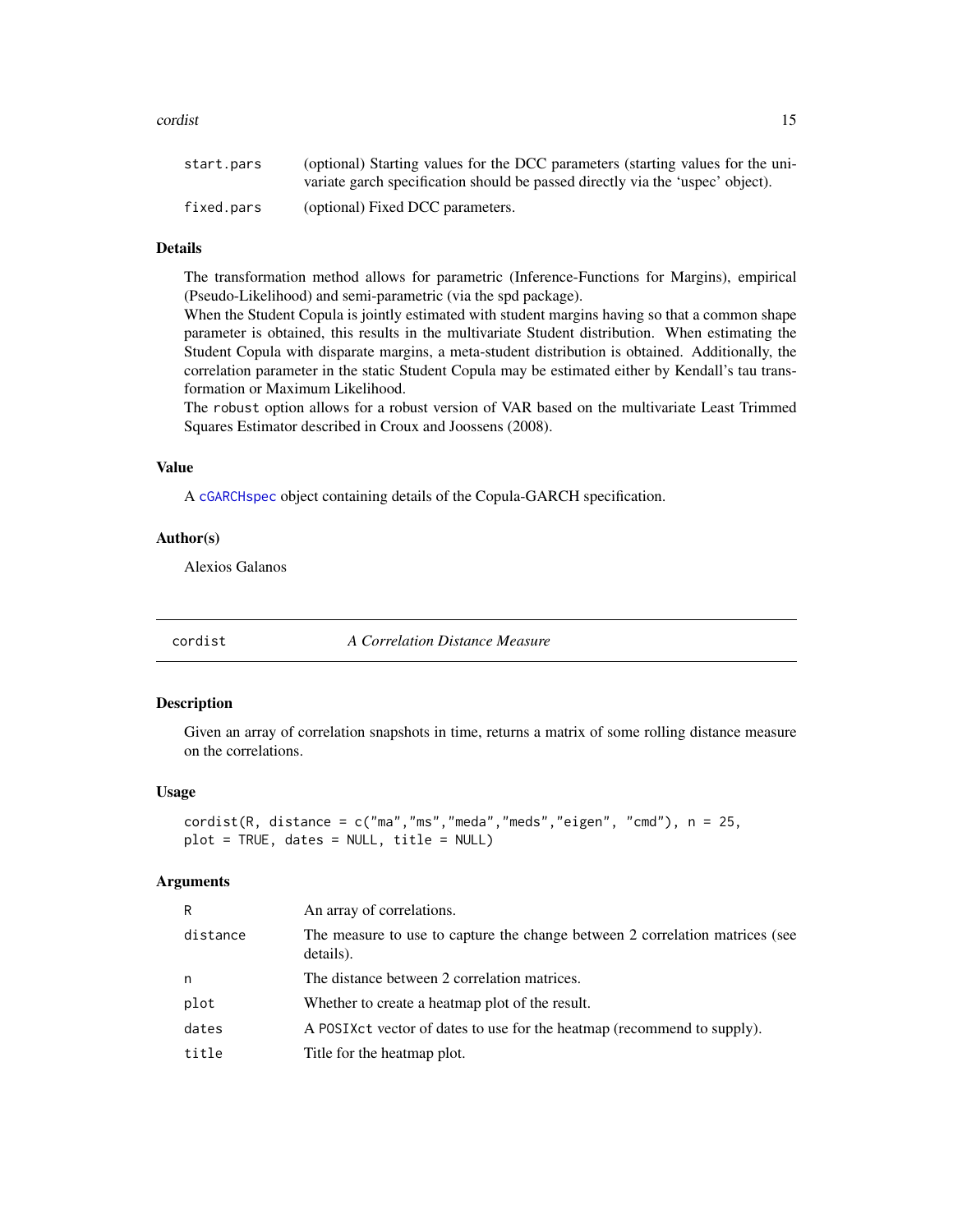#### Details

This function provides for a visualization of dynamic correlation distance between periods with a number of plausible measures including "ma" (mean absolute), "ms" (mean squared), "meda" (median absolute), "meds" (median squared) "eigen" (largest eigenvalue difference) and "cmd" (correlation matrix distance). See the references for more details.

#### Value

A symmetric matrix of the rolling distance measure for each period.

#### Author(s)

Alexios Galanos

#### References

Munnix, M. C., Shimada, T., Schafer, R., Leyvraz, F., Seligman, T. H., Guhr, T., & Stanley, H. E. (2012). Identifying states of a financial market. *Scientific Reports 2*.

Herdin, M., Czink, N., Ozcelik, H., & Bonek, E. (2005). Correlation matrix distance, a meaningful measure for evaluation of non-stationary MIMO channels. *Vehicular Technology Conference, 2005, IEEE 61st*, 1, 136–140.

<span id="page-15-1"></span>DCCfilter-class *class: DCC Filter Class*

#### Description

The class is returned by calling the function [dccfilter](#page-16-1).

# **Slots**

mfilter: Object of class "vector". Multivariate filter list. model: Object of class "vector". Model specification list.

#### Extends

Class ["mGARCHfilter"](#page-63-1), directly. Class ["GARCHfilter"](#page-0-0), by class "mGARCHfilter", distance 2. Class ["rGARCH"](#page-0-0), by class "mGARCHfilter", distance 3.

# Methods

coef signature(object = "DCCfilter") The coefficient vector (see note). likelihood signature(object = "DCCfilter"): The joint likelihood. rshape signature(object = "DCCfilter"): The multivariate distribution shape parameter(s). rskew signature(object = "DCCfilter"): The multivariate distribution skew parameter(s). fitted signature(object = "DCCfilter"): The filtered conditional mean xts object.

<span id="page-15-0"></span>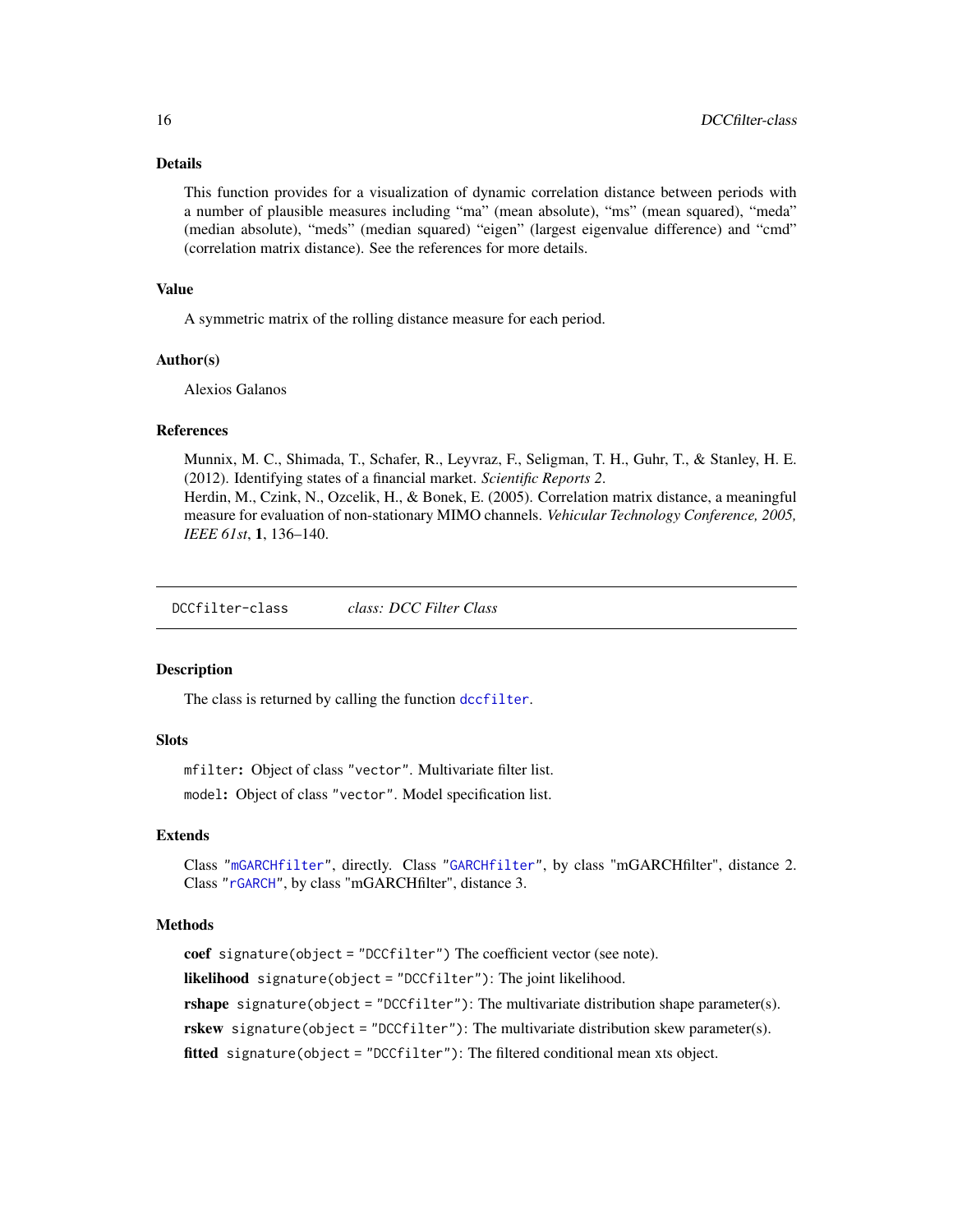<span id="page-16-0"></span>sigma signature(object = "DCCfilter"): The filtered conditional sigma xts object.

residuals signature(object = "DCCfilter"): The filtered conditional mean residuals xts object.

- plot signature( $x =$  "DCCfilter",  $y =$  "missing"): Plot method, given additional arguments 'series' and 'which'.
- infocriteria signature(object = "DCCfilter"): Information criteria.
- rcor signature(object = "DCCfilter"): The filtered dynamic conditional correlation array given additional argument 'type' (either "R" for the correlation else will return the "Q" matrix). The third dimension label of the array gives the time index (from which it is then possible to construct pairwise xts objects for example). A further argument 'output' allows to switch between "array" and "matrix" returned object.
- rcov signature(object = "DCCfilter"): The filtered dynamic conditional covariance array. The third dimension label of the array gives the time index (from which it is then possible to construct pairwise xts objects for example). A further argument 'output' allows to switch between "array" and "matrix" returned object.
- show signature(object = "DCCfilter"): Summary.
- nisurface signature(object = "DCCfilter"): The news impact surface plot given additional arguments 'type' with either "cov" or "cor" (for the covariance and correlation news impact respectively), 'pair' denoting the asset pair (defaults to c(1,2)), 'plot' (logical) and 'plot.type' with a choice of either "surface" or "contour".

#### Note

The 'coef' method takes additional argument 'type' with valid values 'garch' for the univariate garch parameters, 'dcc' for the second stage dcc parameters and by default returns all the parameters in a named vector.

# Author(s)

Alexios Galanos

#### References

Engle, R.F. and Sheppard, K. 2001, Theoretical and empirical properties of dynamic conditional correlation multivariate GARCH, *NBER Working Paper*.

dccfilter-methods *function: DCC-GARCH Filter*

# <span id="page-16-1"></span>Description

Method for creating a DCC-GARCH filter object.

#### Usage

```
dccfilter(spec, data, out.sample = 0, filter.control = list(n.old = NULL),
cluster = NULL, varcoef = NULL, realizedVol = NULL, \ldots)
```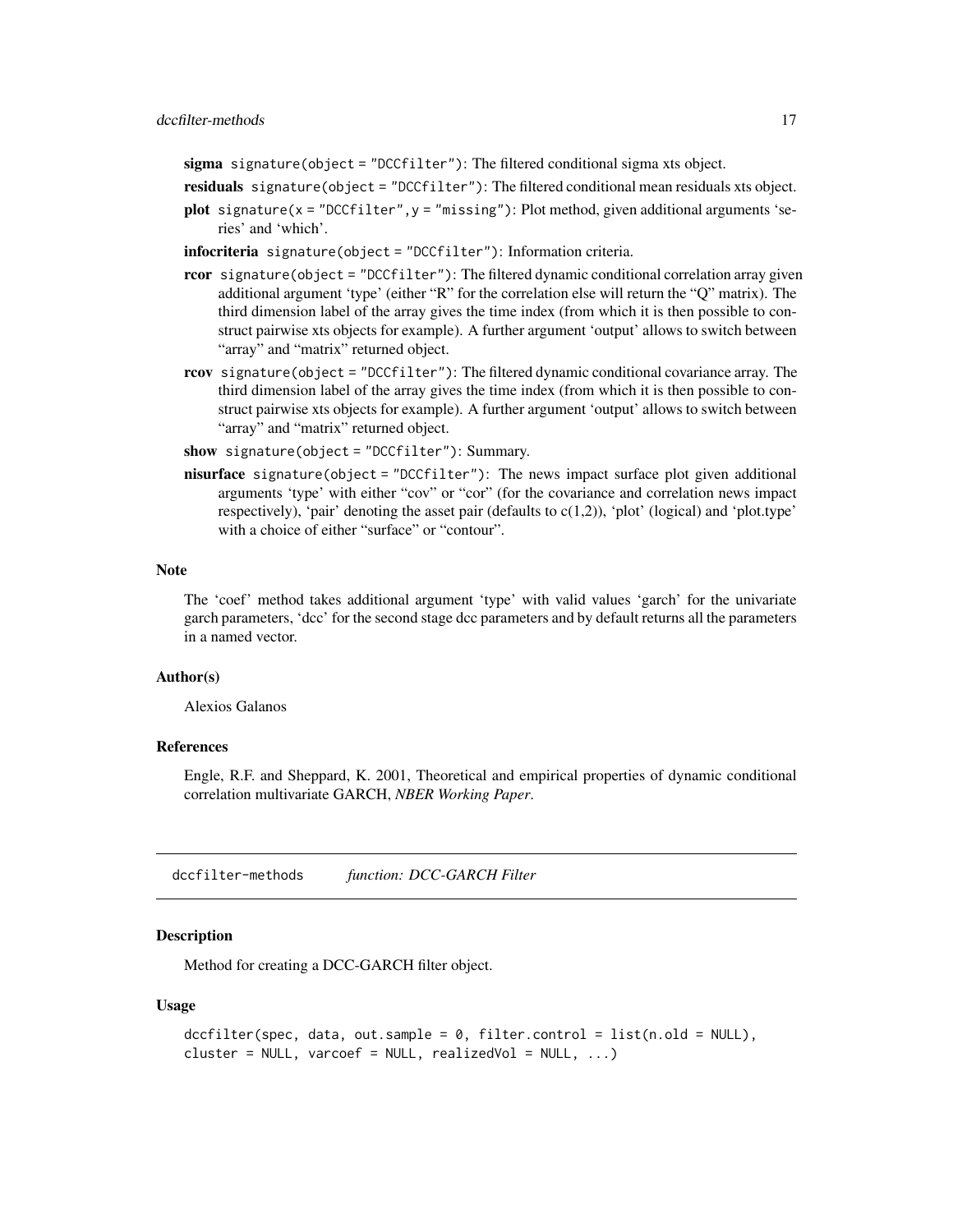# <span id="page-17-0"></span>**Arguments**

| spec        | A DCC spec object created by calling dcc spec with fixed parameters for the co-<br>efficients.                                                                                                                 |
|-------------|----------------------------------------------------------------------------------------------------------------------------------------------------------------------------------------------------------------|
| data        | A multivariate data object of class xts, or one which can be coerced to such.                                                                                                                                  |
| out.sample  | A positive integer indicating the number of periods before the last to keep for<br>out of sample forecasting.                                                                                                  |
|             | filter.control Control arguments passed to the filtering routine (see note.                                                                                                                                    |
| cluster     | A cluster object created by calling make Cluster from the parallel package. If<br>it is not NULL, then this will be used for parallel estimation (remember to stop)<br>the cluster on completion).             |
| varcoef     | If a VAR model was chosen, then this is the VAR coefficient matrix which must<br>be supplied. No checks are done on its dimension or correctness so it is up to<br>the user to perform the appropriate checks. |
| realizedVol | Required xts matrix for the realGARCH model.                                                                                                                                                                   |
| $\cdots$    |                                                                                                                                                                                                                |

#### Value

A [DCCfilter](#page-15-1) object containing details of the DCC-GARCH filter.

#### Note

The 'n.old' option in the filter.control argument is key in replicating conditions of the original fit. That is, if you want to filter a dataset consisting of an expanded dataset (versus the original used in fitting), but want to use the same assumptions as the original dataset then the 'n.old' argument denoting the original number of data points passed to the [dccfit](#page-19-1) function must be provided. This is then used to ensure that some calculations which make use of the full dataset (unconditional starting values for the garch filtering and the dcc model) only use the first 'n.old' points thus replicating the original conditions making filtering appropriate for rolling 1-ahead forecasting. For extensive examples look in the 'rmgarch.tests' folder.

#### Author(s)

Alexios Galanos

<span id="page-17-1"></span>

| DCCfit-class | class: DCC Fit Class |  |
|--------------|----------------------|--|
|              |                      |  |

# Description

The class is returned by calling the function [dccfit](#page-19-1).

# Slots

mfit: Object of class "vector" Multivariate filter list. model: Object of class "vector" Model specification list.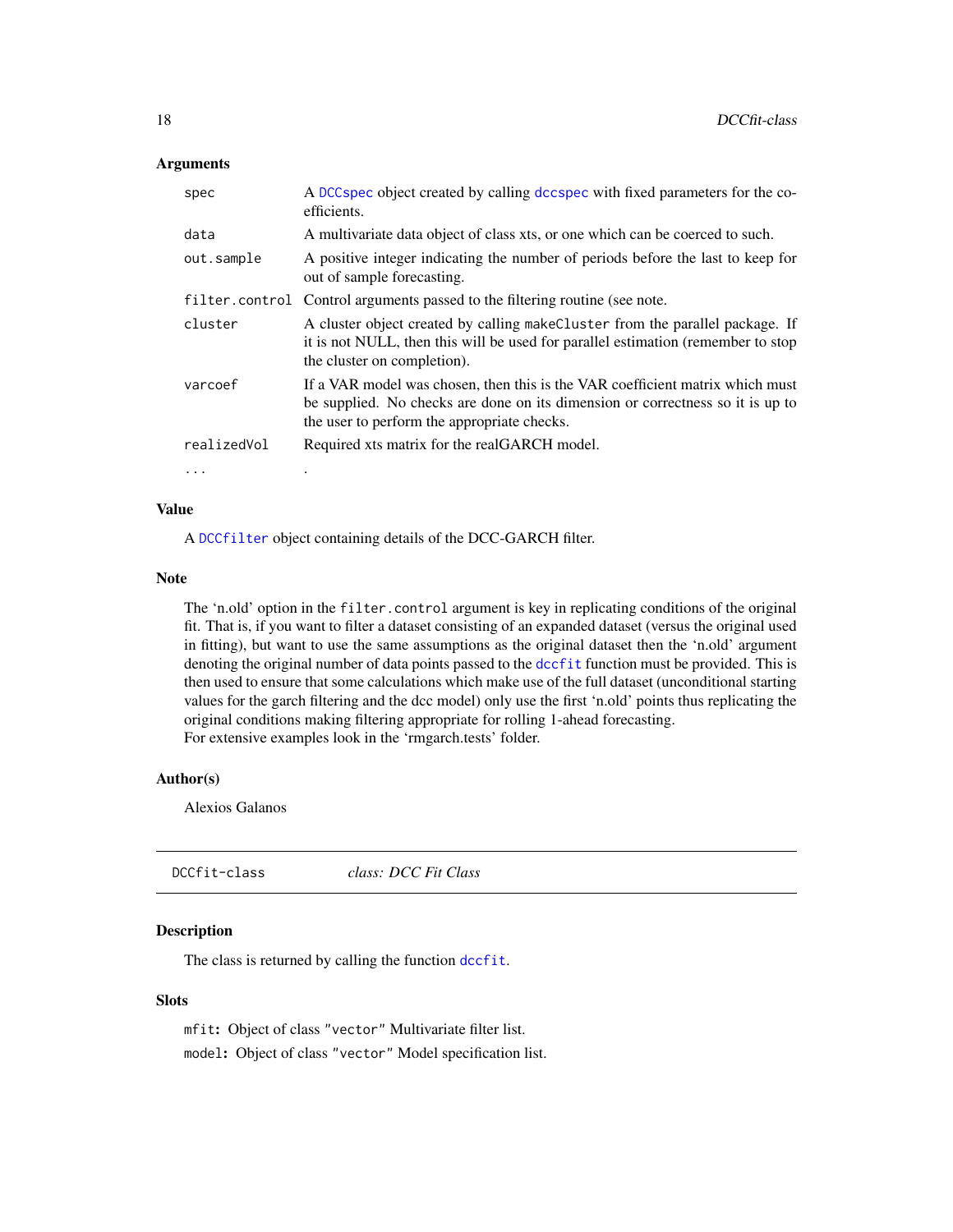#### DCCfit-class 19

#### Extends

Class ["mGARCHfit"](#page-63-2), directly. Class ["GARCHfit"](#page-0-0), by class "mGARCHfit", distance 2. Class ["rGARCH"](#page-0-0), by class "mGARCHfit", distance 3.

### **Methods**

coef signature(object = "DCCfit") The coefficient vector (see note).

likelihood signature(object = "DCCfit"): The joint likelihood.

**rshape** signature(object = "DCCfit"): The multivariate distribution shape parameter(s).

rskew signature(object = "DCCfit"): The multivariate distribution skew parameter(s).

fitted signature(object = "DCCfit"): The fitted conditional mean xts object.

sigma signature(object = "DCCfit"): The fitted conditional GARCH sigma xts object.

residuals signature(object = "DCCfit"): The fitted conditional mean residuals xts object.

**plot** signature( $x = "DCCfit", y = "missing"$ ): Plot method, given additional arguments 'series' and 'which'.

infocriteria signature(object = "DCCfit"): Information criteria.

- **rcor** signature(object = "DCCfit"): The fitted dynamic conditional correlation array given additional arguments 'type' (either "R" for the correlation else will return the Q matrix). The third dimension label of the array gives the time index (from which it is then possible to construct pairwise xts objects for example). The argument 'output' can be either "array" (default) or "matrix" in which case the array is flattened and the lower diagonal time varying values are returned (and if a date exists, then the returned object is of class xts).
- rcov signature(object = "DCCfit"): The fitted dynamic conditional covariance array. The third dimension label of the array gives the time index (from which it is then possible to construct pairwise xts objects for example). The argument 'output' can be either "array" (default) or "matrix" in which case the array is flattened and the lower and main diagonal time varying values are returned (and if a date exists, then the returned object is of class xts).
- show signature(object = "DCCfit"): Summary.
- **nisurface** signature(object = "DCCfit"): The news impact surface plot given additional arguments 'type' with either "cov" or "cor" (for the covariance and correlation news impact respectively), 'pair' (defaults to  $c(1,2)$ ), 'plot' (logical) and 'plot.type' with a choice of either "surface" or "contour".

#### Note

The 'coef' method takes additional argument 'type' with valid values 'garch' for the univariate garch parameters, 'dcc' for the second stage dcc parameters and by default returns all the parameters in a named vector.

#### Author(s)

Alexios Galanos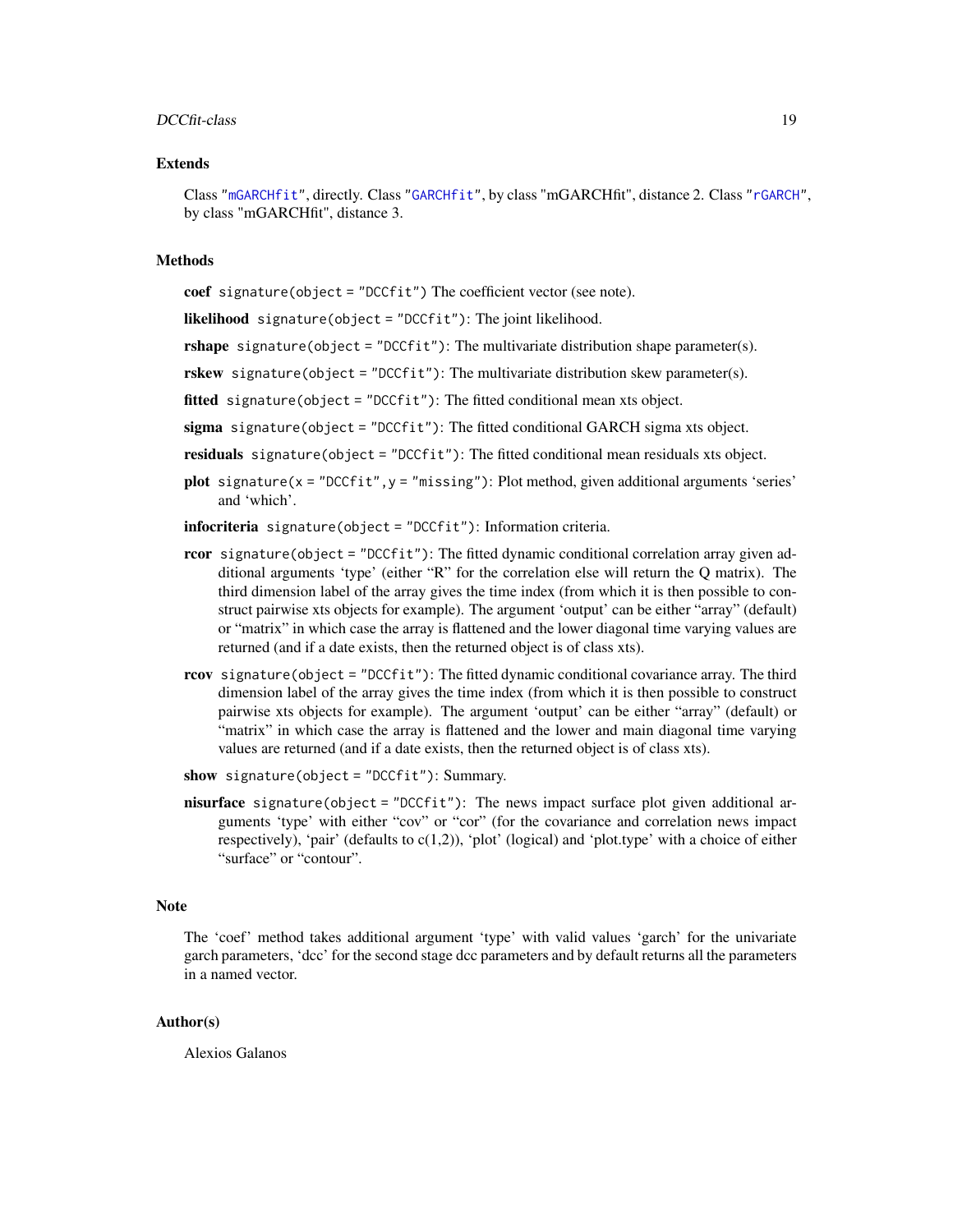# <span id="page-19-0"></span>References

Engle, R.F. and Sheppard, K. 2001, Theoretical and empirical properties of dynamic conditional correlation multivariate GARCH, *NBER Working Paper*.

dccfit-methods *function: DCC-GARCH Fit*

# <span id="page-19-1"></span>Description

Method for creating a DCC-GARCH fit object.

# Usage

```
dccfit(spec, data, out.sample = 0, solver = "solnp", solver.control = list(),
fit.control = list(eval.se = TRUE, stationarity = TRUE, scale = FALSE),
cluster = NULL, fit = NULL, VAR.fit = NULL, realizedVol = NULL, ...)
```

| spec        | A DCC spec object created by calling dcc spec.                                                                                                                                                                                                                                                                                                                                    |
|-------------|-----------------------------------------------------------------------------------------------------------------------------------------------------------------------------------------------------------------------------------------------------------------------------------------------------------------------------------------------------------------------------------|
| data        | A multivariate data object of class xts or one which can be coerced to such.                                                                                                                                                                                                                                                                                                      |
| out.sample  | A positive integer indicating the number of periods before the last to keep for<br>out of sample forecasting.                                                                                                                                                                                                                                                                     |
| solver      | Either "nlminb", "solnp", "gosolnp" or "lbfgs". It can also optionally be a vector<br>of length 2 with the first solver being used for the first stage univariate GARCH<br>estimation (in which case the option of "hybrid" is also available).                                                                                                                                   |
|             | solver.control Control arguments list passed to optimizer.                                                                                                                                                                                                                                                                                                                        |
| fit.control | Control arguments passed to the fitting routine. The 'eval.se' option determines<br>whether standard errors are calculated (see details below). The 'stationarity'<br>option is for the univariate stage GARCH fitting routine, whilst for the second<br>stage DCC this is imposed by design. The 'scale' option is also for the first stage<br>univariate GARCH fitting routine. |
| cluster     | A cluster object created by calling makeCluster from the parallel package. If<br>it is not NULL, then this will be used for parallel estimation (remember to stop<br>the cluster on completion).                                                                                                                                                                                  |
| fit         | (optional) A previously estimated univariate uGARCHmultifit object (see de-<br>tails).                                                                                                                                                                                                                                                                                            |
| VAR.fit     | (optional) A previously estimated VAR object returned from calling the varxfit<br>function.                                                                                                                                                                                                                                                                                       |
| realizedVol | Required xts matrix for the realGARCH model.                                                                                                                                                                                                                                                                                                                                      |
| .           |                                                                                                                                                                                                                                                                                                                                                                                   |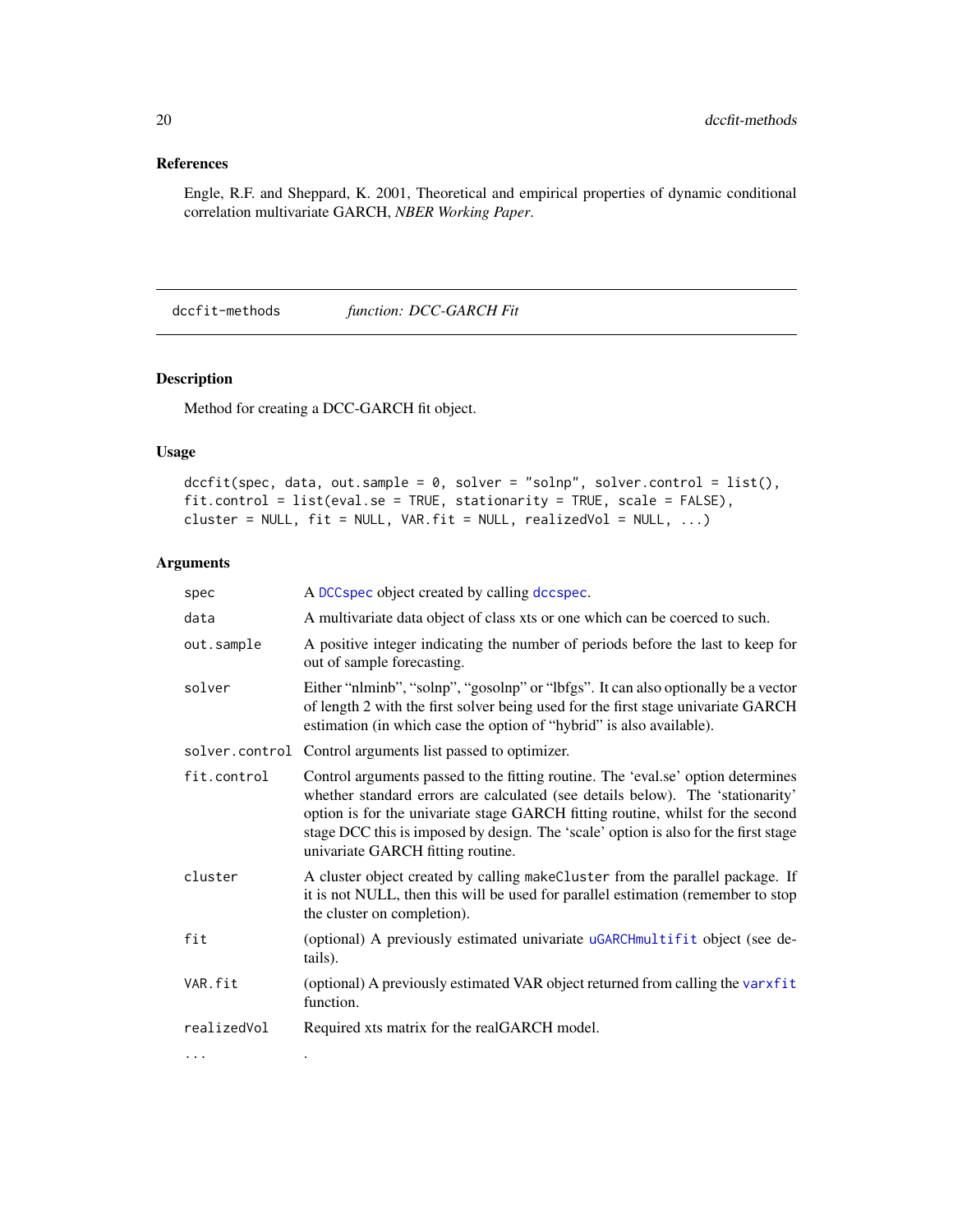# <span id="page-20-0"></span>Details

The 2-step DCC estimation fits a GARCH-Normal model to the univariate data and then proceeds to estimate the second step based on the chosen multivariate distribution. Because of this 2-step approach, standard errors are expensive to calculate and therefore the use of parallel functionality, built into both the fitting and standard error calculation routines is key. The switch to turn off the calculation of standard errors through the 'fit.control' option could be quite useful in rolling estimation such as in the [dccroll](#page-24-1) routine.

The optional 'fit' argument allows to pass your own [uGARCHmultifit](#page-0-0) object instead of having the routine estimate it. This is very useful in cases of multiple use of the same fit and problems in convergence which might require a more hands on approach to the univariate fitting stage. However, it is up to the user to ensure consistency between the 'fit' and supplied 'spec'.

# Value

A [DCCfit](#page-17-1) object containing details of the DCC-GARCH fit.

#### Note

There is no check on the VAR.fit list passed to the method so particular care should be exercised so that the same data used in the fitting routine is also used in the VAR fit routine. This this must have been called with the option postpad 'constant'. The ability to pass this list of the pre-calculated VAR model is particularly useful when comparing different models (such as copula-GARCH, GO-GARCH etc) using the same dataset and VAR method (i.e. the same first stage conditional mean filtration). Though the classical VAR estimation is very fast and may not require this extra step, the robust method is slow and therefore benefits from calculating this only once. For extensive examples look in the 'rmgarch.tests' folder.

#### Author(s)

Alexios Galanos

<span id="page-20-1"></span>DCCforecast-class *class: DCC Forecast Class*

#### Description

The class is returned by calling the function [dccforecast](#page-21-1).

#### **Slots**

mforecast: Object of class "vector" Multivariate forecast list. model: Object of class "vector" Model specification list.

#### Extends

Class ["mGARCHforecast"](#page-64-1), directly. Class ["GARCHforecast"](#page-0-0), by class "mGARCHforecast", distance 2. Class ["rGARCH"](#page-0-0), by class "mGARCHforecast", distance 3.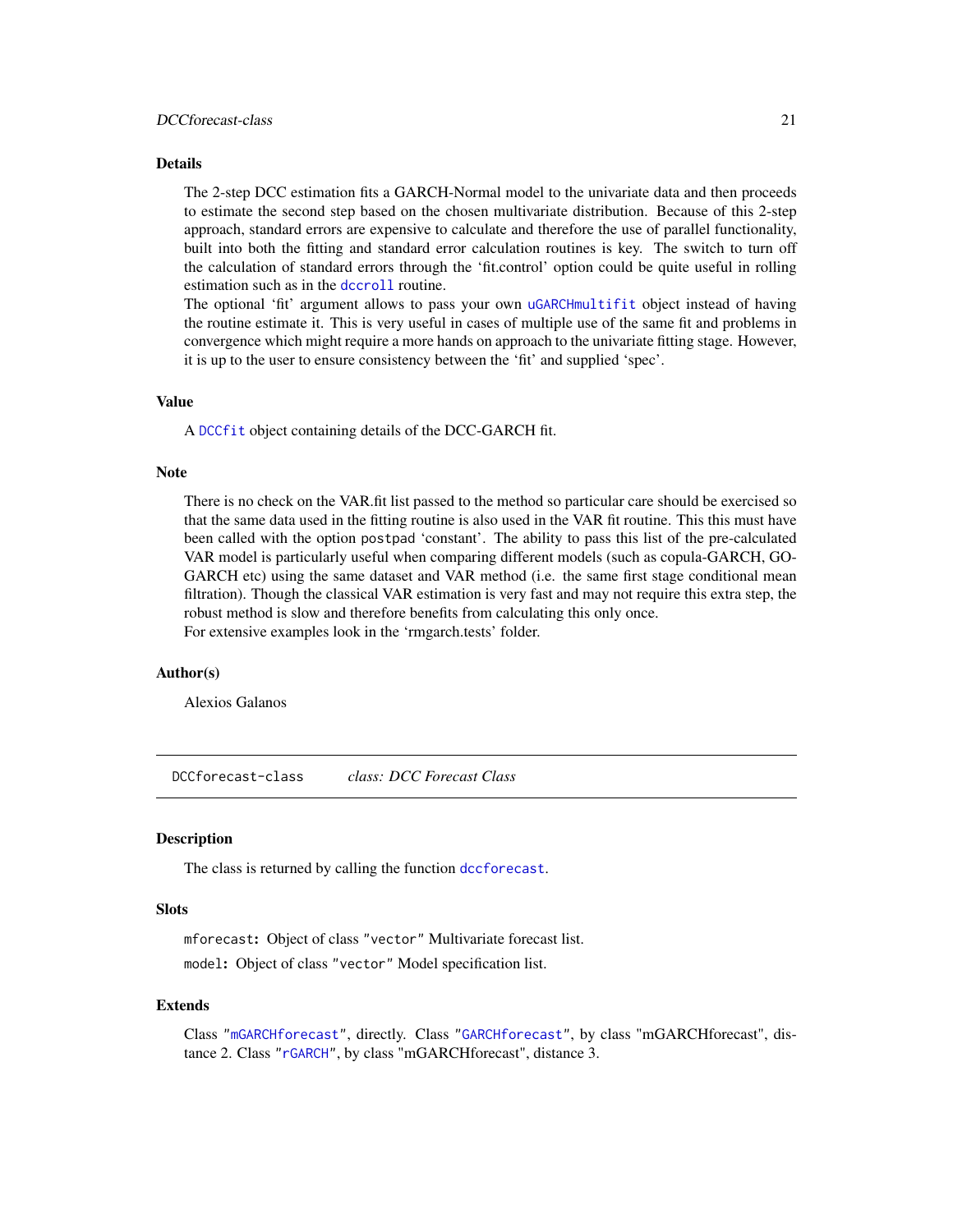<span id="page-21-0"></span>rshape signature(object = "DCCforecast"): The multivariate distribution shape parameter(s).

rskew signature(object = "DCCforecast"): The multivariate distribution skew parameter(s).

- fitted signature(object = "DCCforecast"): The conditional mean forecast array of dimensions n.ahead x n.assets by (n.roll+1). The thirds dimension of the array has the T+0 index label.
- $sigma$  sigma signature(object = "DCCforecast"): The conditional sigma forecast array of dimensions n.ahead x n.assets by  $(n.\text{roll}+1)$ . The thirds dimension of the array has the T+0 index label.
- plot signature( $x =$  "DCCforecast",  $y =$  "missing"): Plot method, given additional arguments 'series' and 'which'.
- rcor signature(object = "DCCforecast"): The forecast dynamic conditional correlation list of arrays of length (n.roll+1), with each array of dimensions n.assets x n.assets x n.ahead. The method takes on one additional argument 'type' (either "R" for the correlation else will return the DCC Q matrix). A further argument 'output' allows to switch between "array" and "matrix" returned object.
- rcov signature(object = "DCCforecast"): The forecast dynamic conditional correlation list of arrays of length (n.roll+1), with each array of dimensions n.assets x n.assets x n.ahead. A further argument 'output' allows to switch between "array" and "matrix" returned object.

show signature(object = "DCCforecast"): Summary.

#### Author(s)

Alexios Galanos

# References

Engle, R.F. and Sheppard, K. 2001, Theoretical and empirical properties of dynamic conditional correlation multivariate GARCH, *NBER Working Paper*.

dccforecast-methods *function: DCC-GARCH Forecast*

# <span id="page-21-1"></span>**Description**

Method for creating a DCC-GARCH forecast object.

#### Usage

```
dccforecast(fit, n. ahead = 1, n. roll = 0,external.forecasts = list(mregfor = NULL, vregfor = NULL), cluster = NULL, ...)
```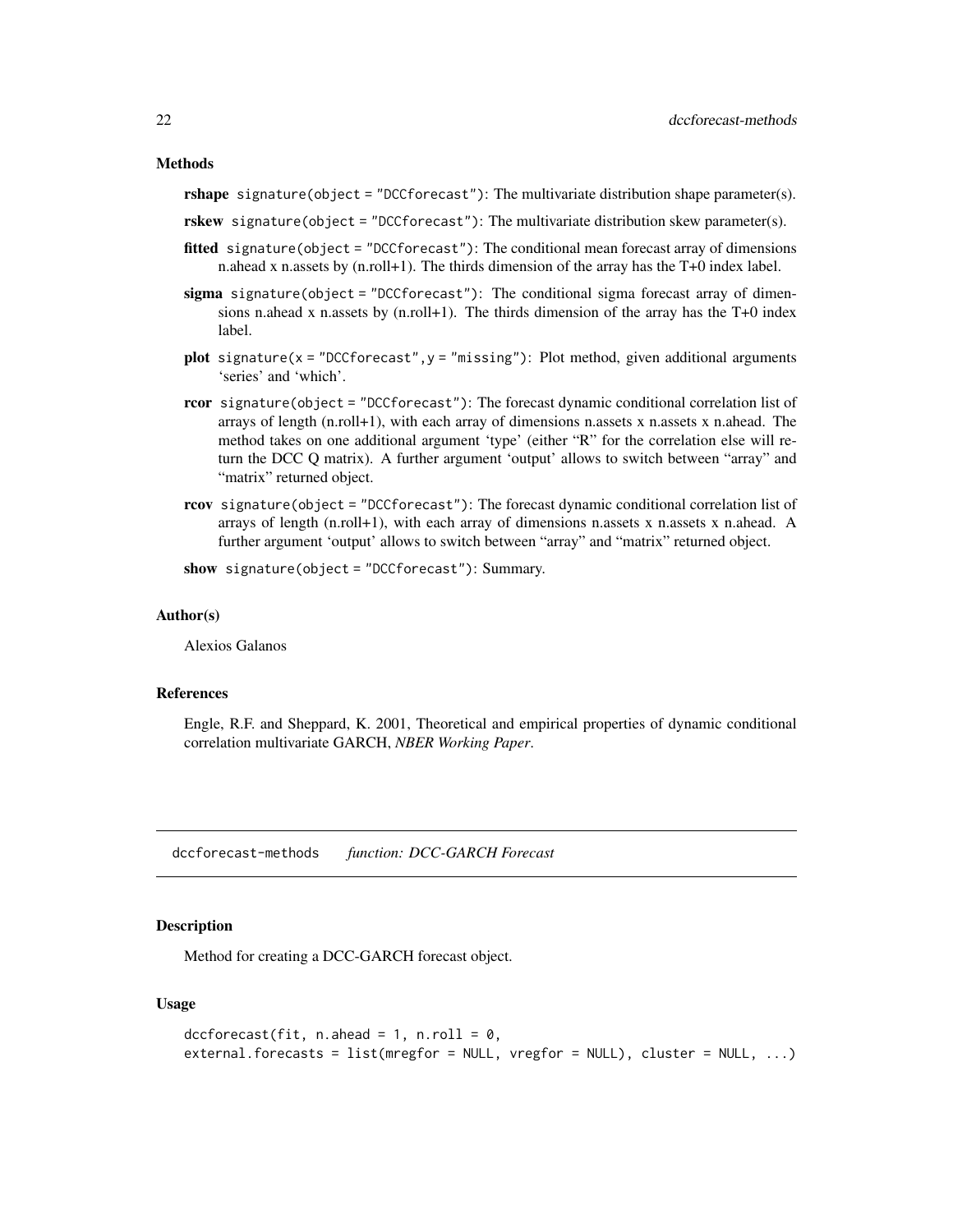#### **Arguments**

| fit                | A DCCfit object created by calling dccfit.                                                                                                                                                        |
|--------------------|---------------------------------------------------------------------------------------------------------------------------------------------------------------------------------------------------|
| n.ahead            | The forecast horizon.                                                                                                                                                                             |
| n.roll             | The no. of rolling forecasts to create beyond the first one (see details).                                                                                                                        |
| external.forecasts |                                                                                                                                                                                                   |
|                    | A list with forecasts for the external regressors in the mean and/or variance<br>equations if specified (see details).                                                                            |
| cluster            | A cluster object created by calling make Cluster from the parallel package. If<br>it is not NULL, then this will be used for parallel estimation (remember to stop<br>the cluster on completion). |
|                    |                                                                                                                                                                                                   |

# Details

When using n.roll, it is assumed that [dccfit](#page-19-1) was called with argument 'out.sample' being large enough to cover n-rolling forecasts.

When n.roll  $= 0$ , all forecasts are based on an unconditional n-ahead forecast routine based on the approximation method described in ENGLE and SHEPPARD (2001) paper (see reference below). If any external regressors are present, then the user must pass in their unconditional forecasts in the 'external.forecasts' list, as matrices with dimensions equal to n.ahead x n.assets. This assumes that the univariate GARCH specifications share common external regressors (this may change in the future).

When n.roll $>0$  and n.ahead  $= 1$ , then this is a pure rolling forecast based on the available out.sample data provided for in the call to the fit routine. It is also assumed that if any external regressors were passed to the fit routine that they contained enough values to cover the out.sample period so that they could be used in this forecast scenario.

The case of n.roll  $> 0$  AND n.ahead  $> 1$  is not implemented.

### Value

A [DCCforecast](#page-20-1) object containing details of the DCC-GARCH forecast.

#### Author(s)

Alexios Galanos

# References

Engle, R.F. and Sheppard, K. 2001, Theoretical and empirical properties of dynamic conditional correlation multivariate GARCH, *NBER Working Paper*.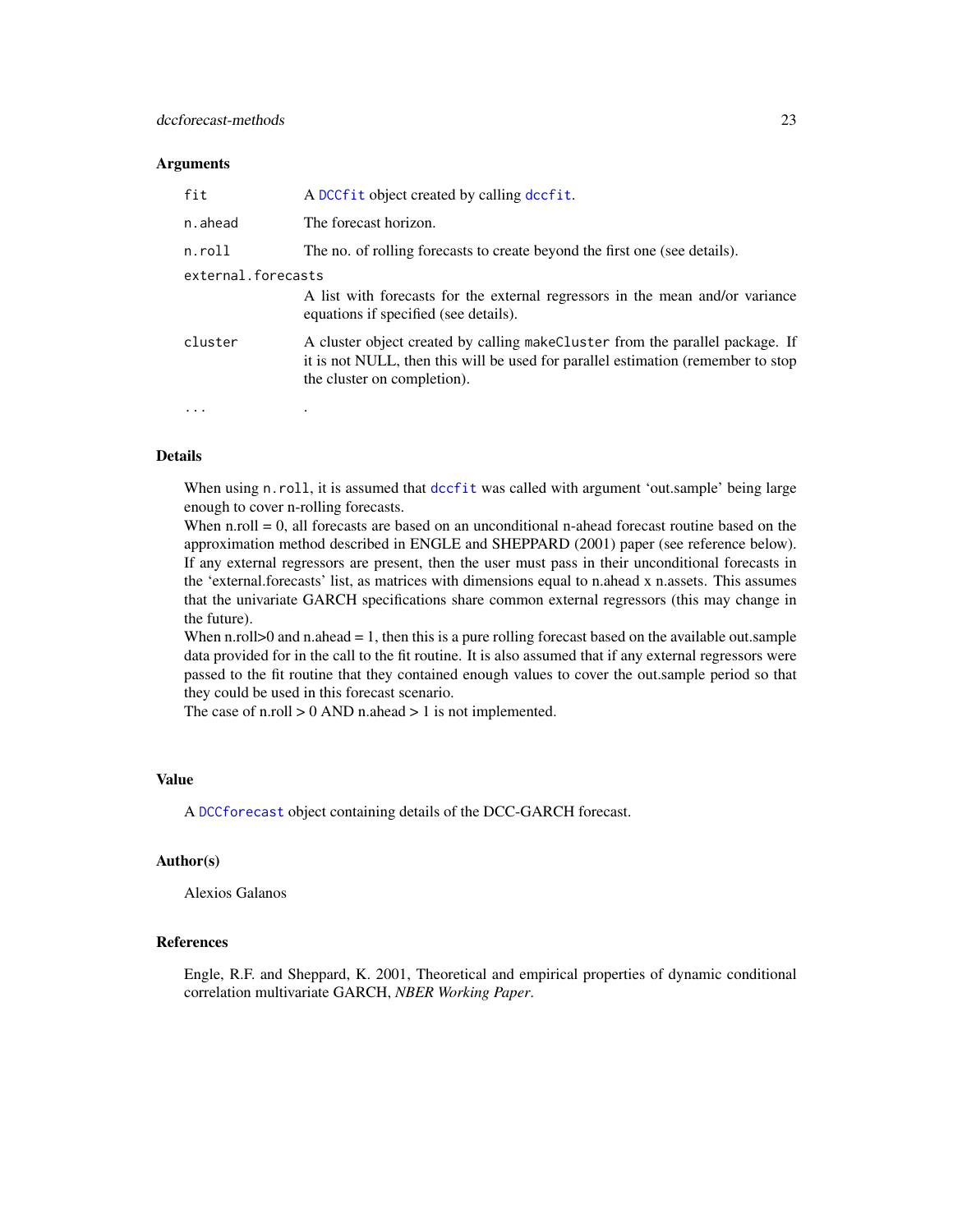<span id="page-23-1"></span><span id="page-23-0"></span>

# Description

The class is returned by calling the function [dccroll](#page-24-1).

#### **Slots**

mforecast: Object of class "vector" Multivariate forecast list.

model: Object of class "vector" Model specification list.

#### Extends

Class ["mGARCHroll"](#page-64-2), directly. Class ["GARCHroll"](#page-0-0), by class "mGARCHroll", distance 2. Class ["rGARCH"](#page-0-0), by class "mGARCHroll", distance 3.

#### Methods

- coef signature(object = "DCCroll"): The coefficient array across the rolling estimations with a T+0 3rd dimension index label.
- **fitted** signature(object = "DCCroll"): The conditional mean forecast xts object (with the actual T+i forecast dates as index).

likelihood signature(object = "DCCroll"): The log-likelihood across rolling estimations.

- plot signature( $x = "DCCrol1", y = "missing"$ ): Plot method, given additional arguments 'series' and 'which'.
- rcor signature(object = "DCCroll"): The forecast dynamic conditional correlation array, with the T+i forecast index in the 3rd dimension label. Optional argument 'type' determines whether to return " $R$ " for the correlation else will the DCC Q matrix. A further argument 'output' allows to switch between "array" and "matrix" returned object.
- rcov signature(object = "DCCroll"): The forecast dynamic conditional covariance array, with the T+i forecast index in the 3rd dimension label. A further argument 'output' allows to switch between "array" and "matrix" returned object.
- **signature(object = "DCCroll"): The multivariate distribution shape parameter(s).**
- rskew signature(object = "DCCroll"): The multivariate distribution skew parameter(s).
- show signature(object = "DCCroll"): Summary.
- sigma signature(object = "DCCroll"): The conditional sigma forecast xts object (with the actual T+i forecast dates as index).

#### Author(s)

Alexios Galanos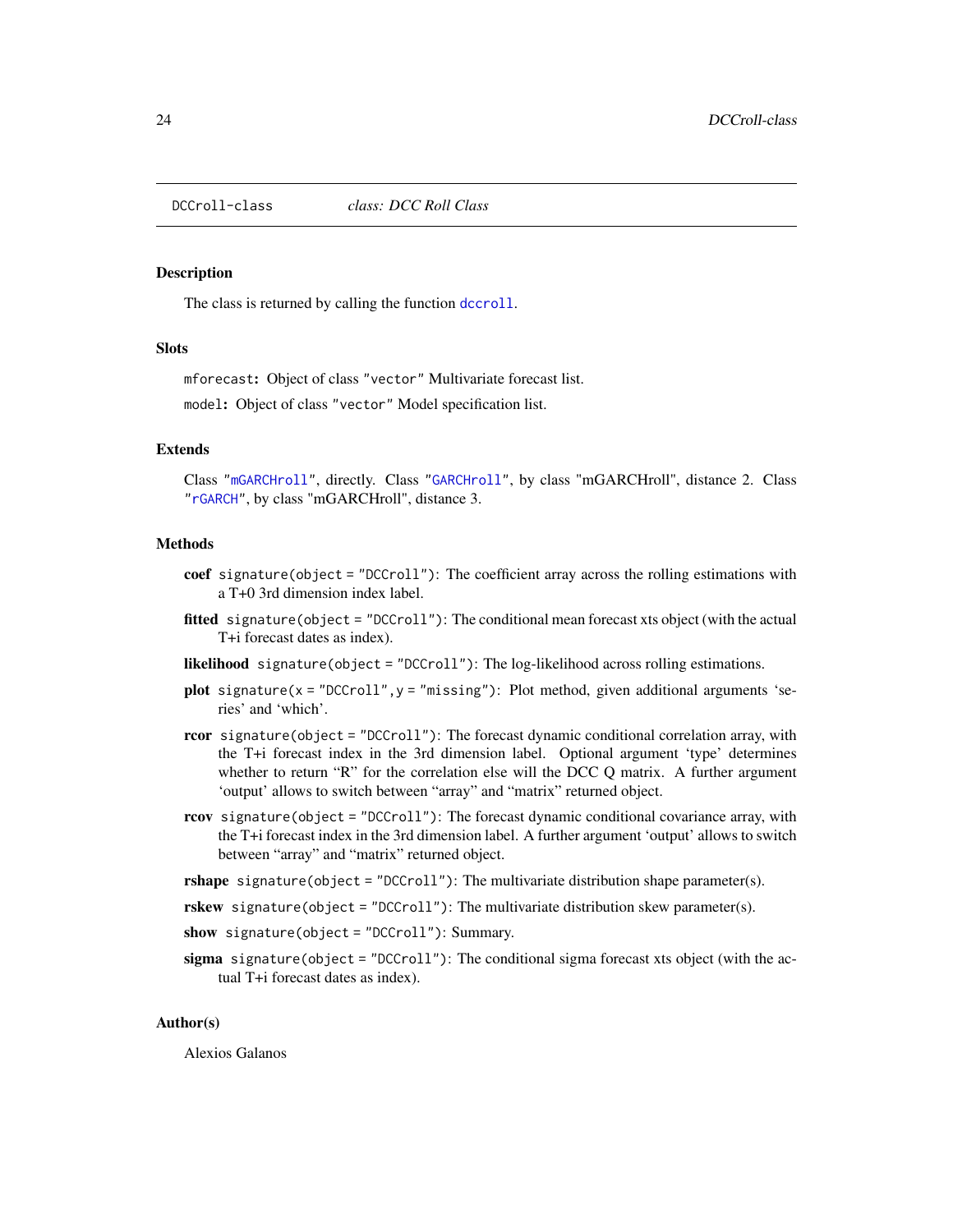# <span id="page-24-0"></span>dccroll-methods 25

# References

Engle, R.F. and Sheppard, K. 2001, Theoretical and empirical properties of dynamic conditional correlation multivariate GARCH, *NBER Working Paper*.

dccroll-methods *function: DCC-GARCH Rolling Forecast*

#### <span id="page-24-1"></span>Description

Method for creating a DCC-GARCH rolling forecast object.

# Usage

```
dccroll(spec, data, n.ahead = 1, forecast.length = 50, refit.every = 25,
n.start = NULL, refit.window = c("recursive", "moving"), window.size = NULL,
solver = "solnp", solver.contrib = list(),fit.control = list(eval.se = TRUE, stationarity = TRUE, scale = FALSE),
cluster = NULL, save.fit = FALSE, save.wdir = NULL, realizedVol = NULL,
clusterOnAssets=FALSE, ...)
```

| spec            | A DCC spec object with fixed parameters.                                                                                                                                                                                                                               |
|-----------------|------------------------------------------------------------------------------------------------------------------------------------------------------------------------------------------------------------------------------------------------------------------------|
| data            | A multivariate xts dataset or one which can be coerced to such.                                                                                                                                                                                                        |
| n.ahead         | The number of periods to forecast.                                                                                                                                                                                                                                     |
| forecast.length |                                                                                                                                                                                                                                                                        |
|                 | The length of the total forecast for which out of sample data from the dataset<br>will be used for testing.                                                                                                                                                            |
| n.start         | Instead of forecast. length, this determines the starting point in the dataset from<br>which to initialize the rolling forecast.                                                                                                                                       |
| refit.every     | Determines every how many periods the model is re-estimated.                                                                                                                                                                                                           |
| refit.window    | Whether the refit is done on an expanding window including all the previous<br>data or a moving window where all previous data is used for the first estimation<br>and then moved by a length equal to refit.every (unless the window.size option<br>is used instead). |
| window.size     | If not NULL, determines the size of the moving window in the rolling estima-<br>tion, which also determines the first point used.                                                                                                                                      |
| solver          | The solver to use.                                                                                                                                                                                                                                                     |
| fit.control     | Control parameters parameters passed to the fitting function.                                                                                                                                                                                                          |
|                 | solver.control Control parameters passed to the solver.                                                                                                                                                                                                                |
| cluster         | A cluster object created by calling makeCluster from the parallel package. If it<br>is not NULL, then this will be used for parallel estimation of the refits (remember<br>to stop the cluster on completion).                                                         |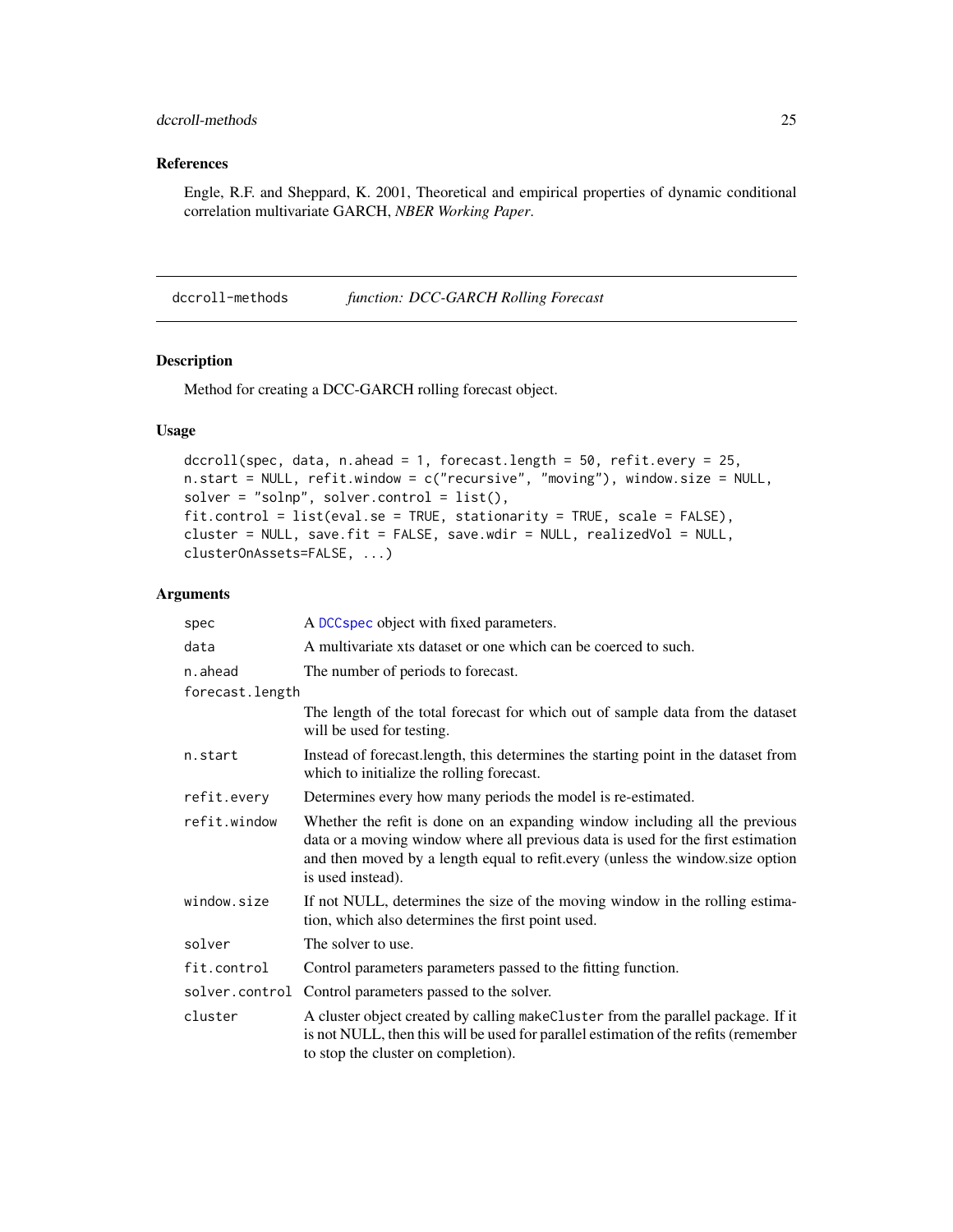<span id="page-25-0"></span>

| save.fit        | Whether to save the fitted objects of class DCCf it during the estimation of each<br>("refit.every"). If true, the directory to save must be provided. The function will |
|-----------------|--------------------------------------------------------------------------------------------------------------------------------------------------------------------------|
|                 | not save this by default for reasons of memory management, but can save it as<br>an ".rda" file in the user's chosen directory for further analysis.                     |
| save.wdir       | If "save fit" is true, the directory in which to save the DCC f i t objects (1 for each<br>"refit.every").                                                               |
| realizedVol     | Required xts matrix for the realGARCH model.                                                                                                                             |
| clusterOnAssets |                                                                                                                                                                          |
|                 | If a cluster object is provided, use parallel resources on the univariate estimation<br>(TRUE) else on the rolling windows (FALSE).                                      |
|                 |                                                                                                                                                                          |

#### Value

A [DCCroll](#page-23-1) object containing details of the DCC-GARCH rolling forecast.

# Author(s)

Alexios Galanos

<span id="page-25-1"></span>DCCsim-class *class: DCC Forecast Class*

#### Description

The class is returned by calling the function [dccsim](#page-26-1).

# Slots

msim: Object of class "vector" Multivariate simulation list.

model: Object of class "vector" Model specification list.

# Extends

Class ["mGARCHsim"](#page-65-1), directly. Class ["GARCHsim"](#page-0-0), by class "mGARCHsim", distance 2. Class ["rGARCH"](#page-0-0), by class "mGARCHsim", distance 3.

#### Methods

- fitted signature(object = "DCCsim"): The conditional mean simulated data matrix given additional argument 'sim' denoting the simulation run (m.sim) to return values for.
- rcor signature(object = "DCCsim"): The simulated dynamic conditional correlation array given additional arguments 'sim' denoting the simulation run (m.sim) to return values for, and 'type' (either "R" for the correlation else will return the Q matrix). A further argument 'output' allows to switch between "array" and "matrix" returned object.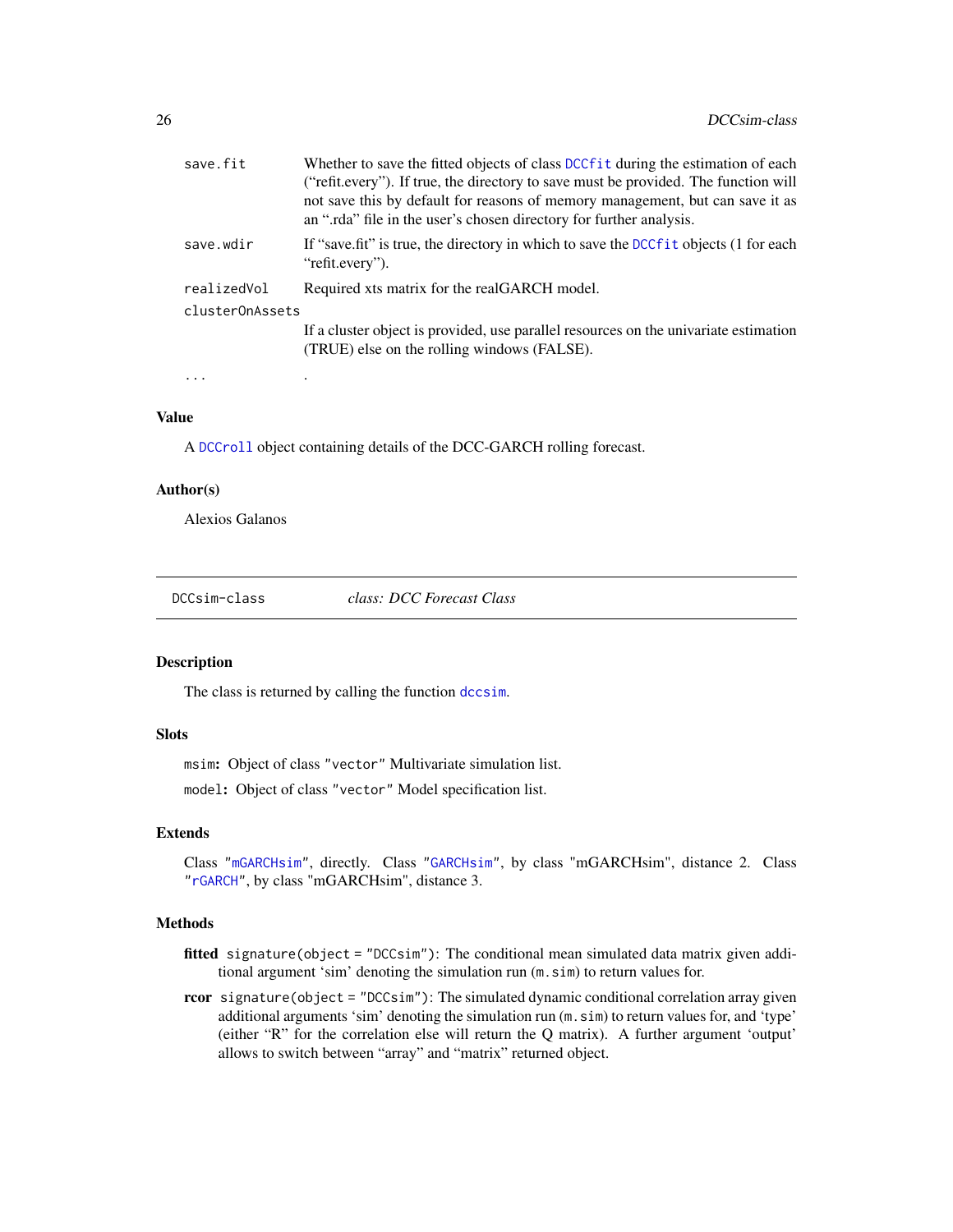# <span id="page-26-0"></span>dccsim-methods 27

- rcov signature(object = "DCCsim"): The simulated dynamic conditional covariance array given additional argument 'sim' denoting the simulation run (m.sim) to return values for. A further argument 'output' allows to switch between "array" and "matrix" returned object.
- sigma signature(object = " $DCCsim$ "): The univariate simulated conditional sigma matrix given additional argument 'sim' (m.sim) denoting the simulation run to return values for.

show signature(object = "DCCsim"): Summary.

#### Author(s)

Alexios Galanos

#### References

Engle, R.F. and Sheppard, K. 2001, Theoretical and empirical properties of dynamic conditional correlation multivariate GARCH, *NBER Working Paper*.

dccsim-methods *function: DCC-GARCH Simulation*

# <span id="page-26-1"></span>Description

Method for creating a DCC-GARCH simulation object.

#### Usage

```
dccsim(fitORspec, n.sim = 1000, n.start = 0, m.sim = 1,
startMethod = c("unconditional", "sample"), presigma = NULL, preresiduals = NULL,
prereturns = NULL, preQ = NULL, preZ = NULL, Qbar = NULL, Nbar = NULL,
rseed = NULL, mexsimdata = NULL, vexsimdata = NULL, cluster = NULL,
VAR.fit = NULL, preceding = NULL, ...
```

| fitORspec   | A DCCspec or DCCfit object created by calling either dccspec with fixed pa-<br>rameters or dccfit.                                                                                                                                                                             |
|-------------|--------------------------------------------------------------------------------------------------------------------------------------------------------------------------------------------------------------------------------------------------------------------------------|
| n.sim       | The simulation horizon.                                                                                                                                                                                                                                                        |
| n.start     | The burn-in sample.                                                                                                                                                                                                                                                            |
| m.sim       | The number of simulations.                                                                                                                                                                                                                                                     |
| startMethod | Starting values for the simulation. Valid methods are "unconditional" for the<br>expected values given the density, and "sample" for the ending values of the<br>actual data from the fit object (for the dispatch method using a specification,<br>"sample" is not relevant). |
| presigma    | Allows the starting sigma values to be provided by the user for the univariate<br>GARCH dynamics.                                                                                                                                                                              |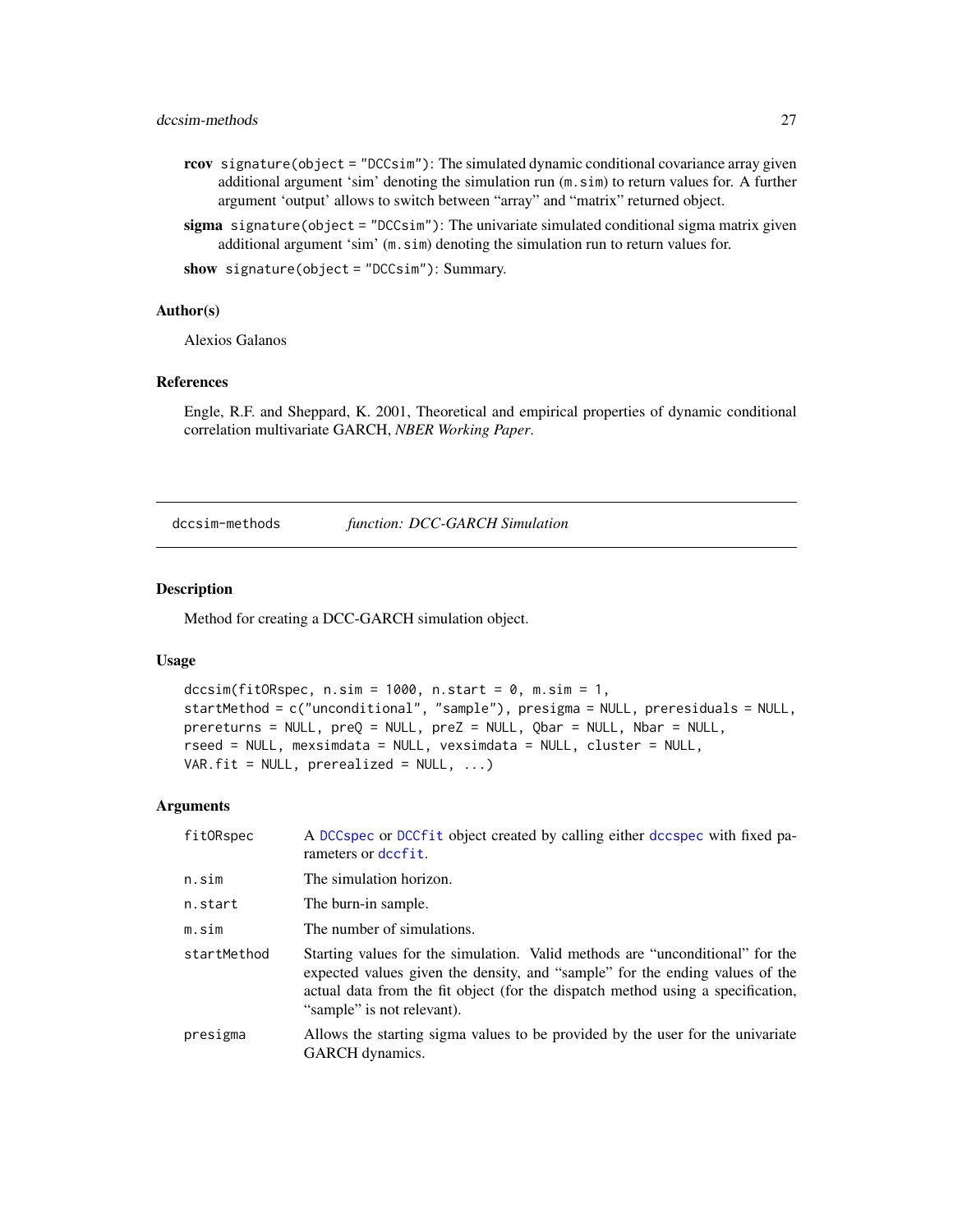| prereturns   | Allows the starting return data to be provided by the user for the conditional<br>mean simulation.                                                                                                                                                                                                                             |
|--------------|--------------------------------------------------------------------------------------------------------------------------------------------------------------------------------------------------------------------------------------------------------------------------------------------------------------------------------|
| preresiduals | Allows the starting residuals to be provided by the user and used in the GARCH<br>dynamics simulation.                                                                                                                                                                                                                         |
| preQ         | Allows the starting 'DCC-Q' value to be provided by the user and though unnec-<br>essary for the first 1-ahead simulation using the "sample" option in the startMethod,<br>this is key to obtaining a rolling n-ahead forecast type simulation (see details be-<br>low).                                                       |
| preZ         | Allows the starting standardized residuals to be provided by the user and though<br>unnecessary for the first 1-ahead simulation using the "sample" option in the<br>startMethod, this is key to obtaining a rolling n-ahead forecast type simulation<br>(see details below).                                                  |
| Qbar         | The DCC dynamics unconditional Q matrix, required for the specification dis-<br>patch method.                                                                                                                                                                                                                                  |
| Nbar         | The aDCC dynamics unconditional asymmetry matrix, required for the specifi-<br>cation dispatch method.                                                                                                                                                                                                                         |
| rseed        | Optional seeding value(s) for the random number generator. For $m \sin \ge 1$ , it<br>is possible to provide either a single seed to initialize all values, or one seed<br>per separate simulation (i.e. m.sim seeds). However, in the latter case this may<br>result in some slight overhead depending on how large m.sim is. |
| mexsimdata   | A list (equal to the number of asset) of matrices of simulated external regressor-<br>in-mean data with row length equal to $n \sin + n \cdot \text{start}$ . If the fit object contains<br>external regressors in the mean equation, this must be provided else will be<br>assumed to be zero.                                |
| vexsimdata   | A list (equal to the number of asset) of matrices of simulated external regressor-<br>in-variance data with row length equal to n.sim + n.start. If the fit object contains<br>external regressors in the variance equation, this must be provided else will be<br>assumed to be zero.                                         |
| cluster      | A cluster object created by calling makeCluster from the parallel package. If<br>it is not NULL, then this will be used for parallel estimation (remember to stop<br>the cluster on completion).                                                                                                                               |
| VAR.fit      | An VAR.fit list returned from calling the varxfilter or varxfit function with<br>postpad set to "constant". This is required for the specification dispatch method.                                                                                                                                                            |
| prerealized  | Allows the starting realized volatility values to be provided by the user for the<br>univariate GARCH dynamics.                                                                                                                                                                                                                |
| $\cdots$     |                                                                                                                                                                                                                                                                                                                                |

# Details

In order to pass a correct specification to the filter routine, you must ensure that it contains the appropriate 'fixed.pars' in both the multivariate DCC part of the specification as well as the multiple univariate specification part, for which the method [setfixed<-](#page-0-0) should be used.

# Value

A [DCCsim](#page-25-1) object containing details of the DCC-GARCH simulation.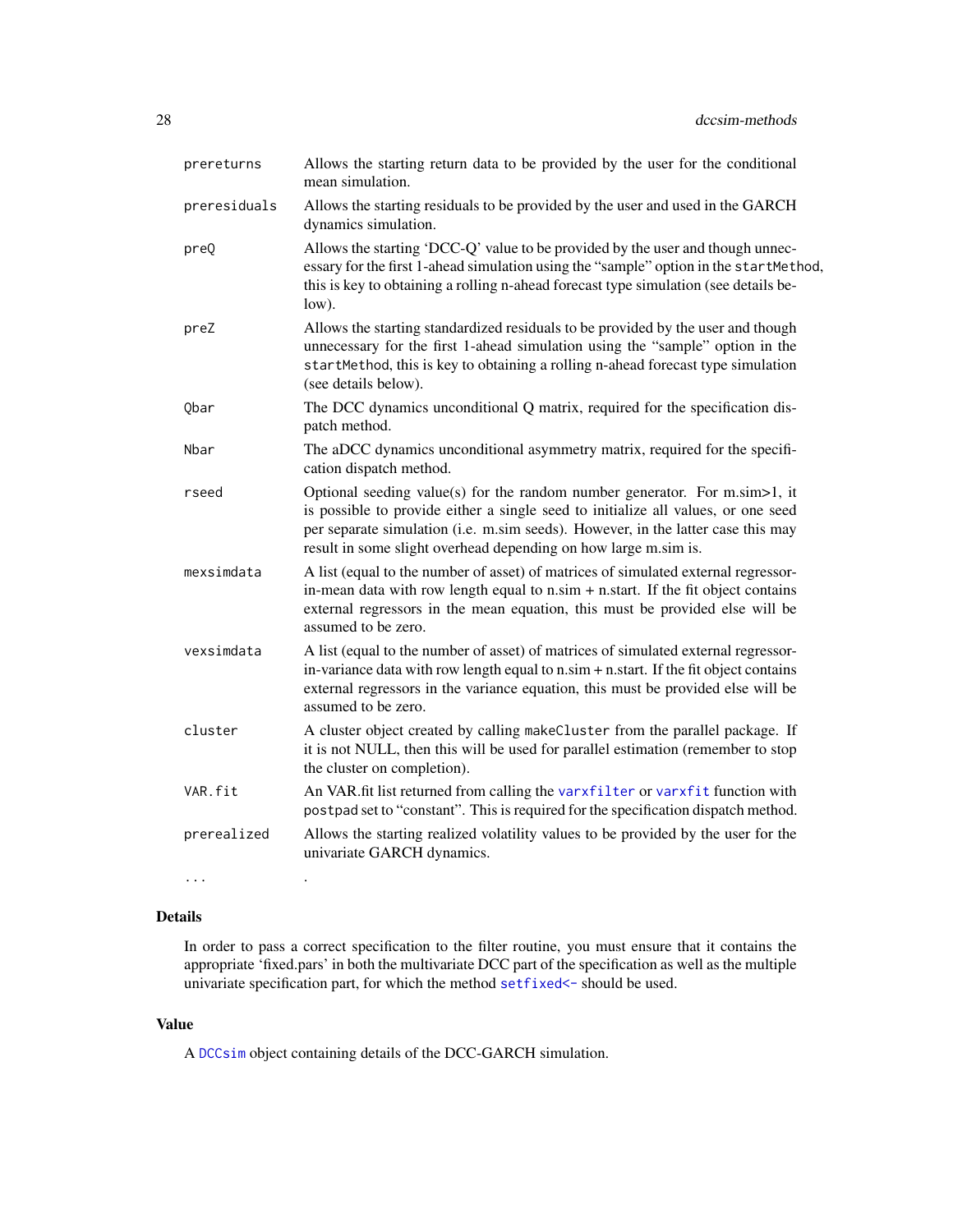# <span id="page-28-0"></span>DCCspec-class 29

#### Author(s)

Alexios Galanos

<span id="page-28-1"></span>DCCspec-class *class: DCC Specification Class*

# Description

The class is returned by calling the function [dccspec](#page-29-1).

# **Slots**

model: Object of class "vector" The multivariate model specification list.

umodel: Object of class "vector" The univariate model specification list.

#### Extends

Class ["mGARCHspec"](#page-65-2), directly. Class ["GARCHspec"](#page-0-0), by class "mGARCHspec", distance 2. Class ["rGARCH"](#page-0-0), by class "mGARCHspec", distance 3.

# Methods

```
setfixed<- signature(object = "DCCspec", value = "vector"): Set fixed second stage parame-
    ters.
```
setstart<- signature(object = "DCCspec", value = "vector"): Set starting second stage parameters.

show signature(object = "DCCspec"): Summary.

#### Note

The 'umodel' list is absorbed into the 'model' list in all other DCC classes.

#### Author(s)

Alexios Galanos

# References

Croux, C. and Joossens, K. 2008, Robust estimation of the vector autoregressive model by a least trimmed squares procedure, *COMPSTAT*, 489–501.

Cappiello, L., Engle, R.F. and Sheppard, K. 2006, Asymmetric dynamics in the correlations of global equity and bond returns, *Journal of Financial Econometrics* 4, 537–572.

Engle, R.F. and Sheppard, K. 2001, Theoretical and empirical properties of dynamic conditional correlation multivariate GARCH, *NBER Working Paper*.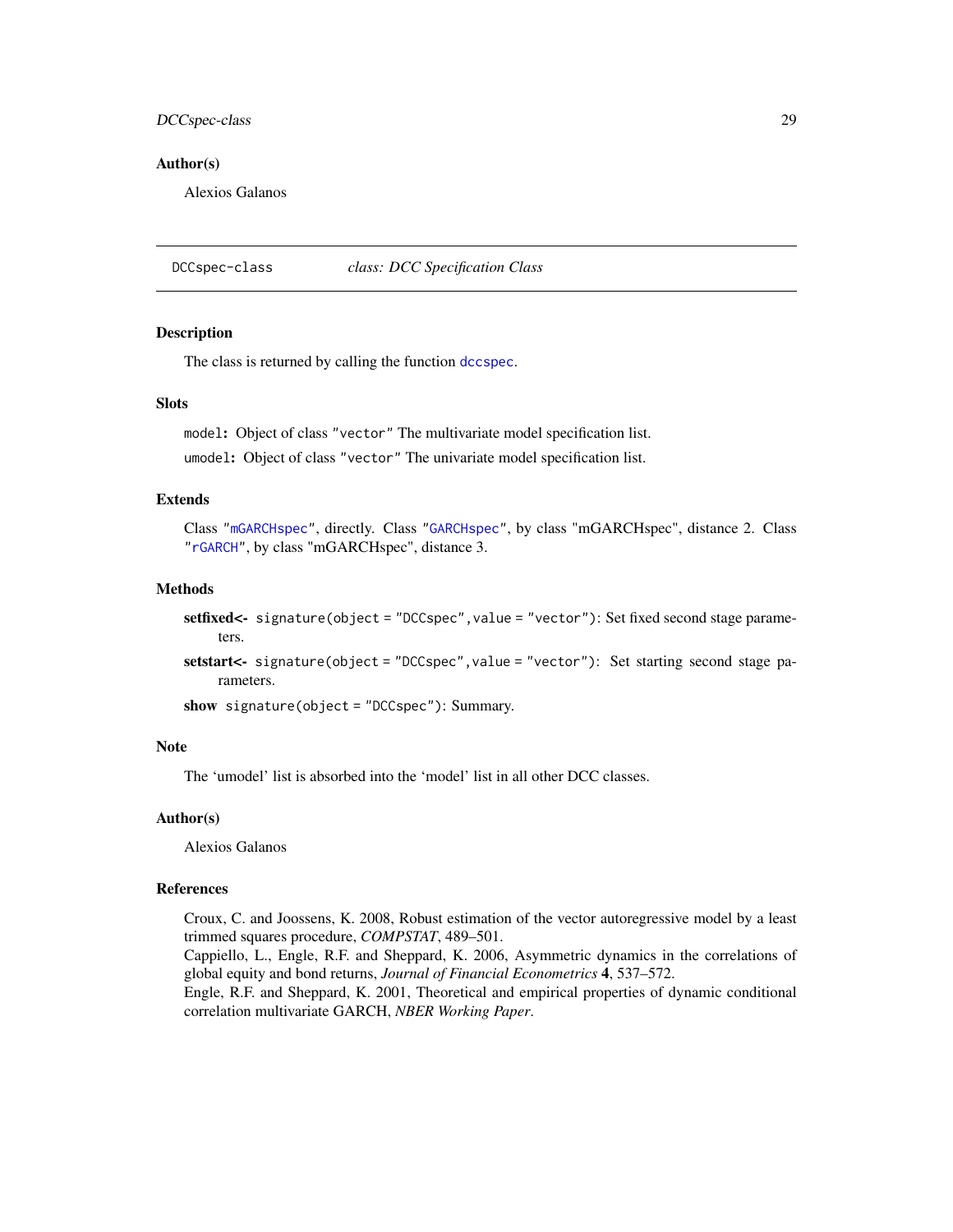<span id="page-29-0"></span>

# <span id="page-29-1"></span>Description

Method for creating a DCC-GARCH specification object prior to fitting.

# Usage

```
dccspec(uspec, VAR = FALSE, robust = FALSE, lag = 1, lag.max = NULL,lag.criterion = c("AIC", "HQ", "SC", "FPE"), external.regressors = NULL,
robust.control = list("gamma" = 0.25, "delta" = 0.01, "nc" = 10, "ns" = 500),
dccOrder = c(1,1), model = c("DCC", "aDCC", "FDCC"), groups = rep(1, length(uspec@spec)),
distribution = c("mvnorm", "mvt", "mvlaplace"), start.pars = list(), fixed.pars = list())
```

| uspec               | A uGARCHmultispec object created by calling multispec on a list of univariate<br>GARCH specifications.                                                                                                                                |
|---------------------|---------------------------------------------------------------------------------------------------------------------------------------------------------------------------------------------------------------------------------------|
| <b>VAR</b>          | Whether to fit a VAR model for the conditional mean.                                                                                                                                                                                  |
| robust              | Whether to use the robust version of VAR.                                                                                                                                                                                             |
| lag                 | The VAR lag.                                                                                                                                                                                                                          |
| lag.max             | The maximum VAR lag to search for best fit.                                                                                                                                                                                           |
| lag.criterion       | The criterion to use for choosing the best lag when lag max is not NULL.                                                                                                                                                              |
| external.regressors |                                                                                                                                                                                                                                       |
|                     | Allows for a matrix of common pre-lagged external regressors for the VAR op-<br>tion.                                                                                                                                                 |
|                     | robust.control The tuning parameters to the robust regression including the proportion to trim<br>("gamma"), the critical value for re-weighted estimator ("delta"), the number of<br>subsets ("ns") and the number of C-steps ("nc". |
| dcc0rder            | The DCC autoregressive order.                                                                                                                                                                                                         |
| model               | The DCC model to use, with a choice of the symmetric DCC, asymmetric<br>(aDCC) and the Flexible DCC (FDCC). See notes for more details.                                                                                               |
| groups              | The groups corresponding to each asset in the FDCC model, where these are<br>assumed and checked to be contiguous and increasing (unless only 1 group).                                                                               |
| distribution        | The multivariate distribution. Currently the multivariate Normal, Student and<br>Laplace are implemented, and only the Normal for the FDCC model.                                                                                     |
| start.pars          | (optional) Starting values for the DCC parameters (starting values for the uni-<br>variate garch specification should be passed directly via the 'uspec' object).                                                                     |
| fixed.pars          | (optional) Fixed DCC parameters. This is required in the dccfilter, dccforecast,<br>dccsim with spec, and dccroll methods.                                                                                                            |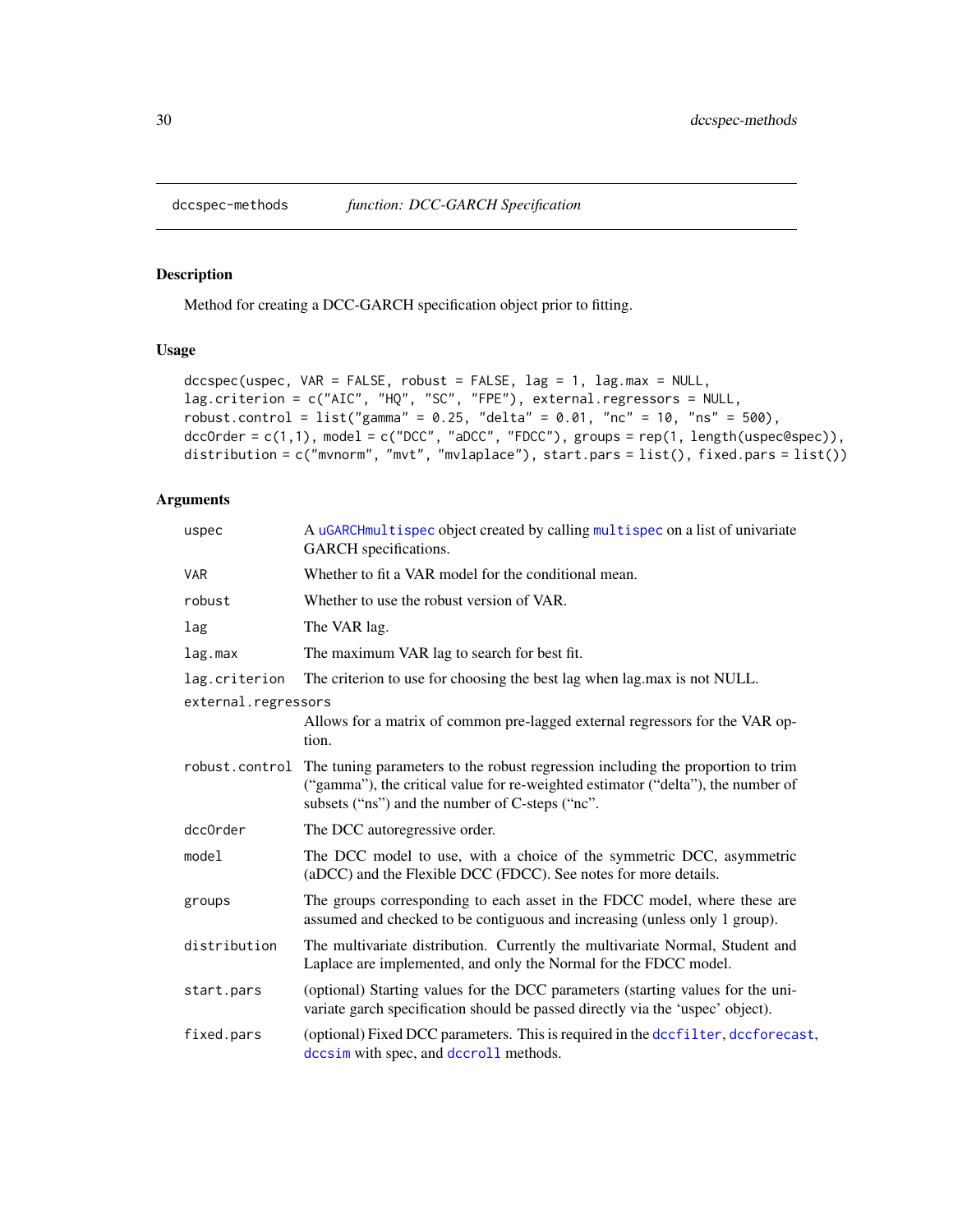#### <span id="page-30-0"></span>DCCtest 31

# Details

The robust option allows for a robust version of VAR based on the multivariate Least Trimmed Squares Estimator described in Croux and Joossens (2008).

#### Value

A [DCCspec](#page-28-1) object containing details of the DCC-GARCH specification.

#### Note

The FDCC model of Billio, Caporin and Gobbo (2006) allows different DCC parameters to govern the dynamics of the correlation of distinct groups. The drawback is a somewhat larger parameter set, and no correlation targeting. Still, it remains a feasible model for not too large a number of groups, and avoids the unrealistic assumption, particularly for large datasets, of one parameter governing all the dynamics, as in the DCC model. Note that the group indices must be increasing (unless all 1), which means that you should arrange your dataset so that the assets are ordered by their groups.

#### Author(s)

Alexios Galanos

#### References

Billio, M., Caporin, M., & Gobbo, M. 2006, Flexible dynamic conditional correlation multivariate GARCH models for asset allocation, *Applied Financial Economics Letters*, 2(02), 123–130.

Croux, C. and Joossens, K. 2008, Robust estimation of the vector autoregressive model by a least trimmed squares procedure, *COMPSTAT*, 489–501.

Cappiello, L., Engle, R.F. and Sheppard, K. 2006, Asymmetric dynamics in the correlations of global equity and bond returns, *Journal of Financial Econometrics* 4, 537–572.

Engle, R.F. and Sheppard, K. 2001, Theoretical and empirical properties of dynamic conditional correlation multivariate GARCH, *NBER Working Paper*.

DCCtest *Engle and Sheppard Test of Dynamic Correlation*

# Description

A test of non-constant correlation based on Engle and Sheppard (2001).

#### Usage

```
DCtest(Data, garchOrder = c(1,1), n-lags = 1, solver = "solnp",solver.control = list(), cluster = NULL, Z = NULL
```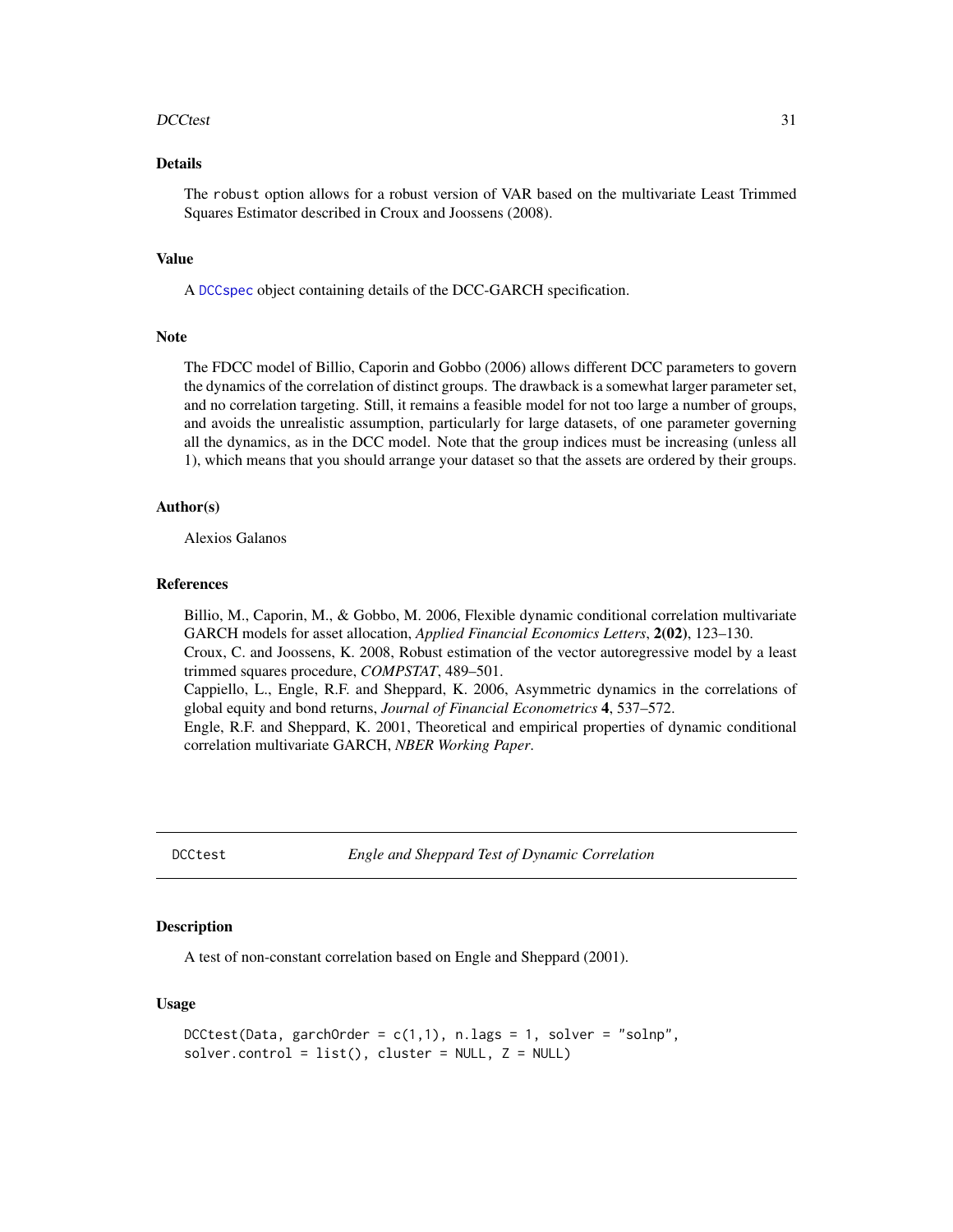# <span id="page-31-0"></span>Arguments

| Data       | A multivariate data matrix.                                                                                                                                                                       |
|------------|---------------------------------------------------------------------------------------------------------------------------------------------------------------------------------------------------|
| garch0rder | The first stage common GARCH order.                                                                                                                                                               |
| n.lags     | The number of lags to test for the presence of non-constant correlation.                                                                                                                          |
| solver     | Either "solnp" or "nlminb".                                                                                                                                                                       |
|            | solver.control Control arguments list passed to optimizer.                                                                                                                                        |
| cluster    | A cluster object created by calling make Cluster from the parallel package. If<br>it is not NULL, then this will be used for parallel estimation (remember to stop<br>the cluster on completion). |
| Ζ          | (Optional) The standardized residuals from a constant correlation model. If sup-<br>plied the model is not estimated since this is the only input the test requires.                              |

## Details

The test effectively equates to estimating a multivariate dataset using the Constant Conditional Correlation (CCC) model of Bollerslev (1990) and after which the standardized residuals (standardized by the symmetric square root decomposition of the estimated constant correlation matrix) should be i.i.d. with covariance the identity matrix. Testing for this can be done using a series of artificial regressions on the outer and lagged product of these residuals and a constant. In the rmgarch package, the CCC model is calculated using a static GARCH copula (Normal) model.

#### Value

A list with the proposed Null hypothesis (H0), the test statistic and its p-value.

# Author(s)

Alexios Galanos

#### References

Bollerslev, T. 1990, Modelling the coherence in short-run nominal exchange rates: a multivariate generalized ARCH model, *The Review of Economics and Statistics*, 72(3), 498–505. Engle, R.F. and Sheppard, K. 2001, Theoretical and empirical properties of dynamic conditional correlation multivariate GARCH, *NBER Working Paper*.

dji30retw *data: Dow Jones 30 Constituents Closing Value log Weekly Return*

#### Description

Dow Jones 30 Constituents closing value weekly (Friday) log returns from 1987-03-16 to 2009- 02-03 from Yahoo Finance. Note that AIG was replaced by KFT (Kraft Foods) on September 22, 2008. This is not reflected in this data set as that would bring the starting date of the data to 2001. When data was not available for a Friday, the closest previous close for which data was available was used.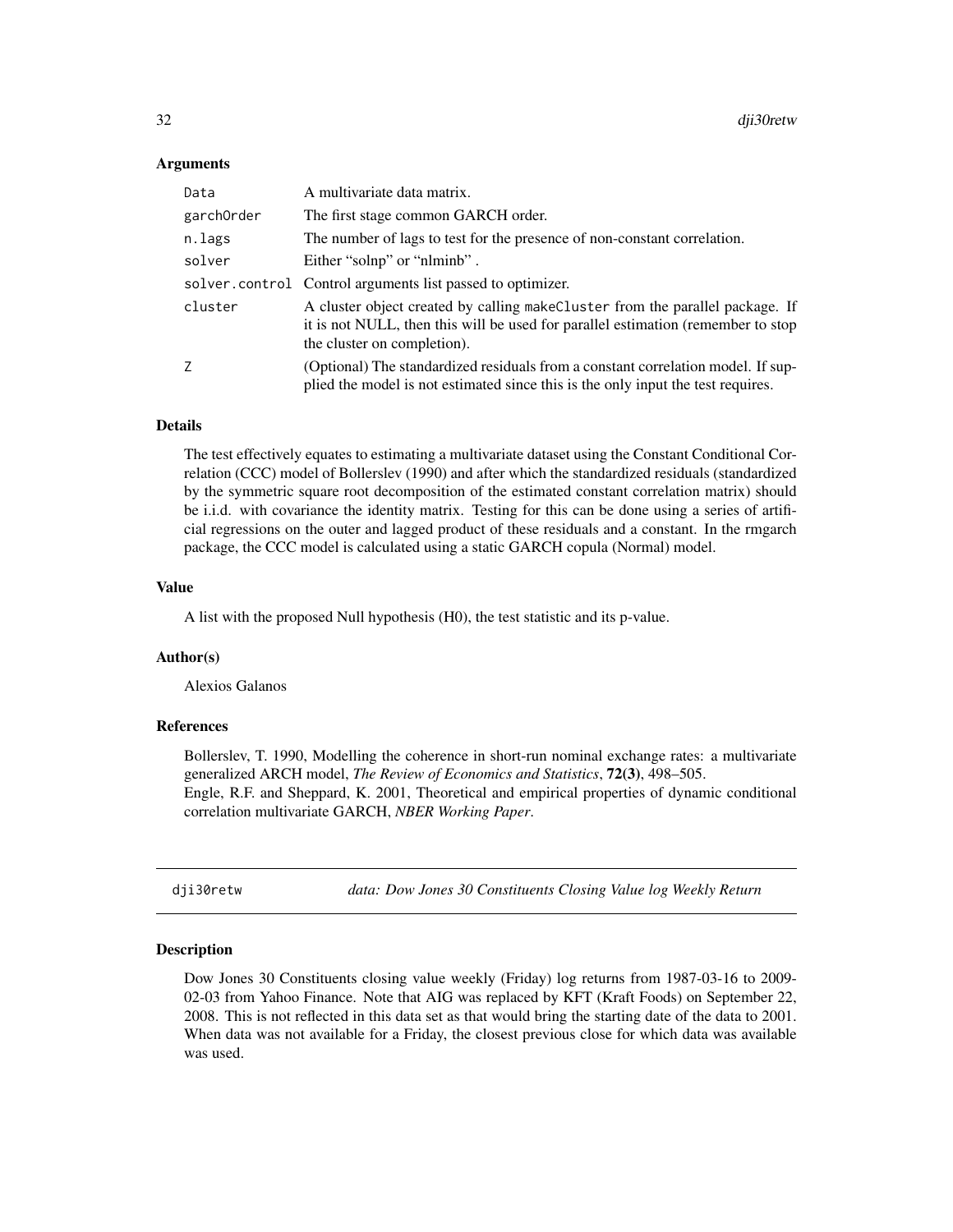#### <span id="page-32-0"></span>fastica and the set of the set of the set of the set of the set of the set of the set of the set of the set of the set of the set of the set of the set of the set of the set of the set of the set of the set of the set of t

#### Usage

data(dji30retw)

# Format

A data.frame containing 30x1141 observations.

# Source

Yahoo Finance

fastica *Fast Fixed Point ICA*

# Description

The fast fixed point algorithm for independent component analysis and projection pursuit based on the direct translation to R of the FastICA program of the original authors at the Helsinki University of Technology.

#### Usage

```
fastica(X, approach = c("symmetric", "deflation"), n.comp = dim(X)[2], demean = TRUE,
pca.cov = c("ML", "LW", "ROB", "EWMA"), gfun = c("pow3", "tanh", "gauss", "skew"),
finetune = c("none", "pow3", "tanh", "gauss", "skew"), tanh.par = 1, gauss.par = 1,step.size = 1, stabilization = FALSE, epsilon = 1e-4, maxiter1 = 1000, maxiter2 = 5,
A.init = NULL, pct.sample = 1, firstEig = NULL, lastEig = NULL,
pcaE = NULL, pcaD = NULL, whiteSig = NULL, whiteMat = NULL, dewhiteMat = NULL,
rseed = NULL, trace = FALSE, ...)
```

| X        | The multidimensional signal matrix, where each column of matrix represents<br>one observed signal.                                                                                                                                                                                                                                                             |
|----------|----------------------------------------------------------------------------------------------------------------------------------------------------------------------------------------------------------------------------------------------------------------------------------------------------------------------------------------------------------------|
| approach | The decorrelation approach to use, with "symmetric" estimating the components<br>in parallel while "deflation" estimating one-by-one as in projection pursuit.                                                                                                                                                                                                 |
| n.comp   | Number of independent components to estimate, defaults to the dimension of<br>the data (rows). Is overwritten by first Eig and last Eig.                                                                                                                                                                                                                       |
| demean   | (Logical) Whether the data should be centered.                                                                                                                                                                                                                                                                                                                 |
| pca.cov  | The method to use for the calculation of the covariance matrix during the PCA<br>whitening phase. "ML" is the standard maximum likelihood method, "LW"<br>is the Ledoit and Wolf method, "ROB" is the robust method from the MASS<br>package and "EWMA" an exponentially weighted moving average estimator.<br>Optional parameters passed via the () argument. |
| gfun     | The nonlinearity algorithm to use in the fixed-point algorithm.                                                                                                                                                                                                                                                                                                |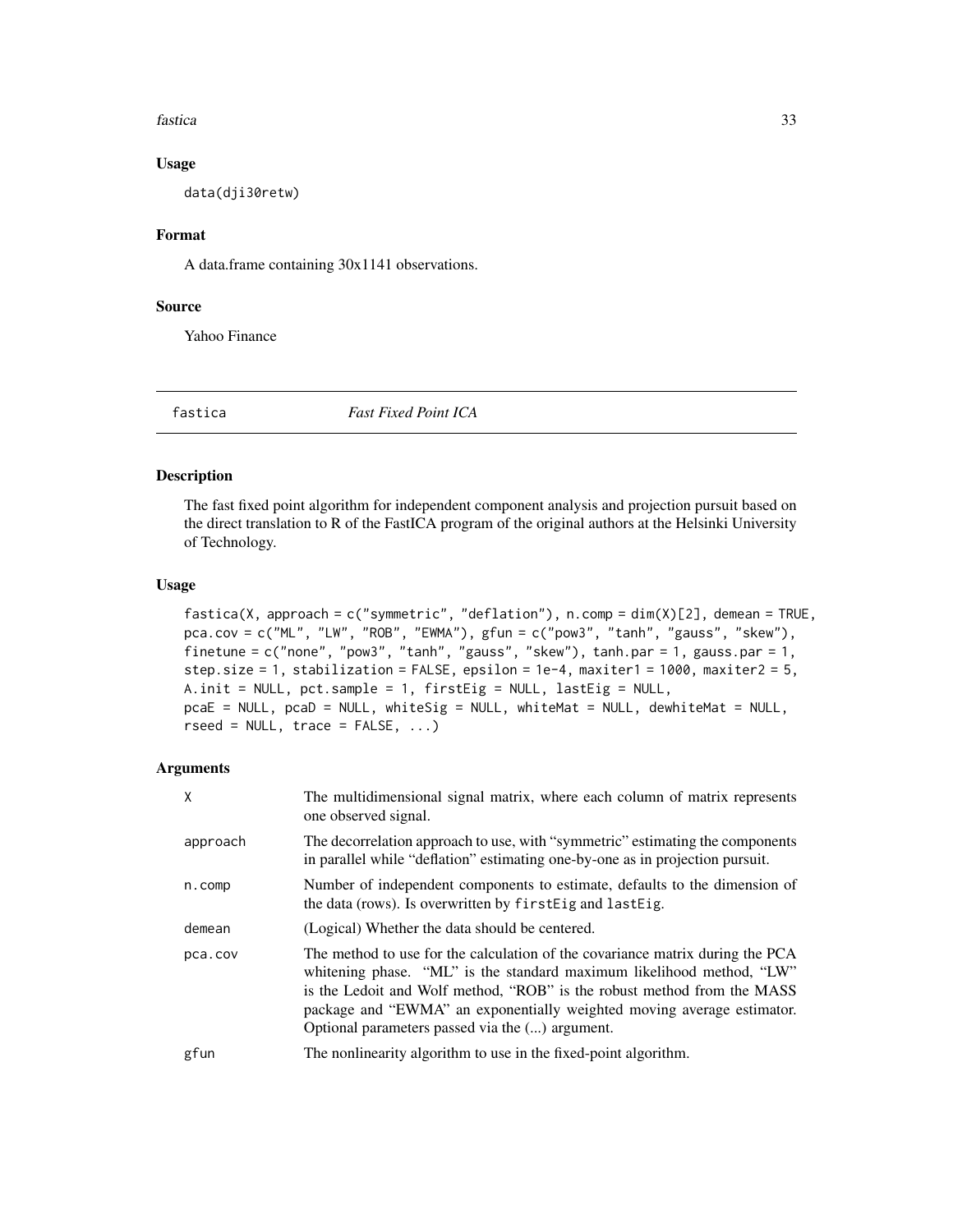| finetune      | The nonlinearity algorithm for fine-tuning.                                                                                                                                                                                                                                                                                                                                                                                                     |
|---------------|-------------------------------------------------------------------------------------------------------------------------------------------------------------------------------------------------------------------------------------------------------------------------------------------------------------------------------------------------------------------------------------------------------------------------------------------------|
| tanh.par      | Control parameter used when nonlinearity algorithm equals "tanh".                                                                                                                                                                                                                                                                                                                                                                               |
| gauss.par     | Control parameter used when nonlinearity algorithm equals "gauss".                                                                                                                                                                                                                                                                                                                                                                              |
| step.size     | Step size. If this is anything other than 1, the program will use the stabilized<br>version of the algorithm.                                                                                                                                                                                                                                                                                                                                   |
| stabilization | Controls whether the program uses the stabilized version of the algorithm. If<br>the stabilization is on, then the value of step. size can momentarily be halved<br>if the program estimates that the algorithm is stuck between two points (this is<br>called a stroke). Also if there is no convergence before half of the maximum<br>number of iterations has been reached then the step. size will be halved for the<br>rest of the rounds. |
| epsilon       | Stopping criterion. Default is 0.0001.                                                                                                                                                                                                                                                                                                                                                                                                          |
| maxiter1      | Maximum number of iterations for gfun algorithm.                                                                                                                                                                                                                                                                                                                                                                                                |
| maxiter2      | Maximum number of iterations for finetune algorithm.                                                                                                                                                                                                                                                                                                                                                                                            |
| A.init        | Initial guess for the mixing matrix A. Defaults to a random (standard normal)<br>filled matrix (no.signals by no.factors).                                                                                                                                                                                                                                                                                                                      |
| pct.sample    | Percentage [0-1] of samples used in one iteration. Samples are chosen at ran-<br>dom.                                                                                                                                                                                                                                                                                                                                                           |
| firstEig      | This and lastEig specify the range for eigenvalues that are retained, firstEig<br>is the index of largest eigenvalue to be retained. Making use of this option<br>overwrites n.comp.                                                                                                                                                                                                                                                            |
| lastEig       | This is the index of the last (smallest) eigenvalue to be retained and overwrites<br>n.comp argument.                                                                                                                                                                                                                                                                                                                                           |
| pcaE          | Optionally provided eigenvector (must also supply pcaD).                                                                                                                                                                                                                                                                                                                                                                                        |
| pcaD          | Optionally provided eigenvalues (must also supply pcaE).                                                                                                                                                                                                                                                                                                                                                                                        |
| whiteSig      | Optionally provided Whitened signal.                                                                                                                                                                                                                                                                                                                                                                                                            |
| whiteMat      | Optionally provided Whitening matrix (no.factors by no.signals).                                                                                                                                                                                                                                                                                                                                                                                |
| dewhiteMat    | Optionally provided dewhitening matrix (no.signals by no.factors).                                                                                                                                                                                                                                                                                                                                                                              |
| rseed         | Optionally provided seed to initialize the mixing matrix A (when A. init not<br>provided).                                                                                                                                                                                                                                                                                                                                                      |
| trace         | To report progress in the console, set this to 'TRUE'.                                                                                                                                                                                                                                                                                                                                                                                          |
| .             | Optional arguments passed to the pca.cov methods.                                                                                                                                                                                                                                                                                                                                                                                               |

### Details

The fastica program is a direct translation into R of the FastICA Matlab program of Gaevert, Hurri, Saerelae, and Hyvaerinen with some extra features. All computations are currently implemented in R so for very large dimensional sets alternative implementations may be faster. Porting part of the code to C++ may be implemented in a future version.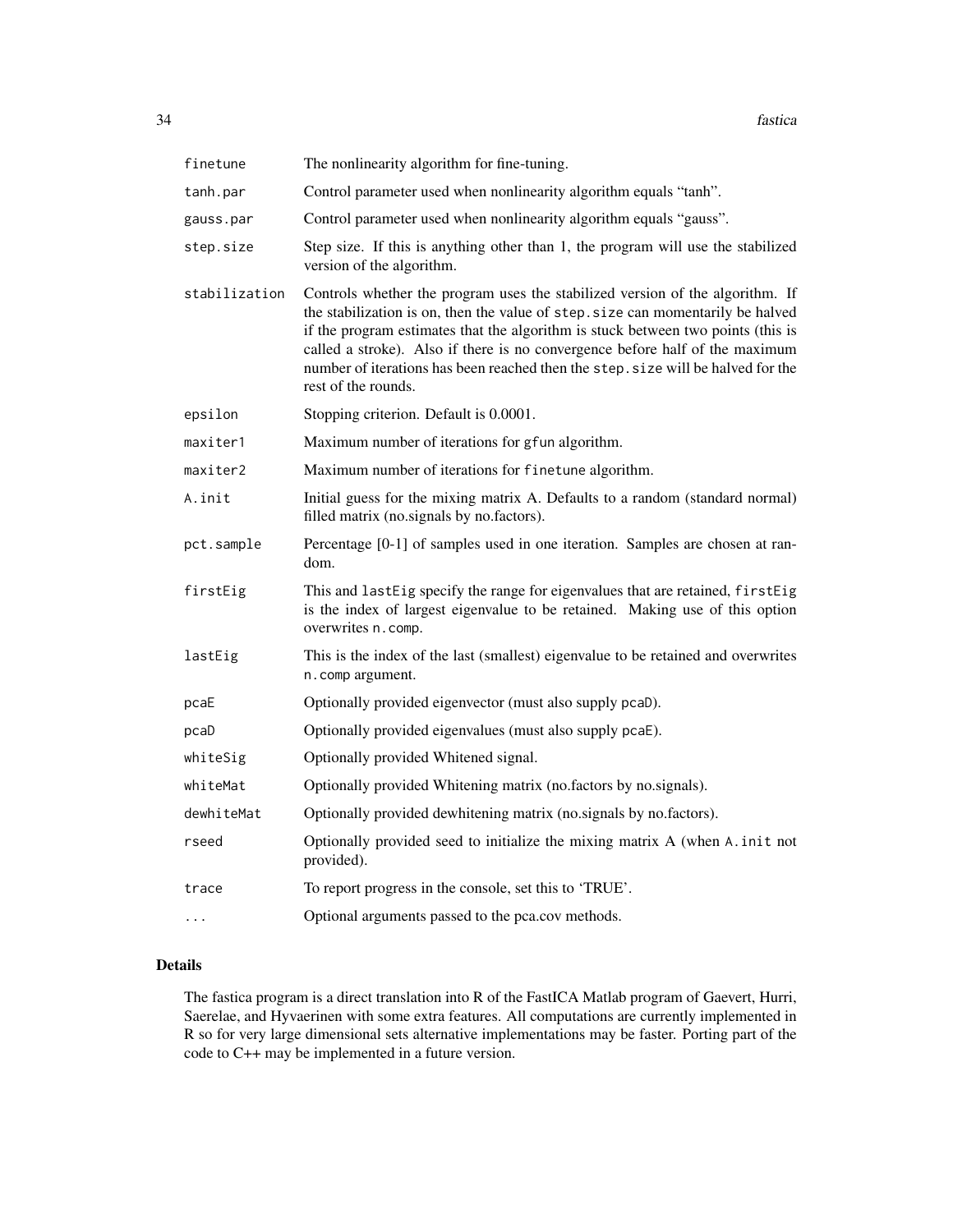#### fastica 35

# Value

A list containing the following values:

| A                 | Estimated Mixing Matrix (no.signals by no.factors).                            |  |
|-------------------|--------------------------------------------------------------------------------|--|
| W                 | Estimated UnMixing Matrix (no.factors by no.signals).                          |  |
| U                 | Estimated rotation Matrix (no.factors by no.factors).                          |  |
| S                 | The column vectors of estimated independent components (no.obs by no.factors). |  |
| C                 | Estimated Covariance Matrix (no. signals by no. signals).                      |  |
| whiteningMatrix   |                                                                                |  |
|                   | The Whitening matrix (no.factors by no.signals).                               |  |
| dewhiteningMatrix |                                                                                |  |
|                   | The de-Whitening matrix (no.signals by no.factors).                            |  |
| rseed             | The random seed used (if any) for initializing the mixing matrix A.            |  |
| elapsed           | The elapsed time.                                                              |  |

# Note

Since version 1.0-3 the multidimensional signal matrix is now the usual row by column matrix, where the rows represent observations and columns the signals. Before this version, the reverse was true in keeping with the original version of the program.

Dimensionality reduction can be achieved in the PCA stage by use of either n.comp in which case the n.comp largest eigenvalues are chosen, else by selection of firstEig and lastEig which overwrites the choice of n.comp.

# Author(s)

Hugo Gaevert, Jarmo Hurri, Jaakko Saerelae, and Aapo Hyvaerinen for the original FastICA package for matlab.

Alexios Galanos for this R-port.

# References

Hyvaerinen, A. and Oja,.E , 1997, A fast fixed-point algorithm for independent component analysis, *Neural Computation*, 9(7), 1483-1492. Reprinted in *Unsupervised Learning*, G. Hinton and T. J. Sejnowski, 1999, MIT Press.

# Examples

```
## Not run:
# create a set of independent signals S, glued together by a mixing matrix A
# (note the notation and matrix multiplication direction as we are dealing with
# row rather than column vectors)
set.seed(100)
S <- matrix(runif(10000), 5000, 2)
A \leq - matrix(c(1, 1, -1, 2), 2, 2, byrow = TRUE)
# the mixed signal X
X = S % * t(A)
```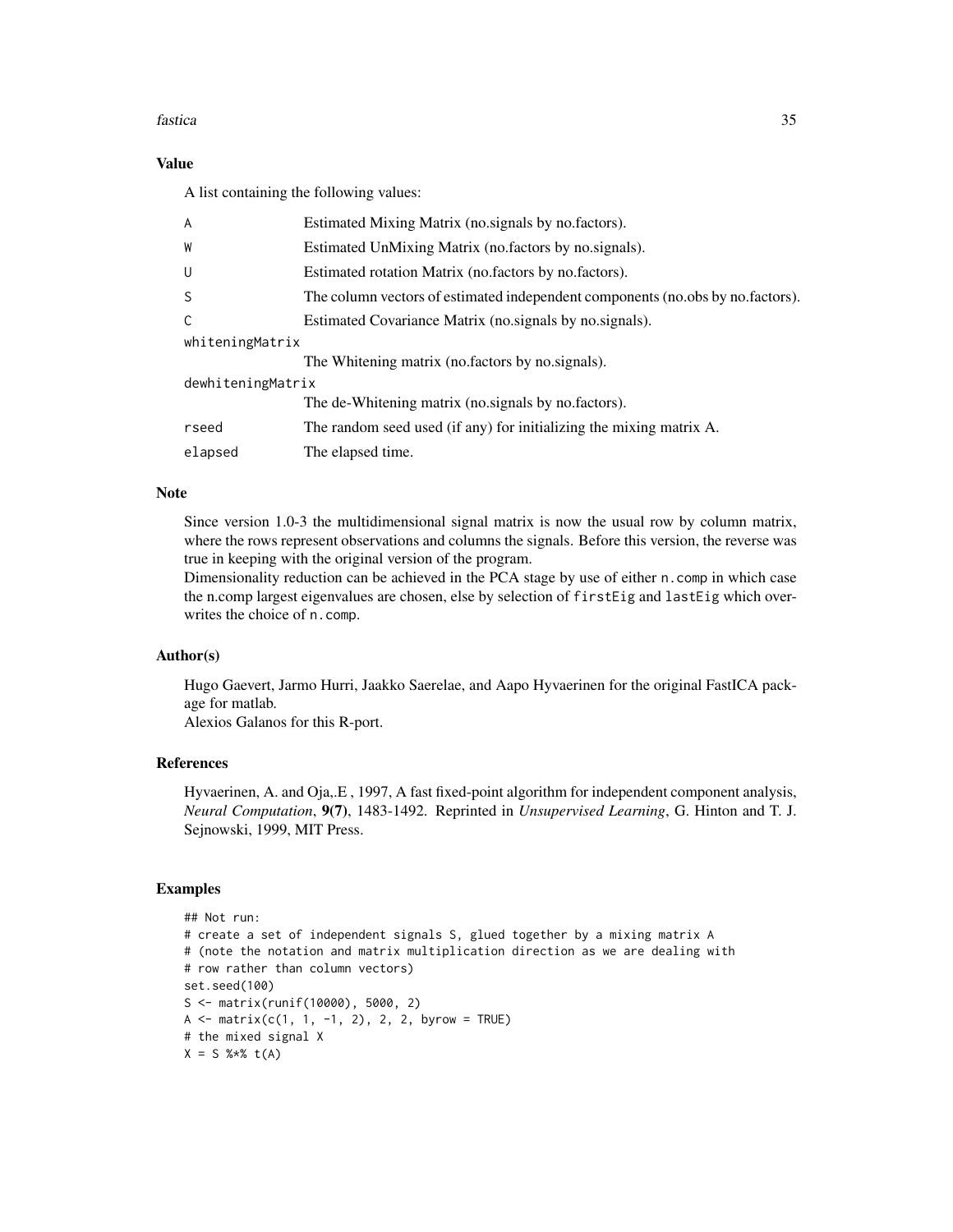```
# The function centers and whitens (by the eigenvalue decomposition of the
# unconditional covariance matrix) the data before applying the theICA algorithm.
IC \le fastica(X, n.comp = 2, approach = "symmetric", gfun = "tanh", trace = TRUE,
A.init = diag(2)# demeaned data:
X_bar = scale(X, scale = FALSE)
# whitened data:
X_white = X_bar %*% t(IC$whiteningMatrix)
# check whitening:
# check correlations are zero
cor(X_white)
# check diagonals are 1 in covariance
cov(X_white)
# check that the estimated signals(S) multiplied by the
# estimated mxing matrix (A) are the same as the original dataset (X)
round(head(IC$S %*% t(IC$A)), 12) == round(head(X), 12)
# do some plots:
par(mfrow = c(1, 3))plot(IC$S %*% t(IC$A), main = "Pre-processed data")
plot(X_white, main = "Whitened and Centered components")
plot(IC$S, main = "ICA components")
## End(Not run)
```
fMoments-class *Class* "fMoments"

### **Description**

Object returned from calling [fmoments](#page-36-1).

#### Objects from the Class

Objects can be created by calls of the form new("fMoments",...).

#### **Slots**

moments: Object of class "vector" A list with the (roll+1) n-ahead forecast moment matrices. model: Object of class "vector" A list with details of data generating process.

# Methods

```
show signature(object = "fMoments"): Summary method.
fitted signature(object = "fMoments"): Conditional mean forecast matrix.
```
<span id="page-35-0"></span>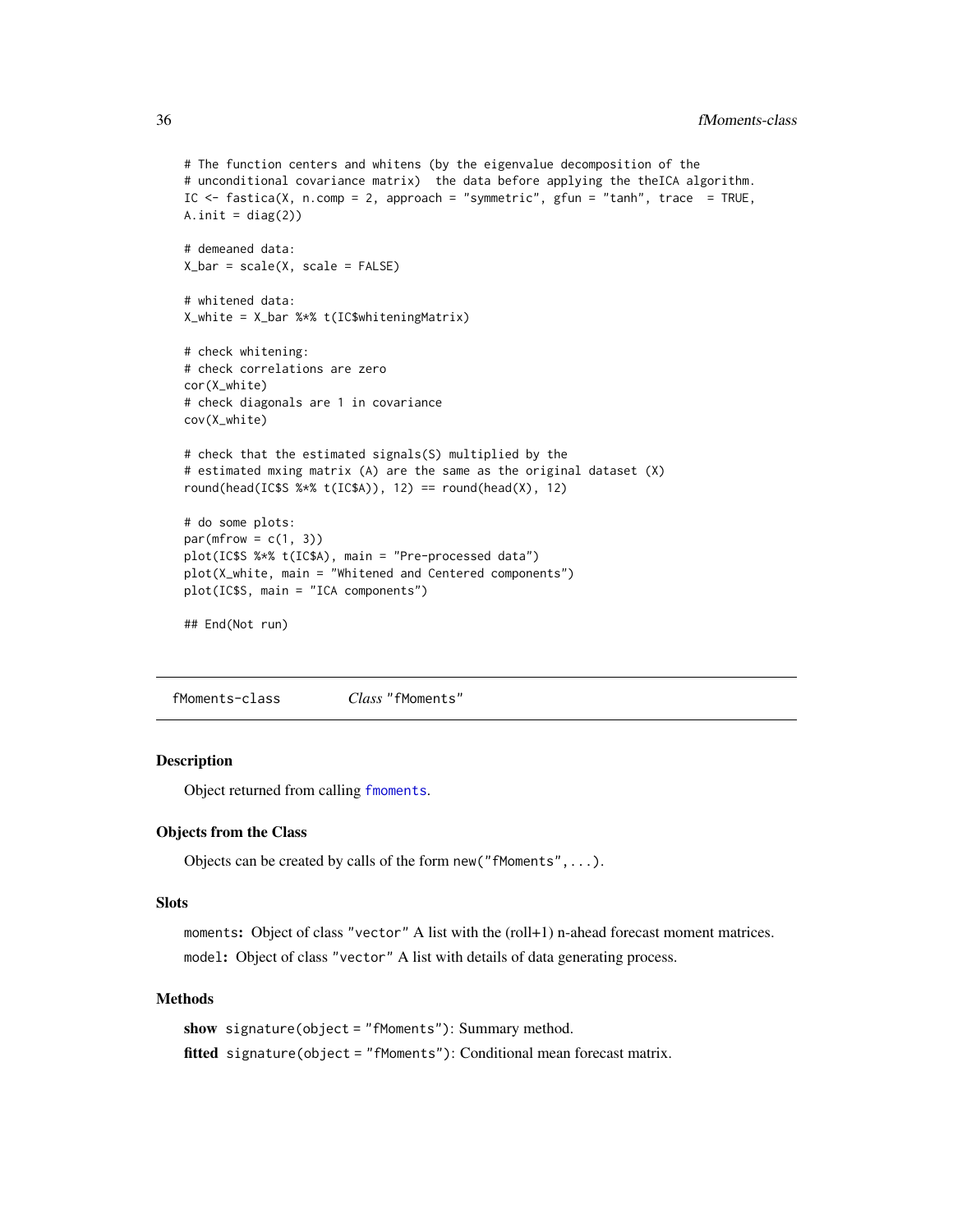# fmoments-methods 37

```
rcov signature(object = "fMoments"): Conditional covariance forecast array.
rcoskew signature(object = "fMoments"): Conditional third co-moment array.
rcokurt signature(object = "fMoments"): Conditional fourth co-moment array.
```
# Author(s)

Alexios Galanos

# Examples

showClass("fMoments")

fmoments-methods *Moment Based Forecast Generation*

### <span id="page-36-0"></span>Description

Generates n-ahead forecast moment matrices given a choice of data generating processes.

### Usage

```
fmoments(spec, Data, n.ahead = 1, roll = 0, solver = "solnp",
solver.control = list(), fit.control = list(eval.se = FALSE),
cluster = NULL, save.output = FALSE, save.dir = getwd(),
save.name = paste("M", sample(1:1000, 1), sep = ""), ...)
```
# Arguments

| Data           | An n-by-m data matrix or data.frame.                                                                                                                                                                                                                                                  |
|----------------|---------------------------------------------------------------------------------------------------------------------------------------------------------------------------------------------------------------------------------------------------------------------------------------|
| spec           | Either a DCCspec or GOGARCHspec.                                                                                                                                                                                                                                                      |
| n.ahead        | The n.ahead forecasts (n.ahead>1 is unconditional).                                                                                                                                                                                                                                   |
| roll           | Whether to fit the data using $(n - roll)$ periods and then return a $roll+1)$ n-ahead<br>rolling forecast moments.                                                                                                                                                                   |
| solver         | The choice of solver to use for all models but "var", and includes 'solnp',<br>'nlminb' and 'nloptr'.                                                                                                                                                                                 |
| solver.control | Optional control options passed to the appropriate solver chosen.                                                                                                                                                                                                                     |
| fit.control    | Control arguments passed to the fitting routine.                                                                                                                                                                                                                                      |
| cluster        | A cluster object created by calling make Cluster from the parallel package. If it<br>is not NULL, then this will be used for parallel estimation of the refits (remember<br>to stop the cluster on completion).                                                                       |
| save.output    | Whether output should be saved to file instead of being returned to the workspace.                                                                                                                                                                                                    |
| save.dir       | The directory to save output if save output is TRUE.                                                                                                                                                                                                                                  |
| save.name      | The name of the file to save the output list.                                                                                                                                                                                                                                         |
| $\ddots$       | Additional parameters passed to the model fitting routines. In particular, for the<br>'gogarch' model additional parameters are passed to the ICA routines, whereas<br>for the 'dcc' and 'cgarch' models this would include the 'realized Vol' xts matrix<br>for the realGARCH model. |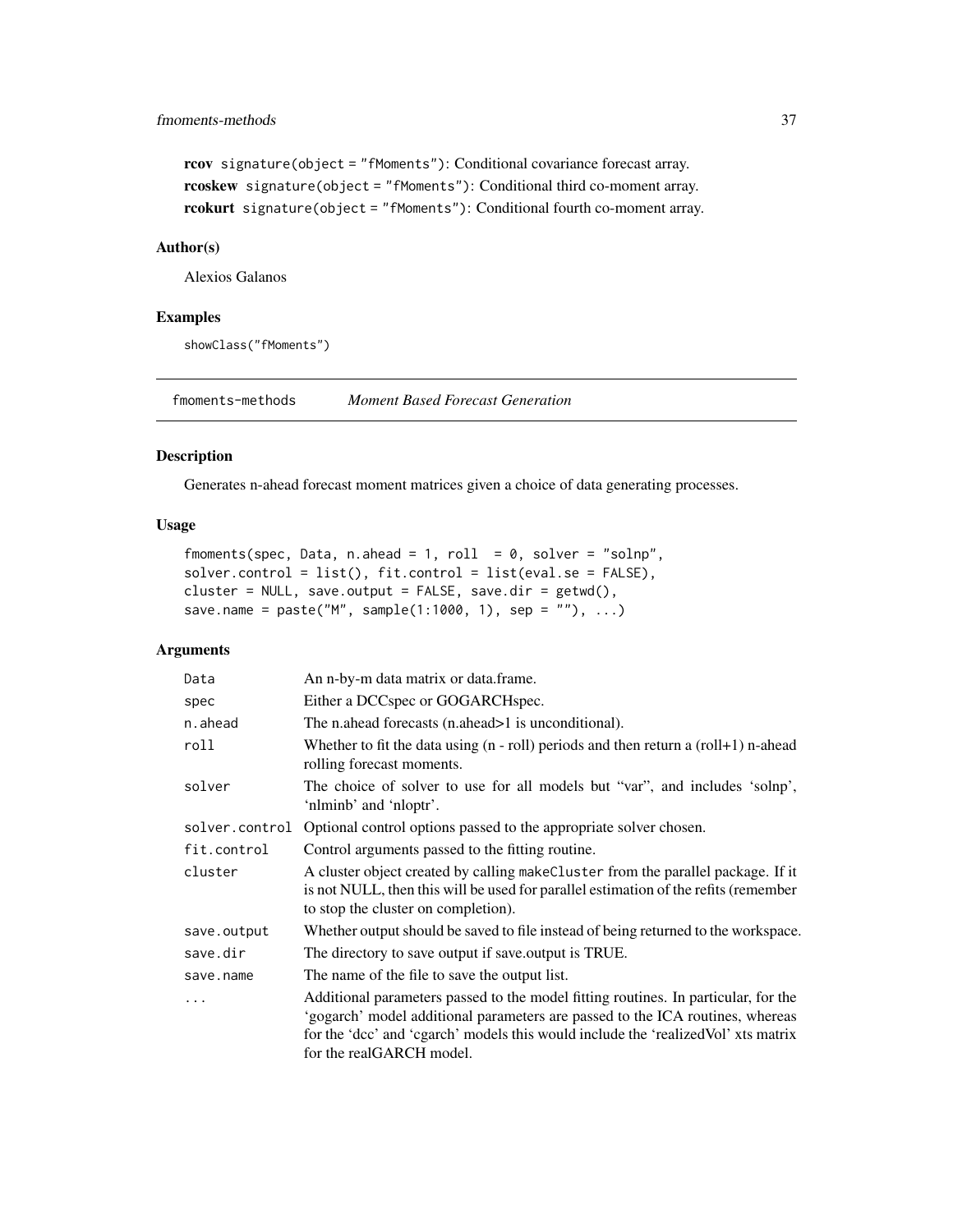# Details

The function allows to generate forecast covariance matrices for use in the QP based EV model, and also for the "gogarch" model higher co-moment matrices for use in the Utility maximization model implemented separately.

# Value

A [fMoments](#page-35-0) object containing the forecast moments (list of length roll+1) and the model details (list).

#### Author(s)

Alexios Galanos

<span id="page-37-0"></span>fScenario-class *Class* "fScenario"

#### Description

Object returned from calling [fscenario](#page-38-0).

# Objects from the Class

Objects can be created by calls of the form new ("fScenario", ... ).

#### **Slots**

scenario: Object of class "vector" A list with the (roll+1) scenario matrices.

model: Object of class "vector" A list with details of data generating process.

#### Methods

show signature(object = "fScenario"): Summary method.

- goget signature(object = "fScenario"): Get a specified 'arg' from the object (only 'scenario' used).
- fitted signature(object = "fScenario"): Returns an array of the simulated scenario returns, of dimensions n.sim by n.assets by (roll+1), with third dimension labels the actual forecast time index, and second dimension labels the asset names. The last forecast scenario will always be completely out of sample so the time index label for that is generated using the generatefwd function in the rugarch package.

### Author(s)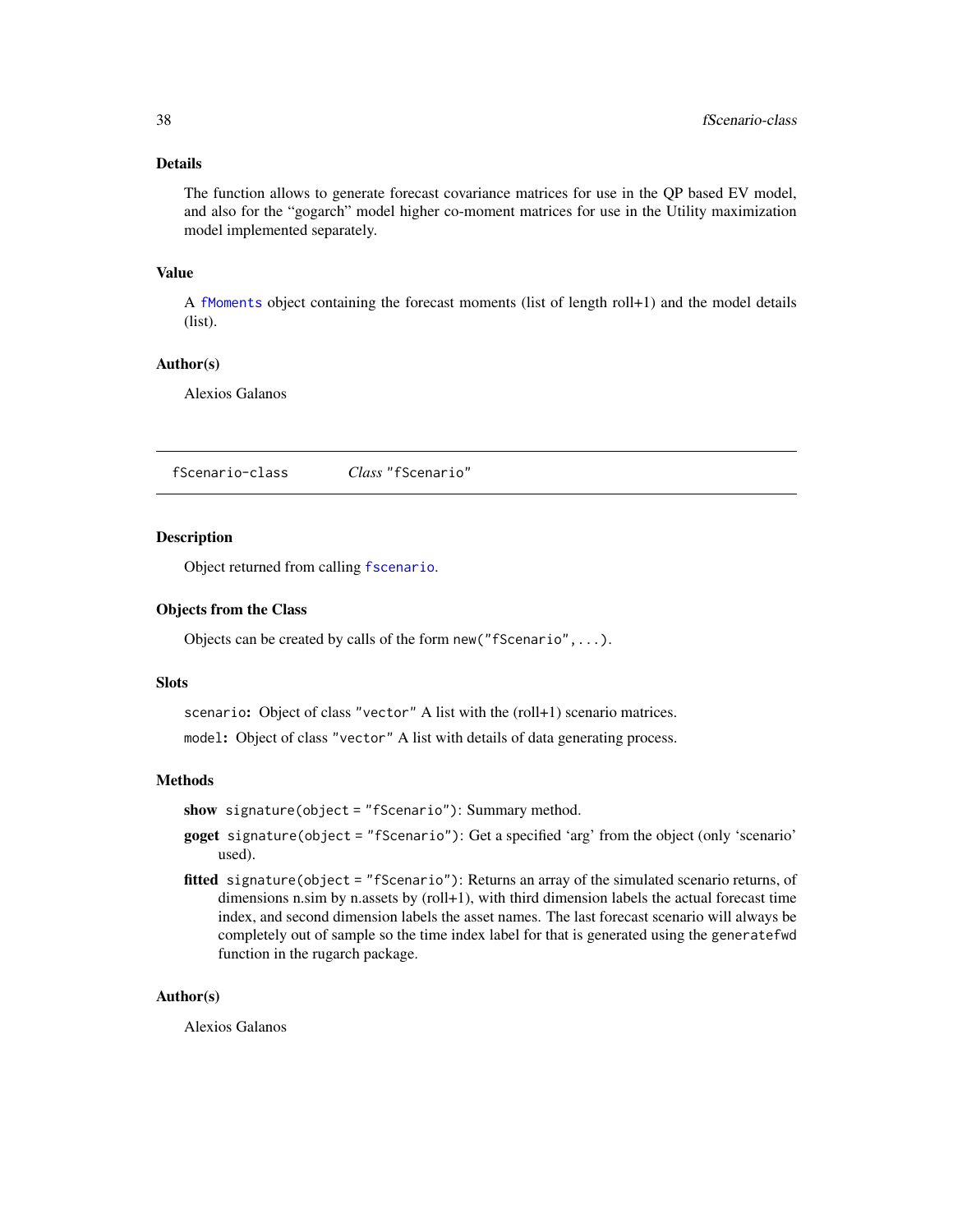fscenario-methods *Scenario Generation*

#### <span id="page-38-0"></span>Description

Generates a 1-ahead forecast scenario given a choice of data generating processes (for use in stochastic programming or risk management).

### Usage

```
fscenario(Data, sim = 1000, roll = 0,
model = c("gogarch", "dcc", "cgarch", "var", "mdist"),
spec = NULL,var.model = list(lag = 1, lag.max = NULL,lag.criterion = c("AIC", "HQ", "SC", "FPE"),
robust = FALSE, robust.control = list("gamma" = 0.25,"delta" = 0.01, "nc" = 10, "ns" = 500)),
mdist.model = list(distribution = c("mvn", "mvt", "manig"),
AR = TRUE, lag = 1),
spd.control = list(lower = 0.1, upper = 0.9, type = "pwm",
kernel = "epanech"),
cov.method = c("ML", "LW", "EWMA", "MVE", "MCD", "MVT", "BS"),
cov. options = list(shrinkage=-1, lambda = 0.96),
solver = "solnp", solver.contrib = list(),fit-control = list(eval.se = FALSE),cluster = NULL, save.output = FALSE, save.dir = getwd(),
save.name = paste("S", sample(1:1000, 1), sep = ""), rseed = NULL, ...)
```
## Arguments

| Data        | An n-by-m data matrix or data.frame.                                                                                              |
|-------------|-----------------------------------------------------------------------------------------------------------------------------------|
| sim         | The size of the simulated 1-ahead forecast.                                                                                       |
| roll        | Whether to fit the data using $(n - roll)$ periods and then return a $(roll+1)$ 1-ahead<br>rolling simulated scenarios.           |
| model       | A choice of 5 models for generating scenarios.                                                                                    |
| spec        | Required if choosing 'gogarch', 'dcc' or 'cgarch', in which case this represents<br>a specification object (see rmgarch package). |
| var.model   | Required if model is var.                                                                                                         |
| mdist.model | Required if model is model, and provides details for the model estimation (not<br>yet implemented).                               |
| spd.control | Required if model is "cgarch" and transformation is spd.                                                                          |
| cov.method  | For model "var" this represents the choice of covariance matrix to use to gener-<br>ate random deviates.                          |
| cov.options | For model "var" this provides the optional parameters to certain types of covari-<br>ance estimation methods.                     |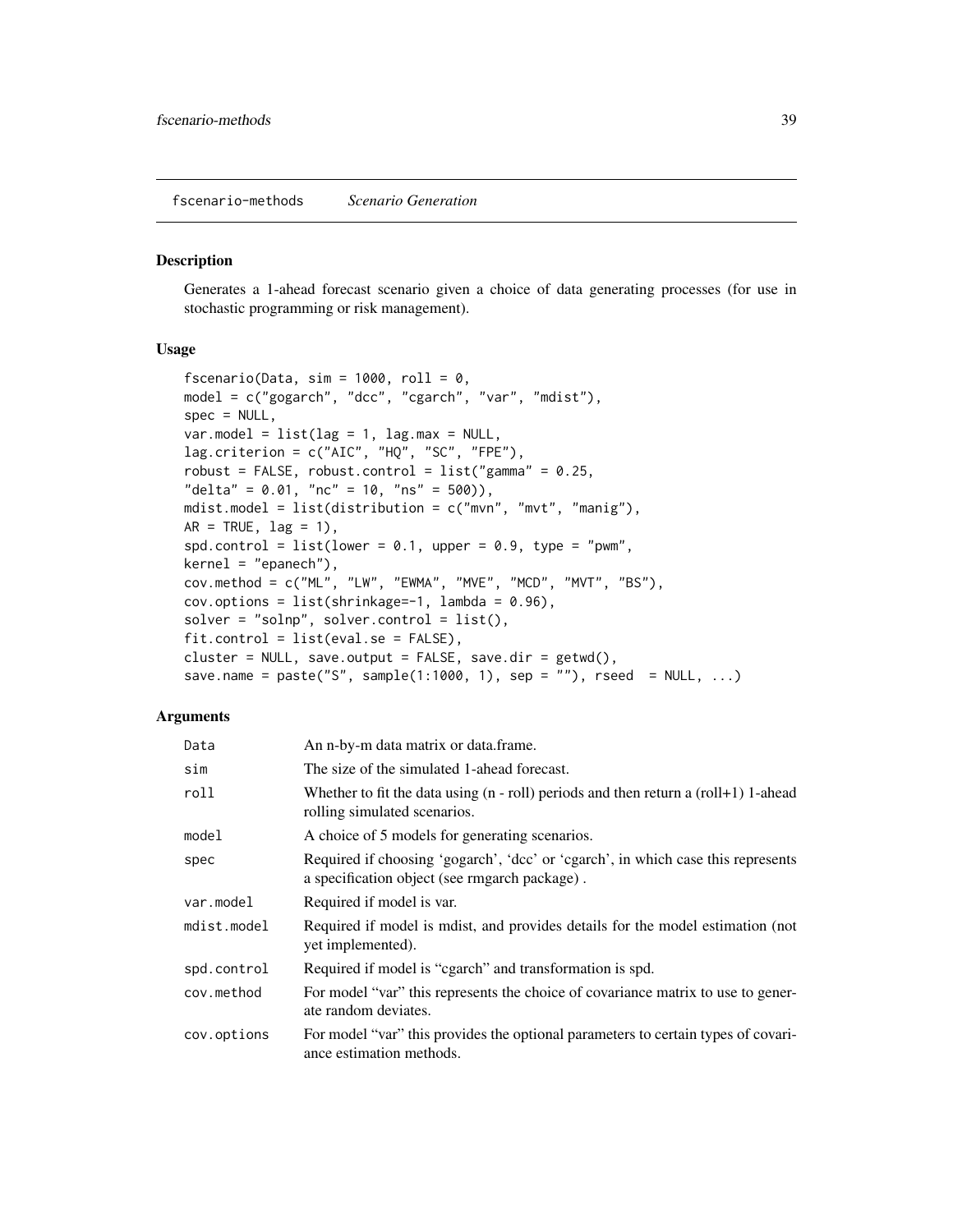| solver      | The choice of solver to use for all models but "var", and includes 'solnp',<br>'nlminb' and 'nloptr'.                                                                                                                                                                                 |
|-------------|---------------------------------------------------------------------------------------------------------------------------------------------------------------------------------------------------------------------------------------------------------------------------------------|
|             | solver.control Optional control options passed to the appropriate solver chosen.                                                                                                                                                                                                      |
| fit.control | Control arguments passed to the fitting routine.                                                                                                                                                                                                                                      |
| cluster     | A cluster object created by calling make Cluster from the parallel package. If it<br>is not NULL, then this will be used for parallel estimation of the refits (remember<br>to stop the cluster on completion).                                                                       |
| save.output | Whether output should be saved to file instead of being returned to the workspace.                                                                                                                                                                                                    |
| save.dir    | The directory to save output if save output is TRUE.                                                                                                                                                                                                                                  |
| save.name   | The name of the file to save the output list.                                                                                                                                                                                                                                         |
| rseed       | A vector of length sim to initiate the random number generator.                                                                                                                                                                                                                       |
| .           | Additional parameters passed to the model fitting routines. In particular, for the<br>'gogarch' model additional parameters are passed to the ICA routines, whereas<br>for the 'dcc' and 'cgarch' models this would include the 'realized Vol' xts matrix<br>for the realGARCH model. |

## Details

The functionality here provides some wrapper functions, to create 1-ahead (and optionally rolling, useful for backtesting) scenarios for use in portfolio optimization using stochastic programming methods. The nature of these data generating processes (as implemented here) and resulting optimization problems results in the so called anticipative class of stochastic programming models. If save.output is chosen, and given a save.dir, the scenario is saved (using save.name) and an object is returned containing an empty list for the scenario but with a model details list and the seed values. This can then be passed on to the goload function which can read from the directory and return a complete object with the scenario.

#### Value

A [fScenario](#page-37-0) object containing the scenario and the model details (list). The scenario list contains a list of the (roll+1) simulated forecast scenarios, the list of (roll+1) simulated forecast residuals, the forecast conditional mean, the forecast covariance and the list of random generator seed values used for replication. In addition, for the gogarch model the ICA whitening (K) and rotation matrices are also returned and required for replication of results (these may be entered in the 'gogarchspec' function). Use the fitted method on the object to extract the simulated returns forecast.

# Author(s)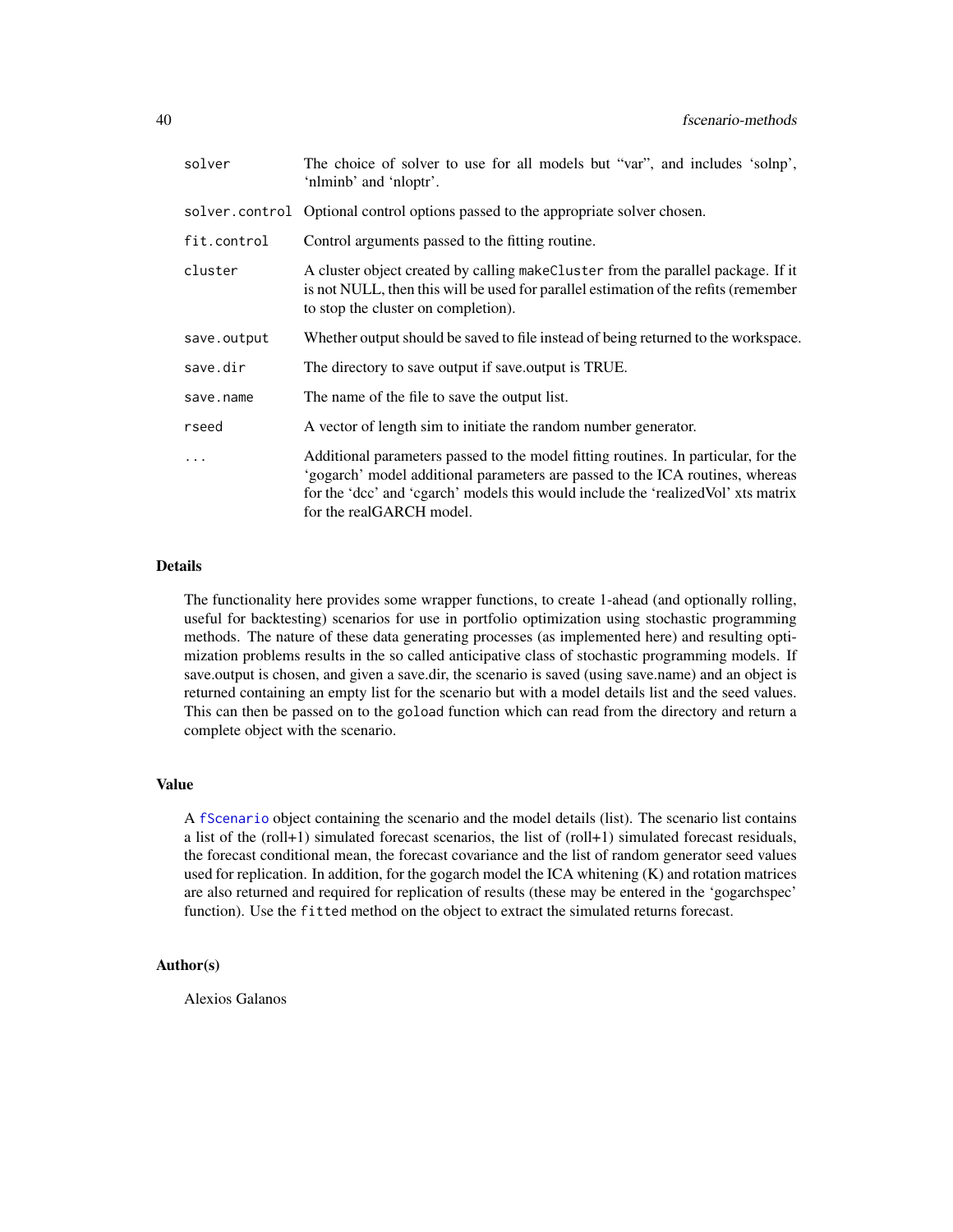goGARCHfft-class *Class: GO-GARCH portfolio density*

### Description

Class for the GO-GARCH portfolio density

#### Objects from the Class

The class is returned by calling the function [convolution](#page-45-0) on objects of class [goGARCHfit](#page-45-1), [goGARCHfilter](#page-41-0), [goGARCHforecast](#page-49-0), [goGARCHsim](#page-56-0) and [goGARCHroll](#page-53-0)

## **Slots**

dist: A list with the portfolio density and other details.

model: A list with the model details carried across objects.

#### Methods

- **dfft** signature(object = "goGARCHfft"): The takes additional argument "index" to indicate the particular time point, and returns an interpolated density function which may be called like any other "d" type density function.
- pfft signature(object = "goGARCHfft") The takes additional argument "index" to indicate the particular time point, and returns an interpolated distribution function which may be called like any other "p" type distribution function.
- qfft signature(object = "goGARCHfft") This takes additional argument "index" to indicate the particular time point, and returns an interpolated quantile function which may be called like any other "q" type quantile function. This may also be used to generate pseudo-random variables from the distribution by using random standard uniform numbers as inputs.
- nportmoments signature(object = "goGARCHfft"): Calculate and returns a matrix of the first 4 standardized moments by evaluation of the portfolio density using quadrature based method (i.e. calling R's "integrate" function on the portfolio FFT based density). Depending on the GOGARCH class the density was based (e.g. goGARCHfit vs goGARCHforecast), the format of the output will be different, and generally follow the format 'rules' of that class.

#### notes

In the case that convolution was called on a [goGARCHforecast](#page-49-0) or [goGARCHroll](#page-53-0) object, the dist slot will contain the max of n.ahead or n.roll. There should be no confusion here since the multivariate forecast methods in rmgarch only allow either n.ahead  $>1$  with n.roll = 0 (pure unconditional), or n.ahead  $= 1$  with n.roll $\geq 0$  (pure rolling), and only the latter in the case of a [gogarchroll](#page-55-0). While the nportmoments method reconstitutes the forecasts into a more familiar form (n.ahead x n.moments x (n.roll+1)), this does not make sense for the distribution methods ( $d^*, p^*$ , and  $q^*$ ), and it is understood that when the user calls for example dfft(object,index=5) on an object created from a forecast with n.ahead=10 and n.roll=0, the index is meant to indicate the unconditional density forecast at time T+5. Similarly, when calling codedfft(object, index=0) on an object created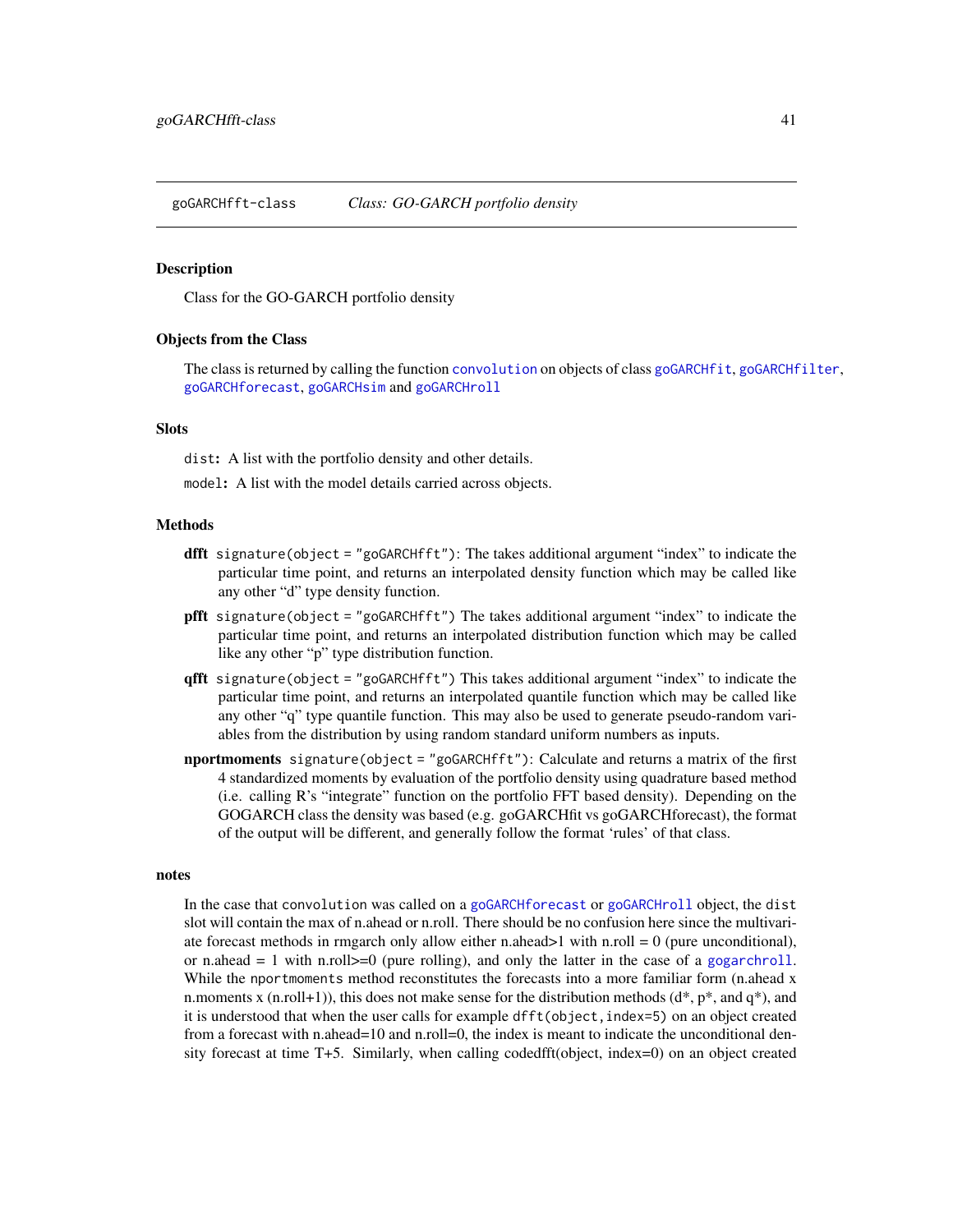from a forecast with n.ahead=1 and n.roll = 1 (remember that n.roll is zero based), the index is meant to indicate the first (of two, since rolls  $= 0.1$ ) rolling forecast density.

#### Author(s)

Alexios Galanos

<span id="page-41-0"></span>goGARCHfilter-class *class: GO-GARCH Filter Class*

### **Description**

Class for the GO-GARCH filtered object.

# Objects from the Class

The class is returned by calling the function [gogarchfilter](#page-44-0) and is mainly called by [gogarchfit](#page-48-0) when the "out.sample" option is used.

# **Slots**

mfilter: Multivariate filter object.

model: Object of class "vector" containing details of the GOGARCH model specification.

# Extends

Class ["mGARCHfilter"](#page-63-0), directly. Class ["GARCHfilter"](#page-0-0), by class "mGARCHfilter", distance 2. Class ["rGARCH"](#page-0-0), by class "mGARCHfilter", distance 3.

### Methods

**:** 

function:

as.matrix(x, which  $=$  "A")

This returns four types of matrices relating to the estimation of the independent components in the GO-GARCH model. Valid choices are "A" for the mixing matrix, "W" for the unmixing matrix, "U" for the rotational matrix and "K" for the whitening matrix, "Kinv" for the dewhitening matrix.

- likelihood signature(object = "goGARCHfilter"): The quasi log-likelihood of the model, which being an independent factor model is the sum of the univariate GARCH log-likelihoods plus a term for the mixing matrix. For a dimensionality reduced system, this is NA.
- coef signature(object = "goGARCHfilter"): Extraction of independent factor GARCH model coefficients.
- fitted signature(object = "goGARCHfilter"): Extracts the conditional mean equation filtered values.
- residuals signature(object = "goGARCHfilter"): Extracts the conditional mean equation residuals.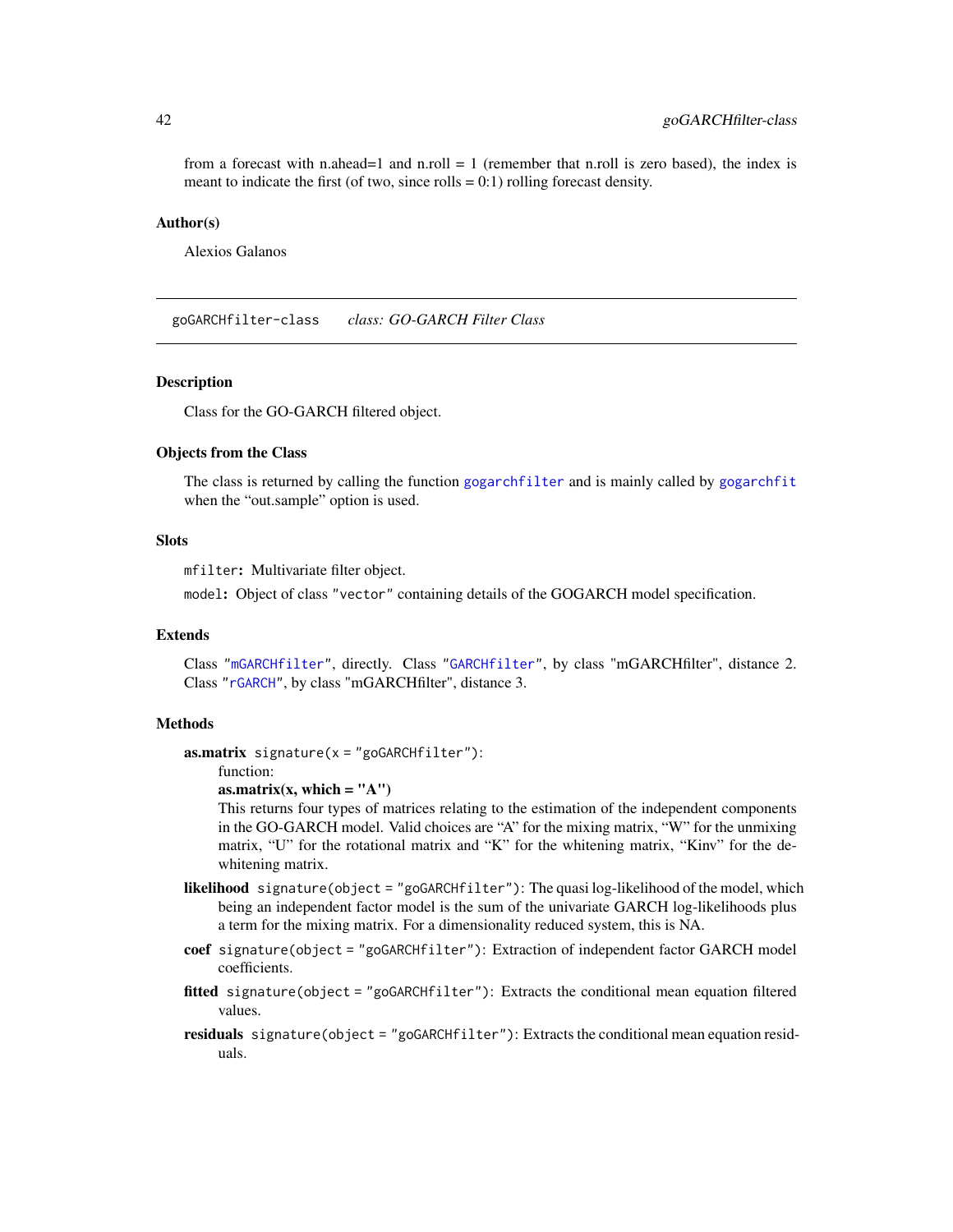```
convolution signature(object = "goGARCHfilter"):
```
function:

convolution(object, weights, fft.step =  $0.001$ , fft.by =  $0.0001$ , fft.support =  $c(-1, 1)$ , support.method =  $c("user", "adaptive"), use.$  F = TRUE, cluster = NULL, trace =  $0,...)$ The convolution method takes a goGARCHfit object and a weights vector or matrix and calculates the weighted density. If a vector is given, it must be the same length as the number of assets, otherwise a matrix with row dimension equal to the row dimension of the filtered dataset (i.e. less any lags). In the case of the multivariate normal distribution, this simply

returns the linear and quadratic transformation of the mean and covariance matrix, while in the multivariate affine NIG distribution this is based on the numerical inversion by FFT of the characteristic function. In that case, the "fft.step" option determines the stepsize for tuning the characteristic function inversion, "fft.by" determines the resolution for the equally spaced support given by "fft.support", while the use of the "ff" package is recommended to avoid memory problems on some systems and is turned on via the "use.ff" option. The "support.method" option allows either a fixed support range to be given (option 'user'), else an adaptive method is used based on the min and max of the assets at each point in time at the 0.00001 and 1-0.00001 quantiles. The range is equally spaced subject to the "fft.by" value but the returned object no longer makes of the "ff" package returning instead a list. Finally, the option for parallel computation is available via the use of a cluster object as elsewhere in this package.

nisurface signature(object = "goGARCHfilter"):

function:

nisurface(object, type = "cov", pair = c(1, 2), factor = c(1,2), plot = TRUE)

Creates the covariance or correlation (determined by "type" being either "cov" or "cor") news impact surface for a pair of assets and factors. Since the shocks impact the factors independently, the news impact surface is a combination of the independent news impact curves of the factors which when combined via the mixing matrix A, create the dynamics for the underlying asset-factor surface function

portmoments signature(object = "goGARCHfilter"):

function:

gportmoments(object, weights)

Calculates the first 4 portfolio moments using the geometric properties of the model, given a vector or matrix of asset weights. If a matrix is given it must have row dimension equal to the row dimension of the filtered dataset (i.e. less any lags), else if a vector is given it will be replicated for all time points.

rcoskew signature(object = "goGARCHfilter") function:

### rcoskew(object, standardize = TRUE, from =  $1, to = 1$ )

Returns the 'time-varying' NxN^2 coskewness tensor in array format. The "from" and "to" options indicate the time indices for which to return the arrays. Because of memory issues, this is limited to 100 indices per call.

rcokurt signature(object = "goGARCHfilter") function:

rcokurt(object, standardize = TRUE, from =  $1, to = 1$ )

Returns the 'time-varying' NxN^3 cokurtosis tensor in array format. The "from" and "to" options indicate the time indices for which to return the arrays. Because of memory issues, this is limited to models with less than 100 assets.

rcov signature(object = "goGARCHfilter"): Returns the time-varying NxN covariance matrix in array format. A further argument 'output' allows to switch between "array" and "matrix" returned object.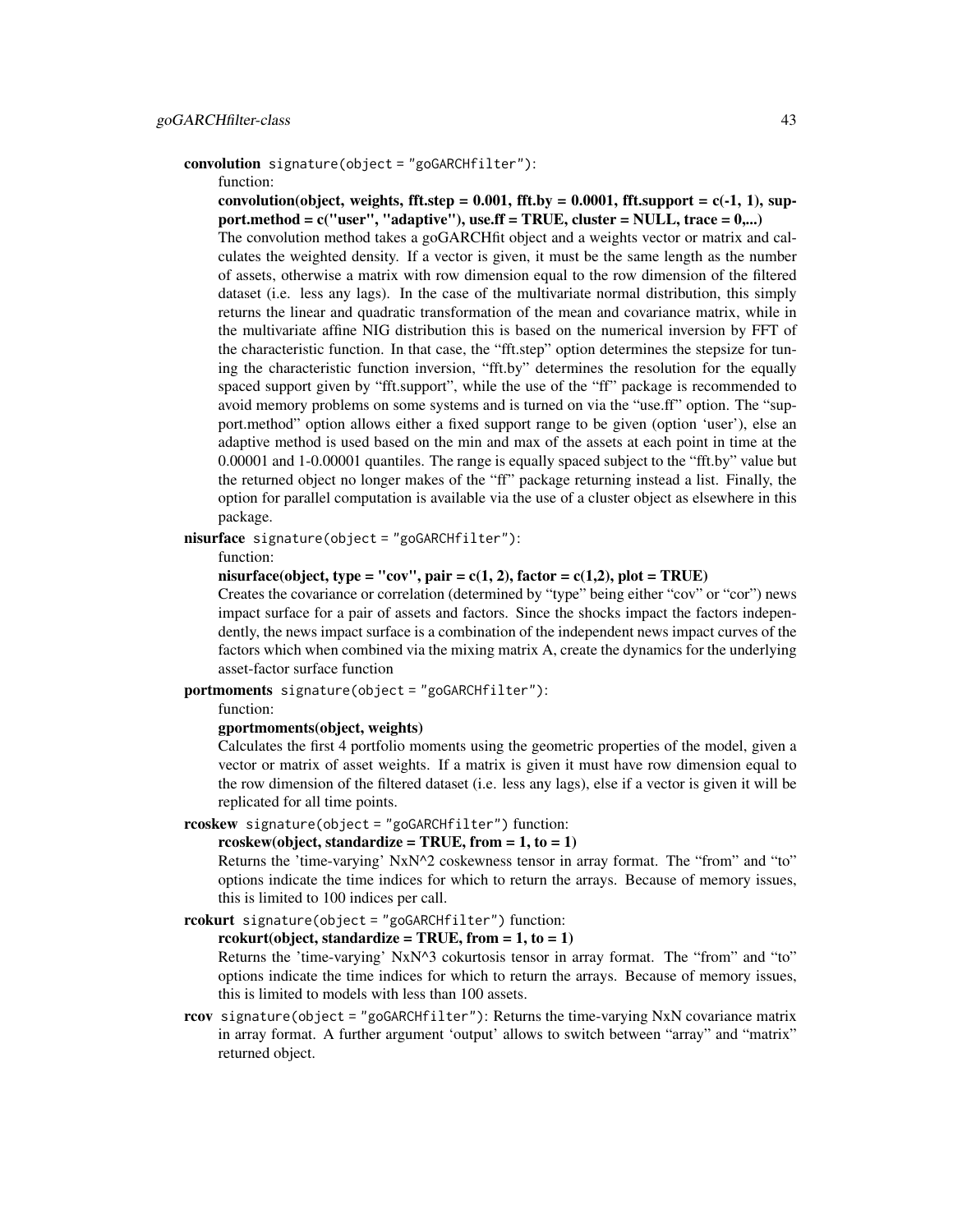rcor signature(object = "goGARCHfilter"): Returns the time-varying NxN correlation matrix in array format. A further argument 'output' allows to switch between "array" and "matrix" returned object.

betacovar signature(object = "goGARCHfilter"): function:

```
betacovar(object, weights, asset = 1, cluster = NULL)
```
Returns the covariance beta given a matrix (of length equal to the number of rows of the original data, or vector which is then recycled to the number of rows of the original data) of benchmark weights and the asset number.

betacoskew signature(object = "goGARCHfilter"): function:

```
betacoskew(object, weights, asset = 1, cluster = NULL)
```
Returns the coskewness beta given a matrix (of length equal to the number of rows of the original data, or vector which is then recycled to the number of rows of the original data) of benchmark weights and the asset number.

```
betacokurt signature(object = "goGARCHfilter"): function:
```
betacokurt(object, weights, asset = 1, cluster = NULL)

Returns the cokurtosis beta given a matrix (of length equal to the number of rows of the original data, or vector which is then recycled to the number of rows of the original data) of benchmark weights and the asset number.

show signature(object = "goGARCHfilter"): Summary method.

### Note

The reference by Paolella (2007) contains more details on the algorithm for the characteristic function inversion via FFT. The application of this method in a related model can be found in Chen (2007). The de Athayde and Flores (2002) paper is the basis for the geometric properties of the higher moment tensors in finance.

### Author(s)

Alexios Galanos

### References

de Athayde, G.M. and Flores Jr, R.G. 2002, On Certain Geometric Aspects of Portfolio Optimisation with Higher Moments, *mimeo*.

Broda, S.A. and Paolella, M.S. 2009, CHICAGO: A Fast and Accurate Method for Portfolio Risk Calculation, *Journal of Financial Econometrics* 7(4), 412–436 .

Paolella, M.S. 2007, Intermediate Probability - A Computational Approach, *Wiley-Interscience*. Schmidt, R., Hrycej, T. and Stutzle 2006, Multivariate distribution models with generalized hyperbolic margins, *Computational Statistics \& Data Analysis* 50(8), 2065-2096.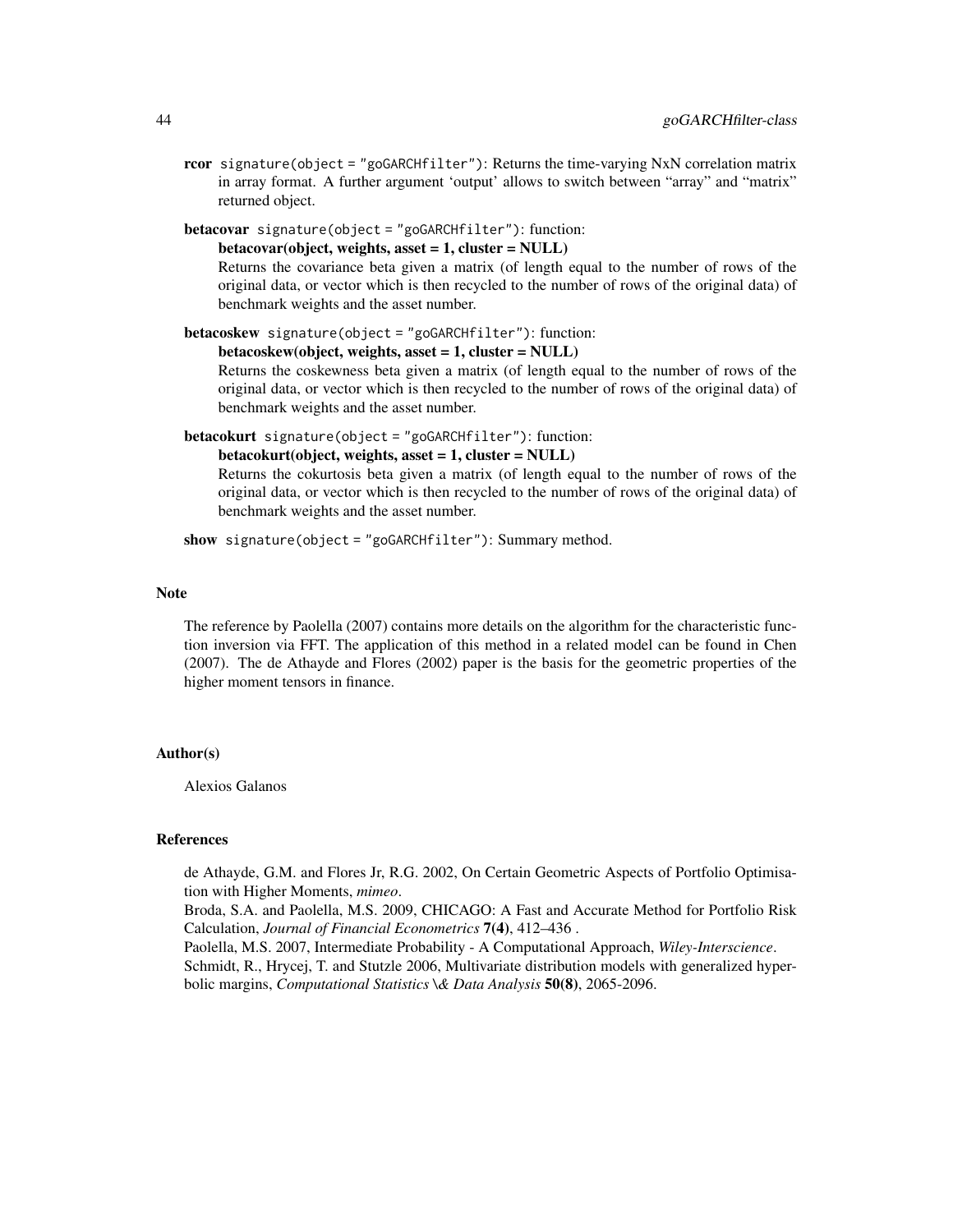gogarchfilter-methods *function: GO-GARCH Filter*

# <span id="page-44-0"></span>Description

Method for filtering the GO-GARCH model.

# Usage

```
gogarchfilter(fit, data, out.sample = 0, nrold = NULL, cluster = NULL, ...)
```
# Arguments

| fit        | A GO-GARCH fit object of class goGARCHfit.                                                                                                                                                         |
|------------|----------------------------------------------------------------------------------------------------------------------------------------------------------------------------------------------------|
| data       | A multivariate data object. Can be a matrix or data frame or timeSeries.                                                                                                                           |
| out.sample | A positive integer indicating the number of periods before the last to keep for<br>out of sample forecasting.                                                                                      |
| n.old      | For comparison with goGARCHfit models using the out.sample argument, this<br>is the length of the original dataset.                                                                                |
| cluster    | A cluster object created by calling make Cluster from the parallel package. If<br>it is not NULL, then this will be used for parallel estimation (remember to stop)<br>the cluster on completion). |
| $\cdots$   |                                                                                                                                                                                                    |

# Value

A [goGARCHfilter](#page-41-0) object containing details of the GO-GARCH filter.

# Author(s)

Alexios Galanos

# Examples

```
## Not run:
data(dji30ret)
spec = gogarchspec()
fit = gogarchfit(spec = spec, data = dji30ret[,1:4], gfun = "tanh")
filter = gogarchfilter(fit, data = dji30ret[,1:4])
```
## End(Not run)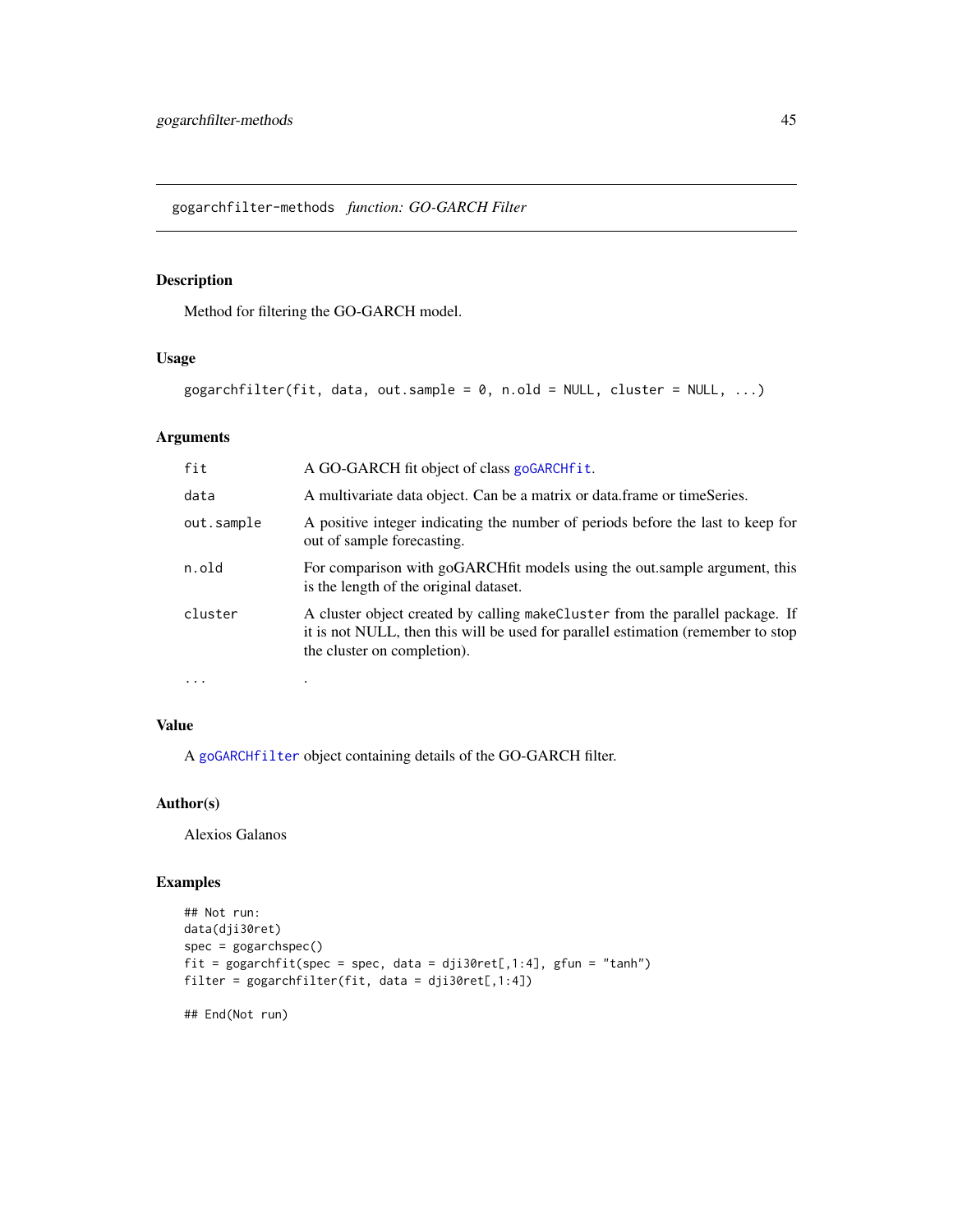<span id="page-45-1"></span>goGARCHfit-class *class: GO-GARCH Fit Class*

#### <span id="page-45-0"></span>Description

Class for the GO-GARCH fitted object.

### Objects from the Class

The class is returned by calling the function [gogarchfit](#page-48-0).

### **Slots**

mfit: Multivariate fit object.

model: Object of class "vector" containing details of the GO-GARCH model specification.

### Extends

Class ["mGARCHfit"](#page-63-1), directly. Class ["GARCHfit"](#page-0-0), by class "mGARCHfit", distance 2. Class ["rGARCH"](#page-0-0), by class "mGARCHfit", distance 3.

# Methods

 $$ 

### as.matrix(x, which  $=$  "A")

This returns four types of matrices relating to the estimation of the independent components in the GO-GARCH model. Valid choices are "A" for the mixing matrix, "W" for the unmixing matrix, "U" for the rotational matrix and "K" for the whitening matrix, "Kinv" for the dewhitening matrix.

coef signature(object = "goGARCHfit"): extraction of independent factor GARCH model coefficients.

convolution signature(object = "goGARCHfit"):

#### function:

convolution(object, weights, fft.step =  $0.001$ , fft.by =  $0.0001$ , fft.support =  $c(-1, 1)$ , support.method =  $c("user", "adaptive"),$  use.ff = TRUE, cluster = NULL, trace =  $0,...)$ The convolution method takes a goGARCHfit object and a weights vector or matrix and calculates the weighted density. If a vector is given, it must be the same length as the number of assets, otherwise a matrix with row dimension equal to the row dimension of the filtered dataset (i.e. less any lags). In the case of the multivariate normal distribution, this simply returns the linear and quadratic transformation of the mean and covariance matrix, while in the multivariate affine NIG distribution this is based on the numerical inversion by FFT of the characteristic function. In that case, the "fft.step" option determines the stepsize for tuning the characteristic function inversion, "fft.by" determines the resolution for the equally spaced support given by "fft.support", while the use of the "ff" package is recommended to avoid memory problems on some systems and is turned on via the "use.ff" option. The "support.method" option allows either a fixed support range to be given (option 'user'), else an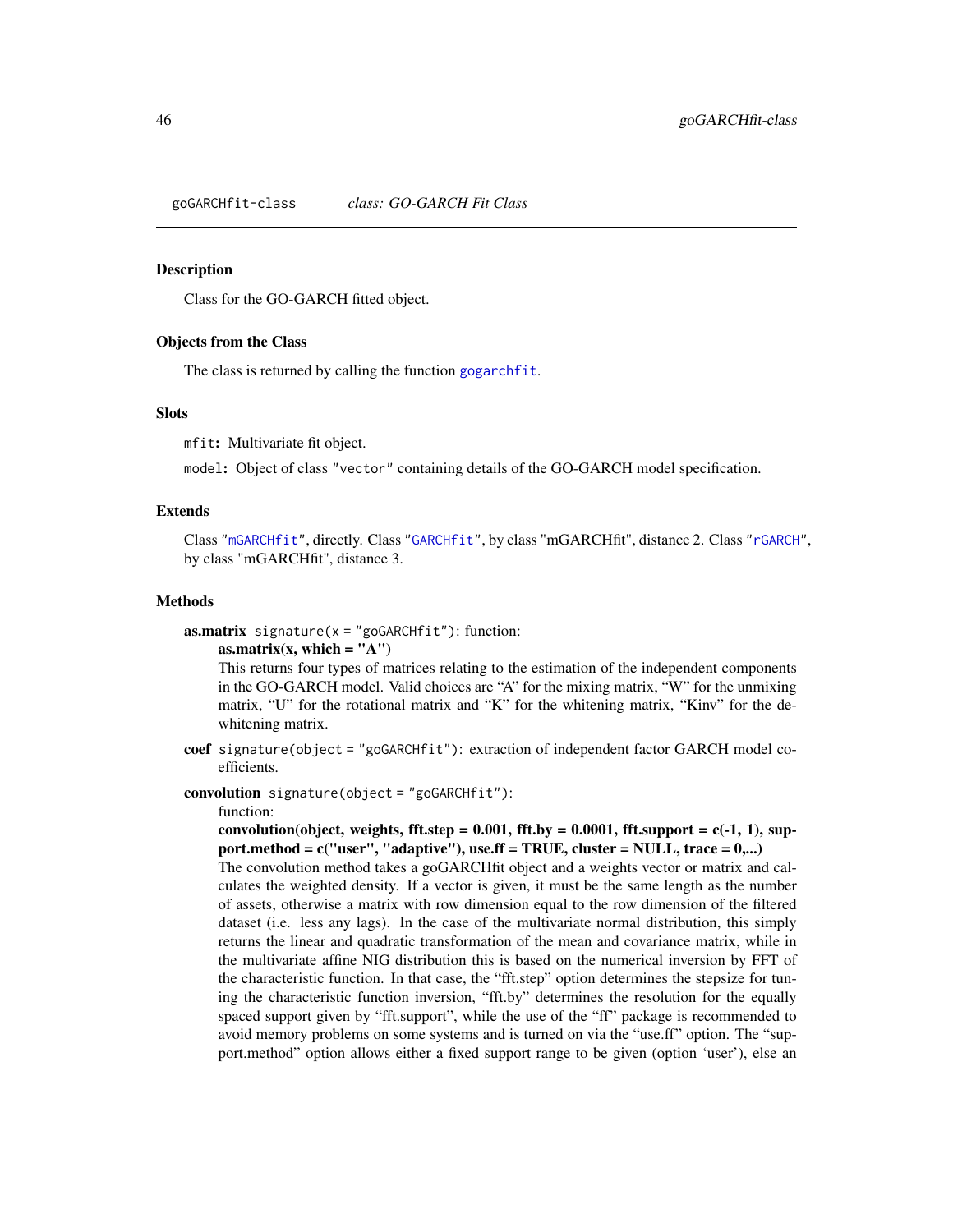adaptive method is used based on the min and max of the assets at each point in time at the 0.00001 and 1-0.00001 quantiles. The range is equally spaced subject to the "fft.by" value but the returned object no longer makes of the "ff" package returning instead a list. Finally, the option for parallel computation is available via the use of a cluster object as elsewhere in this package.

fitted signature(object = "goGARCHfit"): Extracts the conditional mean equation fitted values.

- residuals signature(object = "goGARCHfit"): Extracts the conditional mean equation residuals.
- likelihood signature(object = "goGARCHfit"): The quasi log-likelihood of the model, which being an independent factor model is the sum of the univariate GARCH log-likelihoods plus a term for the mixing matrix. For a dimensionality reduced system, this is NA.
- nisurface signature(object = "goGARCHfit"):

## function:

nisurface(object, type = "cov", pair = c(1, 2), factor = c(1,2), plot = TRUE)

Creates the covariance or correlation (determined by "type" being either "cov" or "cor") news impact surface for a pair of assets and factors. Since the shocks impact the factors independently, the news impact surface is a combination of the independent news impact curves of the factors which when combined via the mixing matrix A, create the dynamics for the underlying asset-factor surface function.

gportmoments signature(object = "goGARCHfit"):

function:

gportmoments(object, weights)

Calculates the first 4 portfolio moments using the geometric properties of the model, given a vector or matrix of asset weights. If a matrix is given it must have row dimension equal to the row dimension of the filtered dataset (i.e. less any lags), else if a vector is given it will be replicated for all time points.

```
rcoskew signature(object = "goGARCHfit") function:
```

```
rcoskew(object, standardize = TRUE, from = 1, to = 1)
```
Returns the 'time-varying' NxN^2 coskewness tensor in array format. The "from" and "to" options indicate the time indices for which to return the arrays. Because of memory issues, this is limited to 100 indices per call.

```
rcokurt signature(object = "goGARCHfit") function:
```
#### rcokurt(object, standardize = TRUE, from =  $1, to = 1$ )

Returns the 'time-varying' NxN^3 cokurtosis tensor in array format. The "from" and "to" options indicate the time indices for which to return the arrays. Because of memory issues, this is limited to models with less than 100 assets.

- rcov signature(object = "goGARCHfit"): Returns the time-varying NxN covariance matrix in array format unless 'output' is set to "matrix" in which case the array is flattened and the lower and main diagonal time varying values are returned (and if a date exists, then the returned object is of class xts).
- rcor signature(object = "goGARCHfit"): Returns the time-varying NxN correlation matrix in array format unless 'output' is set to "matrix" in which case the array is flattened and the lower and main diagonal time varying values are returned (and if a date exists, then the returned object is of class xts).

```
betacovar signature(object = "goGARCHfit"): function:
    betacovar(object, weights, asset = 1, cluster = NULL)
```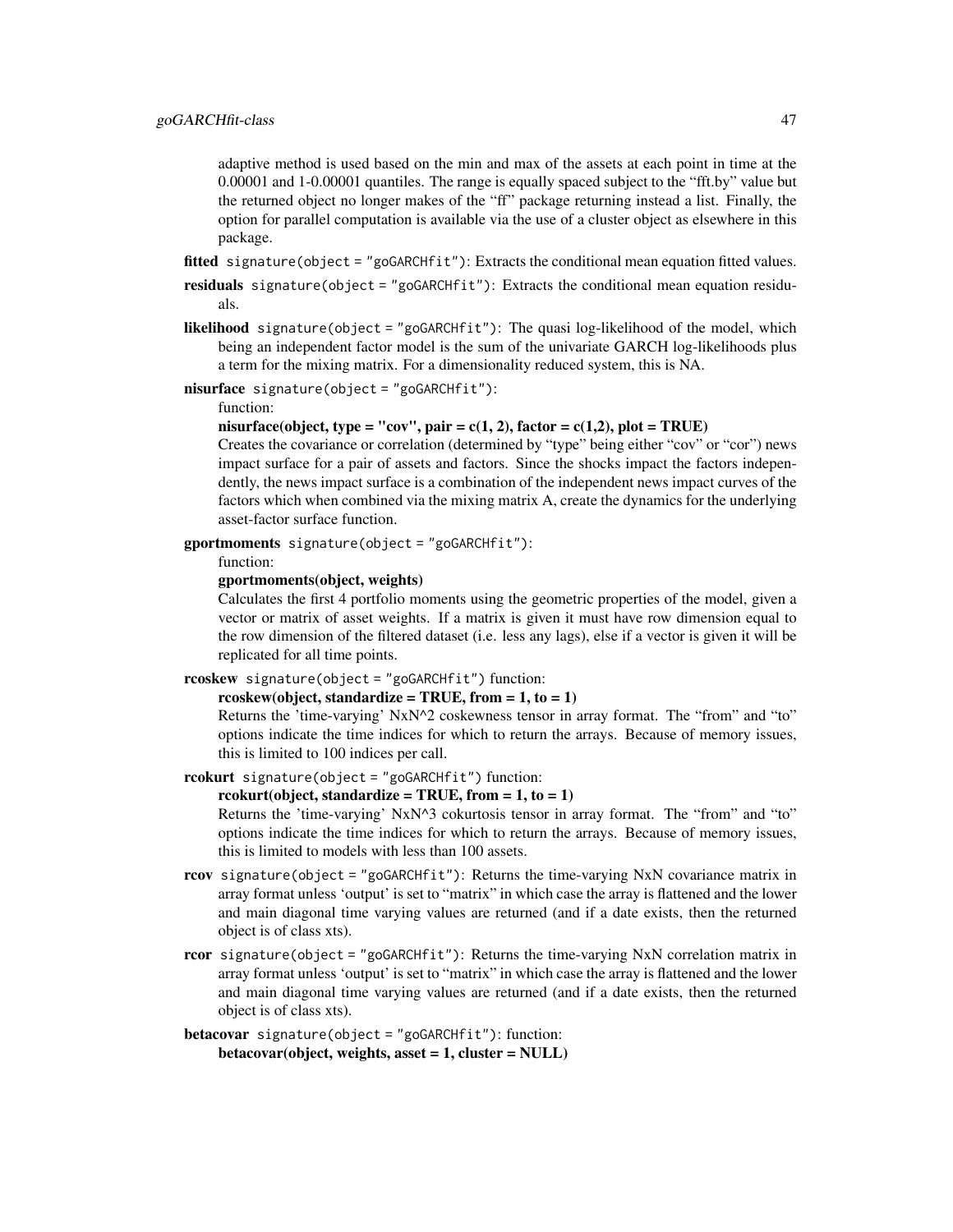Returns the covariance beta given a matrix (of length equal to the number of rows of the original data, or vector which is then recycled to the number of rows of the original data) of benchmark weights and the asset number.

```
betacoskew signature(object = "goGARCHfit"): function:
```
betacoskew(object, weights, asset = 1, cluster = NULL)

Returns the coskewness beta given a matrix (of length equal to the number of rows of the original data, or vector which is then recycled to the number of rows of the original data) of benchmark weights and the asset number.

betacokurt signature(object = "goGARCHfit"): function:

```
betacokurt(object, weights, asset = 1, cluster = NULL)
```
Returns the cokurtosis beta given a matrix (of length equal to the number of rows of the original data, or vector which is then recycled to the number of rows of the original data) of benchmark weights and the asset number.

show signature(object = "goGARCHfit"): Summary method.

#### Note

The reference by Paolella (2007) contains more details on the algorithm for the characteristic function inversion via FFT. The application of this method in a related model can be found in Chen (2007). The de Athayde and Flores (2002) paper is the basis for the geometric properties of the higher moment tensors in finance.

### Author(s)

Alexios Galanos

### References

de Athayde, G.M. and Flores Jr, R.G. 2002, On Certain Geometric Aspects of Portfolio Optimisation with Higher Moments, *mimeo*.

Broda, S.A. and Paolella, M.S. 2009, CHICAGO: A Fast and Accurate Method for Portfolio Risk Calculation, *Journal of Financial Econometrics* 7(4), 412–436 .

Paolella, M.S. 2007, Intermediate Probability - A Computational Approach, *Wiley-Interscience*. Schmidt, R., Hrycej, T. and Stutzle 2006, Multivariate distribution models with generalized hyperbolic margins, *Computational Statistics \& Data Analysis* 50(8), 2065-2096.

#### Examples

```
## Not run:
data(dji30ret)
spec = gogarchspec(mean.model = list(demean = "constant"),variance.model = list(model = "sGARCH", garchOrder = c(1,1), submodel = NULL),
distribution.model = list(distribution = "manig"), ica = "fastica")
fit = gogarchfit(spec = spec, data = dji30ret[, 1:4, drop = FALSE],out.sample = 50, gfun = "tanh")
# The likelihood of the model
likelihood(fit)
```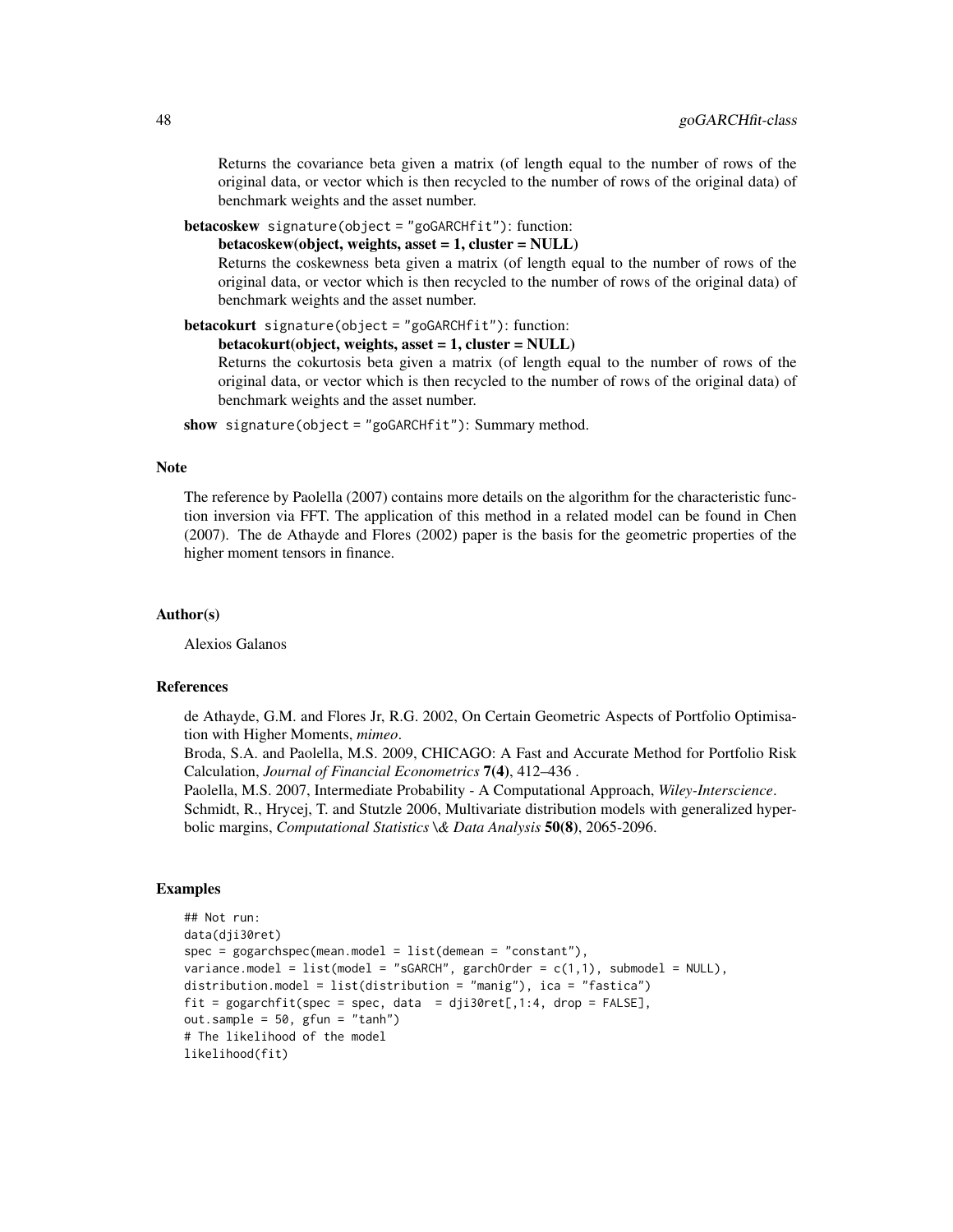```
# the GARCH coefficients of the independent factors
coef(fit)
# a news-impact surface plot
#ni = nisurface(fit, type = "cov", pair = c(1, 2), factor = c(1,2), plot = TRUE)
# the time varying correlation array
mc = rcor(fit)# plot(mc[1,2,], type = "l")
# The moments of an equally weighted portfolio (subtract the out.sample from dimension)
gm = gportmoments(fit, weights = matrix(1/4, ncol = 4,nrow = dim(dji30ret)[1]-50, debug = TRUE)
```

```
## End(Not run)
```
gogarchfit-methods *function: GO-GARCH Filter*

### <span id="page-48-0"></span>Description

Method for filtering the GO-GARCH model.

# Usage

```
gogarchfit(spec, data, out.sample = 0, solver = "solnp",
fit.control = list(stationarity = 1), solver.control = list(), cluster = NULL,
VAR.fit = NULL, ARCoef = NULL, ...)
```
#### Arguments

| spec           | A GO-GARCH spec object of class goGARCH spec.                                                                                                                                                                                                                                                                                                                                                                               |
|----------------|-----------------------------------------------------------------------------------------------------------------------------------------------------------------------------------------------------------------------------------------------------------------------------------------------------------------------------------------------------------------------------------------------------------------------------|
| data           | A multivariate data object. Can be a matrix or data frame or timeSeries.                                                                                                                                                                                                                                                                                                                                                    |
| out.sample     | A positive integer indicating the number of periods before the last to keep for<br>out of sample forecasting.                                                                                                                                                                                                                                                                                                               |
| solver         | One of either "nlminb", "solnp" or "gosolnp".                                                                                                                                                                                                                                                                                                                                                                               |
| solver.control | Control arguments list passed to optimizer.                                                                                                                                                                                                                                                                                                                                                                                 |
| fit.control    | Control arguments passed to the fitting routine. Stationarity explicitly imposes<br>the variance stationarity constraint during optimization.                                                                                                                                                                                                                                                                               |
| cluster        | A cluster object created by calling makeCluster from the parallel package. If<br>it is not NULL, then this will be used for parallel estimation (remember to stop<br>the cluster on completion).                                                                                                                                                                                                                            |
| VAR.fit        | (optional) A previously estimated VAR list returned from calling the varxfilter<br>function.                                                                                                                                                                                                                                                                                                                                |
| ARcoef         | An optional named matrix of the fitted AR parameters obtained from calling the<br>arfimafit function on each series and then extracting the coefficients (the nor-<br>mal distribution should be used for the AR estimation). The number of columns<br>should be equal to the number of series, and the rows should include the AR co-<br>efficients (common lag for all series), 'sigma', and if included the mean ('mu'). |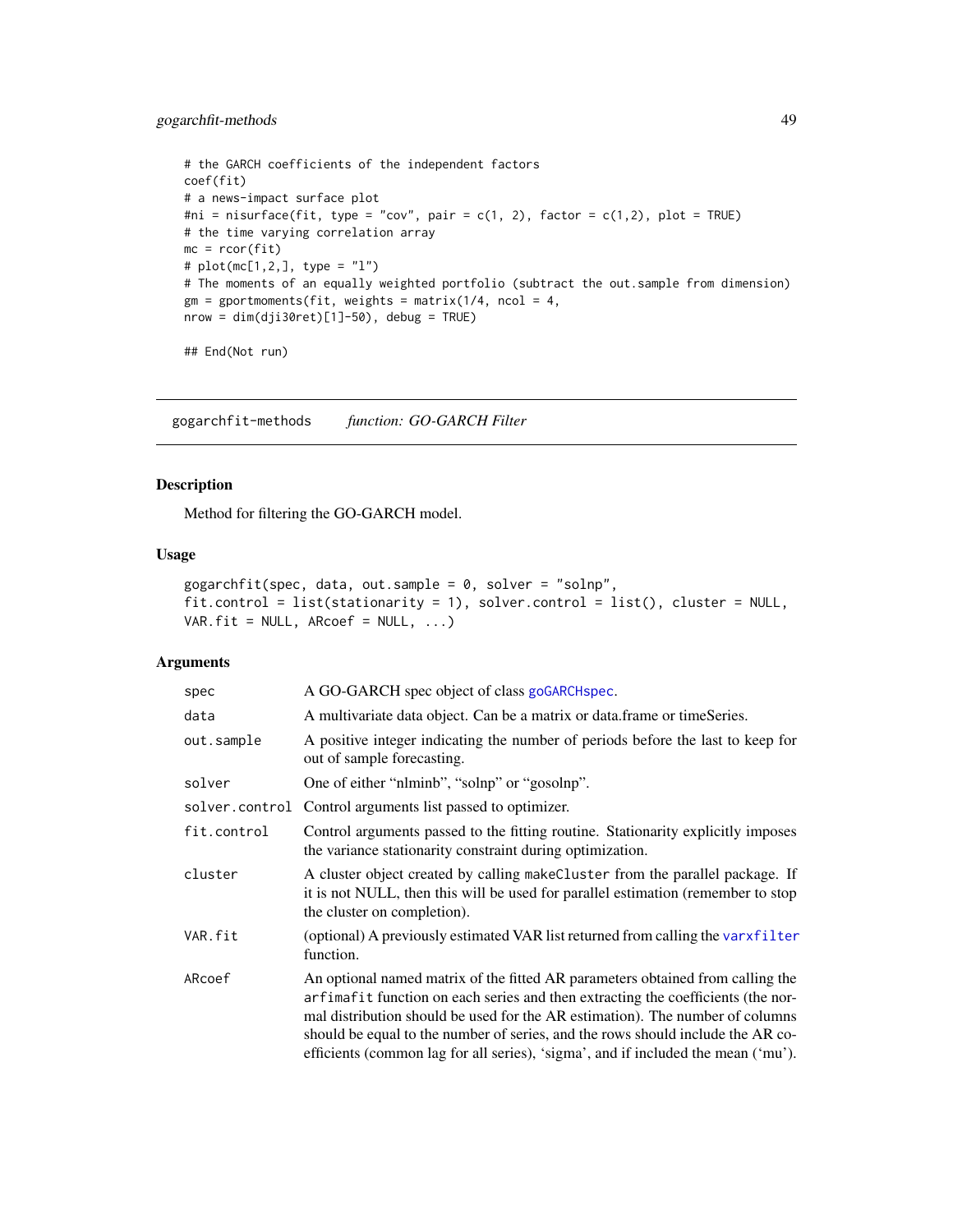The option to pass the coefficients directly rather than letting the function estimate them may be useful for example when there are convergence problems in the arfima routine and user control of each series estimation is desirable.

Additional arguments passed to the ICA functions.

# Value

A [goGARCHfit](#page-45-1) object containing details of the GO-GARCH fit.

#### Note

There is no check on the VAR.fit list passed to the method so particular care should be exercised so that the same data used in the fitting routine is also used in the VAR filter routine. The ability to pass this list of the pre-calculated VAR model is particularly useful when comparing different models (such as copula GARCH, DCC GARCH etc) using the same dataset and VAR method. Though the classical VAR estimation is very fast and may not require this extra step, the robust method is slow and therefore benefits from calculating this only once.

#### Author(s)

Alexios Galanos

# Examples

```
## Not run:
data(dji30ret)
spec = gogarchspec(mean.model = list(demean = "constant"),
variance.model = list(model = "sGARCH", garchOrder = c(1,1), submodel = NULL),distribution.model = list(distribution = "manig"), ica = "fastica")
fit = gogarchfit(spec = spec, data = dji30ret[, 1:4, drop = FALSE],out.sample = 50, gfun = "tanh")
fit
## End(Not run)
```
<span id="page-49-0"></span>goGARCHforecast-class *class: GO-GARCH Forecast Class*

#### Description

Class for the GO-GARCH forecast.

### Objects from the Class

The class is returned by calling the function [gogarchforecast](#page-52-0).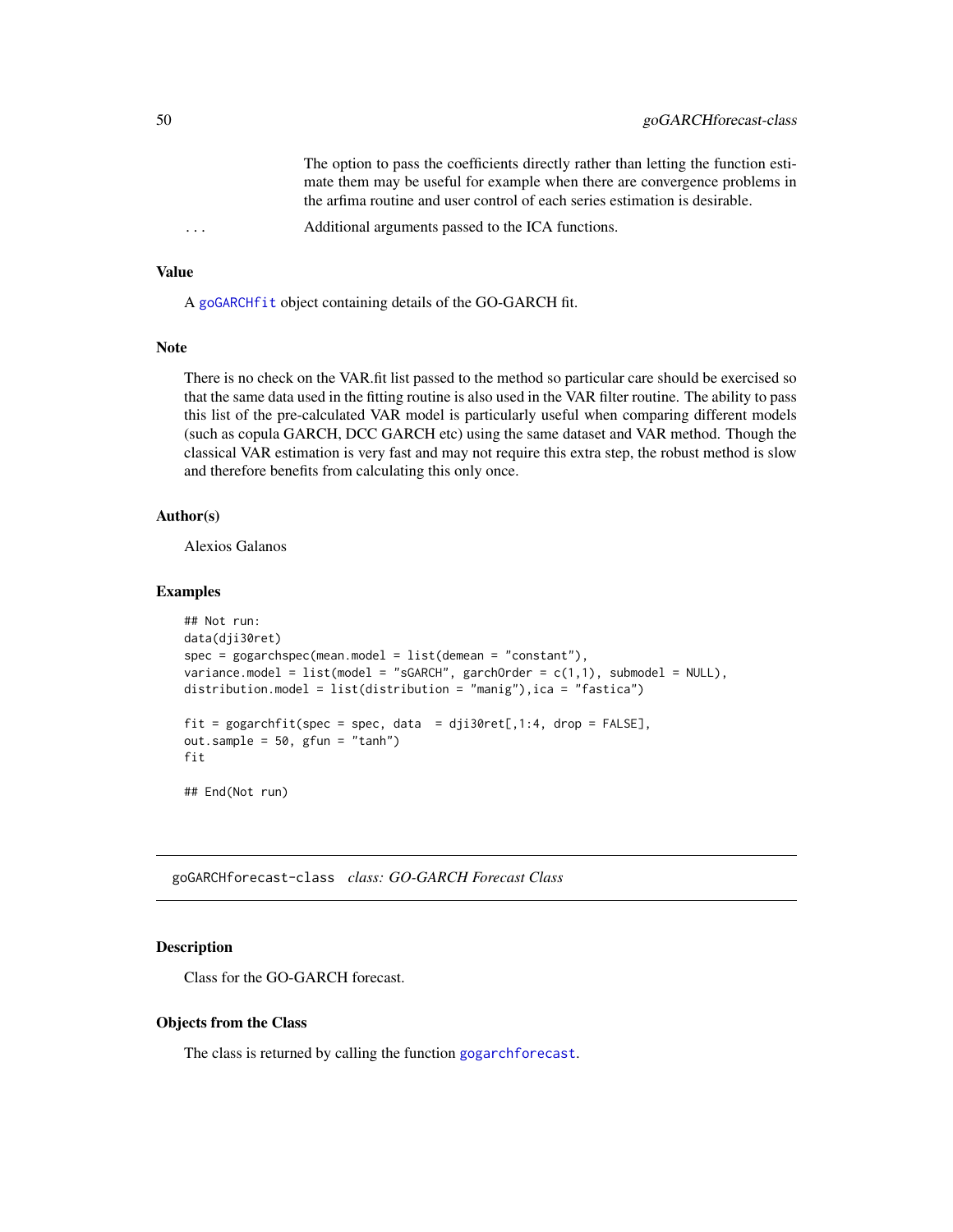#### **Slots**

mforecast: Multivariate forecast object.

model: Object of class "vector" containing details of the GOGARCH model specification.

# Extends

Class ["mGARCHforecast"](#page-64-0), directly. Class ["GARCHforecast"](#page-0-0), by class "mGARCHforecast", distance 2. Class ["rGARCH"](#page-0-0), by class "mGARCHforecast", distance 3.

# Methods

convolution signature(object = "goGARCHforecast"):

```
function:
```
convolution(object, weights, fft.step =  $0.001$ , fft.by =  $0.0001$ , fft.support =  $c(-1, 1)$ , support.method =  $c("user", "adaptive"), use.$  F = TRUE, cluster = NULL, trace =  $0,...)$ The convolution method takes a goGARCHforecast object and a weights vector or matrix and calculates the weighted density. If a vector is given, it must be the same length as the number of assets, otherwise a matrix with row dimension equal to the total forecast horizon. In the case of the multivariate normal distribution, this simply returns the linear and quadratic transformation of the mean and covariance matrix, while in the multivariate affine NIG distribution this is based on the numerical inversion by FFT of the characteristic function. In that case, the "fft.step" option determines the stepsize for tuning the characteristic function inversion, "fft.by" determines the resolution for the equally spaced support given by "fft.support", while the use of the "ff" package is recommended to avoid memory problems on some systems and is turned on via the "use.ff" option. The "support.method" option allows either a fixed support range to be given (option 'user'), else an adaptive method is used based on the min and max of the assets at each point in time at the 0.00001 and 1-0.00001 quantiles. The range is equally spaced subject to the "fft.by" value but the returned object no longer makes of the "ff" package returning instead a list. The option for parallel computation is available via the use of a cluster object as elsewhere in this package. There is no special treatment of the forecast type here (unconditional or rolling), since either n.ahead with no roll or rolling with 1-ahead only choices are available for the gogarchforecast method. This means that the stored object does not distringuish between an unconditional or rolling forecast, calculating the density for all points (see note).

gportmoments signature(object = "goGARCHforecast"):

#### function:

#### gportmoments(object, weights)

Calculates the first 4 standardized portfolio moments using the geometric properties of the model, given a matrix of asset weights with row dimension equal to the forecast n.ahead or n.roll horizon. Returns an array of dimensions n.ahead x 4 (moments) x n.roll, with the third array dimension labelled with the  $T+0$  index times. If the number of assets  $> 100$ , then the kurtosis is not returned (see cokurtosis restrictions below).

rcoskew signature(object = "goGARCHforecast"):

function:

#### rcoskew(object, standardize = TRUE, from =  $1$ , to =  $1$ , roll = 0)

Returns the 'time-varying'  $NxN^2$  (coskewness tensor) x (to:from|roll) in array format. The "from" and "to" options indicate the time indices for which to return the array and "roll" the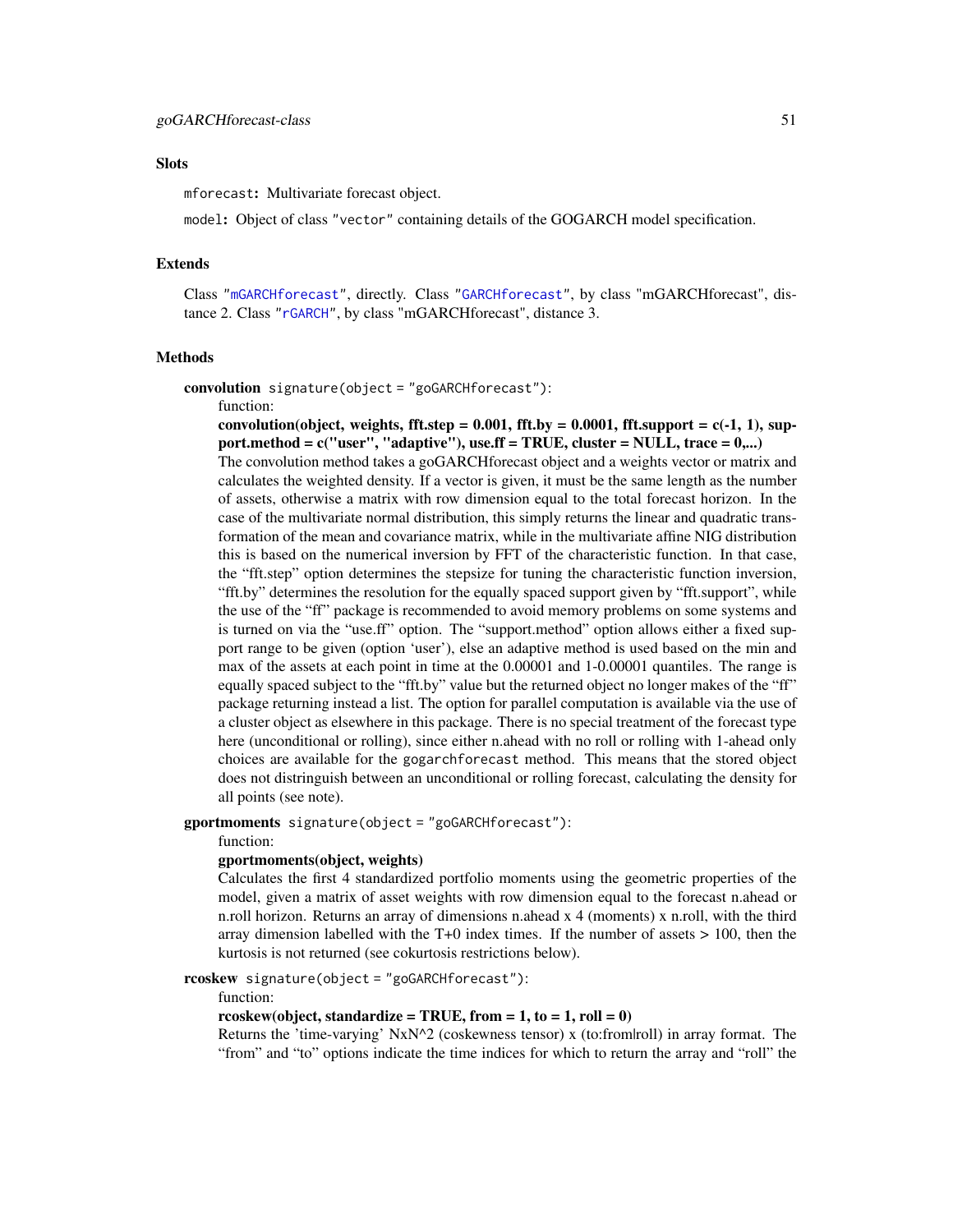rolling index (base=0). The third dimension array label denotes the  $T+i$  (i=from:to) forecast horizon given the T+0 roll index which is returned as an attribute (attr(,"T+0")) of the array. The "standardize" option indicates whether the coskewness should be standardized by the conditional sigma (see equations in vignette). It is also possible to set roll to the character 'all' in which case all the rolling 1-ahead forecasts are returned in an n by  $n^2$  by (n.roll+1) array with 3rd dimension label the T+0 dates (instead of being an attribute).

rcokurt signature(object = "goGARCHforecast"):

function:

### rcokurt(object, standardize = TRUE, from =  $1$ , to =  $1$ , roll = 0)

Returns the 'time-varying'  $NxN^3$  (cokurtosis tensor) x (to:from|roll) in array format. The "from" and "to" options indicate the time indices for which to return the array and "roll" the rolling index (base=0). Because of memory issues, this is only returned when the number of assets are less than 100. The third dimension array label denotes the T+i (i=from:to) forecast horizon given the T+0 roll index which is returned as an attribute (attr(,"T+0")) of the array. The "standardize" option indicates whether the cokurtosis should be standardized by the conditional sigma (see equations in vignette). It is also possible to set roll to the character 'all' in which case all the rolling 1-ahead forecasts are returned in an n by  $n^2$  by (n.roll+1) array with 3rd dimension label the T+0 dates (instead of being an attribute.

- rcov signature(object = "goGARCHforecast"): Returns the conditional covariances, in a list of length (n.roll+1), with names the T+0 index, and each list slot having an array of dimensions n.asset x n.asset x n.ahead, with the third array dimension labelled as  $T+i$  (i>0). A further argument 'output' allows to switch between "array" and "matrix" returned object.
- rcor signature(object = "goGARCHforecast"): Returns the conditional correlations, in a list of length (n.roll+1), with names the T+0 index, and each list slot having an array of dimensions n.asset x n.asset x n.ahead, with the third array dimension labelled as  $T+i$  (i>0). A further argument 'output' allows to switch between "array" and "matrix" returned object.
- coef signature(object = "goGARCHforecast"): Extraction of independent factor GARCH model coefficients saved from the goGARCHfit object.
- fitted signature(object = "goGARCHforecast"): Extracts the conditional mean forecast values. Returns an n.ahead x n.assets x  $(n.roll+1)$  array where the third dimension array labels are the T+0 index times.
- sigma signature(object = "goGARCHforecast"): Extracts the conditional sigma forecast values. Returns an n.ahead x n.assets x (n.roll+1) array where the third dimension array labels are the T+0 index times. Takes optional argument "factors" (default TRUE) denoting whether to return the factor conditional sigma or the transformed sigma for the assets.

**:** 

function:

### as.matrix(x, which  $=$  "A")

This returns four types of matrices relating to the estimation of the independent components in the GO-GARCH model. Valid choices are "A" for the mixing matrix, "W" for the unmixing matrix, "U" for the rotational matrix and "K" for the whitening matrix, "Kinv" for the dewhitening matrix.

betacovar signature(object = "goGARCHforecast"): function:

#### betacovar(object, weights, asset  $= 1$ )

Returns the covariance beta given a matrix (of length equal to the number of rows of the forecast horizon, or vector which is then recycled to the number of rows of the forecast horizon) of benchmark weights and the asset number.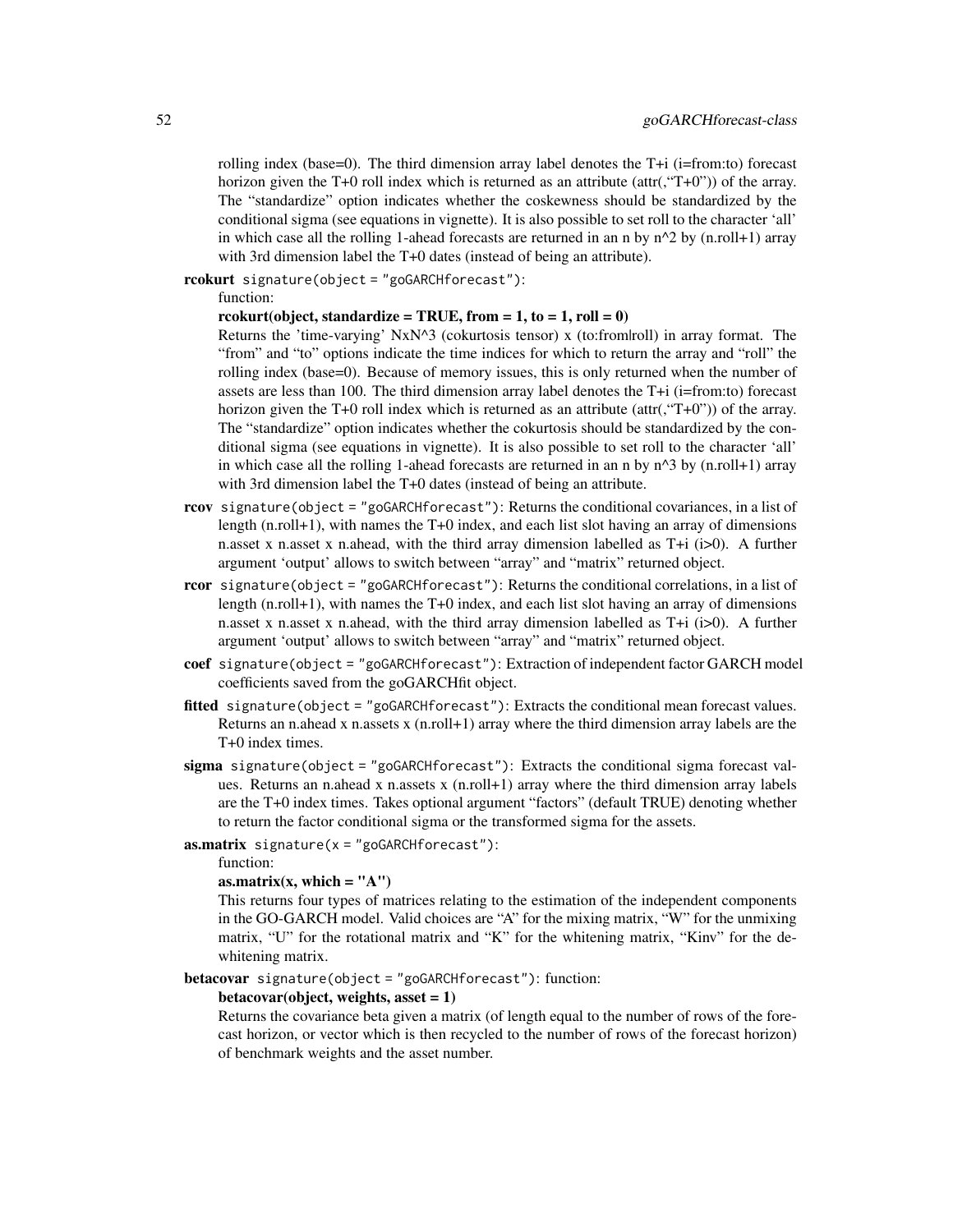```
betacoskew signature(object = "goGARCHforecast"): function:
```
#### betacoskew(object, weights, asset  $= 1$ )

Returns the coskewness beta given a matrix (of length equal to the number of rows of the forecast horizon, or vector which is then recycled to the number of rows of the forecast horizon) of benchmark weights and the asset number.

betacokurt signature(object = "goGARCHforecast"): function:

#### $betacost, weights, asset = 1)$

Returns the cokurtosis beta given a matrix (of length equal to the number of rows of the forecast horizon, or vector which is then recycled to the number of rows of the forecast horizon) of benchmark weights and the asset number.

show signature(object = "goGARCHforecast"): Summary method.

### Note

The reference by Chen et al (2010) and Paolella (2007) contains more details on the algorithm for the characteristic function inversion via FFT. The de Athayde and Flores (2002) paper is the basis for some of the geometric properties of the higher moment tensors. The paper by Ghalanos et al (2013) contains more specific details.

Forecasts are carried out on the time varying parameters of the factor distributions, and then scaled and transformed to those of the assets after adding back the mean forecast (which is either a constant or the AR/VAR mean forecast).

### Author(s)

Alexios Galanos

#### References

Chen, Y., Hardle, W., and Spokoiny, V. 2010, GHICA-Risk analysis with GH distributions and independent components, *Journal of Empirical Finance*, 17(2), 255–269.

de Athayde, G.M. and Flores Jr, R.G. 2002, On Certain Geometric Aspects of Portfolio Optimisation with Higher Moments, *mimeo*.

Ghalanos, A., Rossi, E., and Urga, G. (2013). *Independent Factor Autoregressive Conditional Density Model*, forthcoming.

Paolella, M.S. 2007, Intermediate Probability - A Computational Approach, *Wiley-Interscience*.

gogarchforecast-methods

*function: GO-GARCH Forecast*

## <span id="page-52-0"></span>Description

Method for forecasting from the GO-GARCH model.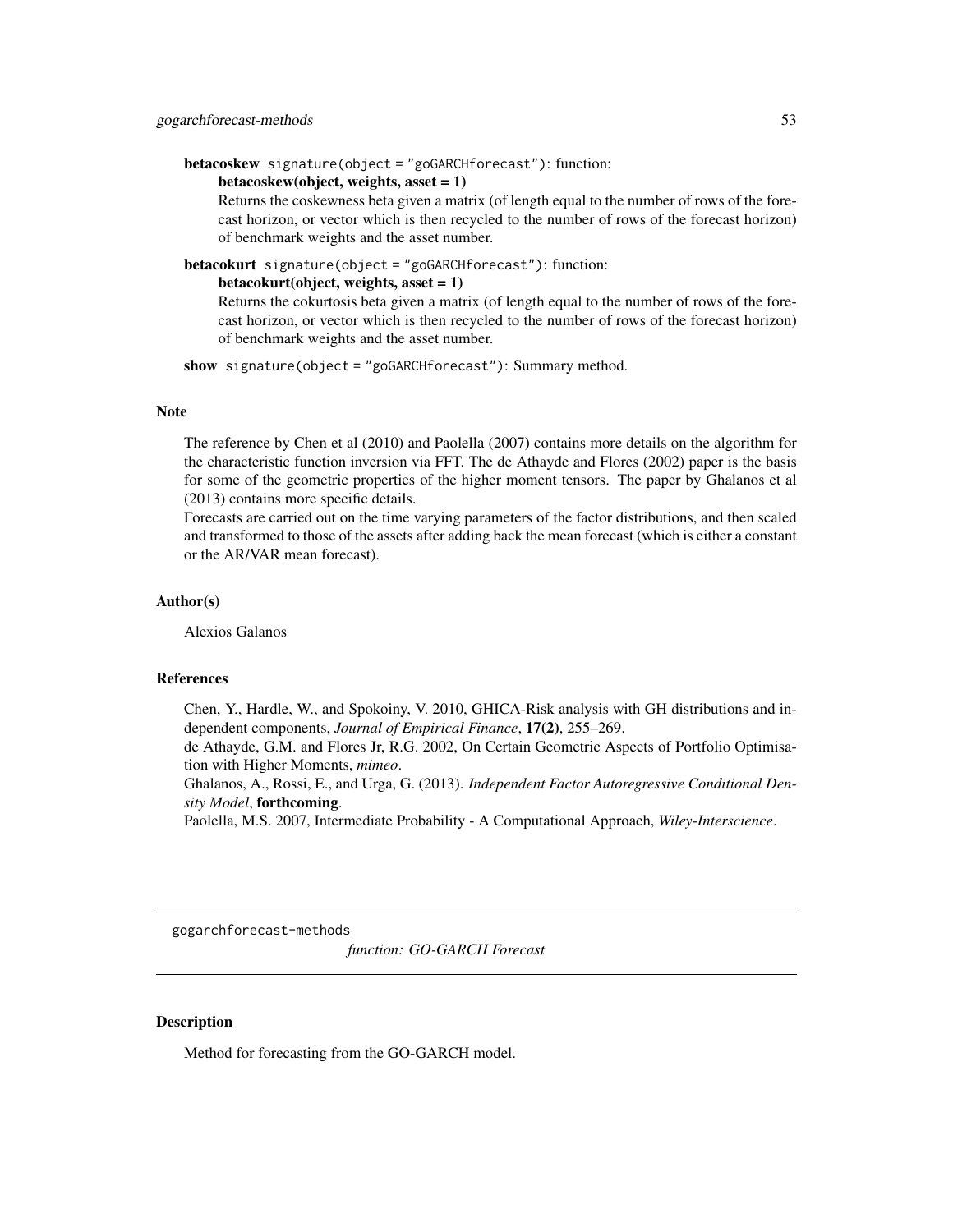# Usage

```
gogarchforecast(fit, n.ahead = 10, n.roll = 0,
external.forecasts = list(mregfor = NULL), cluster = NULL, ...)
```
# Arguments

| fit                | A GO-GARCH fit object of class goGARCHfit.                                                                                                                                                        |
|--------------------|---------------------------------------------------------------------------------------------------------------------------------------------------------------------------------------------------|
| n.ahead            | The forecast horizon.                                                                                                                                                                             |
| n.roll             | The no. of rolling forecasts to create beyond the first one.                                                                                                                                      |
| external.forecasts |                                                                                                                                                                                                   |
|                    | A list with a matrix object of the external lagged forecasts (if used). These must<br>contain $(n.roll+1)$ x n.ahead forecasts.                                                                   |
| cluster            | A cluster object created by calling make Cluster from the parallel package. If<br>it is not NULL, then this will be used for parallel estimation (remember to stop<br>the cluster on completion). |
| $\cdots$           | ٠                                                                                                                                                                                                 |

# Value

A [goGARCHforecast](#page-49-0) object containing details of the GO-GARCH forecast.

## Author(s)

Alexios Galanos

### Examples

```
## Not run:
data(dji30ret)
spec = gogarchspec()
fit = gogarchfit(spec = spec, data = dji30ret[,1:4], out.sample = 10,
gfun = "tanh")forecast = gogarchforecast(fit, n. ahead = 1, n.roll = 9)## End(Not run)
```
<span id="page-53-0"></span>goGARCHroll-class *class: GO-GARCH Roll Class*

# Description

Class for the GO-GARCH Roll.

# Objects from the Class

The class is returned by calling the function [gogarchroll](#page-55-0).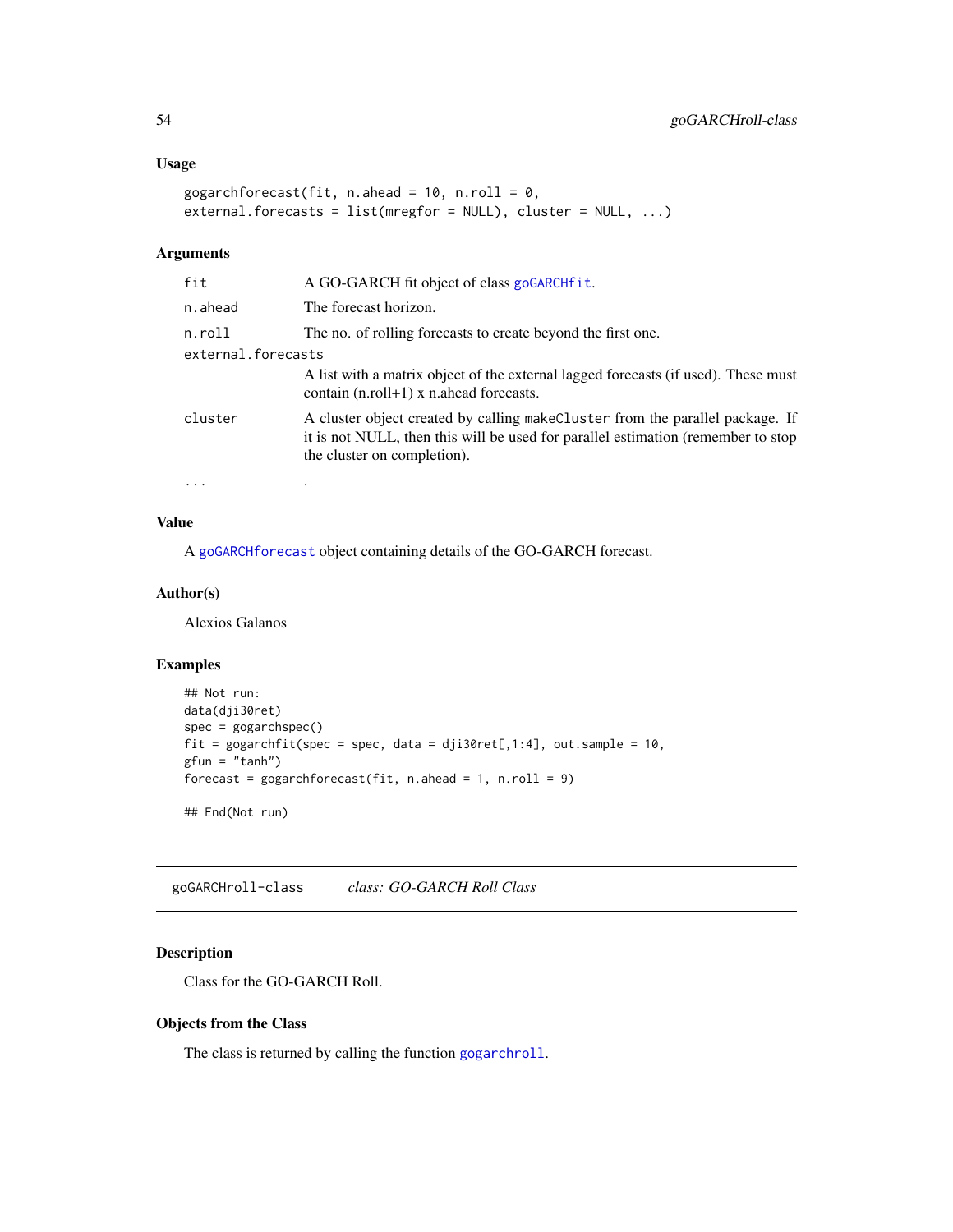# **Slots**

- forecast: Object of class "vector" which contains the rolling forecasts of the distributional parameters for each factor.
- model: Object of class "vector" containing details of the GOGARCH model specification.

### Extends

Class ["mGARCHroll"](#page-64-1), directly. Class ["GARCHroll"](#page-0-0), by class "mGARCHroll", distance 2. Class ["rGARCH"](#page-0-0), by class "mGARCHroll", distance 3.

# Methods

- coef signature(object = "goGARCHroll"): Extraction of independent factor GARCH model coefficients saved from the goGARCHfit objects(returns a list).
- fitted signature(object = "goGARCHroll"): Extracts the conditional fitted forecast values (returns an xts object with index the actual forecast T+1 times).
- sigma signature(object = "goGARCHroll"): Extracts the conditional sigma forecast values (returns an xts object with index the actual forecast T+1 times). Takes optional argument "factors" (default TRUE) denoting whether to return the factor conditional sigma or the transformed sigma for the assets.
- rcov signature(object = "goGARCHroll"): Returns the time-varying n.asset x n.asset x  $(n.roll+1)$ covariance matrix in array format, where the third dimension labels are now the actual rolling n.ahead=1 forecast time indices (T+1). A further argument 'output' allows to switch between "array" and "matrix" returned object.
- **rcor** signature(object = "goGARCHroll"): Returns the time-varying n.asset x n.asset x (n.roll+1) correlation matrix in array format, where the third dimension labels are now the actual rolling n.ahead=1 forecast time indices (T+1). A further argument 'output' allows to switch between "array" and "matrix" returned object.
- rcoskew signature(object = "goGARCHroll"): Returns the time-varying n.asset x n.asset $\triangle$ 2 x (n.roll+1) coskewness matrix in array format, where the third dimension labels are now the actual rolling n.ahead=1 forecast time indices  $(T+1)$ . There is a "standardize" option which indicates whether the coskewness should be standardized by the conditional sigma (see equations in vignette).
- rcokurt signature(object = "goGARCHroll"): Returns the time-varying n.asset x n.asset $\wedge$ 3 x (n.roll+1) cokurtosis matrix in array format, where the third dimension labels are now the actual rolling n.ahead=1 forecast time indices  $(T+1)$ . There is a "standardize" option which indicates whether the cokurtosis should be standardized by the conditional sigma (see equations in vignette).
- gportmoments signature(object = "goGARCHroll"):

### function:

#### gportmoments(object, weights)

Calculates the first 4 standardized portfolio moments using the geometric properties of the model, given a matrix of asset weights with row dimension equal to the total rolling forecast horizon. Returns an xts object of dimensions (total rolling forecast) x 4 (moments), with the index denoting the T+1 actual forecast time. If the number of assets  $> 100$ , then the kurtosis is not returned (see cokurtosis restrictions below).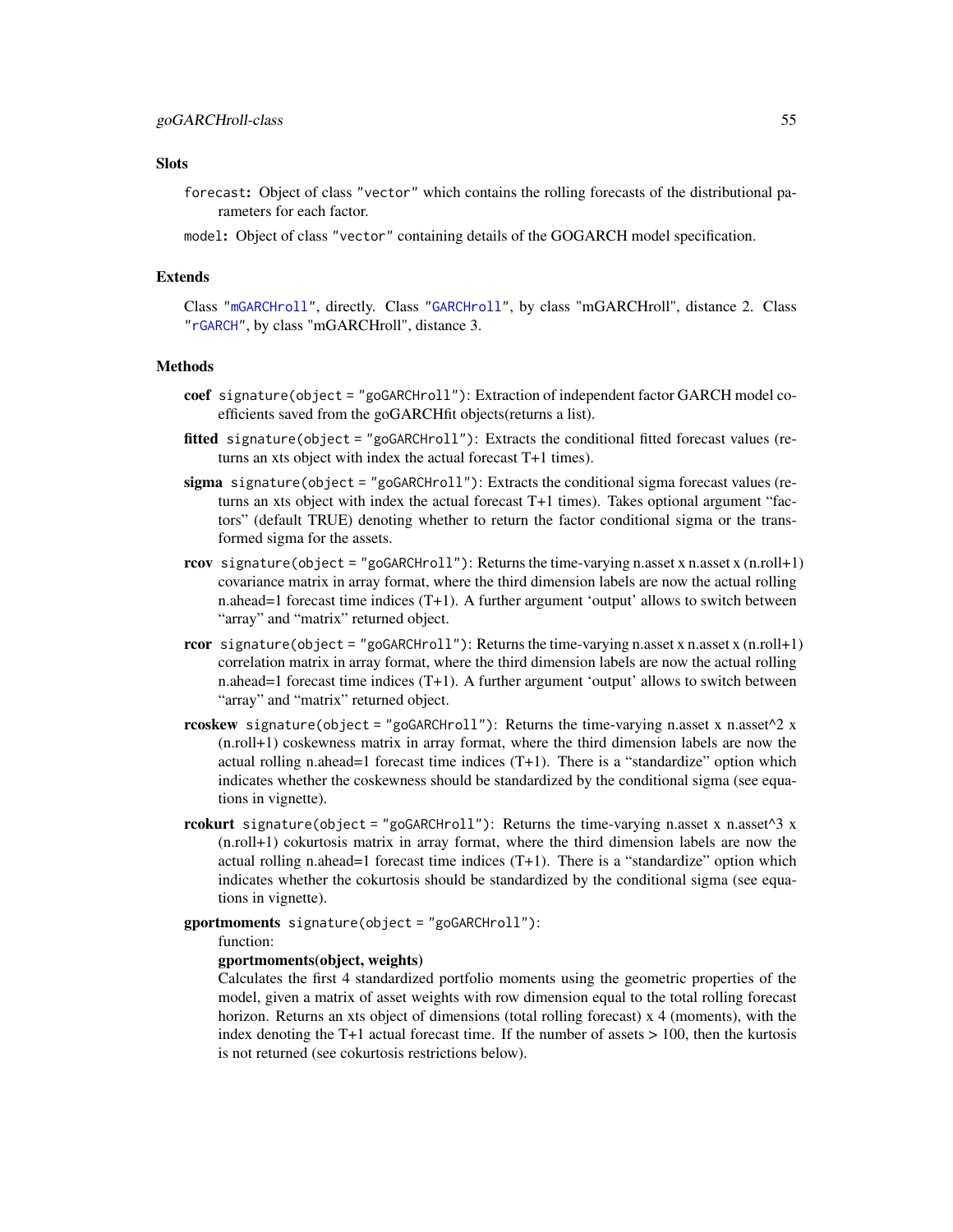```
convolution signature(object = "goGARCHroll"):
```
function:

convolution(object, weights, fft.step =  $0.001$ , fft.by =  $0.0001$ , fft.support =  $c(-1, 1)$ , support.method =  $c("user", "adaptive"), use.$  F = TRUE, cluster = NULL, trace =  $0,...)$ The convolution method takes a goGARCHroll object and a weights vector or matrix and calculates the weighted density. If a vector is given, it must be the same length as the number of assets, otherwise a matrix with row dimension equal to the row dimension of total forecast horizon. In the case of the multivariate normal distribution, this simply returns the linear and quadratic transformation of the mean and covariance matrix, while in the multivariate affine NIG distribution this is based on the numerical inversion by FFT of the characteristic function. In that case, the "fft.step" option determines the stepsize for tuning the characteristic function inversion, "fft.by" determines the resolution for the equally spaced support given by "fft.support", while the use of the "ff" package is recommended to avoid memory problems on some systems and is turned on via the "use.ff" option. The "support.method" option allows either a fixed support range to be given (option 'user'), else an adaptive method is used based on the min and max of the assets at each point in time at the 0.00001 and 1-0.00001 quantiles. The range is equally spaced subject to the "fft.by" value but the returned object no longer makes of the "ff" package returning instead a list. The option for parallel computation is available via the use of a cluster object as elsewhere in this package. Passing this object to the distribution methods (e.g. qfft) follows the same rules as the goGARCHforecast object, namely that the index is zero based.

show signature(object = "goGARCHroll"): Summary.

#### Author(s)

Alexios Galanos

gogarchroll-methods *function: GO-GARCH Rolling Estimation*

#### <span id="page-55-0"></span>**Description**

Method for performing rolling estimation of the GO-GARCH model.

### Usage

```
gogarchroll(spec, data, n.ahead = 1, forecast.length = 50, n.start = NULL,
refit.every = 25, refit.window = c("recursive", "moving"), window.size = NULL,
solver = "solnp", solver.control = list(), fit.control = list(), rseed = NULL,
cluster = NULL, save.fit = FALSE, save.wdir = NULL, \ldots)
```
#### Arguments

| spec    | A GO-GARCH spec object of class goGARCH spec.                            |
|---------|--------------------------------------------------------------------------|
| data    | A multivariate data object. Can be a matrix or data frame or timeSeries. |
| n.ahead | The forecast horizon (only 1-ahead supported for rolling forecasts).     |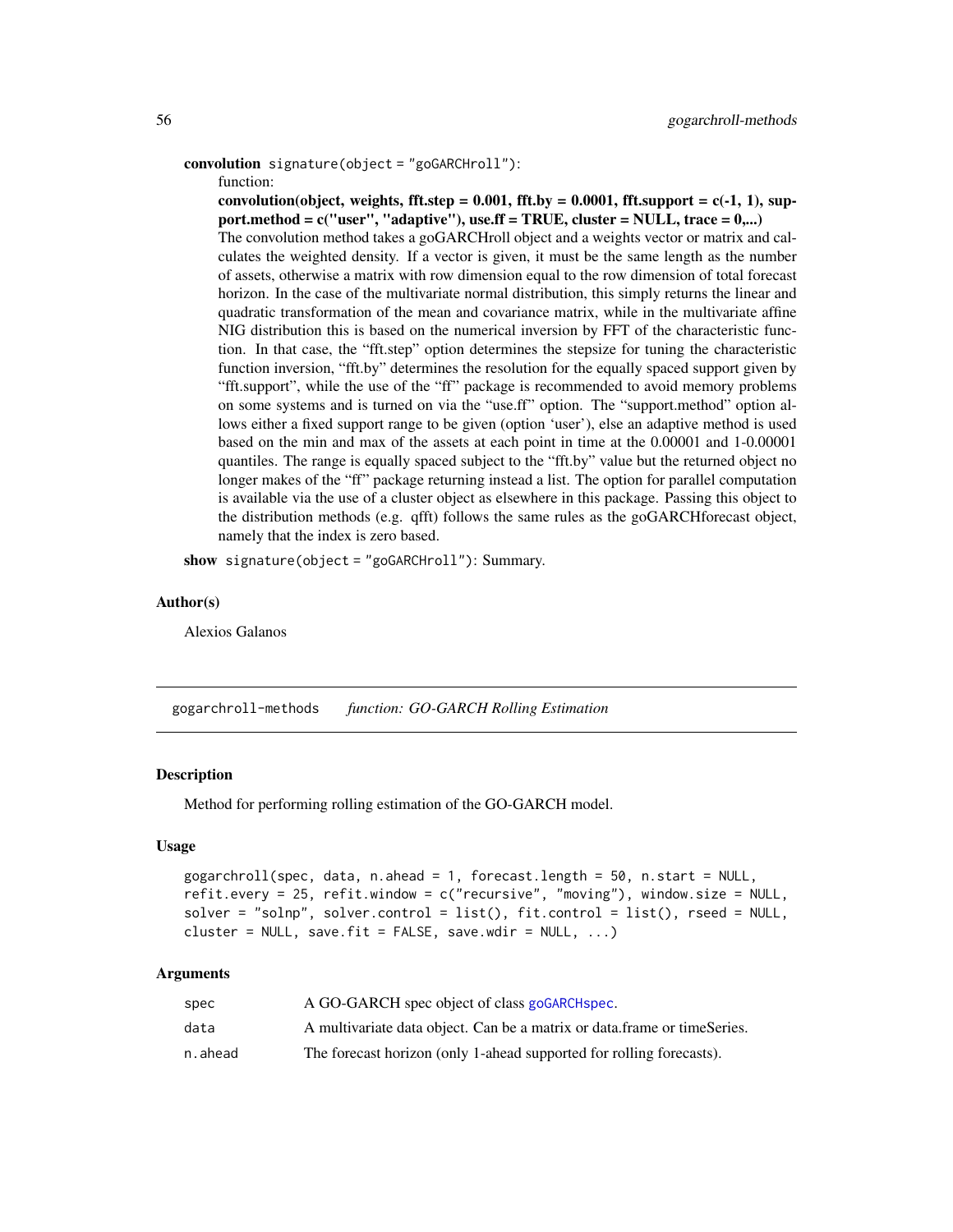| forecast.length |                                                                                                                                                                                                                                                                                                                                                  |
|-----------------|--------------------------------------------------------------------------------------------------------------------------------------------------------------------------------------------------------------------------------------------------------------------------------------------------------------------------------------------------|
|                 | The length of the total forecast for which out of sample data from the dataset<br>will be excluded for testing.                                                                                                                                                                                                                                  |
| n.start         | Instead of forecast.length, this determines the starting point in the dataset from<br>which to initialize the rolling forecast.                                                                                                                                                                                                                  |
| refit.every     | Determines every how many periods the model is re-estimated.                                                                                                                                                                                                                                                                                     |
| refit.window    | Whether the refit is done on an expanding window including all the previous<br>data or a moving window where all previous data is used for the first estimation<br>and then moved by a length equal to refit.every (unless the window.size option<br>is used instead).                                                                           |
| window.size     | If not NULL, determines the size of the moving window in the rolling estima-<br>tion, which also determines the first point used.                                                                                                                                                                                                                |
| solver          | The solver to use.                                                                                                                                                                                                                                                                                                                               |
| fit.control     | Control parameters parameters passed to the fitting function.                                                                                                                                                                                                                                                                                    |
|                 | solver.control Control parameters passed to the solver.                                                                                                                                                                                                                                                                                          |
| rseed           | Initialization seed for first ICA fit. The rest of the ICA fits are initialized with<br>the previous mixing matrix (using A.init).                                                                                                                                                                                                               |
| cluster         | A cluster object created by calling makeCluster from the parallel package. If<br>it is not NULL, then this will be used for parallel estimation (remember to stop<br>the cluster on completion).                                                                                                                                                 |
| save.fit        | Whether to save the fitted objects of class goGARCHf it during the estimation of<br>each ("refit.every"). If true, the directory to save must be provided (see below).<br>The function will not save this by default for reasons of memory management,<br>but can save it as an ".rda" file in the user's chosen directory for further analysis. |
| save.wdir       | If "save.fit" is true, the directory in which to save the goGARCHfit objects (1 for<br>each "refit.every").                                                                                                                                                                                                                                      |
| $\cdots$        |                                                                                                                                                                                                                                                                                                                                                  |

# Value

An object of class [goGARCHroll](#page-53-0).

# Author(s)

Alexios Galanos

<span id="page-56-0"></span>goGARCHsim-class *class: GO-GARCH Simultion Class*

# Description

Class for the GO-GARCH Simulation.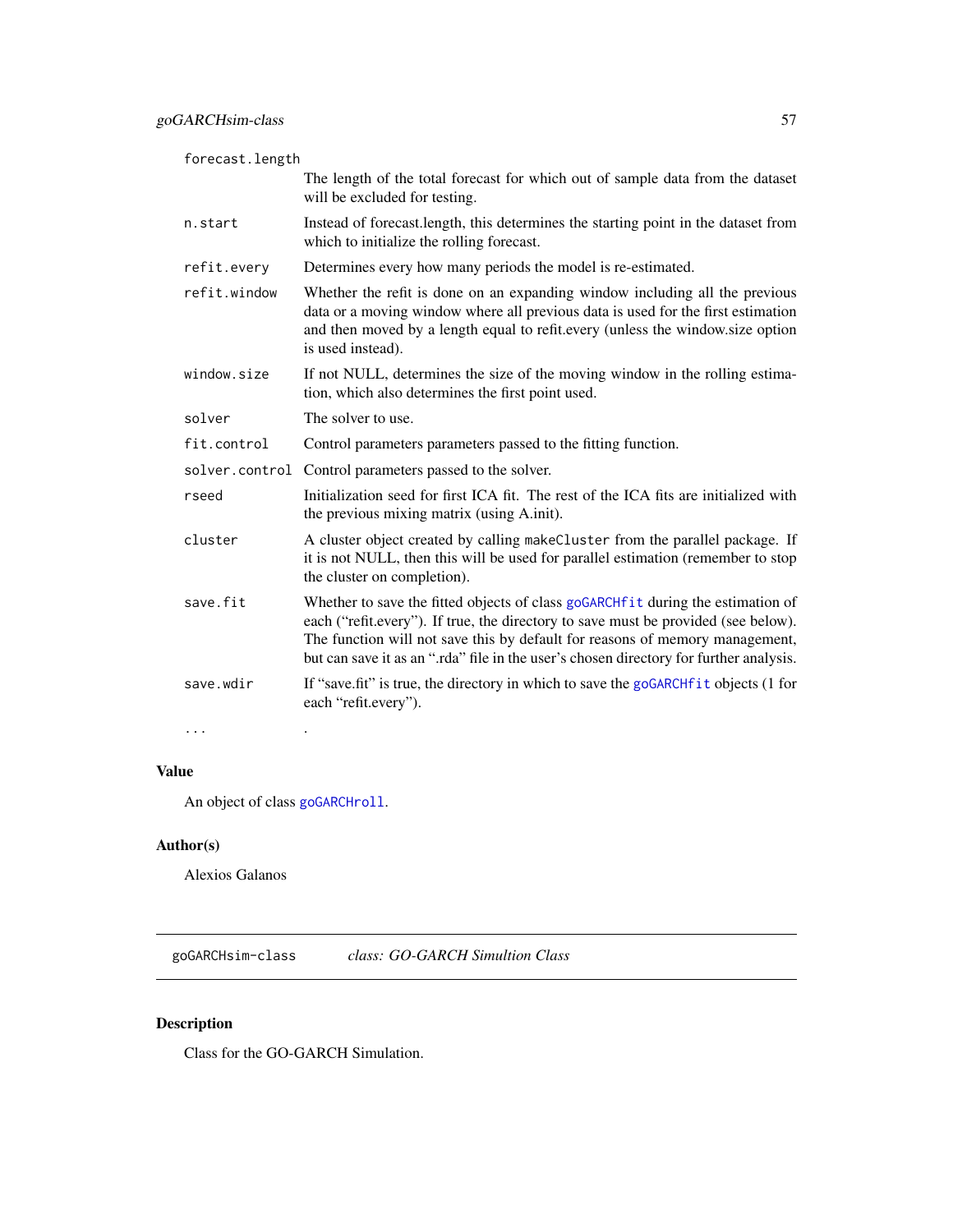### Objects from the Class

The class is returned by calling the function [gogarchsim](#page-58-0).

### **Slots**

msim: Object of class "vector" The multivariate simulation list.

model: Object of class "vector" containing details of the GOGARCH model specification.

### Extends

Class ["mGARCHsim"](#page-65-0), directly. Class ["GARCHsim"](#page-0-0), by class "mGARCHsim", distance 2. Class ["rGARCH"](#page-0-0), by class "mGARCHsim", distance 3.

#### Methods

convolution signature(object = "goGARCHsim"):

function:

convolution(object, weights, fft.step =  $0.001$ , fft.by =  $0.0001$ , fft.support =  $c(-1, 1)$ , support.method =  $c("user", "adaptive"),$  use.ff = TRUE,  $sim = 1$ , cluster = NULL, trace =  $0,...)$ 

The convolution method takes a goGARCHsim object and a weights vector and calculates the weighted density. The vector must be the same length as the number of assets. The "sim" option indicates the simulation index to use, given the "m.sim" option chosen in the call to the simulation function. In the case of the multivariate normal distribution, this simply returns the linear and quadratic transformation of the mean and covariance matrix, while in the multivariate affine NIG distribution this is based on the numerical inversion by FFT of the characteristic function. In that case, the "fft.step" option determines the stepsize for tuning the characteristic function inversion, "fft.by" determines the resolution for the equally spaced support given by "fft.support", while the use of the "ff" package is recommended to avoid memory problems on some systems and is turned on via the "use.ff" option. The "support.method" option allows either a fixed support range to be given (option 'user'), else an adaptive method is used based on the min and max of the assets at each point in time at the 0.00001 and 1-0.00001 quantiles. The range is equally spaced subject to the "fft.by" value but the returned object no longer makes use of the "ff" package returning instead a list. Finally, the option for parallel computation is available via the use of a cluster object as elsewhere in this package.

gportmoments signature(object = "goGARCHsim"):

function:

#### gportmoments(object, weights, sim = 1)

Calculates the first 3 portfolio moments using the geometric properties of the model, given a matrix of asset weights with row dimension equal to the row dimension of the filtered dataset (i.e. less any lags). The "sim" option indicates the simulation index to use, given the "m.sim" option chosen in the call to the simulation function.

rcoskew signature(object = "goGARCHsim"):

function:

#### rcoskew(object, from  $= 1$ , to  $= 1$ , sim  $= 1$ )

Returns the 'time-varying' NxN^2 coskewness tensor in array format. The "from" and "to" options indicate the time indices for which to return the arrays. Because of memory issues,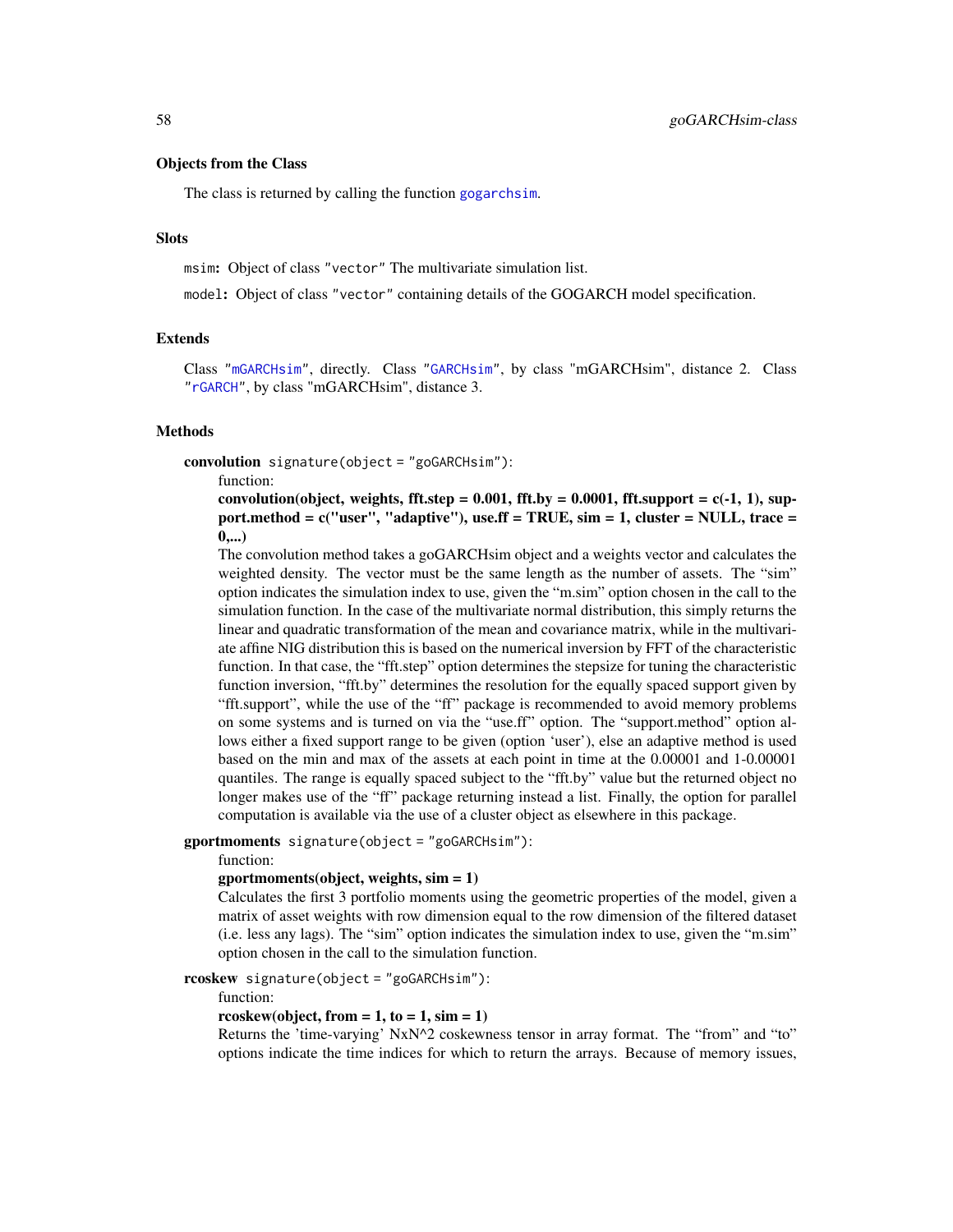this is limited to 100 indices. The "sim" option indicates the simulation index to use, given the "m.sim" option chosen in the call to the simulation function.

rcokurt signature(object = "goGARCHsim"):

function:

rcokurt(object, standardize = TRUE, from =  $1, to = 1$ )

Returns the 'time-varying' NxN^3 cokurtosis tensor in array format. The "from" and "to" options indicate the time indices for which to return the arrays. Because of memory issues, this is limited to models with less than 20 assets.

- rcov signature(object = "goGARCHsim"): Returns the time-varying NxN covariance matrix in array format. There is an additional "sim" option which indicates the simulation index to use, given the "m.sim" option chosen in the call to the simulation function. A further argument 'output' allows to switch between "array" and "matrix" returned object.
- rcor signature(object = "goGARCHsim"): Returns the time-varying NxN correlation matrix in array format. There is an additional "sim" option which indicates the simulation index to use, given the "m.sim" option chosen in the call to the simulation function. A further argument 'output' allows to switch between "array" and "matrix" returned object.

**:** 

```
function:
```

```
as.matrix(x, which = "A")
```
This returns four types of matrices relating to the estimation of the independent components in the GO-GARCH model. Valid choices are "A" for the mixing matrix, "W" for the unmixing matrix, "U" for the rotational matrix and "K" for the whitening matrix, "Kinv" for the dewhitening matrix.

#### Author(s)

Alexios Galanos

gogarchsim-methods *function: GO-GARCH Simulation*

### <span id="page-58-0"></span>**Description**

Method for simulation from a fitted GO-GARCH model.

# Usage

```
gogarchsim(object, n.sim = 1, n.start = 0, m.sim = 1,startMethod = c("unconditional", "sample"), prereturns = NA, preresiduals = NA,
presigma = NA, mexsimdata = NULL, rseed = NULL, cluster = NULL, ...)
```
### Arguments

| object | A GO-GARCH fit object of class goGARCHfit or goGARCHfilter. |
|--------|-------------------------------------------------------------|
| n.sim  | The simulation horizon.                                     |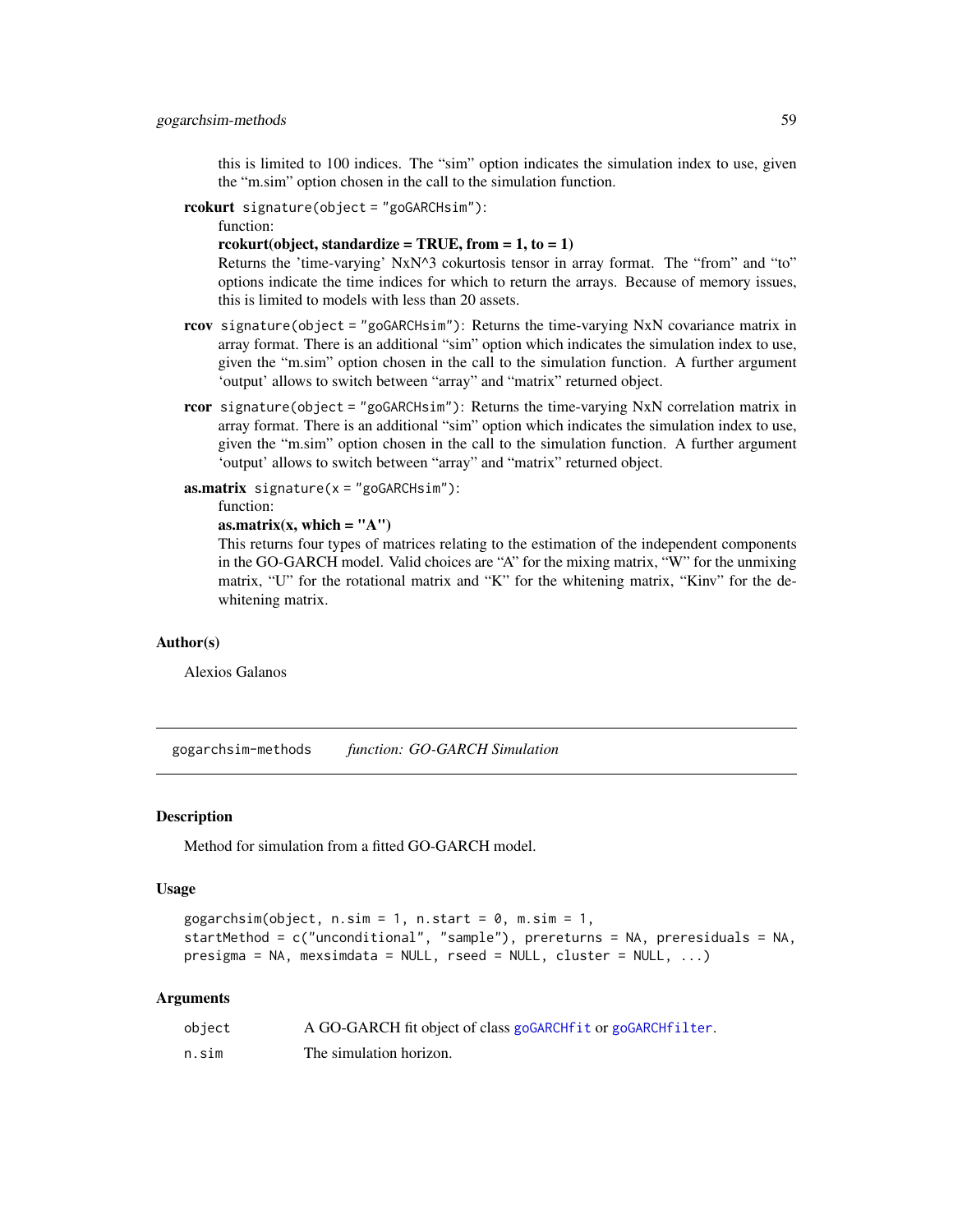| n.start      | The burn-in sample.                                                                                                                                                                               |
|--------------|---------------------------------------------------------------------------------------------------------------------------------------------------------------------------------------------------|
| m.sim        | The number of simulations.                                                                                                                                                                        |
| startMethod  | Starting values for the simulation. Valid methods are "unconditional" for the<br>expected values given the density, and "sample" for the ending values of the<br>actual data from the fit object. |
| prereturns   | Allows the starting return data to be provided by the user.                                                                                                                                       |
| preresiduals | Allows the starting factor residuals to be provided by the user.                                                                                                                                  |
| presigma     | Allows the starting conditional factor sigma to be provided by the user.                                                                                                                          |
| mexsimdata   | A list of matrices with the simulated lagged external variables (if any). The list<br>should be of size m sim and the matrices each have $n \sin + n \cdot \text{start}$ rows.                    |
| rseed        | Optional seeding value(s) for the random number generator.                                                                                                                                        |
| cluster      | A cluster object created by calling makeCluster from the parallel package. If<br>it is not NULL, then this will be used for parallel estimation (remember to stop)<br>the cluster on completion). |
|              |                                                                                                                                                                                                   |

... .

# Value

A [goGARCHsim](#page-56-0) object containing details of the GO-GARCH simulation.

### Author(s)

Alexios Galanos

<span id="page-59-0"></span>goGARCHspec-class *class: GO-GARCH Specification Class*

# Description

Class for the GO-GARCH specification.

# Objects from the Class

The class is returned by calling the function [goGARCHspec](#page-59-0).

## Slots

model: Multivariate model specification. umodel: Univariate model specification.

#### Extends

Class ["mGARCHspec"](#page-65-1), directly. Class ["GARCHspec"](#page-0-0), by class "mGARCHspec", distance 2. Class ["rGARCH"](#page-0-0), by class "mGARCHspec", distance 3.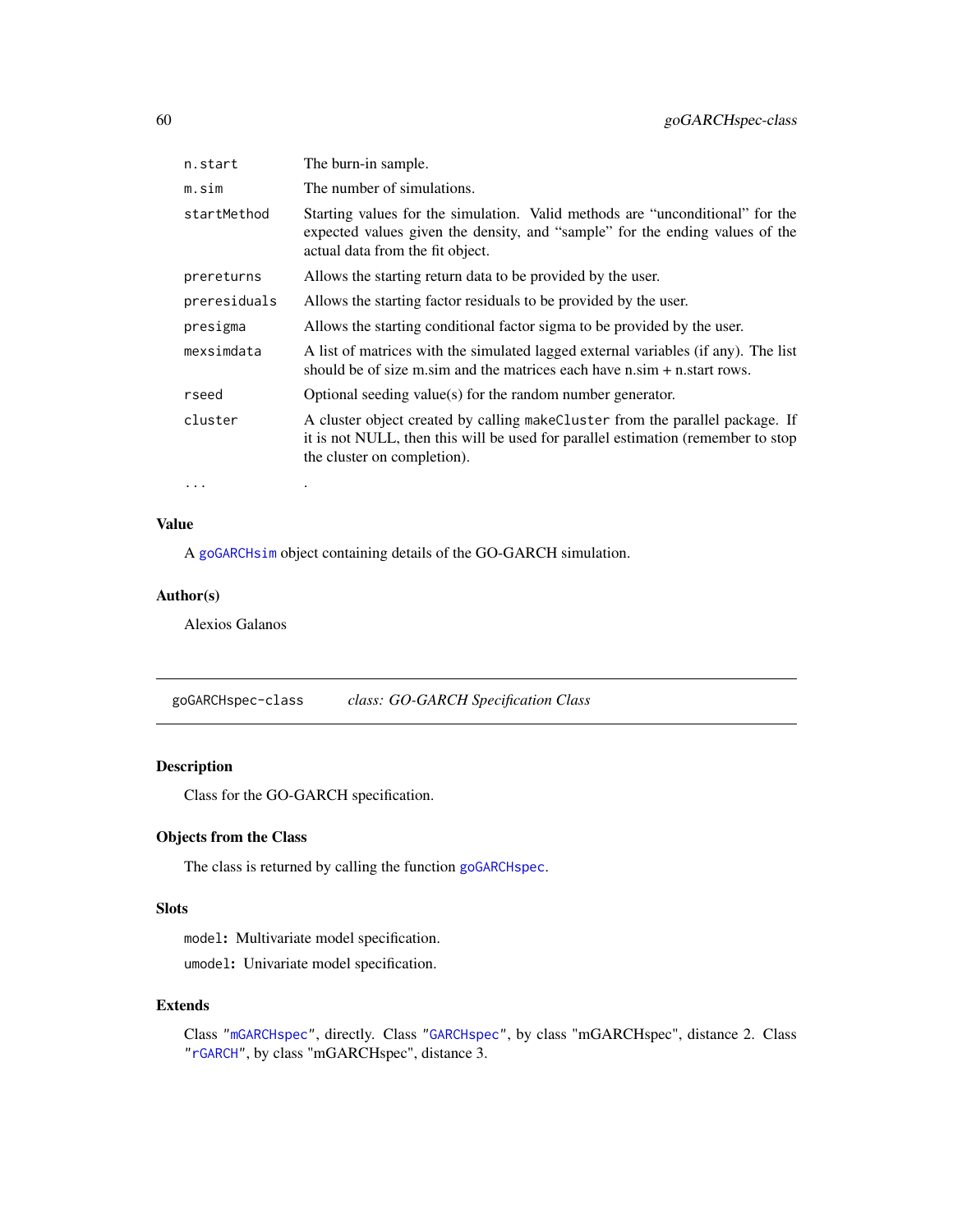### Methods

show signature(object = "goGARCHspec"): Summary method.

#### Note

The mixing matrix in the GO-GARCH model implemented in the rmgarch package is based on non-parametric independent component analysis (ICA) methodology. The estimation is a 2-stage methodology described in Broda and Paolella (2009) and Zhang and Chan (2009). The extension to the use of the full multivariate affine GH distribution is detailed in Ghalanos et al (2011).

### Author(s)

Alexios Galanos

### References

van der Weide, R. 2002, GO-GARCH: a multivariate generalized orthogonal GARCH model, *Journal of Applied Econometrics*, 549–564.

Zhang, K. and Chan, L. 2009, Efficient factor GARCH models and factor-DCC models, *Quantitative Finance*, 71–91.

Broda, S.A. and Paolella, M.S. 2009, CHICAGO: A Fast and Accurate Method for Portfolio Risk Calculation, *Journal of Financial Econometrics*, 412–436.

Ghalanos, A. and Rossi, E. and Urga, G. 2011, Independent Factor Autoregressive Conditional Density Model, *Pending–submitted*.

gogarchspec-methods *function: GO-GARCH Specification*

#### **Description**

Method for creating a GO-GARCH specification object prior to fitting.

#### Usage

```
gogarchspec(mean.model = list(model = c("constant", "AR", "VAR"), robust = FALSE,
lag = 1, lag.max = NULL, lag.criterion = c("AIC", "HQ", "SC", "FPE"),external.regressors = NULL,
robust.control = list("gamma" = 0.25, "delta" = 0.01, "nc" = 10, "ns" = 500),
variance.model = list(model = "sGARCH", garchOrder = c(1,1), submodel = NULL,
variance.targeting = FALSE), distribution.model = c("mvnorm", "manig", "magh"),
ica = c("fastica", "radical"),
ica.fix = list(A = NULL, K = NULL), ...
```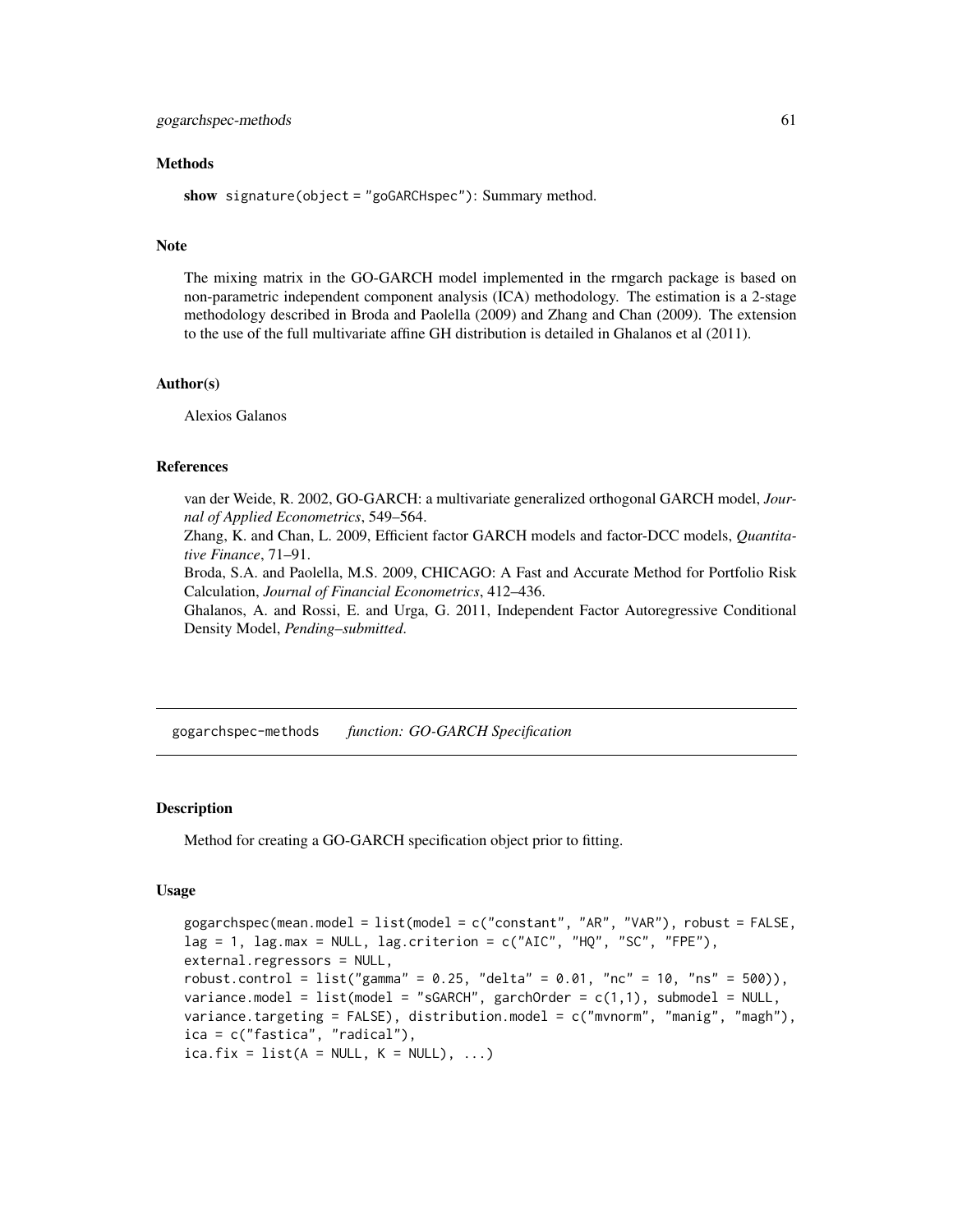# Arguments

| mean.model         | The mean specification. Allows for either a constant filtration of the return se-<br>ries, a univariate AR for each series with common lag (via the "lag" argument)<br>else a classical or robust Vector Autoregressive Model (VAR). The 'robust' op-<br>tion allows for a robust version of VAR based on the multivariate Least Trimmed<br>Squares Estimator described in Croux and Joossens (2008). The 'robust.control'<br>includes additional tuning parameters to the robust regression including the pro-<br>portion to trim ("gamma"), the critical value for Reweighted estimator ("delta"),<br>the number of subsets ("ns") and the number of C-steps ("nc"). The exter-<br>nal.regressors argument allows for a matrix of common external regressors in<br>the constant, AR or VAR formulations. |
|--------------------|------------------------------------------------------------------------------------------------------------------------------------------------------------------------------------------------------------------------------------------------------------------------------------------------------------------------------------------------------------------------------------------------------------------------------------------------------------------------------------------------------------------------------------------------------------------------------------------------------------------------------------------------------------------------------------------------------------------------------------------------------------------------------------------------------------|
| variance.model     | The univariate variance specification for the independent factors of the GO-<br>GARCH model.                                                                                                                                                                                                                                                                                                                                                                                                                                                                                                                                                                                                                                                                                                               |
| distribution.model |                                                                                                                                                                                                                                                                                                                                                                                                                                                                                                                                                                                                                                                                                                                                                                                                            |
|                    | The distributions supported are the multivariate normal ("mynorm") and the<br>multivariate affine NIG ("manig") and GHYP ("magh") distributions of Schmidt<br>et al (see references).                                                                                                                                                                                                                                                                                                                                                                                                                                                                                                                                                                                                                      |
| ica                | The algorithm to use for extracting the independent components. The fastica<br>and radical algorithms are the only ICA algorithms currently allowed and lo-<br>cally implemented. See their documentation for a list of additional arguments<br>possible, which may be passed in the gogarchfit method.                                                                                                                                                                                                                                                                                                                                                                                                                                                                                                    |
| ica.fix            | This allows the option of supplying the mixing matrix (A) and optionally the<br>whitening Matrix (K). This is likely to be use when comparing different models<br>(with the same mean filtration and dataset but different variance models) and<br>you wish to use the same independent factors.                                                                                                                                                                                                                                                                                                                                                                                                                                                                                                           |
| .                  |                                                                                                                                                                                                                                                                                                                                                                                                                                                                                                                                                                                                                                                                                                                                                                                                            |

# Value

A [goGARCHspec](#page-59-0) object containing details of the GO-GARCH specification.

# Author(s)

Alexios Galanos

goload-methods *Load Scenario from File*

# Description

Loads a previously saved fScenario from file and returns a [fScenario](#page-37-0) or [fMoments](#page-35-0) object.

# Usage

goload(object, ...)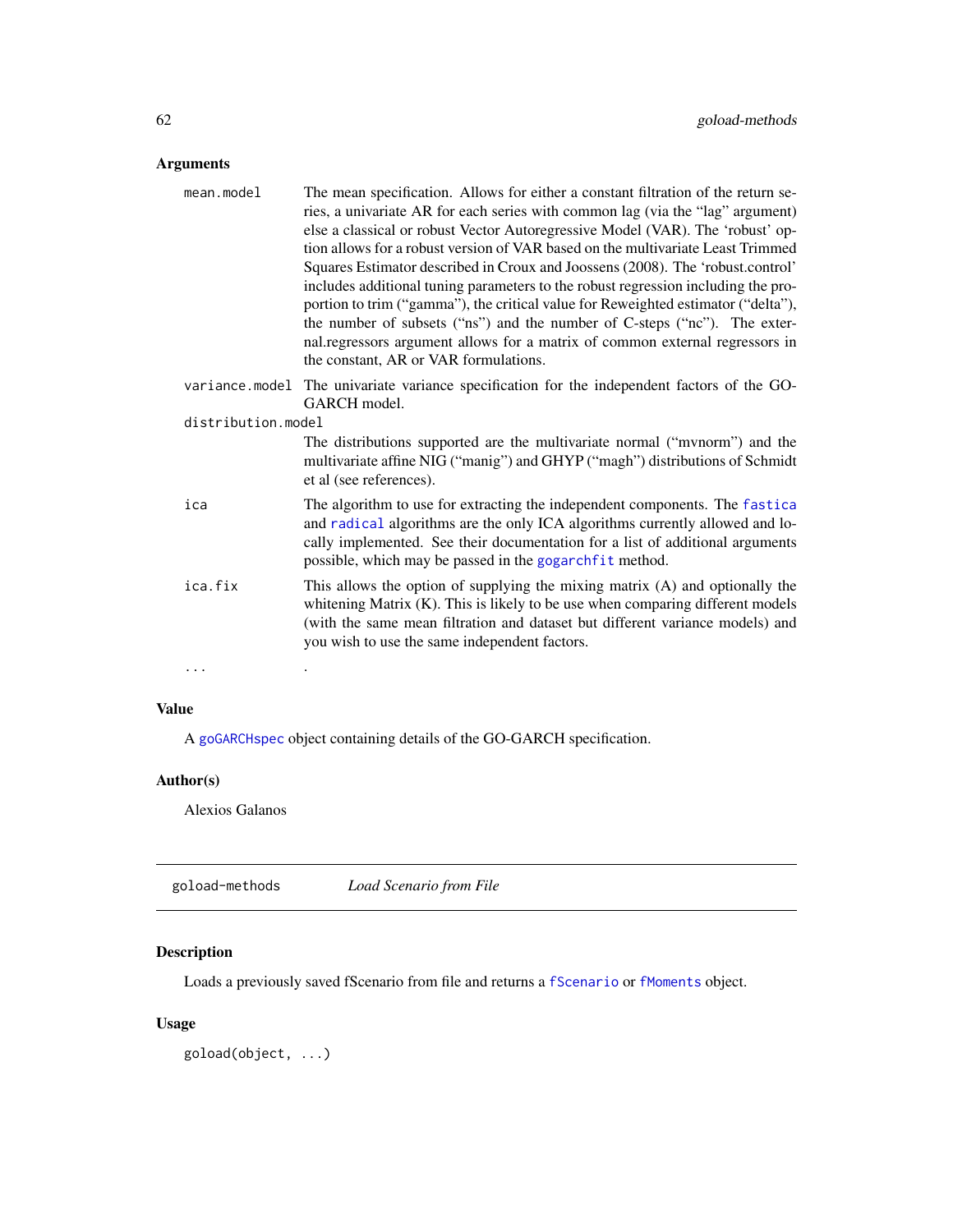#### last-methods 63

#### Arguments

| object  | A fScenario or fMoments object which was created with save output set to<br>TRUE. |
|---------|-----------------------------------------------------------------------------------|
| $\cdot$ | not used.                                                                         |

# Details

There are times when it is more efficient to save large scenarios to file (particularly when creating them in parallel), rather than returning them to the user workspace. The save.output option in the [fscenario](#page-38-0) and [fmoments](#page-36-0) allows to do just that, returning instead a lighter object with an empty scenario slot, but with the model slot included, containing the details of the location and name of the saved scenario (or moments list). The goload function then takes this object, reads the location and name and loads the scenario (or moments) into its slot in the object and returns this to the user's workspace.

### Value

A [fScenario](#page-37-0) or [fMoments](#page-35-0) object with the scenario or moments slot now filled with the saved data from file.

### Author(s)

Alexios Galanos

last-methods *First and Last methods for accessing objects*

# Description

Functions for accessing first-n and last-n values of an object (similar to head and tail).

### Usage

 $last(x, index = 1, ...)$ first(x, index =  $1, ...$ )

#### Arguments

| $\times$                | Currently only arrays supported.              |
|-------------------------|-----------------------------------------------|
| index                   | First or Last n-indices to return values for. |
| $\cdot$ $\cdot$ $\cdot$ | For expansion to other classes.               |

# Methods

 $signature(x = "ANY")$  $signature(x = "array")$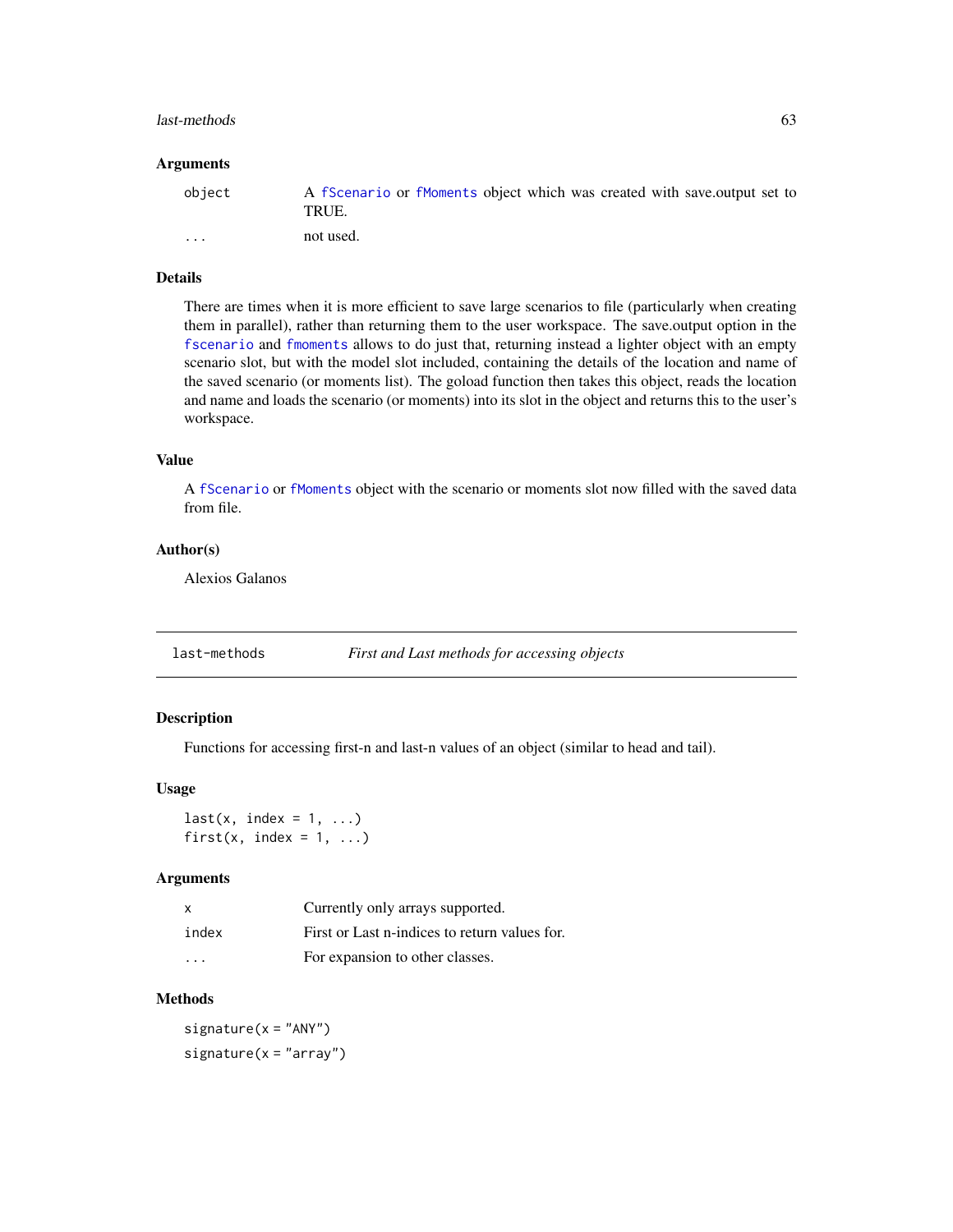# Author(s)

Alexios Galanos

<span id="page-63-0"></span>mGARCHfilter-class *Class: Multivariate GARCH Filter Class*

# Description

High Level multivariate GARCH filter class.

## Objects from the Class

A virtual Class: No objects may be created from it.

### Extends

Class ["GARCHfilter"](#page-0-0), directly. Class ["rGARCH"](#page-0-0), by class "GARCHfilter", distance 2.

# Methods

No methods defined with class "mGARCHfilter" in the signature.

# Author(s)

Alexios Galanos

<span id="page-63-1"></span>mGARCHfit-class *Class: Multivariate GARCH Fit Class*

# Description

High Level multivariate GARCH fit class.

# Objects from the Class

A virtual Class: No objects may be created from it.

#### Extends

Class ["GARCHfit"](#page-0-0), directly. Class ["rGARCH"](#page-0-0), by class "GARCHfit", distance 2.

#### Methods

No methods defined with class "mGARCHfit" in the signature.

#### Author(s)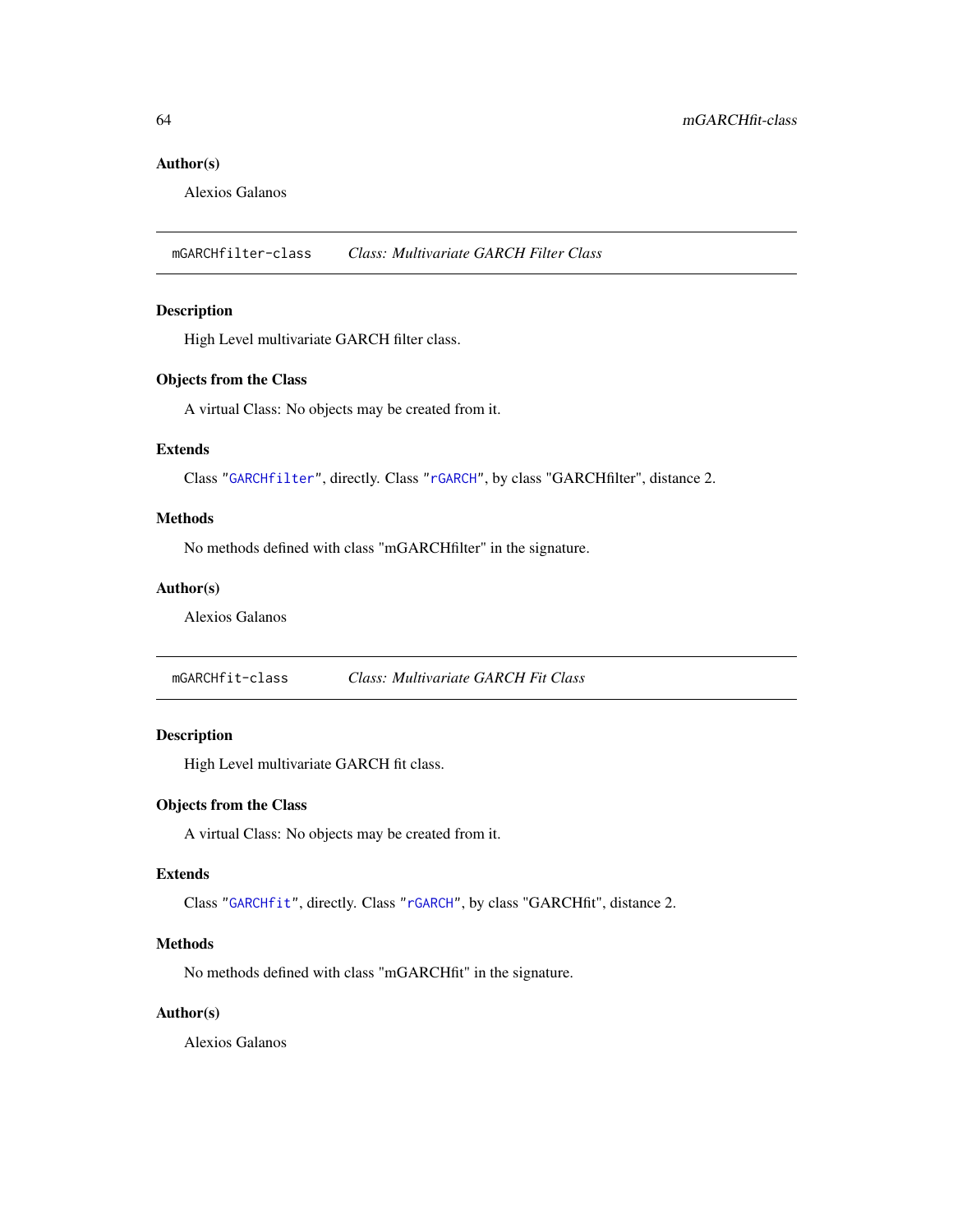<span id="page-64-0"></span>mGARCHforecast-class *Class: Multivariate GARCH Forecast Class*

# Description

High Level multivariate GARCH forecast class.

# Objects from the Class

A virtual Class: No objects may be created from it.

# Extends

Class ["GARCHforecast"](#page-0-0), directly. Class ["rGARCH"](#page-0-0), by class "GARCHforecast", distance 2.

# Methods

No methods defined with class "mGARCHforecast" in the signature.

### Author(s)

Alexios Galanos

<span id="page-64-1"></span>mGARCHroll-class *Class: Multivariate GARCH Roll Class*

## Description

High Level multivariate GARCH roll class.

# Objects from the Class

A virtual Class: No objects may be created from it.

### Extends

Class ["GARCHroll"](#page-0-0), directly. Class ["rGARCH"](#page-0-0), by class "GARCHroll", distance 2.

# Methods

No methods defined with class "mGARCHroll" in the signature.

# Author(s)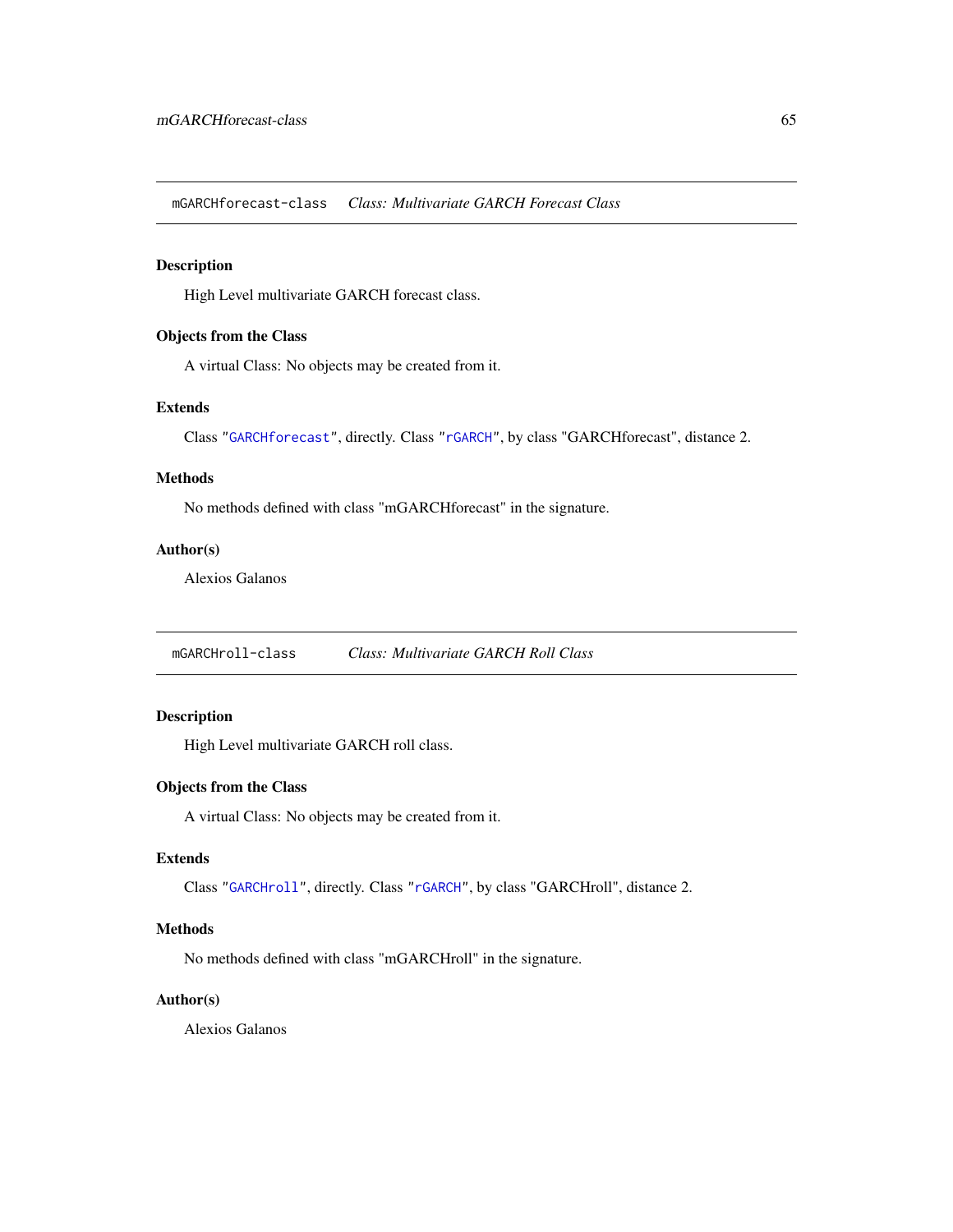<span id="page-65-0"></span>

# Description

High Level multivariate GARCH simulation class.

## Objects from the Class

A virtual Class: No objects may be created from it.

### Extends

Class ["GARCHsim"](#page-0-0), directly. Class ["rGARCH"](#page-0-0), by class "GARCHsim", distance 2.

## Methods

No methods defined with class "mGARCHsim" in the signature.

# Author(s)

Alexios Galanos

<span id="page-65-1"></span>mGARCHspec-class *Class: Multivariate GARCH Specification*

# Description

High Level multivariate GARCH specification class.

# Objects from the Class

A virtual Class: No objects may be created from it.

# Extends

Class ["GARCHspec"](#page-0-0), directly. Class ["rGARCH"](#page-0-0), by class "GARCHspec", distance 2.

# Methods

No methods defined with class "mGARCHspec" in the signature.

# Author(s)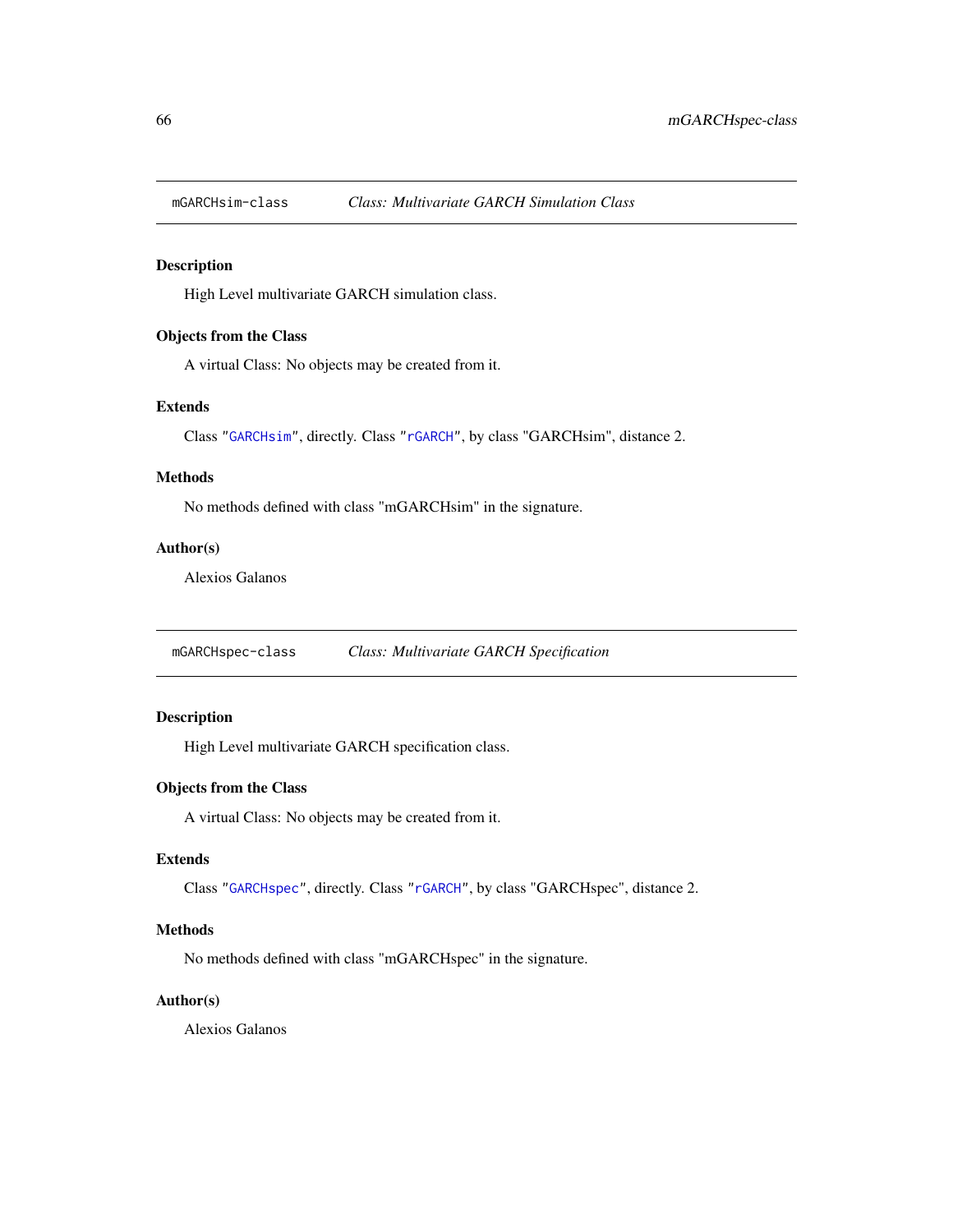<span id="page-66-0"></span>

# Description

An ICA algorithm based on an efficient entropy estimator (due to Vasicek) which is robust to outliers.

### Usage

```
radical(X, n.comp = dim(X)[2], demean = TRUE, pca.cov = c("ML", "LW", "ROB", "EWMA"),
k = 150, augment = FALSE, replications = 30, sd = 0.175, firstEig = 1,
lastEig = dim(X)[1], pcaE = NULL, pcaD = NULL, whiteSig = NULL, whiteMat = NULL,dewhiteMat = NULL, rseed = NULL, trace = FALSE, ...)
```
# Arguments

| X            | The multidimensional signal matrix, where each column of matrix represents<br>one observed signal.                                                                                                                                                                                                                                                       |
|--------------|----------------------------------------------------------------------------------------------------------------------------------------------------------------------------------------------------------------------------------------------------------------------------------------------------------------------------------------------------------|
| $n.$ comp    | Number of independent components to estimate, defaults to the dimension of<br>the data (rows). Is overwritten by firstEig and lastEig.                                                                                                                                                                                                                   |
| demean       | (Logical) Whether the data should be centered.                                                                                                                                                                                                                                                                                                           |
| pca.cov      | The method to use for the calculation of the covariance matrix during the PCA<br>whitening phase. "ML" is the standard maximum likelihood method, "LW" is<br>the Ledoit-Wolf method, "ROB" is the robust method from the MASS package<br>and "EWMA" an exponentially weighted moving average estimator. Optional<br>parameters passed via the  argument. |
| k            | The number of angles at which to evaluate the contrast function. The ICA con-<br>trast function will be evaluated at K evenly spaced rotations from -Pi/4 to Pi/4                                                                                                                                                                                        |
| augment      | Whether to augment the data (as explained in paper). For large datasets of<br>$>10,000$ points this should be set to FALSE.                                                                                                                                                                                                                              |
| replications | This is the number of replicated points for each original point. The default value<br>is 30. The larger the number of points in the data set, the smaller this value<br>can be. For data sets of 10,000 points or more, point replication should be de-<br>activated by setting augment to FALSE.                                                        |
| sd           | This is the standard deviation (noise) of the replicated points when using the<br>augmentation option.                                                                                                                                                                                                                                                   |
| firstEig     | This and lastEig specify the range for eigenvalues that are retained, firstEig<br>is the index of largest eigenvalue to be retained. Making use of this option<br>overwrites n. comp.                                                                                                                                                                    |
| lastEig      | This is the index of the last (smallest) eigenvalue to be retained and overwrites<br>n.comp argument.                                                                                                                                                                                                                                                    |
| pcaE         | Optionally provided eigenvector (must also supply pcaD).                                                                                                                                                                                                                                                                                                 |
| pcaD         | Optionally provided eigenvalues (must also supply pcaE).                                                                                                                                                                                                                                                                                                 |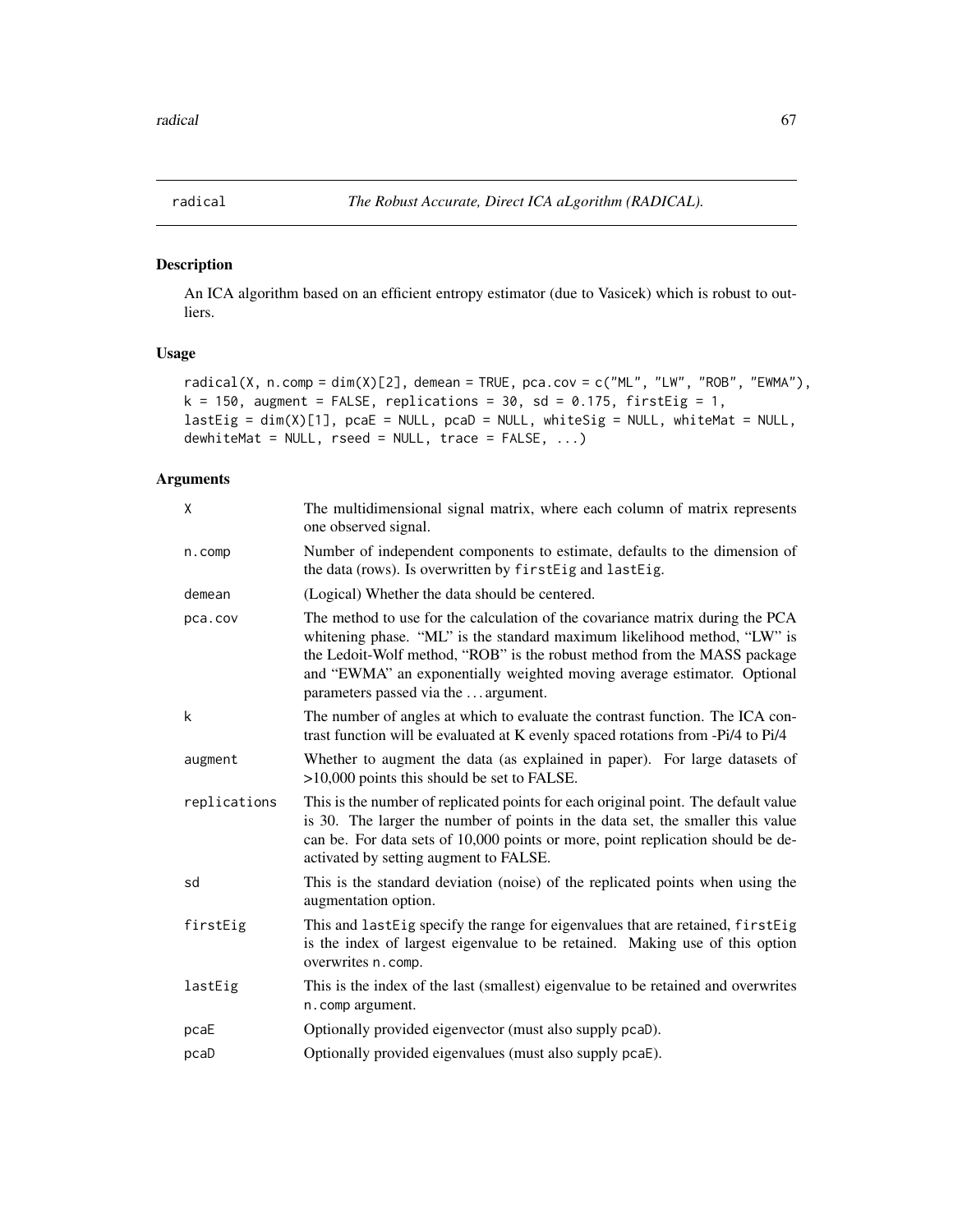#### 68 radical set of the control of the control of the control of the control of the control of the control of the control of the control of the control of the control of the control of the control of the control of the contr

| whiteSig   | Optionally provided Whitened signal.                               |
|------------|--------------------------------------------------------------------|
| whiteMat   | Optionally provided Whitening matrix (no.factors by no.signals).   |
| dewhiteMat | Optionally provided dewhitening matrix (no.signals by no.factors). |
| rseed      | Optionally provided seed to initialize the augmented data matrix.  |
| trace      | To report progress in the console, set this to TRUE.               |
| $\ddotsc$  | Optional arguments passed to the pca.cov methods.                  |

# Details

The interested reader should consult the paper in the references section for details on the properties of the algorithm.

The algorithm is quite slow, despite partial implementation in C++, and should only be used on small to medium sized sets.

# Value

A list containing the following values:

| $\overline{A}$    | Estimated Mixing Matrix (no. signals by no. factors).                          |
|-------------------|--------------------------------------------------------------------------------|
| W                 | Estimated UnMixing Matrix (no.factors by no.signals).                          |
| U                 | Estimated rotation Matrix (no.factors by no.factors).                          |
| S                 | The column vectors of estimated independent components (no.obs by no.factors). |
| C                 | Estimated Covariance Matrix (no. signals by no. signals).                      |
| whiteningMatrix   |                                                                                |
|                   | The Whitening matrix (no factors by no signals).                               |
| dewhiteningMatrix |                                                                                |
|                   | The de-Whitening matrix (no. signals by no. factors).                          |
| rseed             | The random seed used (if any) for initializing the mixing matrix A.            |
| elapsed           | The elapsed time.                                                              |

# Author(s)

Erik G. Learned-Miller for the Radical algorithm and Matlab package. Alexios Galanos for this R-port.

# References

Learned-Miller, A.G and Fisher III, J.W., 2003, ICA Using Spacings Estimates of Entropy, *Journal of Machine Learning Research*, 4, 1271-1295. <http://www.cs.umass.edu/~elm/ICA/>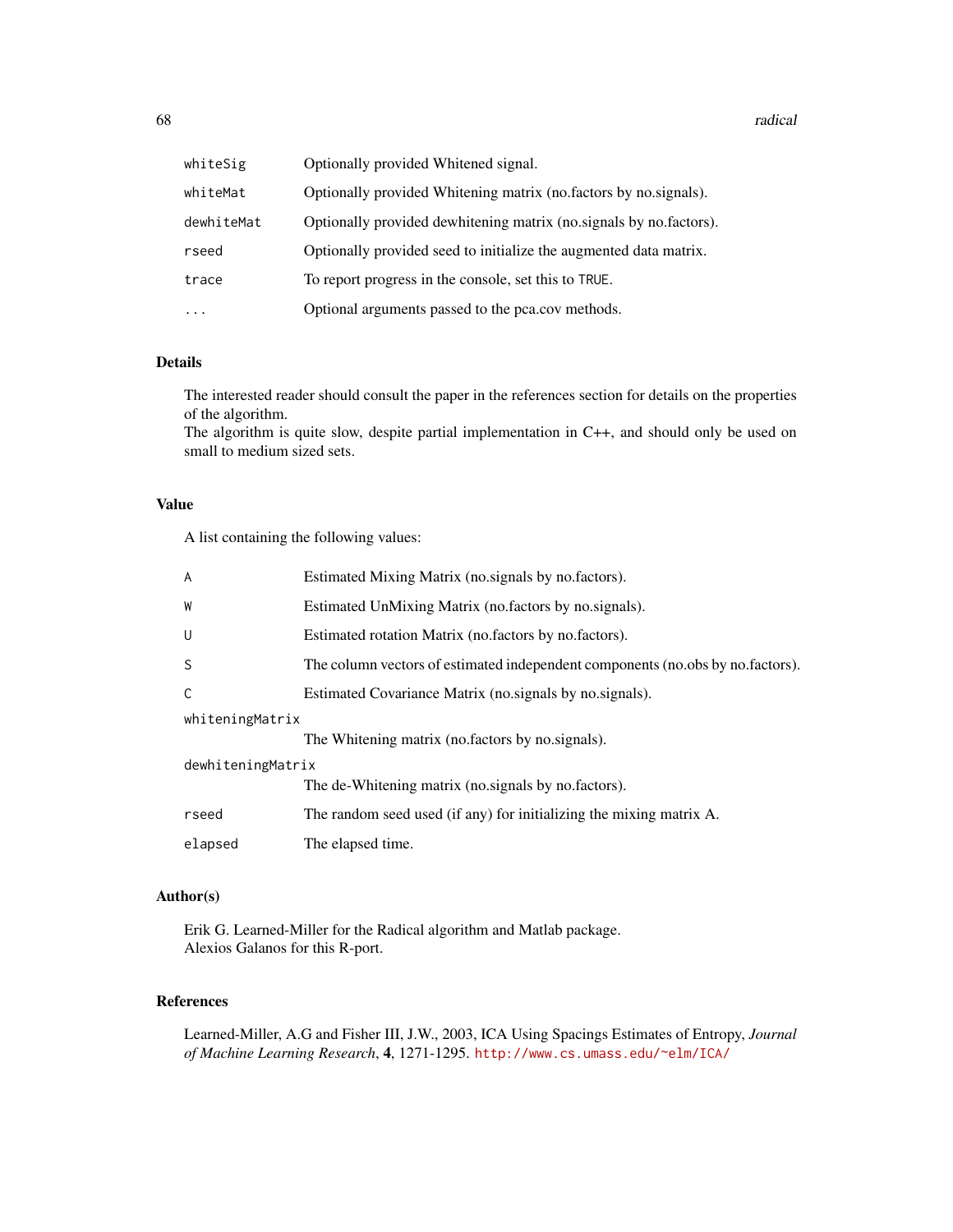#### varxfit 69 and 30 and 30 and 30 and 30 and 30 and 30 and 30 and 30 and 30 and 30 and 30 and 30 and 30 and 30 and 30 and 30 and 30 and 30 and 30 and 30 and 30 and 30 and 30 and 30 and 30 and 30 and 30 and 30 and 30 and 30 a

### Examples

```
## Not run:
# create a set of independent signals S, glued together by a mixing matrix A
# (note the notation and matrix multiplication direction as we are dealing with
# row rather than column vectors)
set.seed(100)
S <- matrix(runif(10000), 5000, 2)
A <- matrix(c(1, 1, -1, 2), 2, 2, byrow = TRUE)# the mixed signal X
X = S % * t(A)# The function centers and whitens (by the eigenvalue decomposition of the
# unconditional covariance matrix) the data before applying the theICA algorithm.
IC \leq radical(X, n.comp = 2)
# demeaned data:
X_bar = scale(X, scale = FALSE)
# whitened data:
X_white = X_bar %*% t(IC$whiteningMatrix)
# check whitening:
# check correlations are zero
cor(X_white)
# check diagonals are 1 in covariance
cov(X_white)
# check that the estimated signals(S) multiplied by the
# estimated mxing matrix (A) are the same as the original dataset (X)
round(head(IC$S %*% t(IC$A)), 12) == round(head(X), 12)
# do some plots:
par(mfrow = c(1, 3))plot(IC$S %*% t(IC$A), main = "Pre-processed data")
plot(X_white, main = "Whitened and Centered components")
plot(IC$S, main = "ICA components")
## End(Not run)
```
varxfit *VARX Fit/Filter/Forecast/Simulation Functions*

#### <span id="page-68-0"></span>Description

Vector Autoregressive (VAR) with Constant and Optional Exogenous Regressors (X) Fit, Filter, Forecast and Simulation functions for use with multivariate GARCH models.

#### Usage

```
varxfit(X, p, constant = TRUE, exogen = NULL, robust = FALSE, gamma = 0.25,
delta = 0.01, nc = 10, ns = 500, postpad = c("none", "constant", "zero", "NA"),
```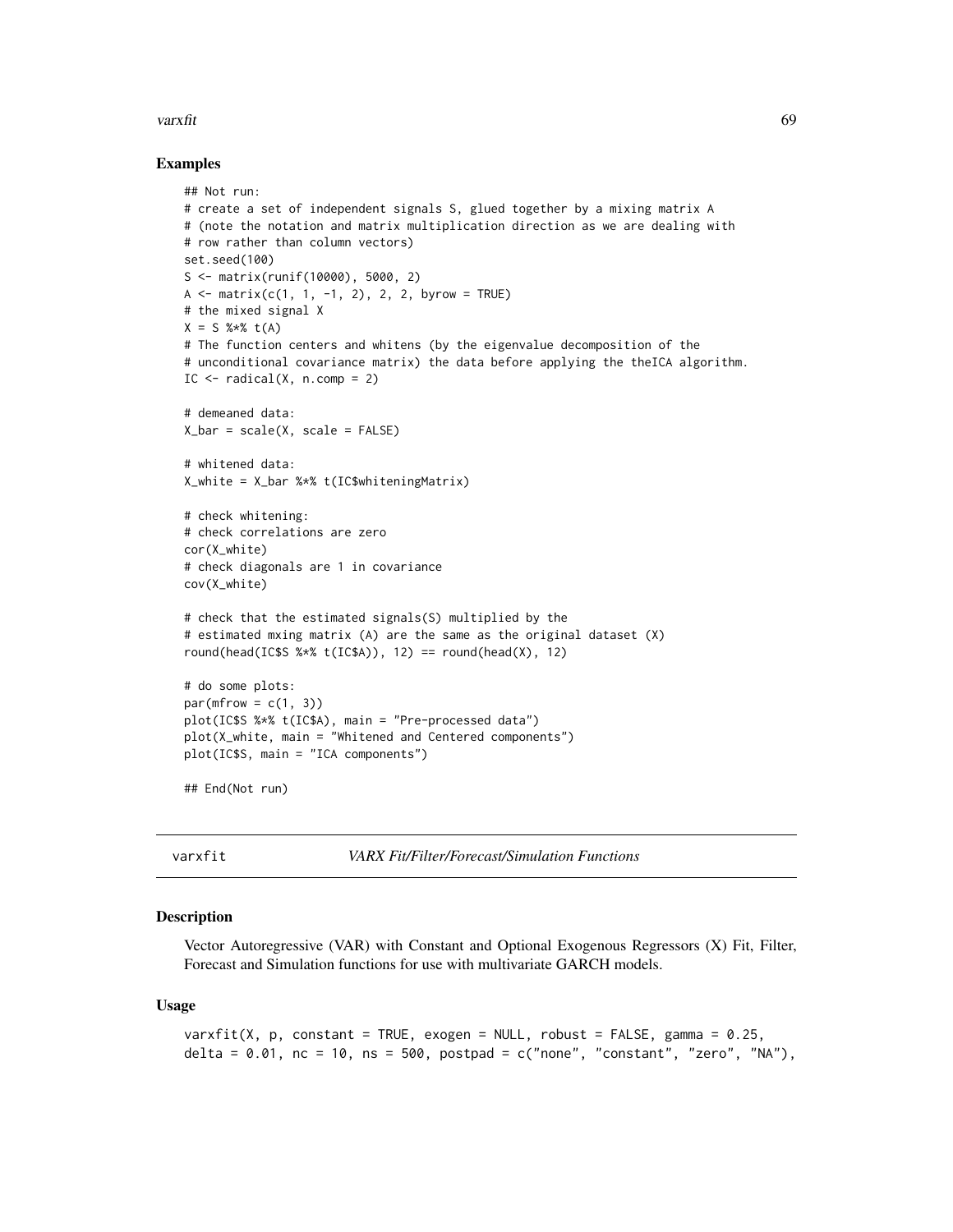```
cluster = NULL)
varxfilter(X, p, Bcoef, exogen = NULL, postpad = c("none", "constant", "zero", "NA"))
varxforecast(X, Bcoef, p, out.sample, n.ahead, n.roll, mregfor)
varxsim (X, Bcoef, p, n.sim, n.start, prereturns, resids, mexsimdata)
```
# Arguments

| χ          | A multivariate data matrix.                                                                                                                                                                                                                                                      |
|------------|----------------------------------------------------------------------------------------------------------------------------------------------------------------------------------------------------------------------------------------------------------------------------------|
| р          | The number of autoregressive lags.                                                                                                                                                                                                                                               |
| constant   | Whether to include a constant.                                                                                                                                                                                                                                                   |
| exogen     | An optional matrix of exogenous regressors with as many rows as X, and appro-<br>priately lagged.                                                                                                                                                                                |
| Bcoef      | A matrix of coefficients for the varxfilter function.                                                                                                                                                                                                                            |
| robust     | Whether to use the robust version of VAR based on the multivariate Least Trimmed<br>Squares Estimator described in Croux and Joossens (2008).                                                                                                                                    |
| gamma      | Proportion to trim in the robust method.                                                                                                                                                                                                                                         |
| delta      | The critical value for Reweighted estimator for the robust method.                                                                                                                                                                                                               |
| ns         | The number of subsets to use for the robust method.                                                                                                                                                                                                                              |
| nc         | The number of C-steps to use for the robust method.                                                                                                                                                                                                                              |
| postpad    | (defaults to 'none') Whether to postpad the fitted/filtered values (and hence cal-<br>culation of residuals) with the estimated constant, zeros or NA's, thus returning<br>matrices of the same size as the input data (rather than input data size less the<br>number of lags). |
| cluster    | A cluster object created by calling makeCluster from the parallel package. If<br>it is not NULL, then this will be used for parallel estimation in the case of the<br>robust VAR version (remember to stop the cluster on completion).                                           |
| out.sample | The number of points kept for out of sample rolling forecast.                                                                                                                                                                                                                    |
| n.ahead    | The forecast horizon.                                                                                                                                                                                                                                                            |
| n.roll     | In combination with out sample, determines the number of times to roll for-<br>ward the n.ahead forecast using data left out of sample.                                                                                                                                          |
| mregfor    | Matrix of external regressor forecasts (with appropriate lag structure).                                                                                                                                                                                                         |
| n.sim      | Simulation horizon.                                                                                                                                                                                                                                                              |
| n.start    | Simulation burn-in sample.                                                                                                                                                                                                                                                       |
| prereturns | Optionally supplied pre-return matrix with "p" lags to initialize simulation.                                                                                                                                                                                                    |
| resids     | Matrix of randomly generated residuals of size n.sim+n.start.                                                                                                                                                                                                                    |
| mexsimdata | Matrix of external regressor pre-generated random values to use in the simula-<br>tion (if NULL then assumed zero).                                                                                                                                                              |

### Details

This are convenience functions to be optionally used when using the multivariate GARCH methods.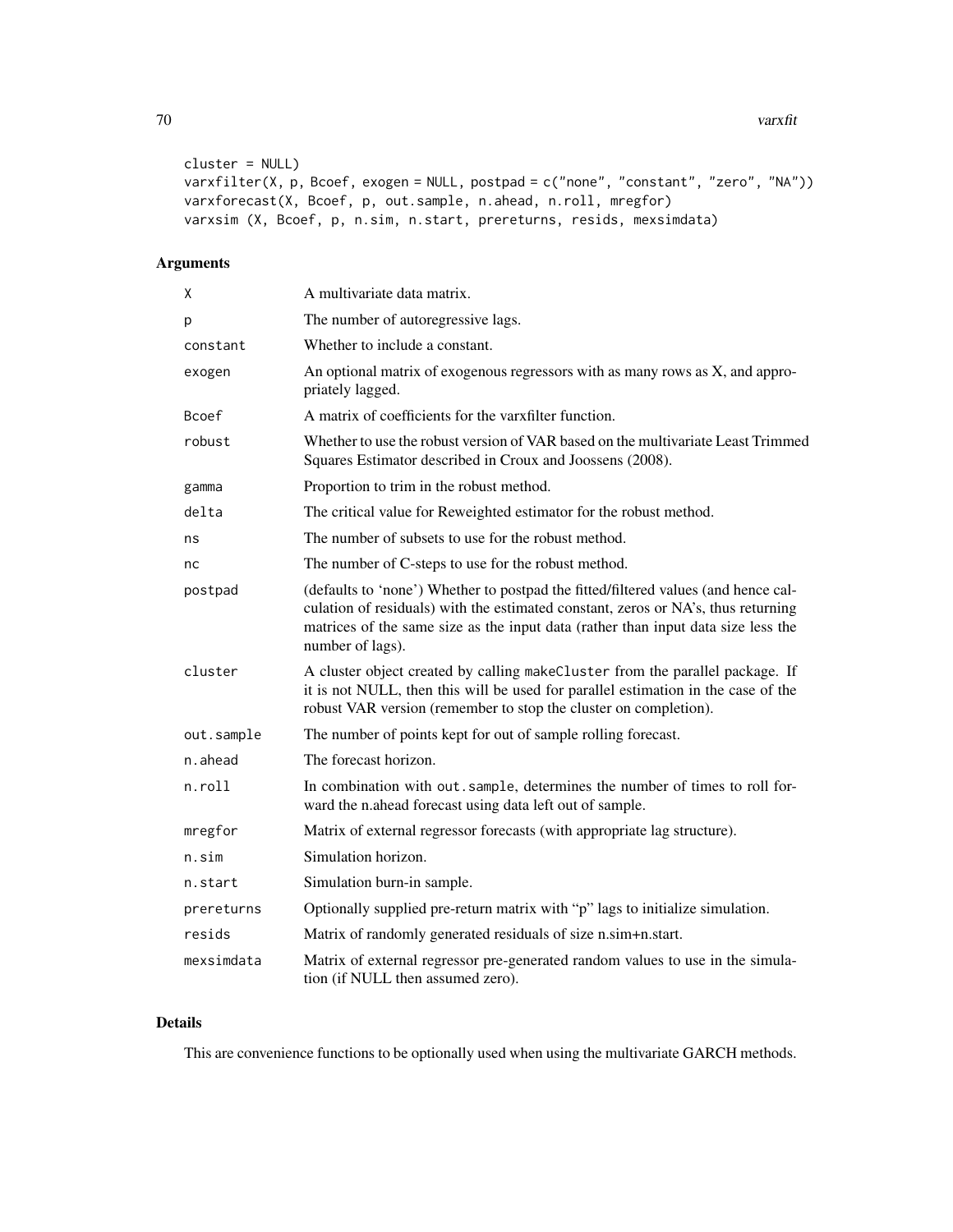#### varxfit 71

# Value

A list with the following items:

| Bcoef      | [varxfit, varxfilter]<br>The coefficient matrix with rows equal to number of assets, and columns equal<br>to number of assets x number of lags plus 1 (constant) plus number of exogenous<br>regressors. |
|------------|----------------------------------------------------------------------------------------------------------------------------------------------------------------------------------------------------------|
| xfitted    | [varxfit, varxfilter]<br>The fitted/filtered series (conditional mean series).                                                                                                                           |
| xresiduals | [varxfit, varxfilter]<br>The residuals.                                                                                                                                                                  |
| Bcov       | [varxfit]<br>The covariance matrix of the coefficients.                                                                                                                                                  |
| se         | [varxfit]<br>The standard error of the coefficients.                                                                                                                                                     |
| tstat      | [varxfit]<br>The t-stat of the s.e.                                                                                                                                                                      |
| pstat      | [varxfit]<br>The p-values of the s.e.                                                                                                                                                                    |
| lag        | [varxfit, varxfilter]<br>The number of autoregressive lags.                                                                                                                                              |
| mxn        | [varxfit]<br>The number of exogenous regressors.                                                                                                                                                         |
| meansim    | [varxsim]<br>The simulated conditional mean.                                                                                                                                                             |

The varxsim returns an n.sim x n.asset matrix of the simulated conditional means, while the varxforecast returns an n.ahead x n.assets x (n.roll+1) array of the forecast conditional means.

# Note

Part of the varxfit functionality and structure is inspired from the 'vars' package, but the estimation method is implemented in a very quick way without calling 'lm'. The robust method is based on the matlab program of Christophe Croux available from his website and the option of using parallel computation is implemented for this particular choice.The postpad option is used when the returned data needs to be of the same size as the inputed data for easier manipulation/comparison (since padding is done post-estimation, there is no bias introduced during estimation).

### Author(s)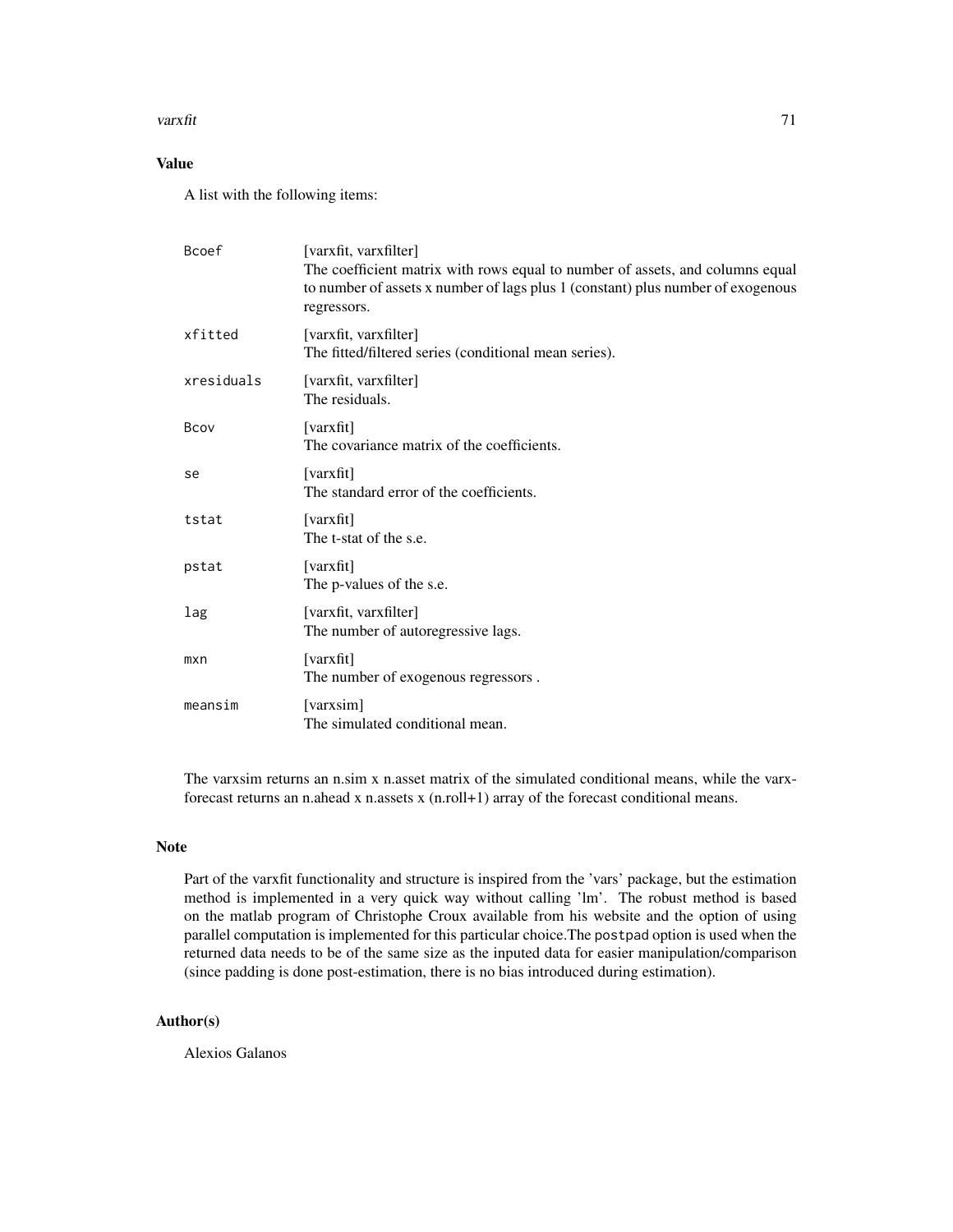# References

Lutkepohl, H. 2005, New introduction to multiple time series analysis, *Springer*. Croux, C. and Joossens, K. 2008, Robust estimation of the vector autoregressive model by a least trimmed squares procedure, *COMPSTAT*, 489–501.

### wmargin *Weighted Distribution Margin*

# Description

Return the weighted margin of one of 3 elliptical distributions given a matrix of weights.

# Usage

```
wmargin(distribution = "mvnorm", weights, mean, Sigma, shape = NA, skew = NA)
```
# Arguments

| distribution | One of 'mvnorm', 'mvlaplace' or 'mvt'.                                                                                                        |
|--------------|-----------------------------------------------------------------------------------------------------------------------------------------------|
| weights      | Either a vector or matrix of weights, in the latter case must be of the same row<br>dimension as the covariance array.                        |
| mean         | Wither a vector or matrix of conditional distribution means, in the latter case<br>must be of the same row dimension as the covariance array. |
| Sigma        | An array of covariances, usually returned by calling the 'rcov' method on one<br>of the multivariate GARCH fitted objects.                    |
| shape        | The shape (d.o.f.) parameter of the multivariate student distribution.                                                                        |
| skew         | Not currently required for the 3 distributions used.                                                                                          |

#### Details

This is just a convenience function to return the weighted variance and mean of the three elliptical distributions given a set of weights.

# Value

A matrix with each row representing the conditional weighted marginal density with corresponding parameters.

### Author(s)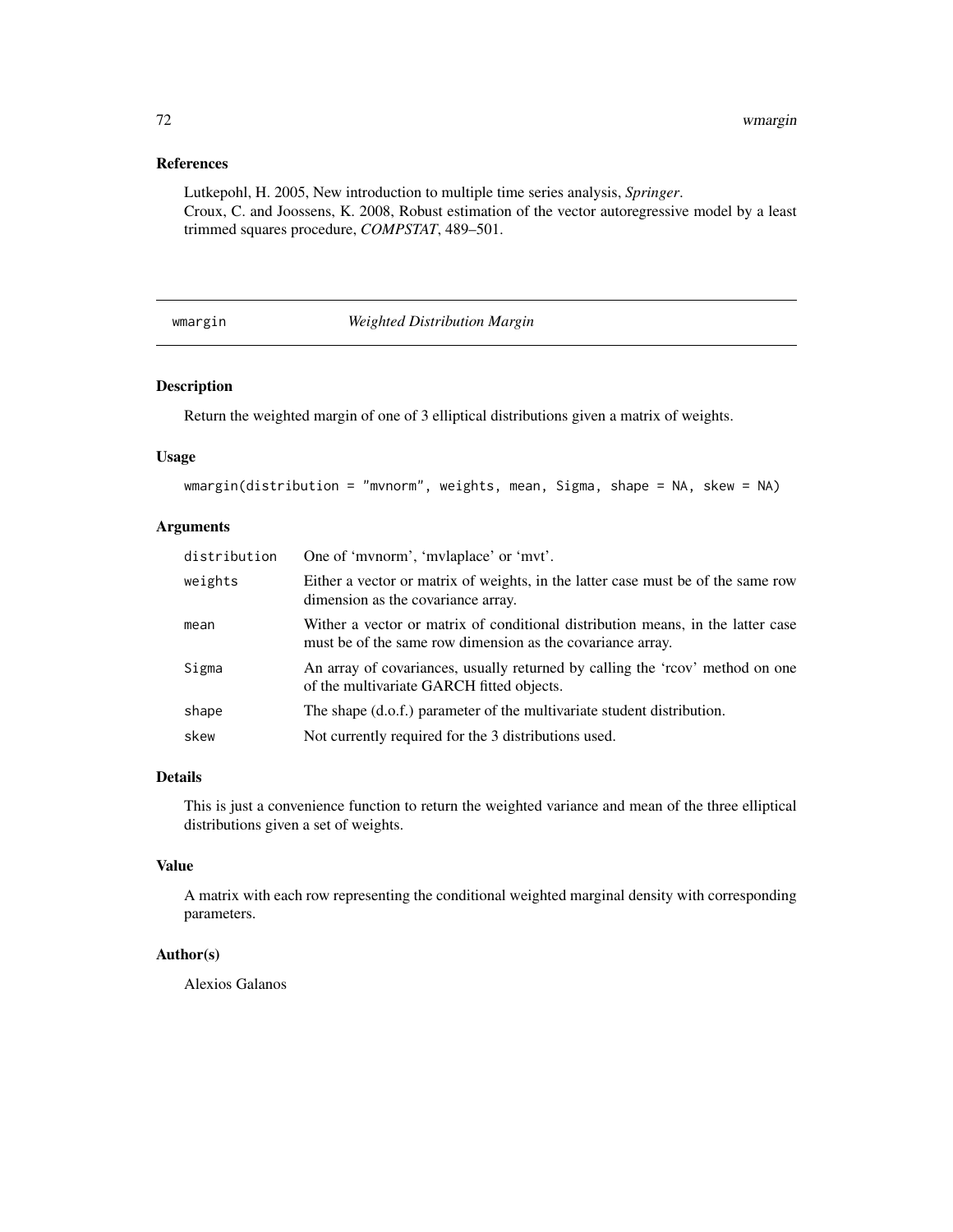# **Index**

∗ classes cGARCHfilter-class, [4](#page-3-0) cGARCHfit-class, [7](#page-6-0) cGARCHsim-class, [10](#page-9-0) cGARCHspec-class, [13](#page-12-0) DCCfilter-class, [16](#page-15-0) DCCfit-class, [18](#page-17-0) DCCforecast-class, [21](#page-20-0) DCCroll-class, [24](#page-23-0) DCCsim-class, [26](#page-25-0) DCCspec-class, [29](#page-28-0) fMoments-class, [36](#page-35-0) fScenario-class, [38](#page-37-0) goGARCHfft-class, [41](#page-40-0) goGARCHfilter-class, [42](#page-41-0) goGARCHfit-class, [46](#page-45-0) goGARCHforecast-class, [50](#page-49-0) goGARCHroll-class, [54](#page-53-0) goGARCHsim-class, [57](#page-56-0) goGARCHspec-class, [60](#page-59-0) mGARCHfilter-class, [64](#page-63-0) mGARCHfit-class, [64](#page-63-0) mGARCHforecast-class, [65](#page-64-0) mGARCHroll-class, [65](#page-64-0) mGARCHsim-class, [66](#page-65-0) mGARCHspec-class, [66](#page-65-0) ∗ datasets dji30retw, [32](#page-31-0) ∗ methods cgarchfilter-methods, [6](#page-5-0) cgarchfit-methods, [8](#page-7-0) cgarchsim-methods, [11](#page-10-0) cgarchspec-methods, [14](#page-13-0) dccfilter-methods, [17](#page-16-0) dccfit-methods, [20](#page-19-0) dccforecast-methods, [22](#page-21-0) dccroll-methods, [25](#page-24-0) dccsim-methods, [27](#page-26-0) dccspec-methods, [30](#page-29-0)

fmoments-methods, [37](#page-36-0) fscenario-methods, [39](#page-38-0) gogarchfilter-methods, [45](#page-44-0) gogarchfit-methods, [49](#page-48-0) gogarchforecast-methods, [53](#page-52-0) gogarchroll-methods, [56](#page-55-0) gogarchsim-methods, [59](#page-58-0) gogarchspec-methods, [61](#page-60-0) goload-methods, [62](#page-61-0) last-methods, [63](#page-62-0) ∗ multivariate fastica, [33](#page-32-0) radical, [67](#page-66-0) as.matrix,goGARCHfilter-method *(*goGARCHfilter-class*)*, [42](#page-41-0) as.matrix,goGARCHfit-method *(*goGARCHfit-class*)*, [46](#page-45-0) as.matrix,goGARCHforecast-method *(*goGARCHforecast-class*)*, [50](#page-49-0) as.matrix,goGARCHsim-method *(*goGARCHsim-class*)*, [57](#page-56-0) betacokurt *(*goGARCHfit-class*)*, [46](#page-45-0)

betacokurt,goGARCHfilter-method *(*goGARCHfilter-class*)*, [42](#page-41-0) betacokurt,goGARCHfit-method *(*goGARCHfit-class*)*, [46](#page-45-0) betacokurt,goGARCHforecast-method *(*goGARCHforecast-class*)*, [50](#page-49-0) betacoskew *(*goGARCHfit-class*)*, [46](#page-45-0) betacoskew,goGARCHfilter-method *(*goGARCHfilter-class*)*, [42](#page-41-0) betacoskew,goGARCHfit-method *(*goGARCHfit-class*)*, [46](#page-45-0) betacoskew,goGARCHforecast-method *(*goGARCHforecast-class*)*, [50](#page-49-0) betacovar *(*goGARCHfit-class*)*, [46](#page-45-0) betacovar,goGARCHfilter-method *(*goGARCHfilter-class*)*, [42](#page-41-0)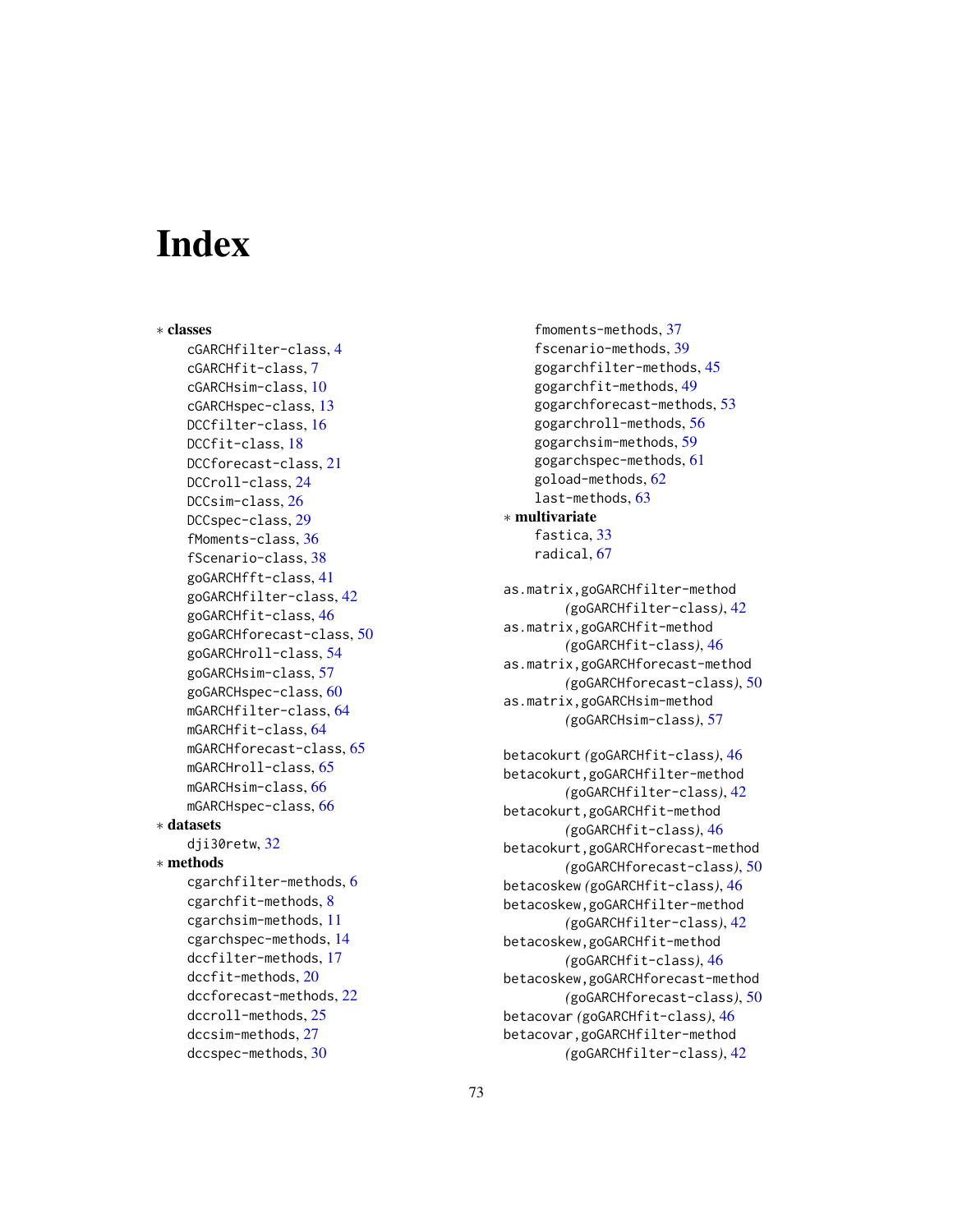betacovar,goGARCHfit-method *(*goGARCHfit-class*)*, [46](#page-45-0) betacovar,goGARCHforecast-method *(*goGARCHforecast-class*)*, [50](#page-49-0) cGARCHfilter, *[6](#page-5-0)* cgarchfilter, *[3,](#page-2-0) [4](#page-3-0)* cgarchfilter *(*cgarchfilter-methods*)*, [6](#page-5-0) cgarchfilter,ANY-method *(*cgarchfilter-methods*)*, [6](#page-5-0) cgarchfilter,cGARCHspec-method *(*cgarchfilter-methods*)*, [6](#page-5-0) cGARCHfilter-class, [4](#page-3-0) cgarchfilter-methods, [6](#page-5-0) cGARCHfit, *[6](#page-5-0)*, *[9](#page-8-0)*, *[11](#page-10-0)* cgarchfit, *[3](#page-2-0)*, *[6,](#page-5-0) [7](#page-6-0)*, *[11](#page-10-0)* cgarchfit *(*cgarchfit-methods*)*, [8](#page-7-0) cgarchfit,ANY-method *(*cgarchfit-methods*)*, [8](#page-7-0) cgarchfit, cGARCHspec-method *(*cgarchfit-methods*)*, [8](#page-7-0) cGARCHfit-class, [7](#page-6-0) cgarchfit-methods, [8](#page-7-0) cGARCHsim, *[12](#page-11-0)* cgarchsim, *[3](#page-2-0)*, *[10](#page-9-0)* cgarchsim *(*cgarchsim-methods*)*, [11](#page-10-0) cgarchsim,ANY-method *(*cgarchsim-methods*)*, [11](#page-10-0) cgarchsim,cGARCHfit-method *(*cgarchsim-methods*)*, [11](#page-10-0) cGARCHsim-class, [10](#page-9-0) cgarchsim-methods, [11](#page-10-0) cGARCHspec, *[6](#page-5-0)*, *[8](#page-7-0)*, *[15](#page-14-0)* cgarchspec, *[3](#page-2-0)*, *[6](#page-5-0)*, *[8](#page-7-0)*, *[13](#page-12-0)* cgarchspec *(*cgarchspec-methods*)*, [14](#page-13-0) cgarchspec,ANY-method *(*cgarchspec-methods*)*, [14](#page-13-0) cgarchspec,uGARCHmultispec-method *(*cgarchspec-methods*)*, [14](#page-13-0) cGARCHspec-class, [13](#page-12-0) cgarchspec-methods, [14](#page-13-0) coef,cGARCHfilter-method *(*cGARCHfilter-class*)*, [4](#page-3-0) coef,cGARCHfit-method *(*cGARCHfit-class*)*, [7](#page-6-0) coef,DCCfilter-method *(*DCCfilter-class*)*, [16](#page-15-0) coef,DCCfit-method *(*DCCfit-class*)*, [18](#page-17-0) coef,DCCroll-method *(*DCCroll-class*)*, [24](#page-23-0)

coef,goGARCHfilter-method *(*goGARCHfilter-class*)*, [42](#page-41-0) coef,goGARCHfit-method *(*goGARCHfit-class*)*, [46](#page-45-0) coef,goGARCHforecast-method *(*goGARCHforecast-class*)*, [50](#page-49-0) coef,goGARCHroll-method *(*goGARCHroll-class*)*, [54](#page-53-0) convolution, *[41](#page-40-0)* convolution *(*goGARCHfit-class*)*, [46](#page-45-0) convolution,goGARCHfilter-method *(*goGARCHfilter-class*)*, [42](#page-41-0) convolution,goGARCHfit-method *(*goGARCHfit-class*)*, [46](#page-45-0) convolution,goGARCHforecast-method *(*goGARCHforecast-class*)*, [50](#page-49-0) convolution,goGARCHroll-method *(*goGARCHroll-class*)*, [54](#page-53-0) convolution,goGARCHsim-method *(*goGARCHsim-class*)*, [57](#page-56-0) cordist, [15](#page-14-0)

DCCfilter, *[18](#page-17-0)* dccfilter, *[3](#page-2-0)*, *[16](#page-15-0)*, *[30](#page-29-0)* dccfilter *(*dccfilter-methods*)*, [17](#page-16-0) dccfilter,ANY-method *(*dccfilter-methods*)*, [17](#page-16-0) dccfilter,DCCspec-method *(*dccfilter-methods*)*, [17](#page-16-0) DCCfilter-class, [16](#page-15-0) dccfilter-methods, [17](#page-16-0) DCCfit, *[21](#page-20-0)*, *[23](#page-22-0)*, *[26,](#page-25-0) [27](#page-26-0)* dccfit, *[3](#page-2-0)*, *[18](#page-17-0)*, *[23](#page-22-0)*, *[27](#page-26-0)* dccfit *(*dccfit-methods*)*, [20](#page-19-0) dccfit,ANY-method *(*dccfit-methods*)*, [20](#page-19-0) dccfit,DCCspec-method *(*dccfit-methods*)*, [20](#page-19-0) DCCfit-class, [18](#page-17-0) dccfit-methods, [20](#page-19-0) DCCforecast, *[23](#page-22-0)* dccforecast, *[3](#page-2-0)*, *[21](#page-20-0)*, *[30](#page-29-0)* dccforecast *(*dccforecast-methods*)*, [22](#page-21-0) dccforecast,ANY-method *(*dccforecast-methods*)*, [22](#page-21-0) dccforecast,DCCfit-method *(*dccforecast-methods*)*, [22](#page-21-0) DCCforecast-class, [21](#page-20-0) dccforecast-methods, [22](#page-21-0) DCCroll, *[26](#page-25-0)*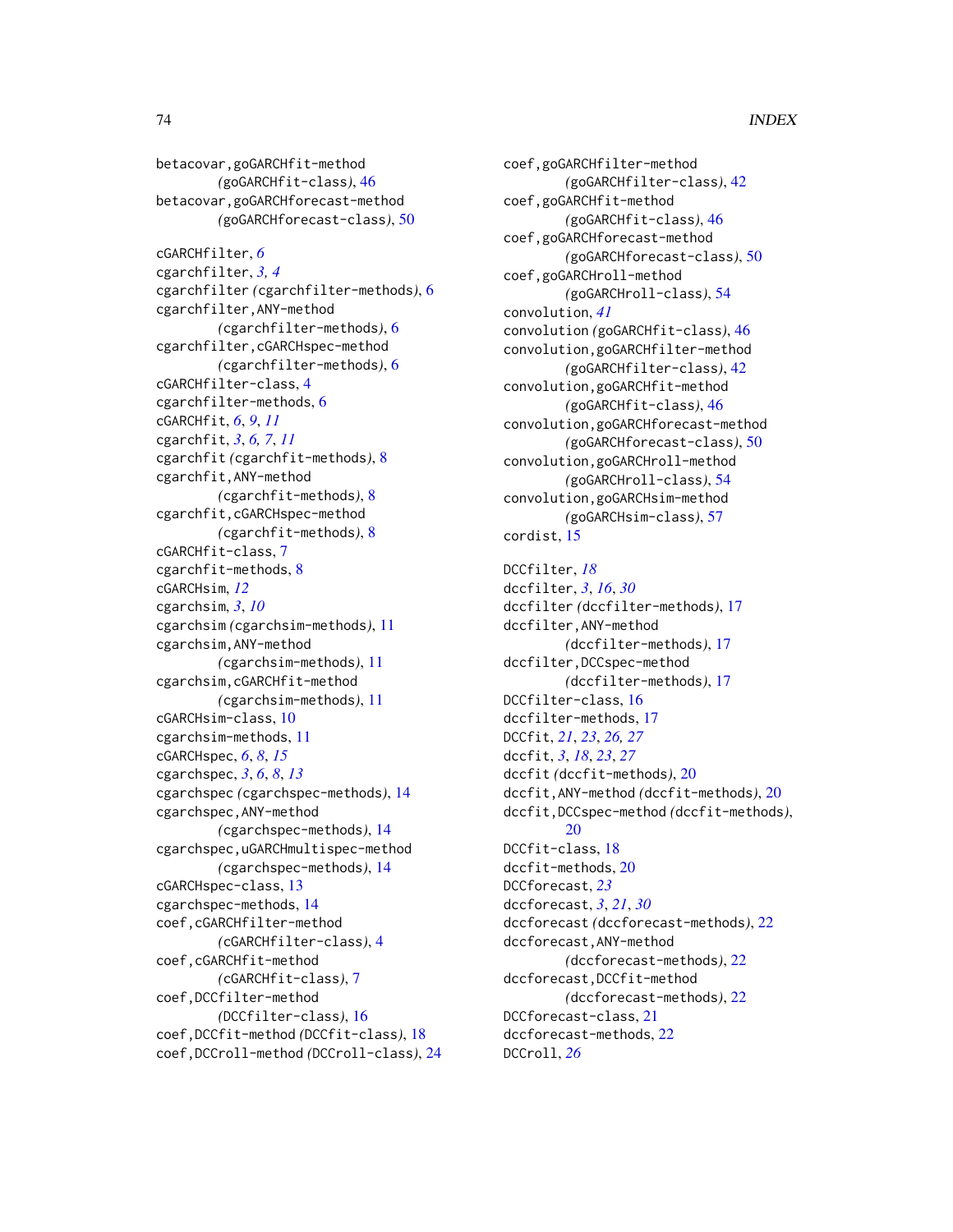dccroll, *[3](#page-2-0)*, *[21](#page-20-0)*, *[24](#page-23-0)*, *[30](#page-29-0)* dccroll *(*dccroll-methods*)*, [25](#page-24-0) dccroll,ANY-method *(*dccroll-methods*)*, [25](#page-24-0) dccroll,DCCspec-method *(*dccroll-methods*)*, [25](#page-24-0) DCCroll-class, [24](#page-23-0) dccroll-methods, [25](#page-24-0) DCCsim, *[28](#page-27-0)* dccsim, *[3](#page-2-0)*, *[26](#page-25-0)*, *[30](#page-29-0)* dccsim *(*dccsim-methods*)*, [27](#page-26-0) dccsim,ANY-method *(*dccsim-methods*)*, [27](#page-26-0) dccsim,DCCfit-method *(*dccsim-methods*)*, [27](#page-26-0) dccsim,DCCspec-method *(*dccsim-methods*)*, [27](#page-26-0) DCCsim-class, [26](#page-25-0) dccsim-methods, [27](#page-26-0) DCCspec, *[18](#page-17-0)*, *[20](#page-19-0)*, *[25](#page-24-0)*, *[27](#page-26-0)*, *[31](#page-30-0)* dccspec, *[3](#page-2-0)*, *[18](#page-17-0)*, *[20](#page-19-0)*, *[27](#page-26-0)*, *[29](#page-28-0)* dccspec *(*dccspec-methods*)*, [30](#page-29-0) dccspec,ANY-method *(*dccspec-methods*)*, [30](#page-29-0) dccspec,uGARCHmultispec-method *(*dccspec-methods*)*, [30](#page-29-0) DCCspec-class, [29](#page-28-0) dccspec-methods, [30](#page-29-0) DCCtest, [31](#page-30-0) dfft *(*goGARCHfft-class*)*, [41](#page-40-0) dfft,goGARCHfft-method *(*goGARCHfft-class*)*, [41](#page-40-0) dji30retw, [32](#page-31-0)

```
fastica, 33, 62
first (last-methods), 63
first,ANY-method (last-methods), 63
first,array-method (last-methods), 63
first-methods (last-methods), 63
fitted,cGARCHfilter-method
        (cGARCHfilter-class), 4
fitted,cGARCHfit-method
        (cGARCHfit-class), 7
fitted,cGARCHsim-method
        (cGARCHsim-class), 10
fitted,DCCfilter-method
        (DCCfilter-class), 16
fitted,DCCfit-method (DCCfit-class), 18
fitted,DCCforecast-method
        (DCCforecast-class), 21
fitted,DCCroll-method (DCCroll-class),
        24
```
fitted,DCCsim-method *(*DCCsim-class*)*, [26](#page-25-0) fitted,fMoments-method *(*fMoments-class*)*, [36](#page-35-0) fitted,fScenario-method *(*fScenario-class*)*, [38](#page-37-0) fitted,goGARCHfilter-method *(*goGARCHfilter-class*)*, [42](#page-41-0) fitted,goGARCHfit-method *(*goGARCHfit-class*)*, [46](#page-45-0) fitted,goGARCHforecast-method *(*goGARCHforecast-class*)*, [50](#page-49-0) fitted,goGARCHroll-method *(*goGARCHroll-class*)*, [54](#page-53-0) fMoments, *[38](#page-37-0)*, *[62,](#page-61-0) [63](#page-62-0)* fmoments, *[36](#page-35-0)*, *[63](#page-62-0)* fmoments *(*fmoments-methods*)*, [37](#page-36-0) fmoments,ANY-method *(*fmoments-methods*)*, [37](#page-36-0) fMoments-class, [36](#page-35-0) fmoments-methods, [37](#page-36-0) fScenario, *[40](#page-39-0)*, *[62,](#page-61-0) [63](#page-62-0)* fscenario, *[38](#page-37-0)*, *[63](#page-62-0)* fscenario *(*fscenario-methods*)*, [39](#page-38-0) fscenario,ANY-method *(*fscenario-methods*)*, [39](#page-38-0) fScenario-class, [38](#page-37-0) fscenario-methods, [39](#page-38-0)

GARCHfilter, *[5](#page-4-0)*, *[16](#page-15-0)*, *[42](#page-41-0)*, *[64](#page-63-0)* GARCHfit, *[7](#page-6-0)*, *[19](#page-18-0)*, *[46](#page-45-0)*, *[64](#page-63-0)* GARCHforecast, *[21](#page-20-0)*, *[51](#page-50-0)*, *[65](#page-64-0)* GARCHroll, *[24](#page-23-0)*, *[55](#page-54-0)*, *[65](#page-64-0)* GARCHsim, *[10](#page-9-0)*, *[26](#page-25-0)*, *[58](#page-57-0)*, *[66](#page-65-0)* GARCHspec, *[13](#page-12-0)*, *[29](#page-28-0)*, *[60](#page-59-0)*, *[66](#page-65-0)* goGARCHfft-class, [41](#page-40-0) goGARCHfilter, *[41](#page-40-0)*, *[45](#page-44-0)*, *[59](#page-58-0)* gogarchfilter, *[3](#page-2-0)*, *[42](#page-41-0)* gogarchfilter *(*gogarchfilter-methods*)*, [45](#page-44-0) gogarchfilter,ANY-method *(*gogarchfilter-methods*)*, [45](#page-44-0) gogarchfilter,goGARCHfit-method *(*gogarchfilter-methods*)*, [45](#page-44-0) goGARCHfilter-class, [42](#page-41-0) gogarchfilter-methods, [45](#page-44-0) goGARCHfit, *[41](#page-40-0)*, *[45](#page-44-0)*, *[50](#page-49-0)*, *[54](#page-53-0)*, *[57](#page-56-0)*, *[59](#page-58-0)* gogarchfit, *[3](#page-2-0)*, *[42](#page-41-0)*, *[46](#page-45-0)*, *[62](#page-61-0)* gogarchfit *(*gogarchfit-methods*)*, [49](#page-48-0)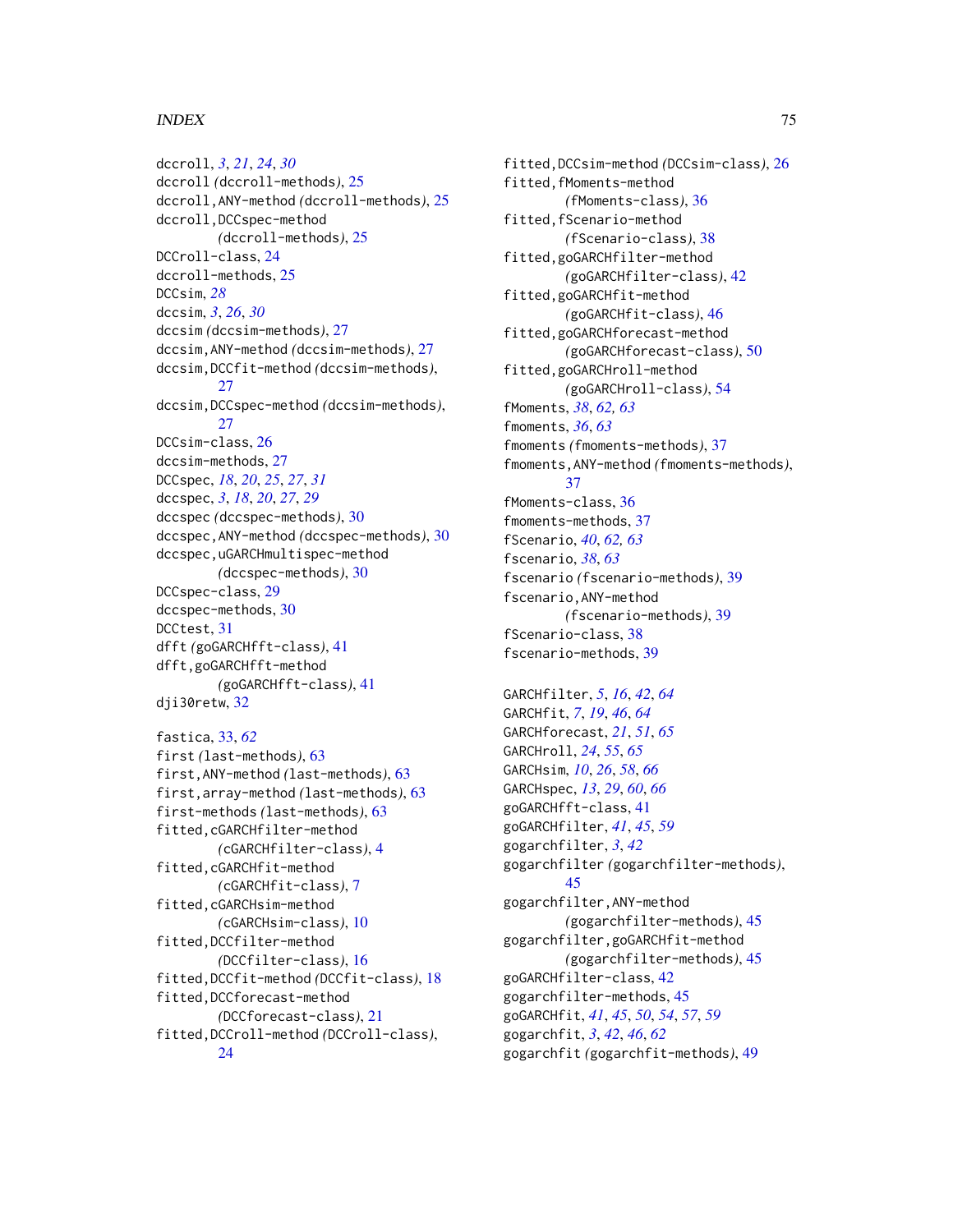gogarchfit,ANY-method *(*gogarchfit-methods*)*, [49](#page-48-0) gogarchfit,goGARCHspec-method *(*gogarchfit-methods*)*, [49](#page-48-0) goGARCHfit-class, [46](#page-45-0) gogarchfit-methods, [49](#page-48-0) goGARCHforecast, *[41](#page-40-0)*, *[54](#page-53-0)* gogarchforecast, *[3](#page-2-0)*, *[50](#page-49-0)* gogarchforecast *(*gogarchforecast-methods*)*, [53](#page-52-0) gogarchforecast,ANY-method *(*gogarchforecast-methods*)*, [53](#page-52-0) gogarchforecast,goGARCHfit-method *(*gogarchforecast-methods*)*, [53](#page-52-0) goGARCHforecast-class, [50](#page-49-0) gogarchforecast-methods, [53](#page-52-0) goGARCHroll, *[41](#page-40-0)*, *[57](#page-56-0)* gogarchroll, *[3](#page-2-0)*, *[41](#page-40-0)*, *[54](#page-53-0)* gogarchroll *(*gogarchroll-methods*)*, [56](#page-55-0) gogarchroll,ANY-method *(*gogarchroll-methods*)*, [56](#page-55-0) gogarchroll,goGARCHspec-method *(*gogarchroll-methods*)*, [56](#page-55-0) goGARCHroll-class, [54](#page-53-0) gogarchroll-methods, [56](#page-55-0) goGARCHsim, *[41](#page-40-0)*, *[60](#page-59-0)* gogarchsim, *[3](#page-2-0)*, *[58](#page-57-0)* gogarchsim *(*gogarchsim-methods*)*, [59](#page-58-0) gogarchsim,ANY-method *(*gogarchsim-methods*)*, [59](#page-58-0) gogarchsim,goGARCHfilter-method *(*gogarchsim-methods*)*, [59](#page-58-0) gogarchsim,goGARCHfit-method *(*gogarchsim-methods*)*, [59](#page-58-0) goGARCHsim-class, [57](#page-56-0) gogarchsim-methods, [59](#page-58-0) goGARCHspec, *[49](#page-48-0)*, *[56](#page-55-0)*, *[60](#page-59-0)*, *[62](#page-61-0)* gogarchspec, *[3](#page-2-0)* gogarchspec *(*gogarchspec-methods*)*, [61](#page-60-0) gogarchspec,ANY-method *(*gogarchspec-methods*)*, [61](#page-60-0) goGARCHspec-class, [60](#page-59-0) gogarchspec-methods, [61](#page-60-0) goget *(*fScenario-class*)*, [38](#page-37-0) goget,ANY-method *(*fScenario-class*)*, [38](#page-37-0) goget,fScenario-method *(*fScenario-class*)*, [38](#page-37-0) goload *(*goload-methods*)*, [62](#page-61-0)

goload,ANY-method *(*goload-methods*)*, [62](#page-61-0) goload,fMoments-method *(*goload-methods*)*, [62](#page-61-0) goload,fScenario-method *(*goload-methods*)*, [62](#page-61-0) goload-methods, [62](#page-61-0) gportmoments *(*goGARCHfit-class*)*, [46](#page-45-0) gportmoments,goGARCHfilter-method *(*goGARCHfilter-class*)*, [42](#page-41-0) gportmoments,goGARCHfit-method *(*goGARCHfit-class*)*, [46](#page-45-0) gportmoments,goGARCHforecast-method *(*goGARCHforecast-class*)*, [50](#page-49-0) gportmoments,goGARCHroll-method *(*goGARCHroll-class*)*, [54](#page-53-0) gportmoments,goGARCHsim-method *(*goGARCHsim-class*)*, [57](#page-56-0) infocriteria,DCCfit-method *(*DCCfit-class*)*, [18](#page-17-0) last *(*last-methods*)*, [63](#page-62-0) last,ANY-method *(*last-methods*)*, [63](#page-62-0) last,array-method *(*last-methods*)*, [63](#page-62-0) last-methods, [63](#page-62-0) likelihood,cGARCHfilter-method *(*cGARCHfilter-class*)*, [4](#page-3-0) likelihood,cGARCHfit-method *(*cGARCHfit-class*)*, [7](#page-6-0) likelihood,DCCfilter-method *(*DCCfilter-class*)*, [16](#page-15-0) likelihood,DCCfit-method *(*DCCfit-class*)*, [18](#page-17-0)

likelihood,DCCroll-method *(*DCCroll-class*)*, [24](#page-23-0) likelihood,goGARCHfilter-method *(*goGARCHfilter-class*)*, [42](#page-41-0) likelihood,goGARCHfit-method *(*goGARCHfit-class*)*, [46](#page-45-0)

mGARCHfilter, *[5](#page-4-0)*, *[16](#page-15-0)*, *[42](#page-41-0)* mGARCHfilter-class, [64](#page-63-0) mGARCHfit, *[7](#page-6-0)*, *[19](#page-18-0)*, *[46](#page-45-0)* mGARCHfit-class, [64](#page-63-0) mGARCHforecast, *[21](#page-20-0)*, *[51](#page-50-0)* mGARCHforecast-class, [65](#page-64-0) mGARCHroll, *[24](#page-23-0)*, *[55](#page-54-0)* mGARCHroll-class, [65](#page-64-0) mGARCHsim, *[10](#page-9-0)*, *[26](#page-25-0)*, *[58](#page-57-0)*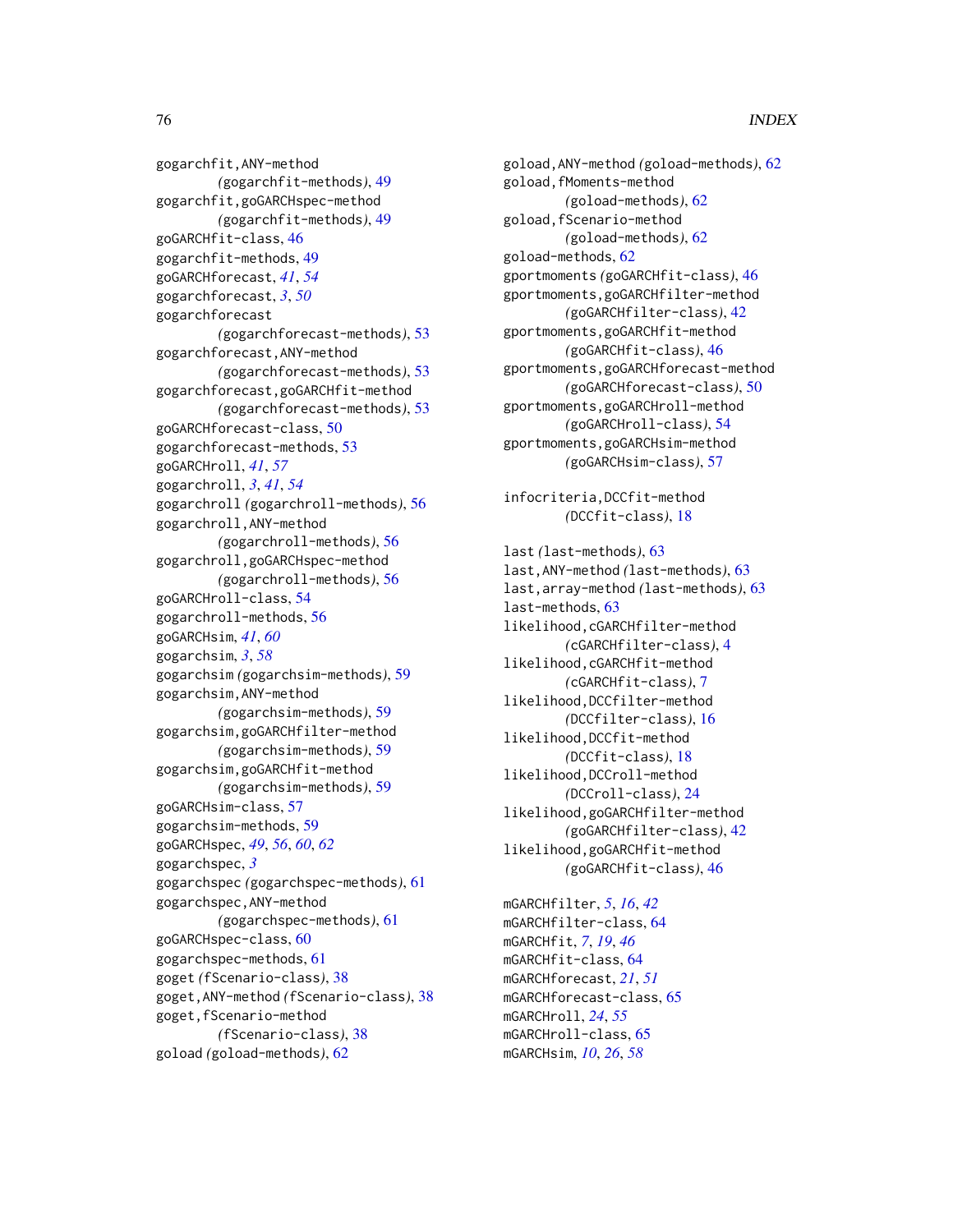mGARCHsim-class, [66](#page-65-0) mGARCHspec, *[13](#page-12-0)*, *[29](#page-28-0)*, *[60](#page-59-0)* mGARCHspec-class, [66](#page-65-0) multispec, *[14](#page-13-0)*, *[30](#page-29-0)* nisurface *(*goGARCHfit-class*)*, [46](#page-45-0) nisurface,DCCfilter-method *(*DCCfilter-class*)*, [16](#page-15-0) nisurface,DCCfit-method *(*DCCfit-class*)*, [18](#page-17-0) nisurface,goGARCHfilter-method *(*goGARCHfilter-class*)*, [42](#page-41-0) nisurface,goGARCHfit-method *(*goGARCHfit-class*)*, [46](#page-45-0) nportmoments *(*goGARCHfft-class*)*, [41](#page-40-0) nportmoments,goGARCHfft-method *(*goGARCHfft-class*)*, [41](#page-40-0) pfft *(*goGARCHfft-class*)*, [41](#page-40-0) pfft,goGARCHfft-method *(*goGARCHfft-class*)*, [41](#page-40-0) plot,DCCfilter,missing-method *(*DCCfilter-class*)*, [16](#page-15-0) plot,DCCfit,missing-method *(*DCCfit-class*)*, [18](#page-17-0) plot,DCCforecast,missing-method *(*DCCforecast-class*)*, [21](#page-20-0) plot,DCCroll,missing-method *(*DCCroll-class*)*, [24](#page-23-0) qfft *(*goGARCHfft-class*)*, [41](#page-40-0) qfft,goGARCHfft-method

```
radical, 62, 67
rcokurt (goGARCHfit-class), 46
rcokurt,fMoments-method
        (fMoments-class), 36
rcokurt,goGARCHfilter-method
        (goGARCHfilter-class), 42
rcokurt,goGARCHfit-method
        (goGARCHfit-class), 46
rcokurt,goGARCHforecast-method
        (goGARCHforecast-class), 50
rcokurt,goGARCHroll-method
        (goGARCHroll-class), 54
rcokurt,goGARCHsim-method
        (goGARCHsim-class), 57
rcor (goGARCHfit-class), 46
```
*(*goGARCHfft-class*)*, [41](#page-40-0)

rcor,cGARCHfilter-method *(*cGARCHfilter-class*)*, [4](#page-3-0) rcor,cGARCHfit-method *(*cGARCHfit-class*)*, [7](#page-6-0) rcor,cGARCHsim-method *(*cGARCHsim-class*)*, [10](#page-9-0) rcor,DCCfilter-method *(*DCCfilter-class*)*, [16](#page-15-0) rcor,DCCfit-method *(*DCCfit-class*)*, [18](#page-17-0) rcor,DCCforecast-method *(*DCCforecast-class*)*, [21](#page-20-0) rcor,DCCroll-method *(*DCCroll-class*)*, [24](#page-23-0) rcor,DCCsim-method *(*DCCsim-class*)*, [26](#page-25-0) rcor,goGARCHfilter-method *(*goGARCHfilter-class*)*, [42](#page-41-0) rcor,goGARCHfit-method *(*goGARCHfit-class*)*, [46](#page-45-0) rcor,goGARCHforecast-method *(*goGARCHforecast-class*)*, [50](#page-49-0) rcor,goGARCHroll-method *(*goGARCHroll-class*)*, [54](#page-53-0) rcor,goGARCHsim-method *(*goGARCHsim-class*)*, [57](#page-56-0) rcoskew *(*goGARCHfit-class*)*, [46](#page-45-0) rcoskew,fMoments-method *(*fMoments-class*)*, [36](#page-35-0) rcoskew,goGARCHfilter-method *(*goGARCHfilter-class*)*, [42](#page-41-0) rcoskew,goGARCHfit-method *(*goGARCHfit-class*)*, [46](#page-45-0) rcoskew,goGARCHforecast-method *(*goGARCHforecast-class*)*, [50](#page-49-0) rcoskew,goGARCHroll-method *(*goGARCHroll-class*)*, [54](#page-53-0) rcoskew,goGARCHsim-method *(*goGARCHsim-class*)*, [57](#page-56-0) rcov *(*goGARCHfit-class*)*, [46](#page-45-0) rcov,cGARCHfilter-method *(*cGARCHfilter-class*)*, [4](#page-3-0) rcov,cGARCHfit-method *(*cGARCHfit-class*)*, [7](#page-6-0) rcov,cGARCHsim-method *(*cGARCHsim-class*)*, [10](#page-9-0) rcov,DCCfilter-method *(*DCCfilter-class*)*, [16](#page-15-0) rcov,DCCfit-method *(*DCCfit-class*)*, [18](#page-17-0) rcov,DCCforecast-method *(*DCCforecast-class*)*, [21](#page-20-0)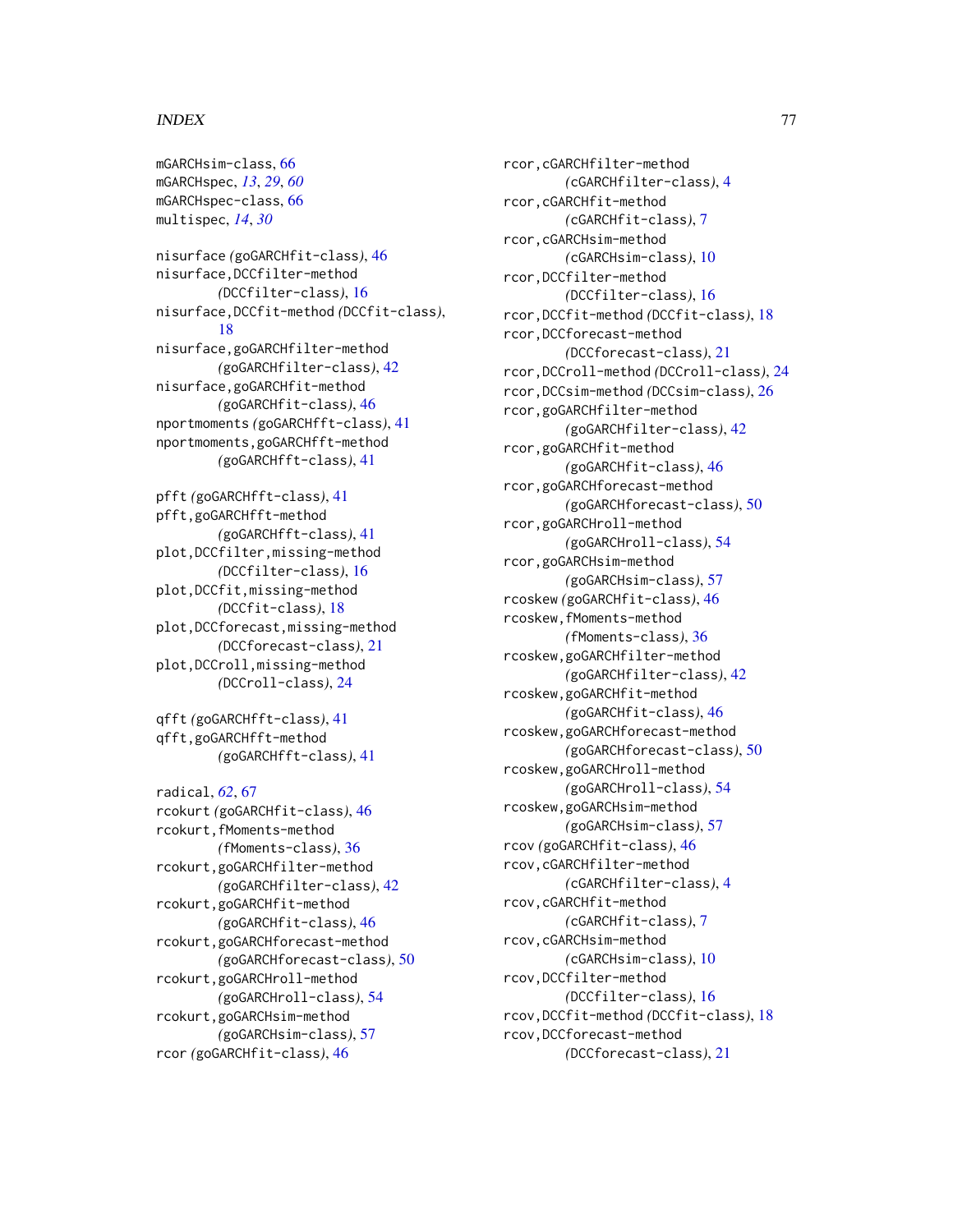rcov,DCCroll-method *(*DCCroll-class*)*, [24](#page-23-0) rcov,DCCsim-method *(*DCCsim-class*)*, [26](#page-25-0) rcov,fMoments-method *(*fMoments-class*)*, [36](#page-35-0) rcov,goGARCHfilter-method *(*goGARCHfilter-class*)*, [42](#page-41-0) rcov,goGARCHfit-method *(*goGARCHfit-class*)*, [46](#page-45-0) rcov,goGARCHforecast-method *(*goGARCHforecast-class*)*, [50](#page-49-0) rcov,goGARCHroll-method *(*goGARCHroll-class*)*, [54](#page-53-0) rcov,goGARCHsim-method *(*goGARCHsim-class*)*, [57](#page-56-0) residuals,cGARCHfilter-method *(*cGARCHfilter-class*)*, [4](#page-3-0) residuals,cGARCHfit-method *(*cGARCHfit-class*)*, [7](#page-6-0) residuals,DCCfilter-method *(*DCCfilter-class*)*, [16](#page-15-0) residuals,DCCfit-method *(*DCCfit-class*)*, [18](#page-17-0) residuals,goGARCHfilter-method *(*goGARCHfilter-class*)*, [42](#page-41-0) residuals,goGARCHfit-method *(*goGARCHfit-class*)*, [46](#page-45-0) rGARCH, *[5](#page-4-0)*, *[7](#page-6-0)*, *[10](#page-9-0)*, *[13](#page-12-0)*, *[16](#page-15-0)*, *[19](#page-18-0)*, *[21](#page-20-0)*, *[24](#page-23-0)*, *[26](#page-25-0)*, *[29](#page-28-0)*, *[42](#page-41-0)*, *[46](#page-45-0)*, *[51](#page-50-0)*, *[55](#page-54-0)*, *[58](#page-57-0)*, *[60](#page-59-0)*, *[64–](#page-63-0)[66](#page-65-0)* rmgarch *(*rmgarch-package*)*, [3](#page-2-0) rmgarch-package, [3](#page-2-0) rshape *(*DCCfit-class*)*, [18](#page-17-0) rshape,cGARCHfilter-method *(*cGARCHfilter-class*)*, [4](#page-3-0) rshape,cGARCHfit-method *(*cGARCHfit-class*)*, [7](#page-6-0) rshape,DCCfilter-method *(*DCCfilter-class*)*, [16](#page-15-0) rshape,DCCfit-method *(*DCCfit-class*)*, [18](#page-17-0) rshape,DCCforecast-method *(*DCCforecast-class*)*, [21](#page-20-0) rshape,DCCroll-method *(*DCCroll-class*)*,  $24$ rskew *(*DCCfit-class*)*, [18](#page-17-0) rskew,cGARCHfilter-method *(*cGARCHfilter-class*)*, [4](#page-3-0) rskew,cGARCHfit-method *(*cGARCHfit-class*)*, [7](#page-6-0) rskew,DCCfilter-method

*(*DCCfilter-class*)*, [16](#page-15-0) rskew,DCCfit-method *(*DCCfit-class*)*, [18](#page-17-0) rskew,DCCforecast-method *(*DCCforecast-class*)*, [21](#page-20-0) rskew,DCCroll-method *(*DCCroll-class*)*, [24](#page-23-0) setfixed<-,cGARCHspec,vector-method *(*cGARCHspec-class*)*, [13](#page-12-0) setfixed<-,DCCspec,vector-method *(*DCCspec-class*)*, [29](#page-28-0) setstart<-, cGARCHspec, vector-method *(*cGARCHspec-class*)*, [13](#page-12-0) setstart<-,DCCspec,vector-method *(*DCCspec-class*)*, [29](#page-28-0) show,cGARCHfilter-method *(*cGARCHfilter-class*)*, [4](#page-3-0) show,cGARCHfit-method *(*cGARCHfit-class*)*, [7](#page-6-0) show,cGARCHsim-method *(*cGARCHsim-class*)*, [10](#page-9-0) show,cGARCHspec-method *(*cGARCHspec-class*)*, [13](#page-12-0) show,DCCfilter-method *(*DCCfilter-class*)*, [16](#page-15-0) show,DCCfit-method *(*DCCfit-class*)*, [18](#page-17-0) show,DCCforecast-method *(*DCCforecast-class*)*, [21](#page-20-0) show,DCCroll-method *(*DCCroll-class*)*, [24](#page-23-0) show,DCCsim-method *(*DCCsim-class*)*, [26](#page-25-0) show,DCCspec-method *(*DCCspec-class*)*, [29](#page-28-0) show,fMoments-method *(*fMoments-class*)*, [36](#page-35-0) show,fScenario-method *(*fScenario-class*)*, [38](#page-37-0) show,goGARCHfilter-method *(*goGARCHfilter-class*)*, [42](#page-41-0) show,goGARCHfit-method *(*goGARCHfit-class*)*, [46](#page-45-0) show,goGARCHforecast-method *(*goGARCHforecast-class*)*, [50](#page-49-0) show,goGARCHspec-method *(*goGARCHspec-class*)*, [60](#page-59-0) sigma,cGARCHfilter-method *(*cGARCHfilter-class*)*, [4](#page-3-0) sigma,cGARCHfit-method *(*cGARCHfit-class*)*, [7](#page-6-0) sigma,cGARCHsim-method *(*cGARCHsim-class*)*, [10](#page-9-0)